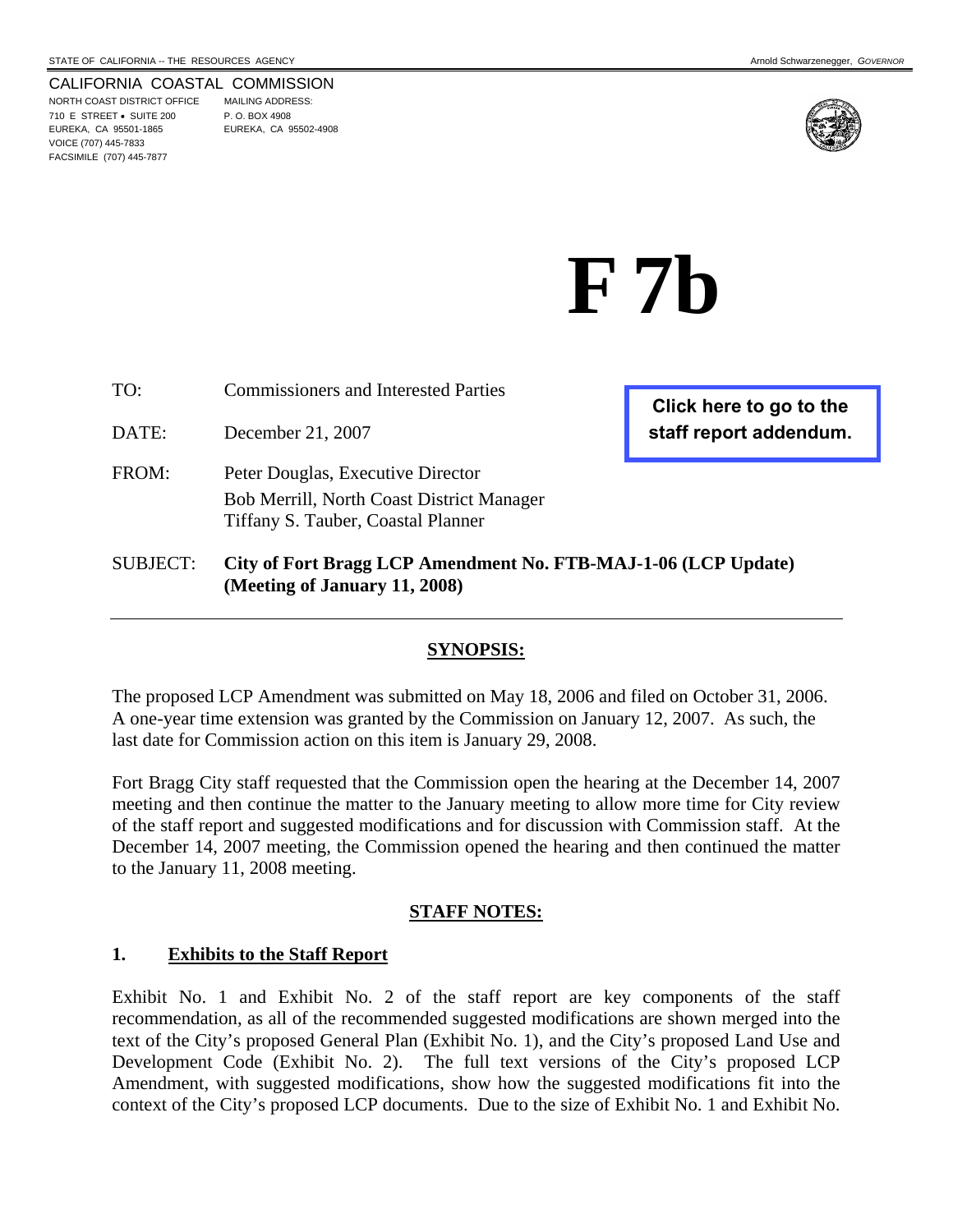2, all exhibits are contained electronically on a disc to reduce paper consumption and reproduction costs. The disc has been mailed to some recipients with a hard copy of the staff report. The exhibits are also available for review on-line at the Commission's website by following the links under "Exhibits" on page 15 of the on-line version of the staff report. Commission staff will also provide several hard copies of the exhibits at the January 11, 2008 meeting.

### **2. Changes to the Staff Recommendation and Suggested Modifications since the December 14, 2007 Commission Meeting**

This revised staff report contains changes and additions made to the findings and to the suggested modifications contained in Exhibit Nos. 1 and 2 since the original staff report was mailed on November 30, 2007 and includes (1) all of the changes included in the Addendum prepared for the December 14, 2007 Commission meeting, (2) additional changes resulting from further discussions between Commission staff and City staff since the December 14, 2007 Commission meeting, and (3) findings for the IP portion of the LCP amendment that were not included in the original staff report. These changes are further specified below:

The following changes that were detailed in the addendum prepared for the December 14, 2007 Commission meeting have been merged into the findings and/or exhibits contained in this staff report:

- Minor additions, clarifications, and/or corrections to the recommended suggested modifications to the LUP and IP to address concerns raised by the City;
- Addition of three new suggested modifications regarding resolution of the appropriate land use designation and zoning for an area along the Noyo River known as the Noyo River Flats that was set aside as an Area of Deferred Certification when the original LCP was certified (see Suggested Modification No. 13(f) and 25(d));
- Changes and additions to the LUP findings regarding the Public Facilities Element and the Housing Element to further support certain recommended suggested modifications;
- Addition of new LUP findings regarding the Circulation Element that were not included in the staff report mailed on November 30, 2007; and
- Inclusion of Chapter 18.58 regarding Wetland Protection and Restoration and the suggested modifications to this Chapter that were inadvertently excluded from Exhibit No. 2 of the staff report mailed on November 30, 2007.

Since the Commission's December 14, 2007 meeting, staff has had several additional meetings with City representatives to discuss the suggested modifications contained in the staff recommendation. As a result of those further discussions, staff is making additional clarifications, and/or corrections to the recommended suggested modifications to the LUP and IP to address concerns raised by the City. Changes of particular note involve:

• Deleting additional Programs from the LUP that the City has indicated have already been completed including: Programs CD-1.1.4, CD-1.1.5, CD-1.2.1, CD-1.3.1, CD-1.3.2, CD-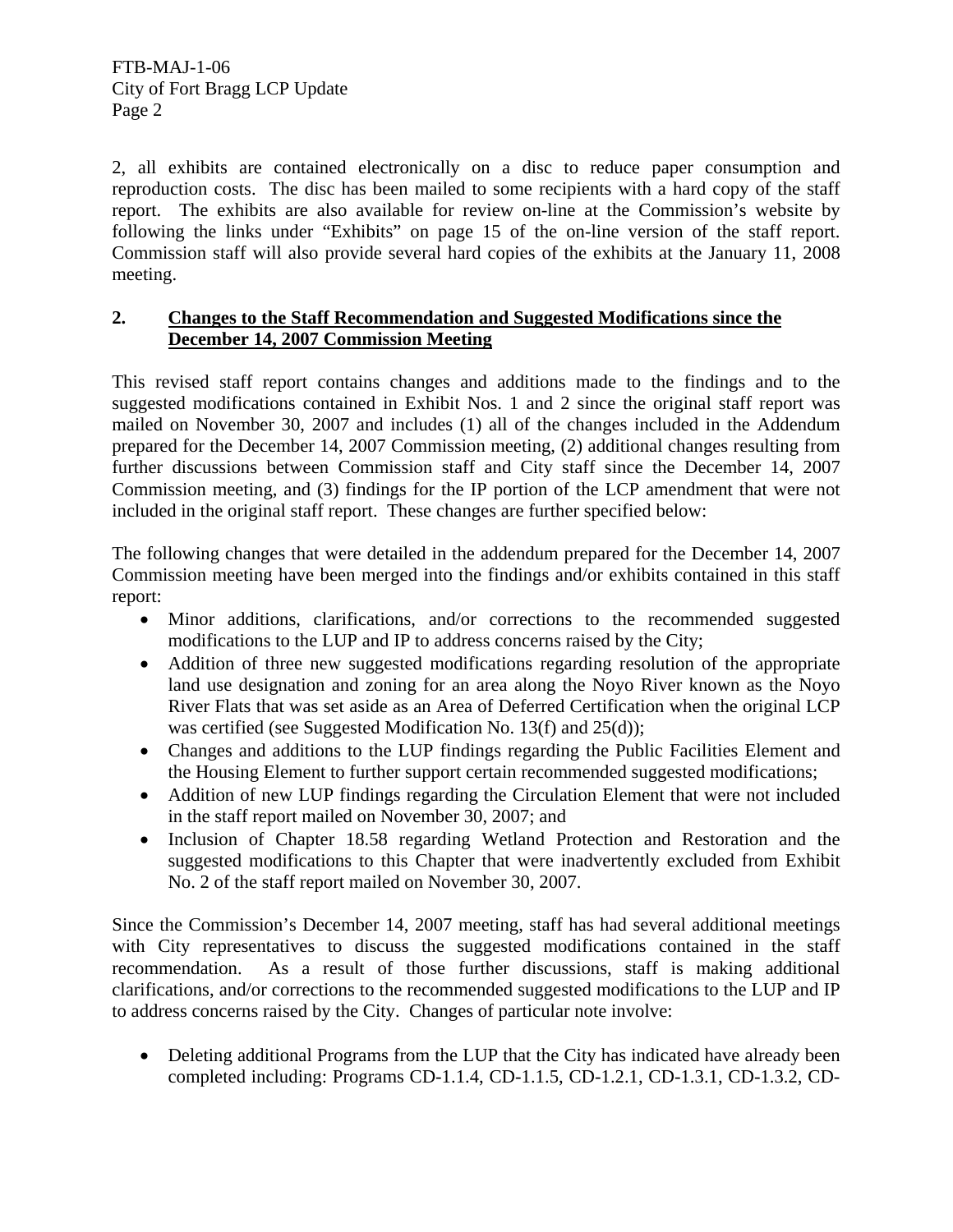1.3.3, CD-1.4.1, CD-1.7.1, CD-1.8.1, CD-2.3.3, CD-5.2.1, CD-6.2.3, OS-11.4.1, OS-11.5.1, OS-13.1.7, H-3.1, H-3.10 and H-3.10.1;

- Revising suggested modification language of Policy LU-5.1 and corresponding provisions in the IP regarding Specific Plans to clarify that only the portions of a Specific Plan that meet the definition of "Land Use Plan" and "Implementing actions" as defined by the Coastal Act are required to be submitted to, and effectively certified by, the Coastal Commission as an LCP amendment before those portions of a Specific Plan become effective;
- Consolidating the bullet list in Policy OS-ESHA-A describing types of ESHA to eliminate misleading language that includes only partial definitions of what constitutes EHSA;
- Adding additional language to Policy OS-ESHA-B to clarify the purpose of LUP Map  $LC-2$ ;
- Replacing Section  $18.71.040(C)(7)$  of the IP regarding criteria for the exclusion of temporary events from permit requirements with the criteria that conform to the Commission's temporary events guidelines;
- Adding a new Chapter 18.95 to the IP as requested by the City that includes provisions for amendments to portions of the General Plan and Development Code that are not part of the certified LCP;
- Adding Tables 1-3 to Article 6 of the IP regarding the selection of Best Management Practices that were inadvertently excluded from Exhibit No. 2 of the staff report mailed on November 30, 2007;
- Adding Coastal Act definitions of the following terms to the Glossary: Land use plan, Implementing actions, and Cumulatively or cumulative effect;
- Adding definitions to the Glossary pertaining to inclusionary housing as requested by the City including the following terms: Green Building Project, Inclusionary Unit or Inclusionary Dwelling Unit, Low-income household, Median-income household, Moderate-income household, and Small secondary unit;
- Replacing the definition of "passive recreation" in the Glossary and Chapter 18.56 (Public Access) with the City's requested definition; and
- Revisions to the Zoning Map to accurately reflect (1) the City's waste water treatment facility designation as Public Facilities and Services (PF), (2) the size of Noyo Harbor Park, and (3) the RH zoning designation for four parcels located along North Harbor Drive that are incorrectly shown as RL on the zoning map.

Lastly, this staff report adds findings for the IP portion of the LCP amendment that were not included in the original staff report mailed on November 30, 2007. The IP findings are contained in Section IX.(B) of this report and include, in particular, findings supporting recommended suggested modifications regarding an approximately 13-acre area known as the Noyo River Flats that was set aside as an Area of Deferred Certification when the original LCP was certified.

Staff further notes that the policy charts included as Exhibit Nos. 3-12 have not been updated to reflect changes to suggested modifications made since the original staff report was mailed on November 30, 2007. However, the charts are included again as Exhibit Nos. 3-12 to this staff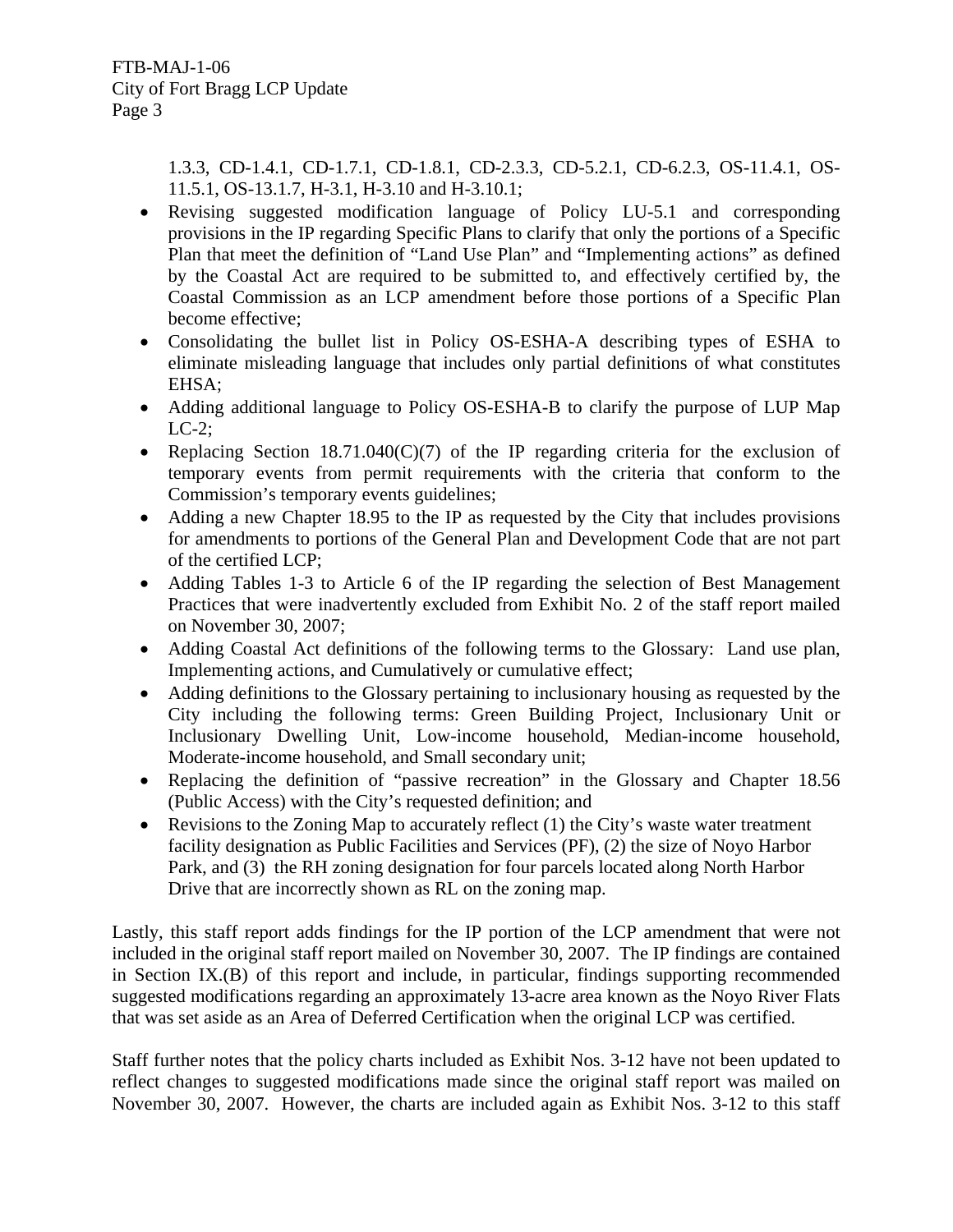report, as they continue to serve as a guide for reviewing how the majority of the proposed policies, as proposed and modified, compare to the City's existing certified LCP language.

### **3. Areas of Known Controversy**

The majority of the concerns expressed by the City to date about particular suggested modifications have been resolved by making revisions, additions, and/or corrections to the suggested modifications described above. However, there are two remaining areas of known controversy at this time regarding (i) requiring the reservation of adequate services to serve existing and projected priority uses that would increase density, and (ii) mitigating the loss of low cost visitor serving facilities. Commission staff will continue to work with City staff to resolve these issues to the extent possible prior to the continued January hearing on the LCP amendment. These issues are described in further detail in (i) and (ii) below:

### i. Adequate Services for Priority Uses

The suggested modifications recommended by staff include the addition of Policy PF-B to the City's proposed LUP that requires certain development, including land divisions, and other conditional uses to demonstrate that the development would not adversely impact the provision of services for priority uses including coastal dependent industrial and visitor serving, recreational uses. Preserving, protecting, and enhancing priority uses in the coastal zone, such as coastal-dependent land uses, visitor serving facilities, commercial fishing, and recreational boating are required by Sections 30250, 30254, 30220, 30221, 30222, and 30224, and 30234 of the Coastal Act.

As described in the narrative text of the City's proposed Public Facilities Element, the City anticipates making certain future improvements to its water supply and sewer treatment infrastructure to ensure that there will be adequate services to serve existing and future development. As proposed, the LCP amendment does not involve land use changes in the coastal zone that would significantly increase demand on the City's services. Nevertheless, because the City's current water and wastewater treatment facilities face certain capacity limitations, Commission staff believes it is necessary to include a mechanism to ensure that services needed to serve priority uses, such as visitor-serving facilities, commercial fishing, and recreational boating, would not be precluded by other types of non-priority development consistent with the requirements of Coastal Act Section 30254.

Policy PF-B recommended by staff prohibits certain development that is not principally permitted under the LCP as amended unless it is demonstrated, in applicable part, that adequate service capacity would be retained to accommodate existing and projected future coastal dependent industrial (including commercial fishing facilities), visitor serving, and recreational priority uses in commercial, industrial, parks and recreation, and public facilities districts. These non-principally permitted uses include, but are not limited to, land divisions and various residential use types. As initially recommended by staff, Policy PF-B stated as follows: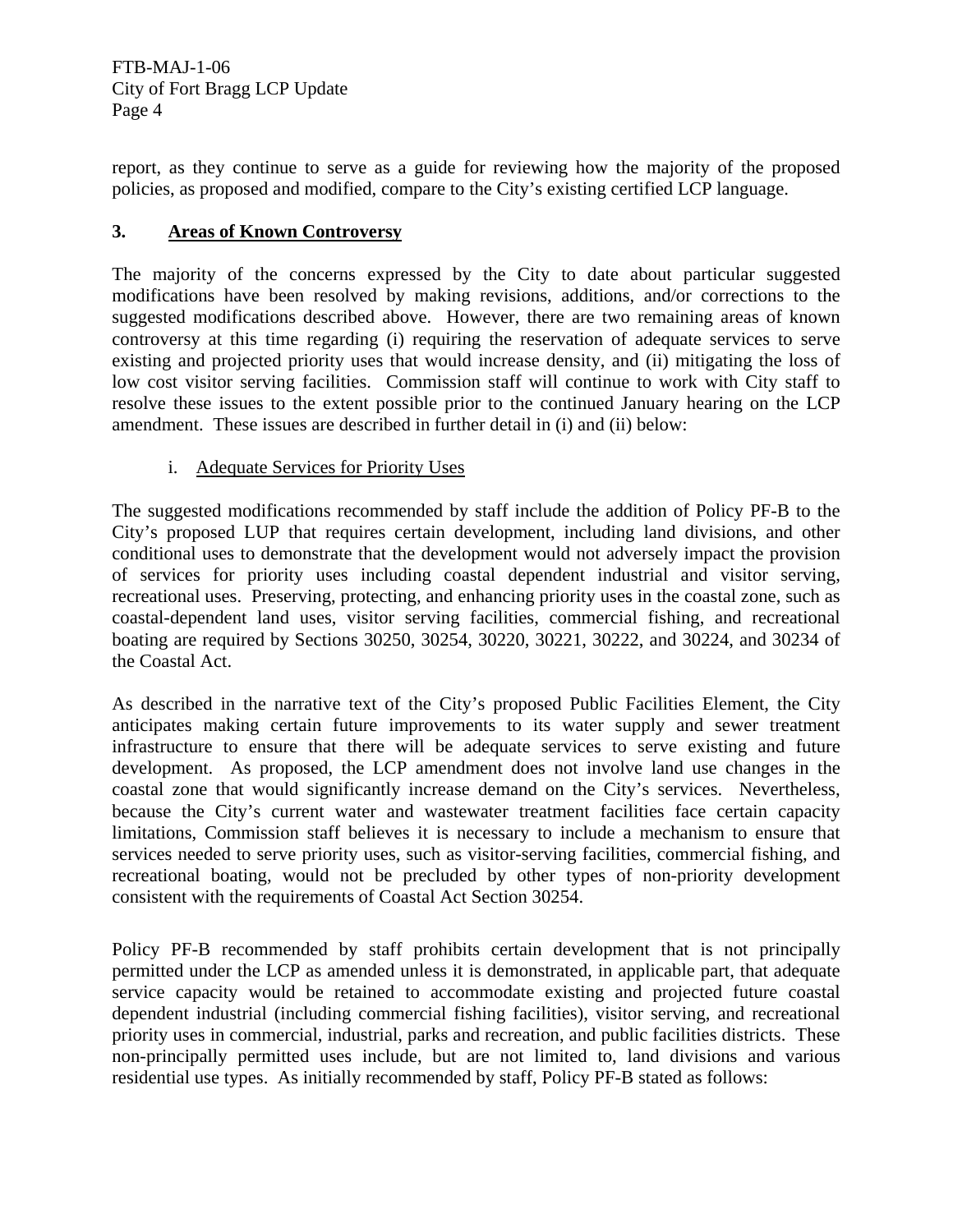**Policy PF-B: Certain development, including but not limited to (i) land divisions, including lot line adjustments, mergers and issuance of conditional certificates of compliance, (ii) multi-family dwellings allowed by use permit in residential and commercial districts, (iii) mobile home parks allowed by use permit in residential districts, (iv.) residential care facilities allowed by use permit in residential, commercial, and public facilities districts, (v) organizational houses (sorority, monastery, etc.) allowed by use permit in residential districts, and (vi) rooming or boarding uses allowed by use permits in residential districts are prohibited unless it is demonstrated that (a) adequate services exists to serve the proposed parcels and building sites consistent with the requirements of Policies PF-1.1 and PF-A above, and (b) adequate service capacity would be retained to accommodate existing and projected future coastal dependent industrial (including commercial fishing facilities), visitor serving, and recreational priority uses in commercial, industrial, parks and recreation, and public facilities districts. Prior to approval of a coastal development permit, the Planning Commission or City Council shall make the finding that these criteria have been met. Such findings shall be based on evidence that adequate service capacity remains to accommodate the existing and projected priority uses identified above. Lack of adequate services to serve the proposed development and existing and projected future priority uses shall be grounds for denial of the development.**

The City has expressed objection to Policy PF-B, in part, on the basis that it is not clear how the policy would be implemented. The City has stated that while it may be possible to apply the policy to *existing* priority uses, it would be difficult to identify *projected* future priority uses and assess and reserve an adequate level of services for such future uses as required by the policy.

This issue is still under review by Commission and City staff and has not been fully resolved at this time. However, to address this issue in part, Commission staff is recommending further changes to Policy PF-B to replace the phrase "*existing and projected***"** with the phrase "*past, present, and probable future*" consistent with use of this phrase as it applies to cumulative impact analysis provisions under CEQA and the Coastal Act definition of "cumulative effect."

Additionally, to further resolve this issue, the suggested modifications to Policy PF-2.2 and PF-2.5 have been revised to require that at such time as the City expands its water supply or wastewater treatment infrastructure capacity, the City must reserve adequate service capacity to accommodate existing and projected future priority uses. The revisions to the suggested modifications recommended by staff are as follows:

Policy PF-2.5 Wastewater: Review wastewater capacity and expansion plans as needed when regulations change and as the treatment and disposal facility nears capacity. **Any expansion of capacity of wastewater facilities shall be prohibited unless such upgrades are designed to serve a level of development which does not exceed the level of development allowed by the certified LCP,**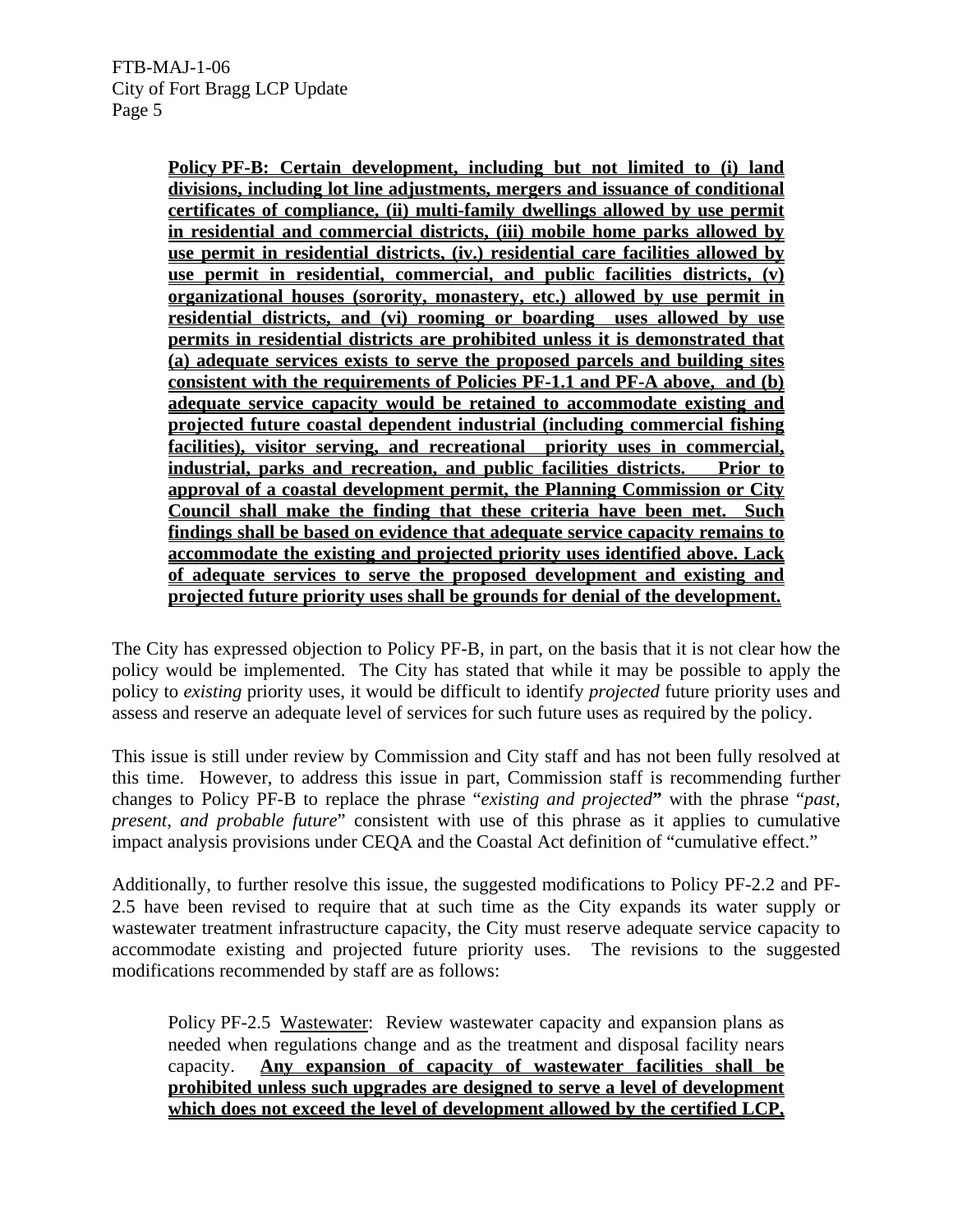**and where found to be consistent with all other policies of the LCP and General Plan. Any proposed wastewater capacity, expansions, or change in service area shall be sized and designed to reserve adequate service capacity to accommodate existing and projected future coastal dependent industrial (including commercial fishing facilities), visitor serving, and recreational priority uses in commercial, industrial, parks and recreation, and public facilities districts.**

Policy PF-2.2 Potable Water Capacity: Develop long-term solutions regarding the supply, storage, and distribution of potable water and develop additional supplies **only where such water facilities and supplies are designed to serve a capacity of development which does not exceed the amount of development allowed by the certified LCP, and where found to be consistent with all other policies of the LCP and General Plan. Any proposed water supply system capacity, expansions, or changes in service area shall be sized and designed to reserve adequate service capacity to accommodate existing and projected future coastal dependent industrial (including commercial fishing facilities), visitor serving, and recreational priority uses in commercial, industrial, parks and recreation, and public facilities districts.**

Implementation of these policies as modified, would involve conducting an inventory of existing priority uses and vacant lands planned and zoned for priority uses in the City at the time such service infrastructure improvements are proposed. The inventory data would be used to calculate the amount of services necessary to adequately serve the existing and projected future uses and the infrastructure improvements would be required to be sized and designed accordingly, thus ensuring that there is a mechanism in place in the City's amended LCP to preserve, protect, and enhance priority uses consistent with the requirements of Sections 30250, 30254, 30220, 30221, 30222, and 30224, and 30234 of the Coastal Act.

## ii. Protection of Lower Cost Visitor Serving Facilities

The second area of known controversy is in regard to the protection of lower cost visitor serving and recreational facilities. The City includes Policy LC-2.2 in its amended LUP, which incorporates the provisions of Coastal Act Section 30213 requiring that lower-cost visitor and recreational facilities be protected, encouraged, and provided where feasible. Staff is recommending a suggested modification to the City's proposed Policy LC-2.2 that would further require that any removal or conversion of existing lower cost opportunities be prohibited unless the use would be replaced with another lower cost opportunity offering comparable visitor serving or recreational opportunities. The suggested modification is found on page 5-25 of the Conservation, Open Space, & Parks Element of the LUP included as Exhibit No. 1 and states as follows:

Policy LC-2.2 Lower Cost Facilities: Protect, encourage, and, where feasible, provide lower-cost visitor and recreational facilities for persons and families of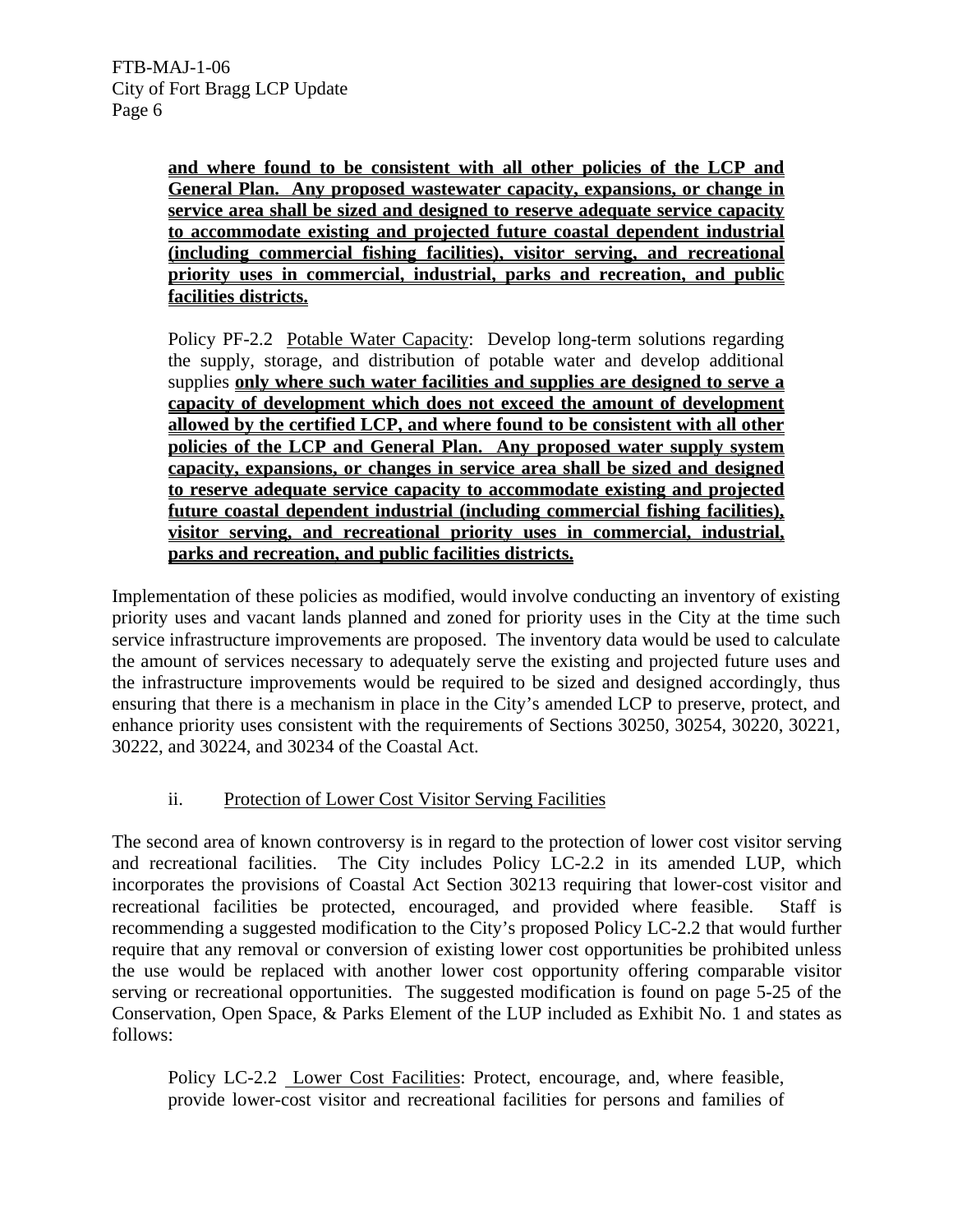## low and moderate income. **Removal or conversion of existing lower cost opportunities shall be prohibited unless the use will be replaced with another offering comparable visitor serving or recreational opportunities.**

The City has expressed opposition to this suggested modification based on the fact that the vast majority of the existing visitor serving uses located in Fort Bragg are lower cost facilities, including inexpensive hotels and campgrounds. The City anticipates that the future development of the Georgia Pacific mill site will introduce some new visitor serving facilities that may eventually out compete some of the abundant low cost overnight facilities. The City is concerned that this policy, as suggested to be modified, would preclude the opportunity to convert excess low-cost facilities with less future demand to higher cost facilities, or to residential uses, such as senior housing, that would better serve the City's needs.

Staff acknowledges that in contrast to most other parts of the coast, the City of Fort Bragg already has an abundant supply of lower cost visitor serving facilities. However, Commission staff believes that to ensure consistency with Section 30213 of the Coastal Act, it is necessary to maintain the supply of lower cost visitor serving facilities in the future and that provisions for mitigating the loss of lower cost visitor serving and recreational opportunities are essential to ensure that such opportunities are protected as development pressures increase. Commission staff is continuing to review this issue with City staff and the issue has not been fully resolved at this time.

## **4. Background**

The City of Fort Bragg has put forth a considerable effort over the past several years to prepare and submit the proposed amendment to the City's LCP, which constitutes the first comprehensive update since the LCP was originally certified in 1983. Although the Commission has certified several LCP amendments since the time of original certification, the City has used this LCP Amendment as a significant opportunity to bring the LCP up to date with current planning and development standards, particularly with regard to the protection of the City's coastal resources. Overall, the LCP Amendment as proposed by the City constitutes a far more comprehensive, detailed, and improved LCP than the City's currently certified Land Use Plan and zoning ordinance.

Commission staff notes that despite the significant improvements to the City's LCP as part of the proposed amendment, the changes included in the Suggested Modifications are numerous. However, it is important to note that many of the changes are largely due to a reorganization of the City's proposed LUP and IP that evolved from discussions between Commission staff and City staff during the review of the amendment submittal. As explained in greater detail below, the General Plan (LUP) and Land Use & Development Code (IP) submitted by the City for certification were originally prepared to apply to both inland and coastal portions of the City. Commission staff and City staff agreed that developing a separate *Coastal* General Plan and *Coastal* LUDC to apply specifically to the geographic portion of the City located within the coastal zone would provide greater clarity of the documents, improve the usability and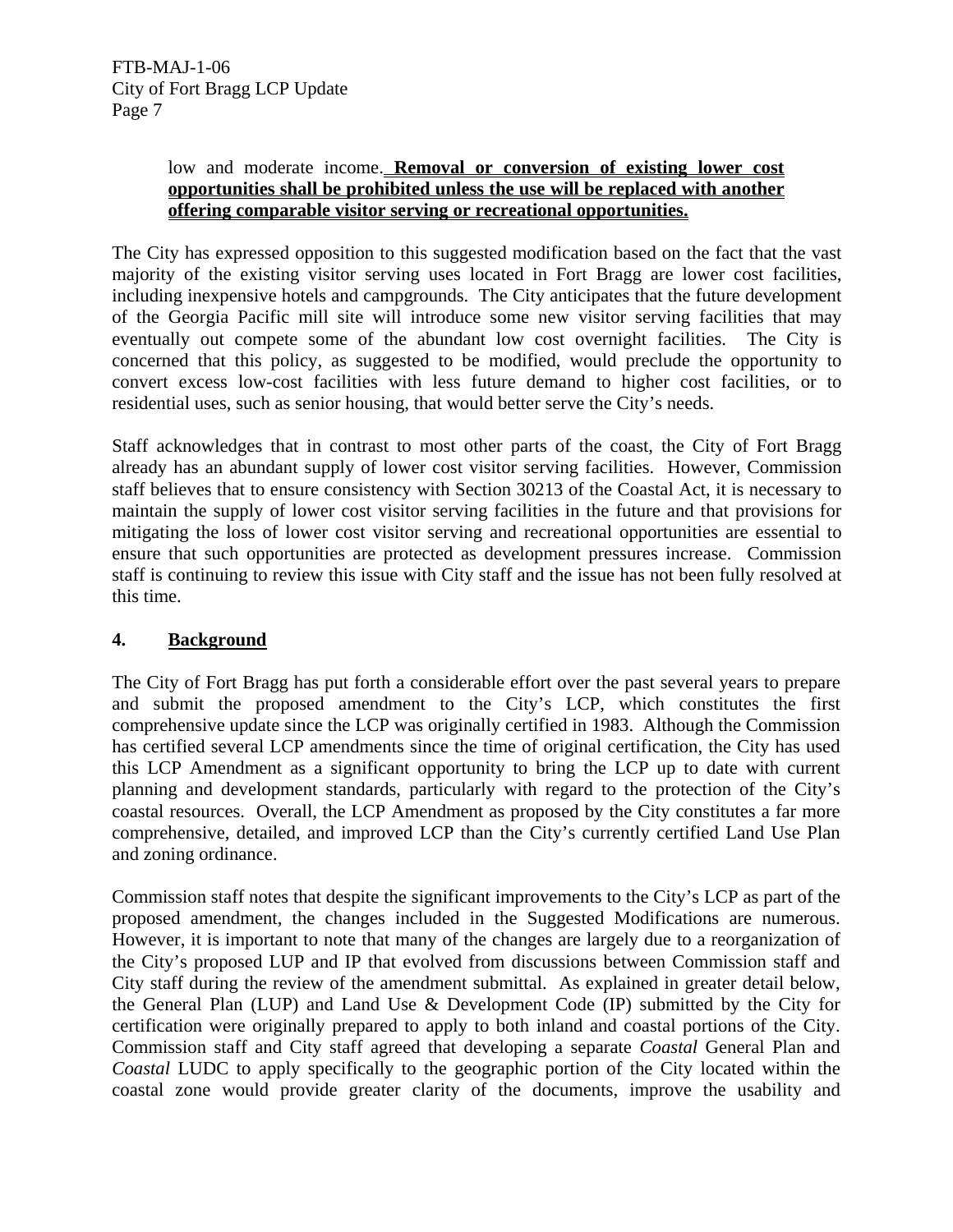administration of the LCP, and ensure consistency with the Coastal Act. The City would continue to apply the existing General Plan and the LUDC to the geographic areas of the City that are outside the coastal zone. Given this decision to maintain separate General Plans and Land Use and Development Codes for portions of the City inside and outside of the coastal zone, many of the suggested modifications reflect necessary changes that stem from this reorganization. Additionally, many of the changes included in the Suggested Modifications reflect "friendly modifications" requested by the City. Lastly, many changes included in the Suggested Modifications are a result of the LUP having been prepared several years prior to the preparation of the IP, thus necessitating the addition or deletion of various policies, programs, text, and other references to ensure consistency between the LUP and IP.

### **SUMMARY OF AMENDMENT REQUEST**

The proposed LCP amendment consists of a comprehensive update of the City's currently certified Land Use Plan (LUP) and Implementation Program (IP), originally certified in 1983. The City adopted a new General Plan in December 2002 (with amendments through November 2004) to replace the currently certified LUP. The City also adopted a new zoning ordinance in June 2004, entitled the Land Use and Development Code, to replace the currently certified zoning ordinance (Title 18 of the City's Municipal Code). Both the General Plan (LUP) and the Land Use and Development Code (IP) have been submitted to the Commission for certification. Both documents constitute a complete update of all of the City's programs and policies and are in an entirely different organizational format than the currently certified LUP and IP.

The proposed updated LUP document has a significantly changed format from the currently certified LUP and is organized by General Plan "element." The first chapter includes an introductory discussion of the General Plan process and the organization and contents of the General Plan. The introduction chapter (1) is followed by several "elements," which include: (2) Land Use Element, (3) Public Facilities Element, (4) Coastal Element, (5) Conservation, Open Space, and Parks Element, (6) Circulation Element, (7) Community Design Element, (8) Safety Element, (9) Noise Element, and (10) Housing Element. The LUP also includes a Glossary and several Appendices containing information excerpted from the "*Procedural Guidance for the Review of Wetland Projects in California's Coastal Zone.*" In addition, the proposed LUP includes several Maps including, Map LU-1: Land Use Designations; Map LC-1: Coastal Access and City Trail System; Map LC-2: Special Review and Runoff Sensitive Areas; Map LC-3: Scenic Views in the Coastal Zone; and Map SF-1: Geologic Hazards.

The City's proposed updated IP document, the Land Use and Development Code (LUDC), also has a significantly changed format from the currently certified Zoning Ordinance and is substantially more comprehensive including, for example, new or expanded provisions regarding (1) site planning and design standards such as parking and signs, (2) standards for specific land uses such as aquaculture and second units, (3) locating and permitting telecommunications facilities, (4) grading permit requirements and standards, and (5) application filing, processing, and permitting procedures. The IP as proposed to be amended also includes a more comprehensive subdivision ordinance and a new affordable housing ordinance with provisions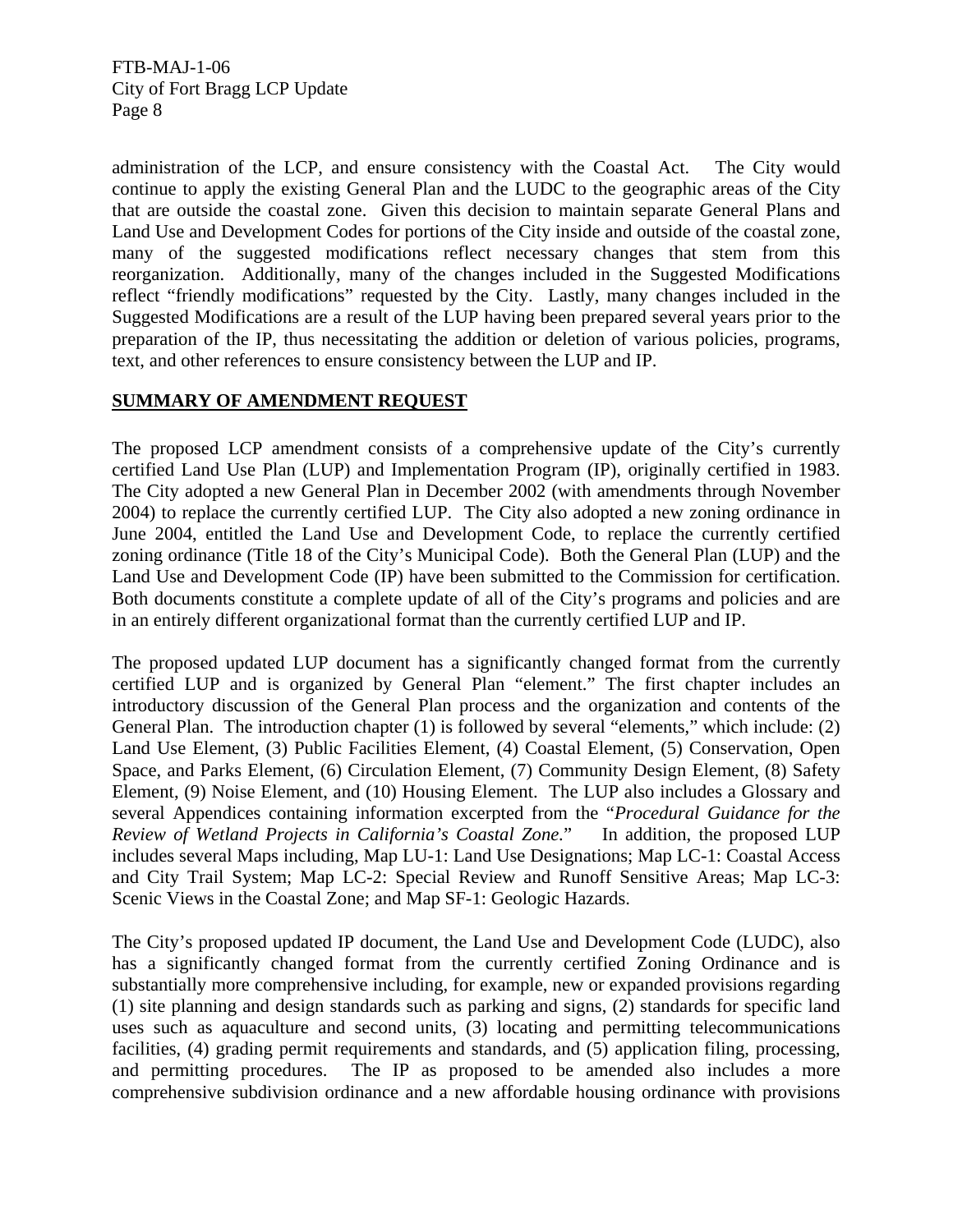regarding density bonuses and inclusionary housing. Specific policies regarding coastal resources, including ESHA, wetlands, water quality, geologic hazards, blufftop development, visual resources, and public access are contained primarily in Article 5 of the LUDC.

The proposed LCP amendment includes changes to the land use and zoning designation nomenclature (see Exhibit No. 19). The City is also proposing to change the land use and zoning designations of 17 specific sites or general areas within the City. The majority of the proposed land use and zoning designation changes involve updating the designations to reflect the current use of a particular site. For example, five of the proposed changes relate to either the currently certified designations to Parks and Recreation (PR) at sites that have been recently acquired by the City, or are currently used for, public access and recreation such as the MacKerricher State Park parking lot, the Glass Beach access area, Noyo Harbor Park, and Pomo Bluff Park.

The City is also proposing to change the land use and zoning designation of the approximately 400-acre former Georgia Pacific mill site located on the coastal terrace west of Highway One and the city center. This 400-acre site is currently designated in the LUP and zoned in the IP as Heavy Industrial (I-H). The proposed LCP amendment would change the land use and zoning designation from Heavy Industrial to a newly created designation, Timber Resources Industrial (IT). As proposed, this designation would allow for the timber resource related land uses that have historically occurred on the site to continue, and the LCP as amended would require that a Specific Plan be prepared before any further changes in land use designation or zoning could occur at the site. The Georgia Pacific Mill ceased operations in 2002 and the site is currently undergoing an extensive clean-up process and the City is engaged in planning for future uses of the site. The Specific Plan process, as set forth in the proposed LCP update amendment, would allow the flexibility for the City to work with future land owners to plan for specific uses and ensure the protection of coastal resources, maximize the provision of public access, and consider land uses that would benefit the local economy. Specific Plans are required by the LCP Amendment to be submitted to, and effectively certified by, the Coastal Commission as an LCP amendment before they become effective.

Two of the proposed land use and zoning designation changes affect the allowable density of residential development within the City. The City proposes to redesignate and rezone five parcels totaling 4.6 acres adjacent to the College of the Redwoods Campus from Residential Suburban (RS) to Medium Density Residential (RM), which would allow for one additional unit per acre resulting in a potential increase of approximately five residential units. These lots are located in an existing residentially developed area and are currently served by existing infrastructure. The other change affecting the density and intensity of development involves the down-zoning of 71 lots totaling 11 acres from Duplex/Triplex/Multi-family Residential (DTMR) to Low Density Residential (RL). The City is proposing this change to better reflect the existing development in the neighborhood, which is comprised of primarily single family residences with relatively few multi-family residences. Therefore, as proposed to be amended, the City's land use and zoning designation changes would not result in significant changes to the density and intensity of use allowed under the LCP.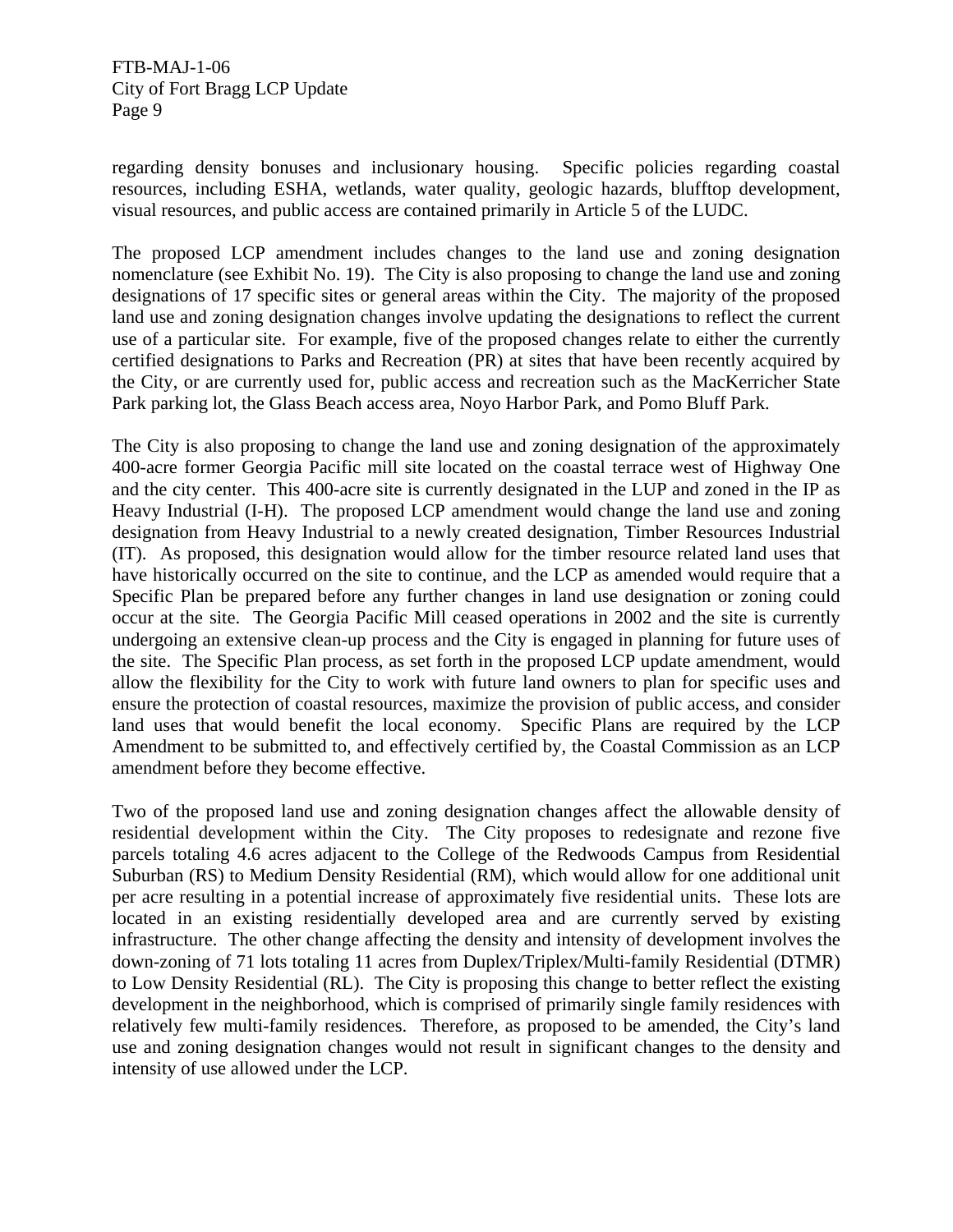### **SUMMARY OF STAFF RECOMMENDATION**

Staff recommends that the Commission **DENY** both the Land Use Plan (LUP) and Implementation Plan (IP) portions of the amendment as submitted, and then **APPROVE** both portions of the amendment if modified to incorporate the Suggested Modifications listed below. The motions to accomplish this are found on pages 16-18.

The City's LCP was certified in 1983. Although there have been numerous amendments, the LCP has never been comprehensively updated until now. Most of the staff recommended suggested modifications are intended to supplement and enhance the proposed policies and standards to reflect current policy and standard language that has been applied in more recently certified LCPs and LCP amendments throughout the coastal zone. These updated policies and standards reflect current practices of the Commission in implementing Chapter 3 policies of the Coastal Act in the Commission's review of coastal development permit applications. For example, many of the staff recommended suggested modifications would modify the proposed LCP policies and standards in this amendment dealing with the protection of water quality, environmentally sensitive habitat areas, and geologic hazards to reflect the considerable refinement in the Commission's program over the last 25 years in these areas.

#### **LCP Reorganization**

The General Plan (LUP) and Land Use & Development Code (IP) submitted by the City for certification were originally prepared to apply to both inland and coastal portions of the City. As submitted, the City had designated certain policies throughout several of the General Plan Elements with a wave symbol  $(4\gamma)$  intended to distinguish those policies meant to apply to the coastal zone. In addition, as submitted, the General Plan included a Coastal Element that contained policies specific to the coastal zone. The City submitted the entire Land Use and Development Code (LUDC) to the Commission for certification to implement the General Plan. Following several discussions between Commission staff and City staff during the course of review of the LCP Amendment, it was decided that developing a separate Coastal General Plan and Coastal LUDC to apply specifically to the geographic portion of the City located within the coastal zone would provide greater clarity of the documents, improve the usability and administration of the LCP, and ensure consistency with the Coastal Act. The City would continue to apply the existing General Plan and the LUDC to the geographic areas of the City that are outside the coastal zone. Given this decision to maintain separate General Plans and Land Use and Development Codes for portions of the City inside and outside of the coastal zone, Commission staff and City staff agreed to do away with the "~" symbol and the Coastal Element and reorganized the Coastal General Plan to disperse the policies originally contained in the Coastal Element to the respective applicable Element of the Coastal General Plan (e.g., policies related to coastal hazards were moved to the Safety Element, policies regarding Environmentally Sensitive Habitat Areas were moved to the Open Space, Conservation, and Parks Element, etc.). This reorganization makes it clear that development in the coastal zone must be consistent with all applicable policies of the entire Coastal General Plan (LUP) and not just those contained in a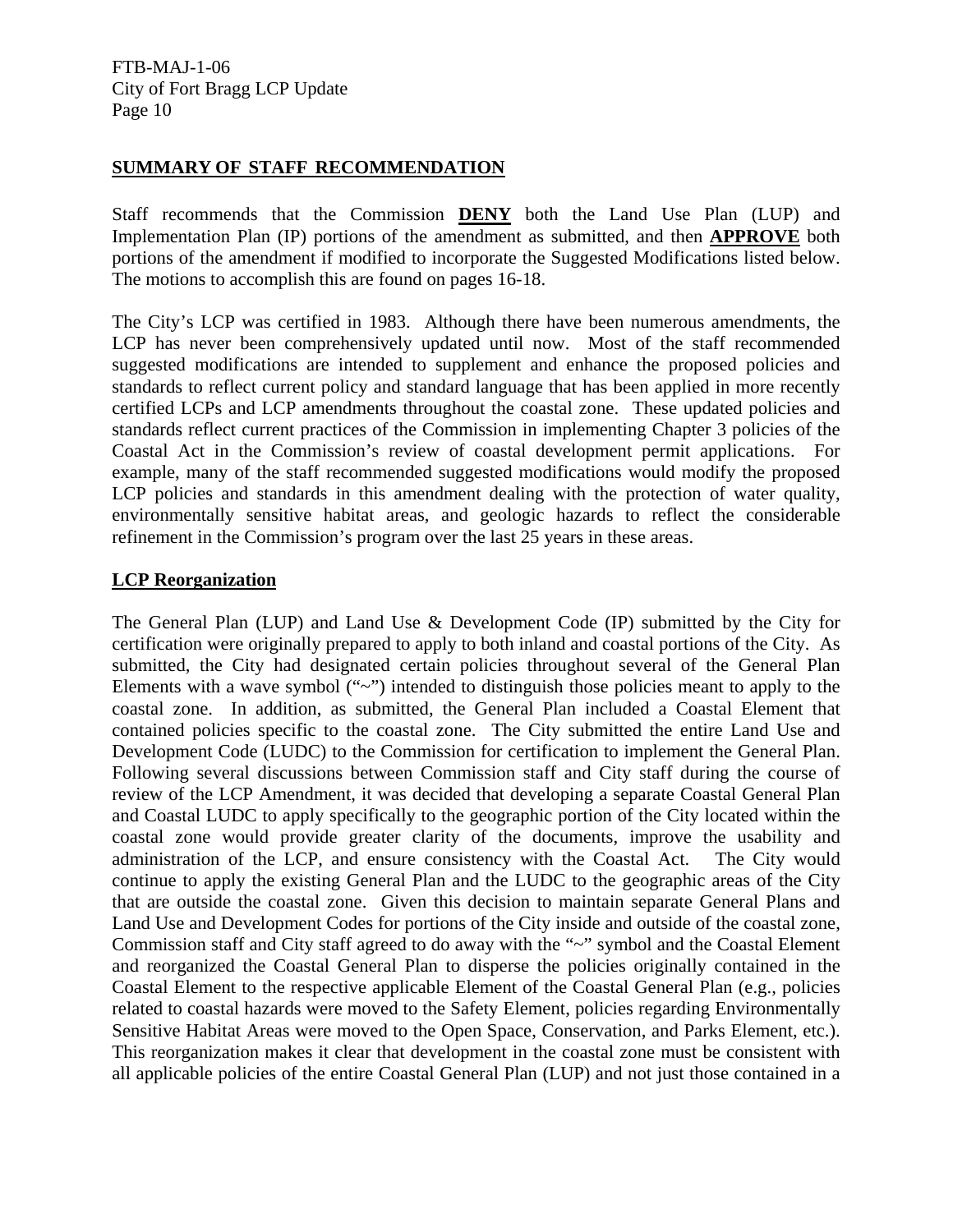Coastal Element and also avoids confusion over or oversight of applicable policies denoted with a "~" symbol.

Furthermore, there are some policies in the General Plan and the LUDC that are not necessary to be included as part of the LCP for consistency with the Coastal Act such as the Noise Element of the General Plan, the Sphere of Influence and Annexation policies contained in the Land Use Element, Chapter 18.40 of the LUDC regarding Adult Oriented Business Regulations, and Chapter 18.72 of the LUDC regarding CEQA requirements. Such policies do not govern the review and approval of coastal development permits, but remain in the documents because they constitute standards that apply to other required City approvals and processes and their inclusion provide context and in some cases inform the user of requirements other than coastal development permits that may apply to land use decisions within the City. Commission staff and City staff worked together to identify these policy areas that are not intended to be part of the certified LCP. The City intends to demarcate these policies with the City seal  $\mathbf{A}$ , and they are identified as such through suggested modification language.

These features of the reorganization are specifically reflected in the changes included as Suggested Modification Nos. 1 and 15, which involve organization-related directive modifications and text changes to the Introduction and applicability sections of the LUP and IP.

## **Summary of Reasons for Numerous Suggested Modifications Other Than Policy Changes Necessary for Compliance with the Coastal Act**

The changes included in the Suggested Modifications recommended by staff are numerous for several reasons. In addition to policy changes necessary for compliance with the Coastal Act, many of the changes included in the Suggested Modifications are recommended for reasons generally described below:

1. Changes included in the Suggested Modifications recommended by staff include some "friendly modifications" that are changes that have been requested by the City following submittal of the LCP Amendment to provide further clarification and/or make corrections to proposed language. In cases where the changes proposed by the City are more than just minor edits, they are identified at the end of the text as **[***CITY REQUESTED MOD***]** as an informational note for purposes of review. The most significant "friendly modification" involves the complete replacement of the text of Chapter 18.31 (Density Bonus and Affordable Housing Incentives) and Chapter 18.32 (Inclusionary Housing Incentives) of the IP with new text recently adopted by the City to reflect changes and updates to state housing law that have occurred since the City submitted the update of the IP for certification. Therefore, the originally submitted Chapter 18.31 and Chapter 18.32 are shown entirely in strikethrough and the text of the respective replacement chapters are shown in bold double underline.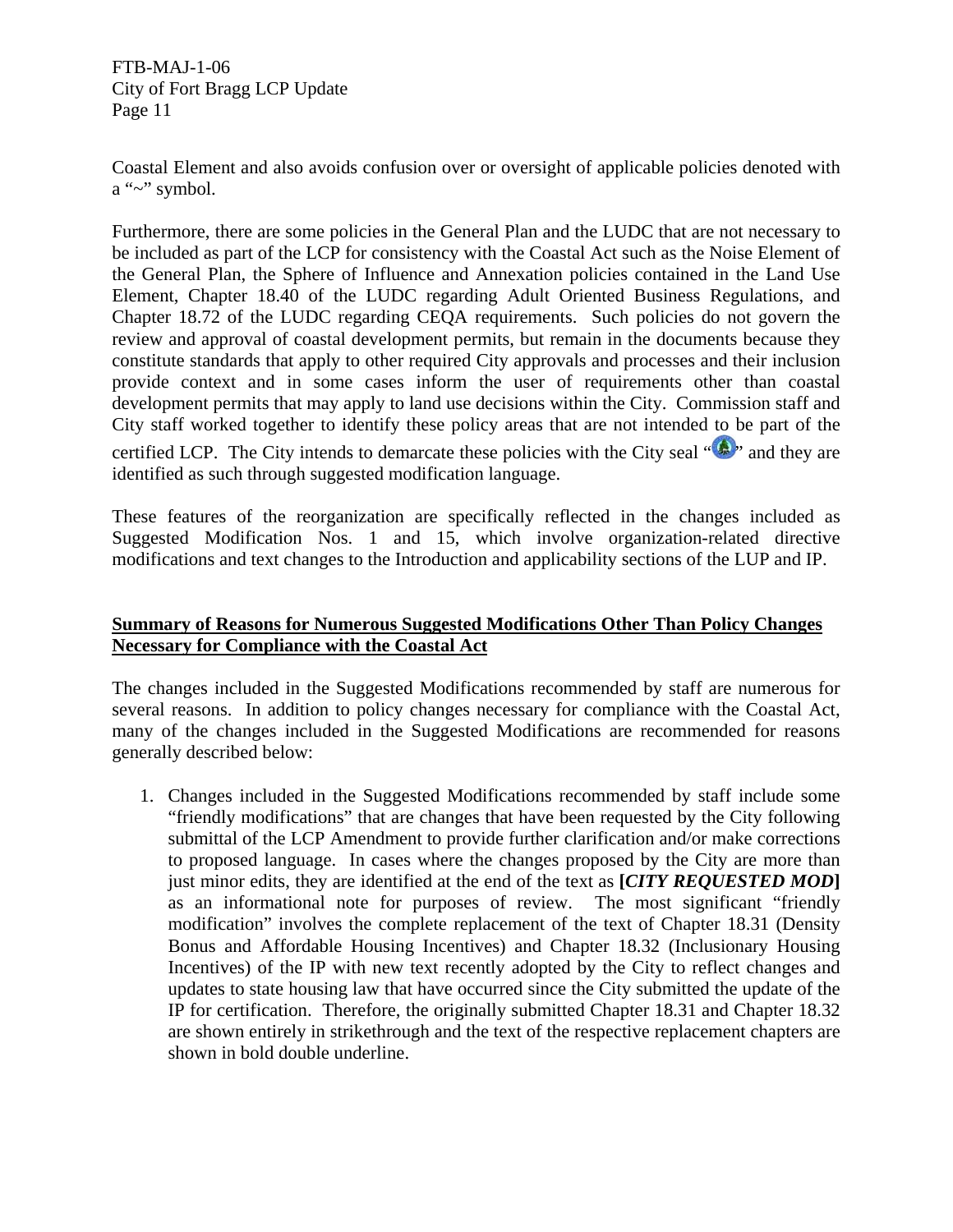- 2. The City's proposed Land Use and Development Code (IP) update was prepared several years after preparation of the General Plan update (LUP). The proposed LUP update includes many "Programs" that direct the City to include various code amendments to implement certain LUP policy changes in the IP update that had not yet been undertaken at the time of City adoption of the General Plan. Many changes included in the Suggested Modifications involve deleting "Programs" in the LUP that have either (1) already been incorporated into the proposed IP update by the City, or (2) are incorporated through recommended changes to the IP update as part of the suggested modifications. Many Suggested Modifications involve changing a proposed "Program" to a "Policy" where the language includes requirements or standards intended to govern coastal development.
- 3. Many changes included in the Suggested Modifications involve moving proposed text and/or policy language from one section to another, or from the LUP to the IP or vice versa, purely for organizational purposes. These changes are identified wherever possible as an informational note for review purposes (e.g., **[***MOVED TO IP***]**, **[***MOVED TO SECTION 18.71.040***],** etc.)
- 4. The City's General Plan update and Land Use and Development Code (LUDC), as submitted, were originally prepared to apply to both inland and coastal portions of the City. As noted above, following staff discussions with the City about organization of the LCP update, it was determined that the submitted General Plan and LUDC would be modified to apply only to the geographic portion of the City located within the coastal zone and a separate unmodified General Plan and LUDC would apply to the inland portion of the City). Therefore, many changes included in the Suggested Modifications reflect deletions of text and policies that either (1) apply to areas of the City located outside the coastal zone, or (2) are superseded by coastal zone-specific policies. As an example of the former, Policy C-8.1 regarding extending City streets to future annexation and development east of the City limits (out of the coastal zone) has been deleted. As an example of the latter, the majority of policies related to the general protection of biological resources contained in the proposed Open Space, Conservation, and Parks Element of the LUP have been deleted because they are superseded by more specific policies required to protect environmentally sensitive habitat areas within the coastal zone consistent with the Coastal Act.
- 5. As discussed in the LCP Reorganization section above, the text and policies contained in the Coastal Element of the General Plan (LUP) as originally submitted have been dispersed to other respective Elements of the LUP and the Coastal Element has been eliminated. Therefore, Suggested Modifications include changes showing the proposed Coastal Element in its entirety in strikethrough and the text and policies that have been moved from the Coastal Element to other Elements are modified in bold double underline and strikethrough in their new location.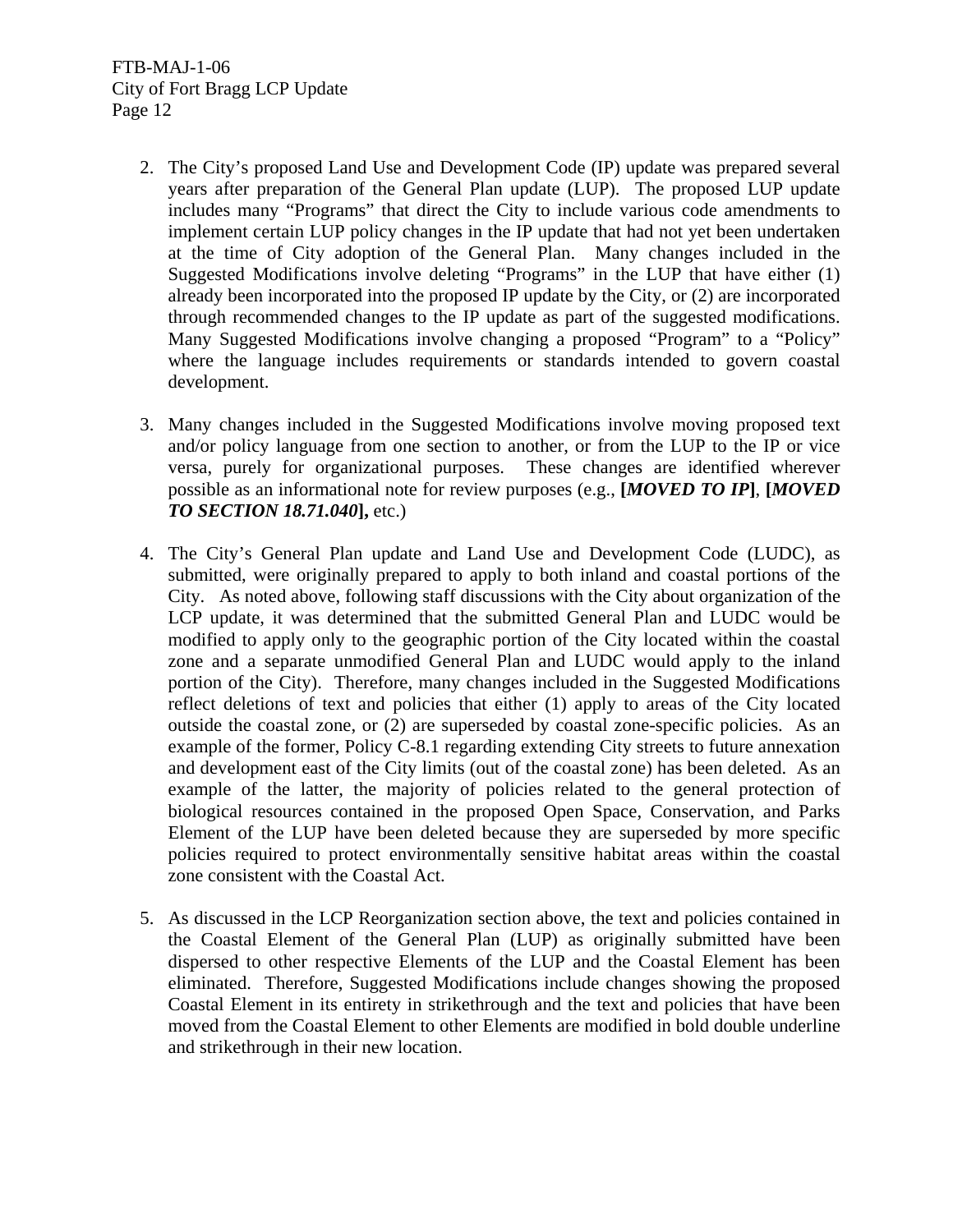#### **Conclusion of Staff Recommendation**

Staff believes that with the suggested modifications recommended by staff, the LUP amendment is consistent with the Chapter 3 policies of the Coastal Act and the IP amendment conforms with, and is adequate to carry out, the LUP as modified.

## **FORMAT OF SUGGESTED MODIFICATIONS: Chart Format and Book Format**

Suggested Modifications are presented in this report in two different formats: (1) chart format, and (2) book format. First, staff has prepared ten (10) policy charts by topic area that show the City's existing certified LCP policies in one column and the City's proposed language with the staff recommended suggested modifications in the other column. These charts do not include all of the City's proposed LCP amendment text, but address the primary Coastal Act Chapter 3 topic areas, collecting in one place all of the proposed policies and standards found throughout the Coastal General Plan and Coastal LUDC that concern the topic area. The charts are intended to be used as a guide to reviewing how the proposed policies and standards as modified would conform with and implement Coastal Act Chapter 3 policies. The charts are attached to this staff report as Exhibit Nos. 3 -12 and include policies grouped by the following topics: Land Use, Industrial Development, Archaeology, Commercial Fishing/Boating, Public Works & Services, Environmentally Sensitive Habitat Areas, Public Access & Recreation, and Visual Resources. It should be noted that because the City's proposed LCP Amendment involves a substantial update to the certified LCP and a complete reorganization and entirely different format than the certified LCP, the charts showing the certified language in one column and the proposed language in the other column are not meant to be read as a straight across comparison. Additionally, at this time, the charts do not include changes to suggested modifications that have been made since the original staff report was mailed on November 30, 2007.

Second, staff has prepared Exhibit Nos. 1 and 2 showing in "book format" all of the Suggested Modifications merged into the text of the City's proposed General Plan (Exhibit No. 1), and the City's Land Use and Development Code (Exhibit No. 2). This format includes all of the suggested modifications included in the charts described above as well as the suggested modifications for all other portions of the proposed LCP Amendment not otherwise shown in the chart format. This full text version of the City's proposed LCP Amendment with suggested modifications shows how the suggested modifications fit into the context of the City's proposed documents.

## **KEY TO SUGGESTED MODIFICATIONS**

The Suggested Modifications are numbered to correspond with the compilation of changes made to each particular Element of the General Plan (LUP) and to each particular Article of the Land Use and Development Code (IP). In addition, suggested modifications involving directives to the City are numbered and grouped by topic (e.g., "Organization", "LUP Maps," etc.).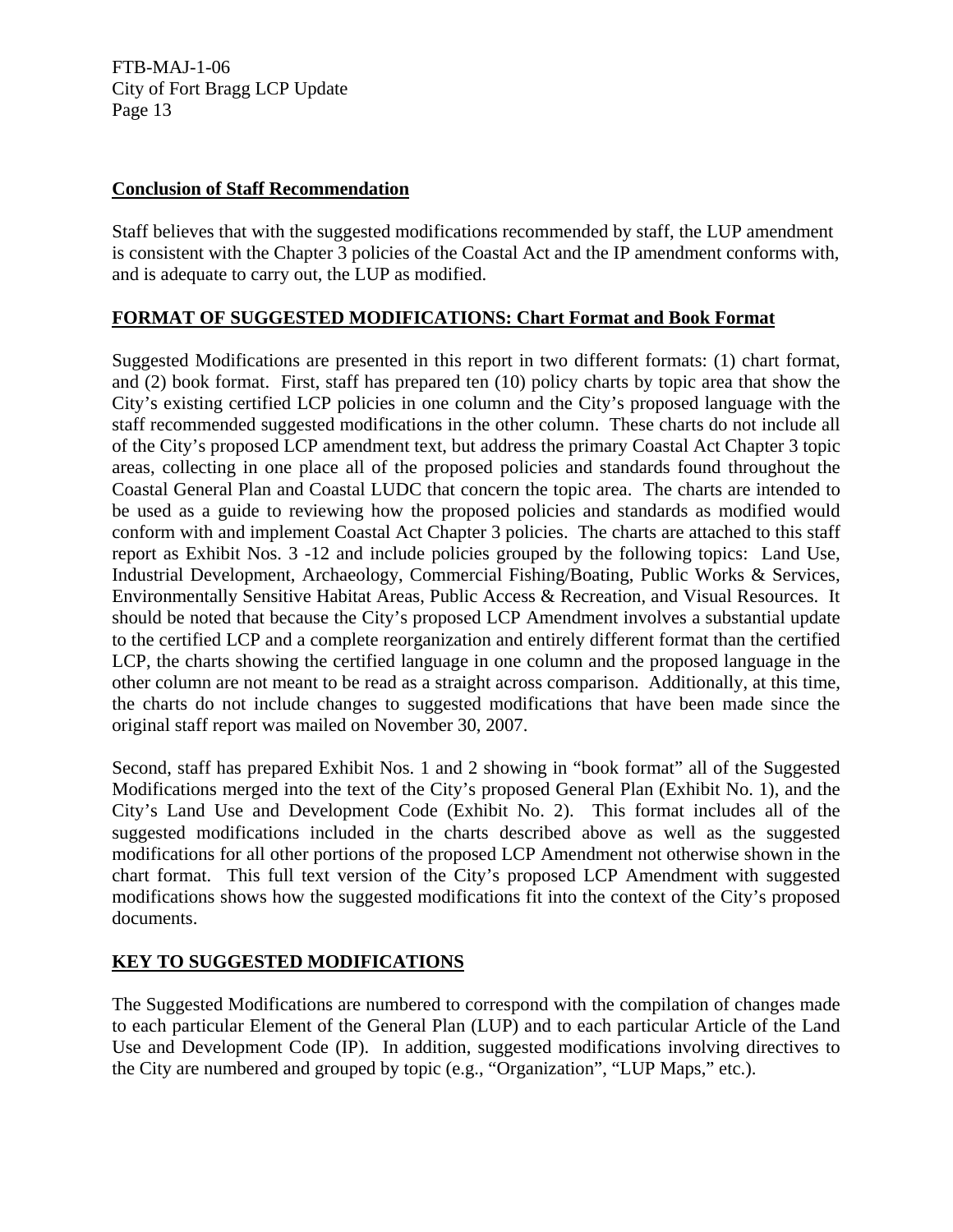The City's proposed language is shown in regular text while the suggested modifications are shown in **bold double underline** (text to be added) and strikethrough (text to be deleted).

Where suggested modifications involve adding entirely new policies to the LUP, staff has given the new policy an interim number for reference purposes - to distinguish it from the City's proposed policies - starting with the City's abbreviation for the General Plan Element within which it is meant to be inserted followed by a letter. For example, a suggested modification involving a new policy to be added to the Safety Element (SF) is shown as: **Policy SF-A:…** followed by **Policy SF-B:…**, a new policy to be added to the Open Space, Conservation and Parks Element (OS) is shown as **Policy OS-A**, etc. Where multiple topics have been moved to a single element, new policies are further identified by topic to further distinguish them for reference purposes during the review process. For example, in the Land Use Element, new Industrial Development policies are shown as **Policy LU-IND-A, Policy LU-IND-B,** etc., new archaeological resources policies are shown as **Policy LU-ARCH-A,** and new Aquaculture policies are shown as **Policy LU-AQ-A**, etc. Policies that have been moved from the City's originally proposed Coastal Element (LC) to other Elements throughout the General Plan retain the originally proposed nomenclature preface "LC." The addition of new policies and the deletion of proposed policies will affect the numbering of policies throughout the LUP and IP. The numbering has been changed as necessary as part of the suggested modifications. However, Suggested Modification No. 13 (Organization) directs the City to correct all sequential numbering, nomenclature, and cross-referencing when it prepares the final LCP documents for submission to the Commission for certification pursuant to Sections 13544 and 13544.5 of the California Code of Regulations.

## **ADDITIONAL INFORMATION**

The text of the City's entire currently certified LCP is not included in its entirety as an exhibit to the staff report to save paper. However, the City's existing certified LCP is available for review on-line at the Commission's website at [http://documents.coastal.ca.gov/reports/2007/12/F6a-12-](http://documents.coastal.ca.gov/reports/2007/12/F6a-12-2007-a5.pdf) [2007-a5.pdf](http://documents.coastal.ca.gov/reports/2007/12/F6a-12-2007-a5.pdf) or by contacting the North Coast District office. Copies of the City's entire currently certified LCP will also be available at the Commission hearings on this LCP Amendment. The staff report available on-line at the Commission's website contains color versions of the proposed Land Use Plan map and Zoning map included as Exhibit Nos. 15 and 16, respectively.

For further information please contact Tiffany S. Tauber at the North Coast District Office (707) 445-7833. Correspondence should be sent to the North Coast District Office at P.O. Box 4908, Eureka, CA, 95521. All LCP Amendment documents are also available for review at the North Coast District office located at 710 E Street, Suite 200, Eureka.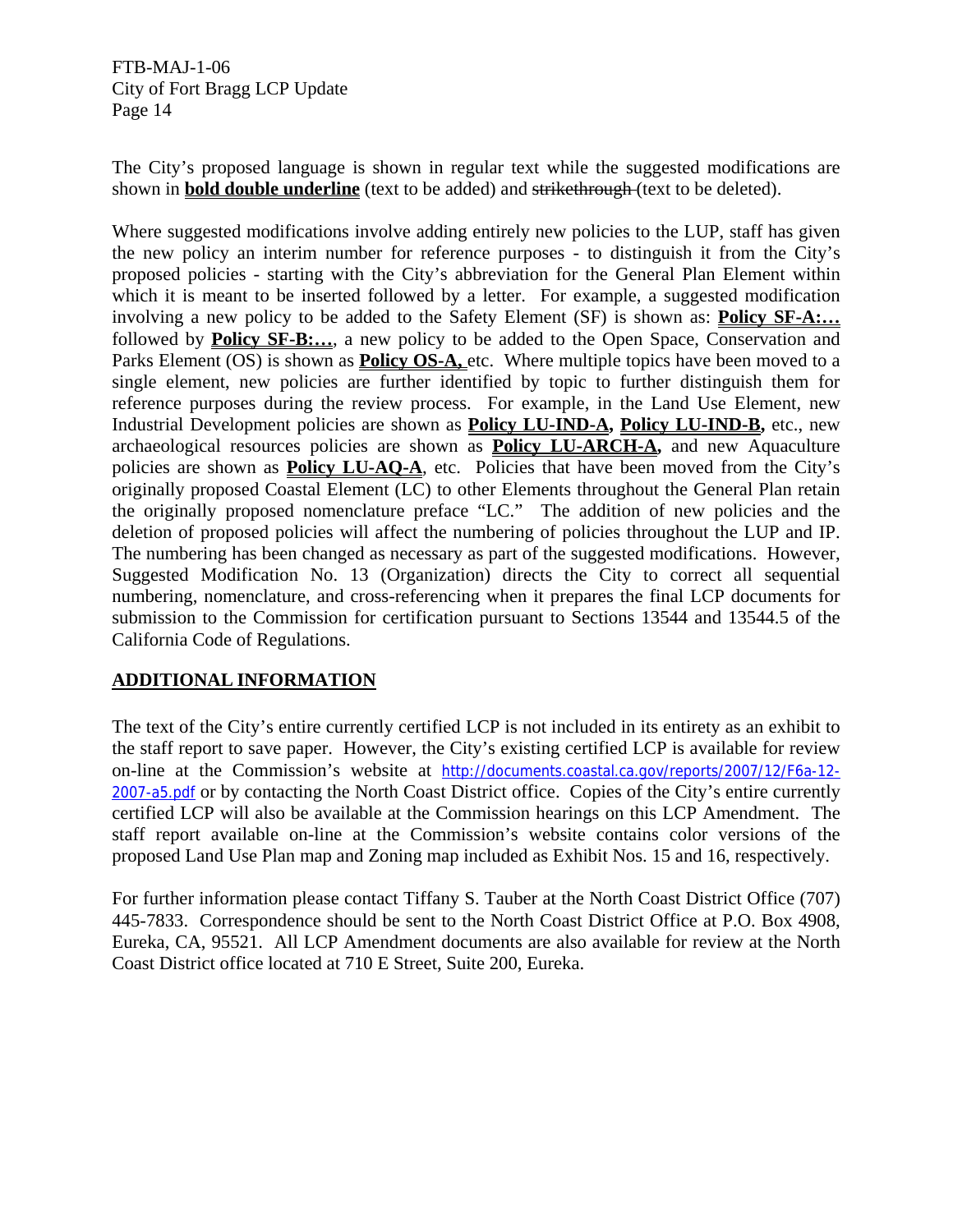## **EXHIBITS:**

### Proposed LCP with Suggested Modifications:

- [1. Proposed Amended General Plan \(LUP\) with Suggested Modifications](http://documents.coastal.ca.gov/reports/2008/1/F7b-1-2008-a1.pdf)
- [2. Proposed Amended Land Use & Development Code \(IP\) with Suggested Modifications](http://documents.coastal.ca.gov/reports/2008/1/F7b-1-2008-a2.pdf)

### [Charts with Existing and Proposed LCP Policies by Topic:](http://documents.coastal.ca.gov/reports/2008/1/F7b-1-2008-a3.pdf)

- 3. Land Use (LUP/IP)
- 4. Industrial Development (LUP/IP)
- 5. Archaeology (LUP/IP)
- 6. Commercial Fishing/Boating (LUP)
- 7. Public Works & Services (LUP)
- 8. Environmentally Sensitive Habitat Areas (LUP/IP)
- 9. Public Access & Recreation (LUP/IP)
- 10. Circulation (LUP)
- 11. Visual Resources (LUP/IP)
- 12. Hazards (LUP/IP)

### Maps & Tables:

- 13. Regional Location Map
- 14. City of Fort Bragg Coastal Zone Boundary Map
- 15. Proposed Amended Land Use Plan Map
- 16. Proposed Amended Zoning Map
- 17. Existing Certified Land Use Plan and Zoning Map
- 18. Map of Proposed LUP/Zoning Changes
- 19. Table showing Existing and Proposed LUP/Zoning Nomenclature
- 20. Noyo River Flats (ADC) Location Map

## City Resolution

21. City Resolution of LCP Amendment Transmittal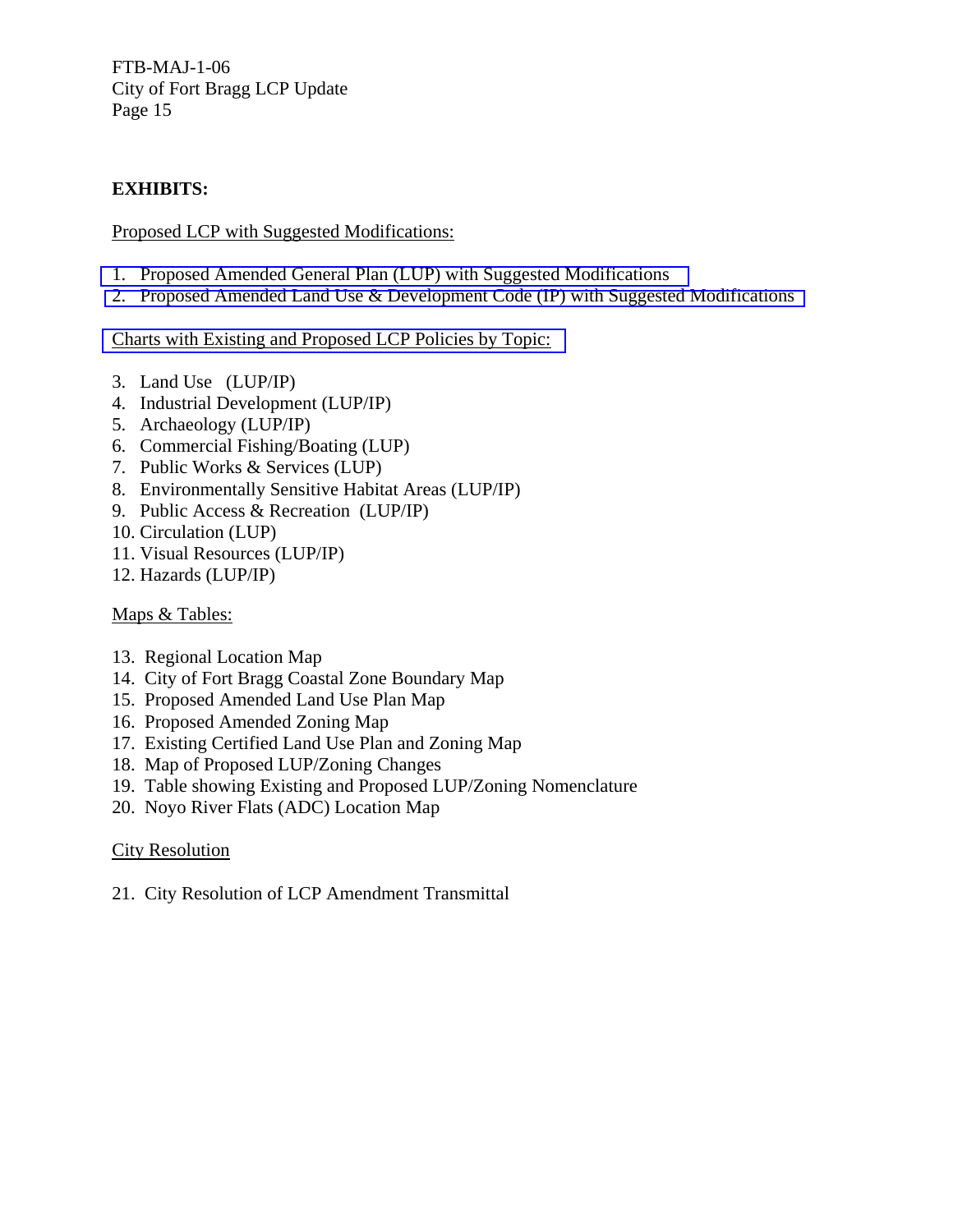## **I. COMMISSION RESOLUTIONS ON CITY OF FORT BRAGG LAND USE PLAN AMENDMENT FTB-MAJ-1-06**

Following a public hearing, staff recommends the Commission adopt the following resolution and findings.

## **A. Denial of LUP Amendment No. FTB-MAJ-1-06 As Submitted**

## **Motion #1**

I move that the Commission **CERTIFY** City of Fort Bragg Land Use Plan Amendment FTB-MAJ-1-06 as submitted.

## **Staff Recommendation for Denial**

Staff recommends a **NO** vote. Failure of this motion will result in denial of the land use plan amendment as submitted and adoption of the following resolutions and findings. The motion to certify as submitted passes only upon affirmative vote of a majority of the appointed Commissioners.

## **Resolution for Denial of Certification of the Land Use Plan Amendment, As Submitted**

The Commission hereby **DENIES** certification of City of Fort Bragg Land Use Plan Amendment 1-06 as submitted and adopts the findings stated below on the grounds that the amendment will not meet the requirements of and is not in conformity with the policies of Chapter 3 of the California Coastal Act. Certification of the Land Use Plan amendment would not comply with the California Environmental Quality Act as there are feasible mitigation measures and alternatives that would substantially lessen the significant adverse impacts on the environment that will result from certification of the land use plan amendment as submitted.

## **B. Certification of LUP Amendment No. FTB-MAJ-1-06 with Suggested Modifications**

## **Motion #2**

I move that the Commission **CERTIFY** City of Fort Bragg Land Use Plan Amendment FTB-MAJ-1-06 if modified as suggested in this staff report.

## **Staff Recommendation for Certification**

Staff recommends a **YES** vote. Passage of this motion will result in the certification of the land use plan with suggested modification and adoption of the following resolution and findings. The motion to certify with suggested modifications passes only upon an affirmative vote of a majority of the appointed Commissioners.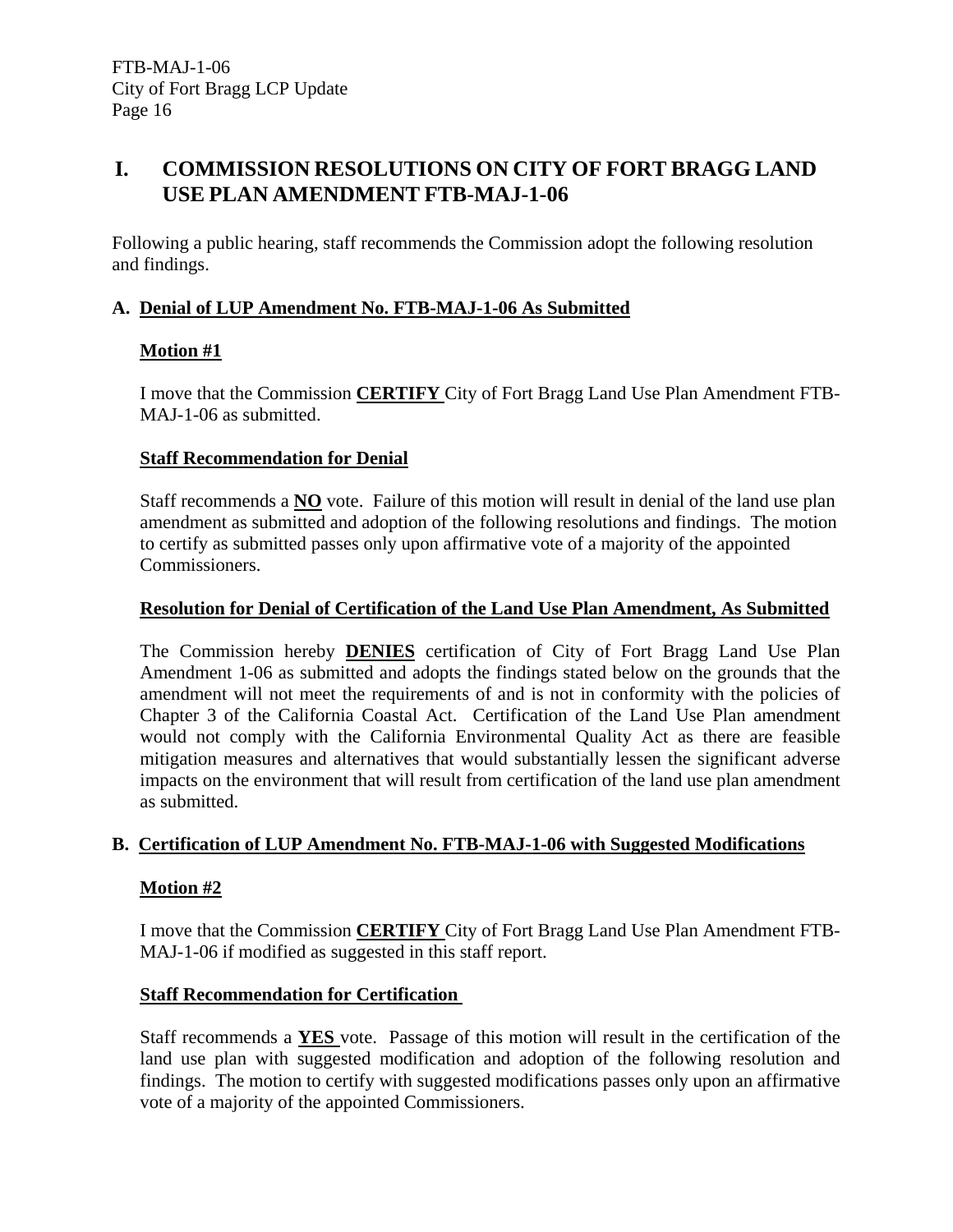## **Resolution for Certification of the Land Use Plan Amendment with Suggested Modifications**

The Commission hereby certifies the Land Use Plan Amendment FTB-MAJ-1-06 for the City of Fort Bragg if modified as suggested and adopts the findings set forth below on the grounds that the Land Use Plan amendment with suggested modifications will meet the requirements of and be in conformity with the policies of Chapter 3 of the Coastal Act. Certification of the land use plan amendment if modified as suggested complies with the California Environmental Quality Act because either 1) feasible mitigation measures and/or alternatives have been incorporated to substantially lessen any significant adverse effects of the plan on the environment, or 2) there are no further feasible alternatives or mitigation measures that would substantially lessen any significant adverse impacts which the Land Use Plan Amendment may have on the environment.

# **II. COMMISSION RESOLUTIONS ON CITY OF FORT BRAGG IMPLEMENTATION PLAN AMENDMENT FTB-MAJ-1-06**

Following a public hearing, staff recommends the Commission adopt the following resolution and findings.

## **C. Denial of Implementation Plan Amendment No. FTB-MAJ-1-06, As Submitted**

## **Motion #3**

I move that the Commission reject Implementation Program Amendment No. FTB-MAJ-1- 06 for the City of Fort Bragg as submitted.

## **Staff Recommendation of Rejection**

Staff recommends a **YES** vote. Passage of this motion will result in rejection of the implementation plan amendment and the adoption of the following resolution and findings. The motion passes only by an affirmative vote of a majority of the Commissioners present.

#### **Resolution for Denial of the Implementation Plan Amendment, As Submitted**

The Commission hereby denies certification of the Implementation Program Amendment No. FTB-MAJ-1-06 as submitted for the City of Fort Bragg and adopts the findings set forth below on grounds that the implementation plan amendment as submitted does not conform with, and is inadequate to carry out, the provisions of the certified land use plan as amended. Certification of the implementation plan amendment would not meet the requirements of the California Environmental Quality Act as there are feasible alternatives and mitigation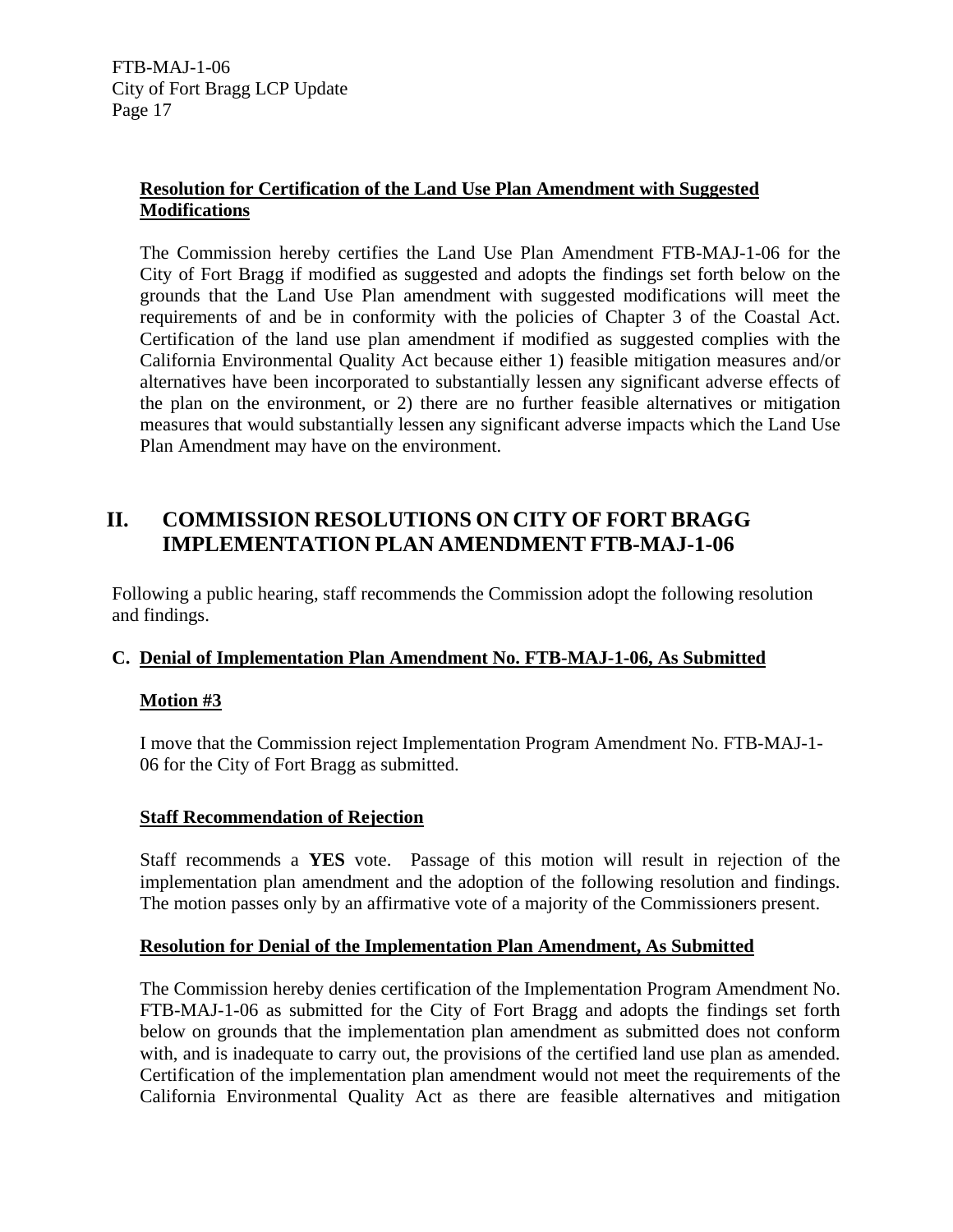> measures that would substantially lessen the significant adverse impacts on the environment that will result from certification of the implementation program amendment as submitted.

### **D. Approval of Implementation Plan Amendment No. FTB-MAJ-1-06 with Suggested Modifications**

#### **Motion #4**

I move that the Commission certify Implementation Plan Amendment No. FTB-MAJ-1-06 for the City of Fort Bragg if it is modified as suggested in this staff report.

#### **Staff Recommendation for Certification**

Staff recommends a **YES** vote. Passage of this motion will result in certification of the implementation program amendment with suggested modifications and the adoption of the following resolution and findings. The motion passes only by an affirmative vote of a majority of the Commissioners present.

### **Resolution for Certification of the Implementation Plan Amendment with Suggested Modifications**

The Commission hereby certifies the Implementation Plan Amendment for the City of Fort Bragg if modified as suggested and adopts the findings set forth below on grounds that the implementation plan amendment with the suggested modifications conforms with, and is adequate to carry out, the provisions of the certified land use plan as amended. Certification of the implementation plan amendment if modified as suggested complies with the California Environmental Quality Act, because either 1) feasible mitigation measures and/or alternatives have been incorporated to substantially lessen any significant adverse effects of the implementation plan amendment on the environment, or 2) there are no further feasible alternatives and mitigation measures that would substantially lessen any significant adverse impacts on the environment.

## **III. LAND USE PLAN SUGGESTED MODIFICATIONS**

Staff recommends the following suggested modifications to the proposed LUP amendment be adopted. Suggested Modification Nos. 1-11 each modify a separate element and the glossary of the General Plan. The suggested modifications are included in Exhibit No. 1 showing the suggested modifications as they apply directly to the entire text of the City's proposed Coastal General Plan. Because of the length of each suggested modification, Suggested Modification Nos. 1-11 are not reproduced here except for Suggested Modification No. 9, which is very brief. The language in Exhibit No. 1 shown in **bold double underline** represents language that the Commission suggests be added and the language shown in strikethrough represents language that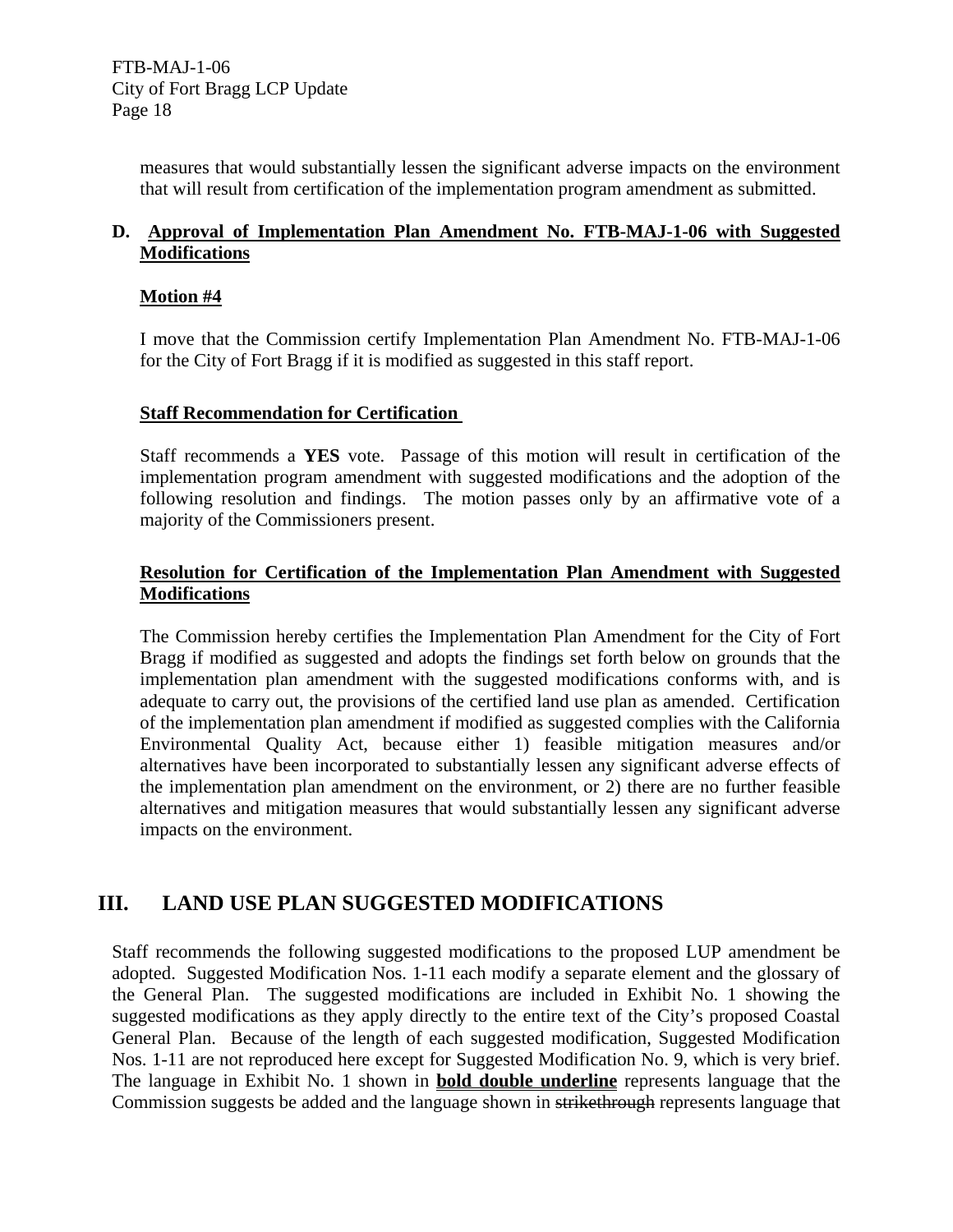the Commission suggests be deleted from the language as originally submitted. Suggested Modification Nos. 13 and 14 do not involve direct text changes, but are directives to the City. These suggested modifications are shown in *bold italics.*

### **1. Suggested Modification No. 1: (General Plan Introduction)**

All changes to the General Plan Introduction shown in the Introduction Chapter of Exhibit No. 1.

#### **2. Suggested Modification No. 2: (Land Use Element)**

All changes to the Land Use Element shown in the Land Use Element of Exhibit No. 1. Portions of Suggested Modification No. 2 concerning Land Use, Industrial Development, Archaeological and Paleontological Resources, and Commercial Fishing and Boating, are also shown in the policy charts included as Exhibit Nos. 3, 4, 5, and 6, respectively.

#### **3. Suggested Modification No. 3: (Public Facilities Element)**

All changes to the Public Facilities Element shown in the Public Facilities Element of Exhibit No. 1. Portions of Suggested Modification No. 3 concerning Public Services are also shown in the policy chart included as Exhibit No. 7.

### **4. Suggested Modification No. 4: (Coastal Element)**

All changes (i.e., strikethrough all) to the Coastal Element shown in the Coastal Element of Exhibit No. 1.

#### **5. Suggested Modification No. 5: (Conservation, Open Space, and Parks Element)**

All changes to the Conservation, Open Space, and Parks Element shown in the Conservation, Open Space, and Parks Element of Exhibit No. 1. Portions of Suggested Modification No. 5 concerning Environmentally Sensitive Habitat Areas and Public Access and Recreation are also shown in the policy charts included as Exhibit Nos. 8 and 9, respectively.

#### **6. Suggested Modification No. 6: (Circulation Element)**

All changes to the Circulation Element shown in the Circulation Element of Exhibit No. 1. Portions of Suggested Modification No. 6 concerning circulation are also shown in the policy chart included as Exhibit No. 10.

#### **7. Suggested Modification No. 7: (Community Design Element)**

All changes to the Community Design Element shown in the Community Design Element of Exhibit No. 1. Portions of Suggested Modification No. 7 are also shown in the policy chart included as Exhibit No. 11.

#### **8. Suggested Modification No. 8: (Safety Element)**

All changes to the Safety Element shown in the Safety Element of Exhibit No. 1. Portions of Suggested Modification No. 8 concerning Hazards and Shoreline/Bluff Development are also shown in the policy chart included as Exhibit No. 12.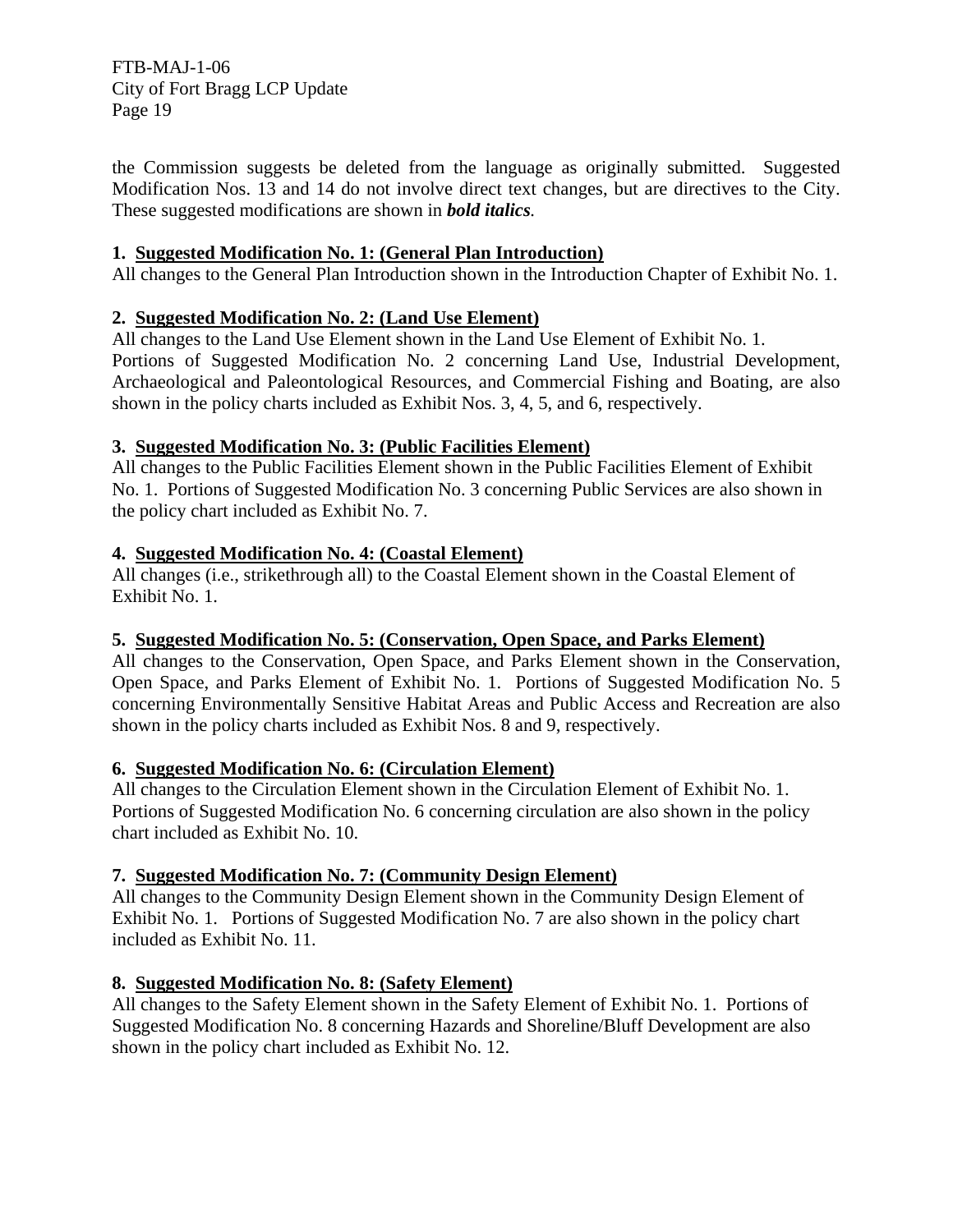#### **9. Suggested Modification No. 9: (Noise Element)**

The following language shall be added to the beginning of the Noise Element:

## **The policies of the Noise Element are not part of the City of Fort Bragg certified Local Coastal Program and do not govern the review and approval of coastal development permits.**

#### **10. Suggested Modification No. 10 (Housing Element)**

All changes to the Housing Element shown in the Housing Element of Exhibit No. 1.

#### **11. Suggested Modification No. 11 (Glossary)**

All changes to the Glossary shown in the Glossary of Exhibit No. 1.

#### **12. Suggested Modification No. 12 (Appendices)**

All changes to the Appendices (i.e., strikethrough all) shown in the Appendices of Exhibit No. 1.

#### **13. Suggested Modification No. 13 (LUP Maps)**

All changes to the LUP Maps as follows:

- a. *Map LU-1: Revise to show the Coastal Zone boundary.*
- b. *Map LC-2: (1) Combine Runoff Sensitive Areas and Special Review Areas, and (2) remove Special Review Area designation from properties bordering North Harbor Drive.* [CITY REQUESTED MOD]
- c. *Map LC-3: Revise to delete map text as follows:* Visual impact analysis will be performed on a case-by-case basis during the design review process.
- d. *MAP C-2: Replace with revised and updated version prepared by the City.* [*CITY REQUESTED MO*D]
- e. *Map OS-1: Delete Environmentally Sensitive Habitat Areas so that Map OS-1 shows only designated Open Space areas.*
- f. *Map LU-1: Revise General Plan Map LU-1, Land Use Designations to change the approximately 13-acre Noyo Flats parcel that was previously an Area of Deferred Certification from Harbor District (HD) to Open Space (OS).*

# **14. Suggested Modification No. 14 (Organization)**

All changes to the organization of the LCP as follows:

a. *Delete "~" symbol from all Elements of the General Plan.*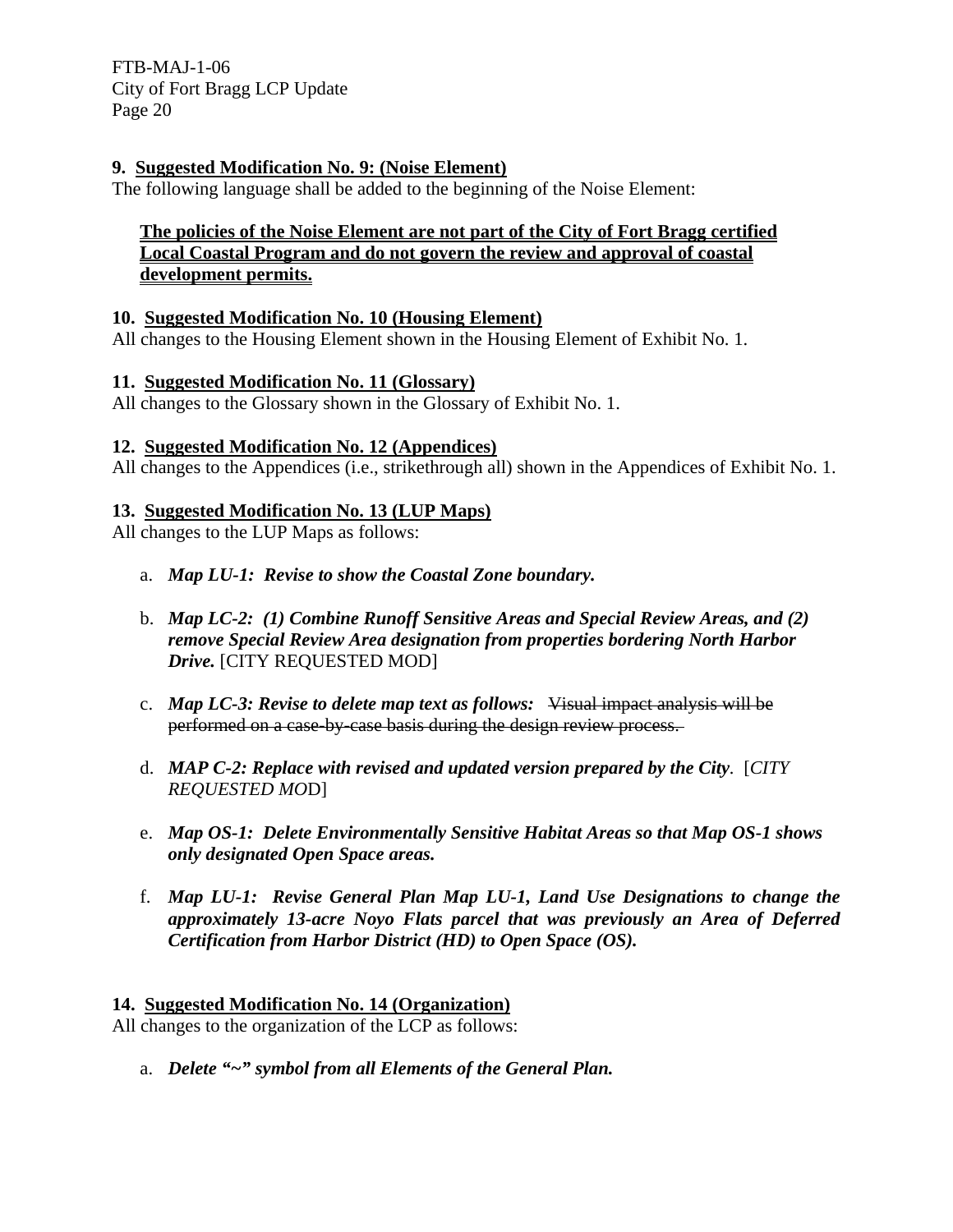- b. *Number all policies and programs in appropriate sequential order and correct all policy cross-references prior to submission to the Commission for certification pursuant to Sections 13544 and 13544.5 of the California Code of Regulations.*
- c. *List all policies that constitute the LCP in subsection F(2) of the Introduction Chapter of the LUP following the numbering corrections required by (b) above.*
- d. *Add the City seal notation* " "*next to all polices in the LUP and IP text identified in subsection F(2) of the LUP Introduction and Section 18.10.020(C) of the IP as being excluded from the certified LCP.*
- e. *Revise descriptive narrative text as necessary to conform narrative text to any associated policy(s) that have been added or revised through suggested modifications.*
- f. *Delete all miscellaneous italicized narrative text throughout the Coastal General Plan that is not part of policy language.* [*CITY REQUESTED MO*D]
- g. *Change all references to "General Plan" to "Coastal General Plan" throughout the LUP and LUDC. Change all references to "Land Use & Development Code" to "Coastal Land Use & Development Code" throughout the LUP and LUDC.* [*CITY REQUESTED MO*D]

## **IV. IMPLEMENTATION PLAN SUGGESTED MODIFICATIONS**

Staff recommends the following suggested modifications to the proposed IP amendment be adopted. Suggested Modification Nos. 15-24 each modify a separate Article of the Coastal Land Use and Development Code (LUDC). The suggested modifications are included in Exhibit No. 2 showing the suggested modifications as they apply directly to the entire text of the City's proposed LUDC. Because of the length of each suggested modification, Suggested Modification Nos. 15-24 are not reproduced here. The language in Exhibit No. 2 shown in **bold double underline** represents language that the Commission suggests be added and the language shown in strikethrough represents language that the Commission suggests be deleted from the language as originally submitted. Suggested Modification No. 25 does not involve direct text changes, but are directives to the City. These suggested modifications are shown in *bold italics.*

## **15. Suggested Modification No. 15: (Article 1 – Land Use and Development Code Applicability)**

All changes to Article 1 shown in Article 1 of Exhibit No. 2.

**16. Suggested Modification No. 16: (Article 2 – Zoning Districts and Allowable Land Uses)** All changes to Article 2 shown in Article 2 of Exhibit No. 2.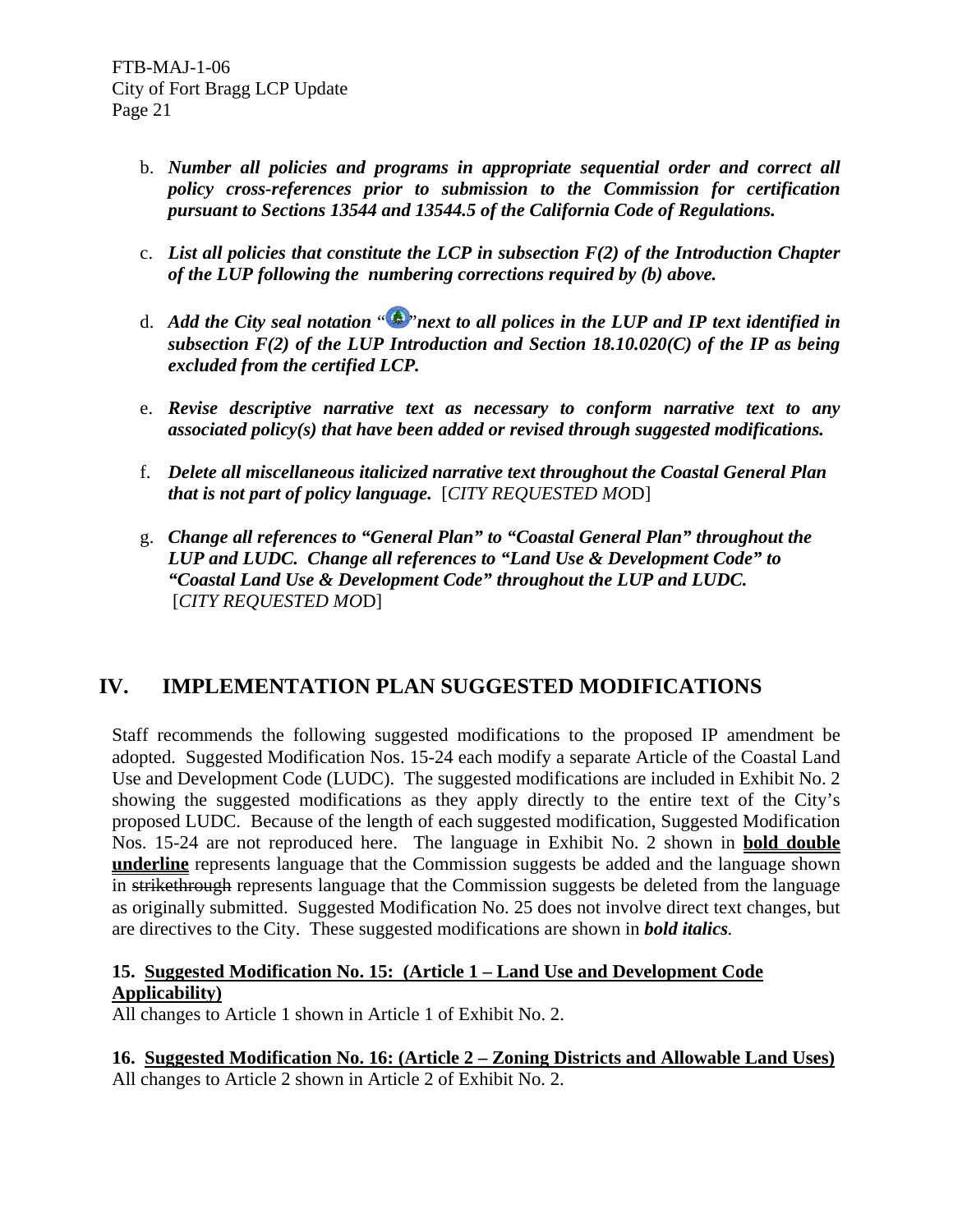**17. Suggested Modification No. 17: (Article 3 – Site Planning and Design Standards)** All changes to Article 3 shown in Article 3 of Exhibit No. 2.

## **18. Suggested Modification No. 18: (Article 4 – Standards for Specific Land Uses)**

All changes to Article 4 shown in Article 4 of Exhibit No. 2.

### **19. Suggested Modification No. 19: (Article 5 – Resource Management)**

All changes to Article 5 shown in Article 5 of Exhibit No. 2. Portions of Suggested Modification No. 18 concerning Industrial Development, Archaeological Resources, Environmentally Sensitive Habitat Areas, Public Access and Recreation, Visual Resources, and Hazards and Bluff/Shoreline Development are also shown in the policy charts included as Exhibit Nos. 4,5,7,8,9,10, 11, and 12, respectively.

## **20. Suggested Modification No. 20: (Article 6 – Site Development Regulations)**

All changes to Article 6 shown in Article 6 of Exhibit No. 2.

## **21. Suggested Modification No. 21: (Article 7 – Planning Permit Procedures)**

All changes to Article 7 shown in Article 7 of Exhibit No. 2.

**22. Suggested Modification No. 22: (Article 8 – Subdivision Regulations and Procedures)** All changes to Article 8 shown in Article 8 of Exhibit No. 2.

### **23. Suggested Modification No. 23: (Article 9 – Land Use and Development Code Administration)**

All changes to Article 9 shown in Article 9 of Exhibit No. 2.

## **24. Suggested Modification No. 24 (Article 10 - Glossary)**

All changes to Article 10 shown in Article 10 of Exhibit No. 2.

## **25. Suggested Modification No. 25 (Zoning Map)**

- a. *Revise the Zoning Map to accurately reflect the City's Waste Water Treatment facility designation as Public Facilities and Services (PF)* (shown as #19 on Exhibit No. 18). [CITY REQUESTED MOD]
- b. *Revise the Zoning Map to accurately depict the size of Noyo Harbor Park* (shown as #9 on Exhibit No. 18).[CITY REQUESTED MOD]
- c. *Revise the Zoning Map to accurately reflect the RH zoning designation for four parcels located along North Harbor Drive which are inaccurately shown as RL on the zoning map* (shown as #18 on Exhibit No. 18). [CITY REQUESTED MOD]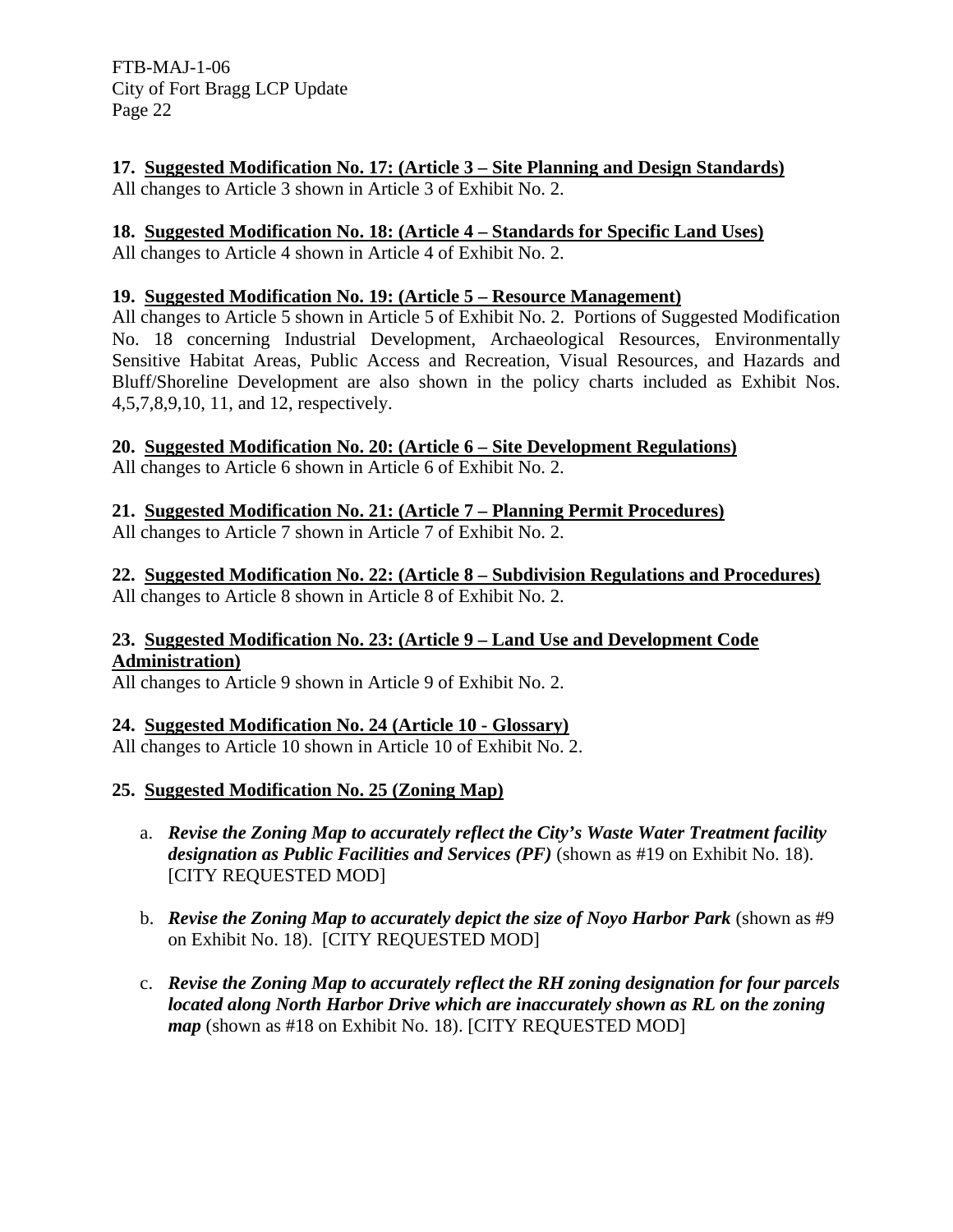d. *Revise the Zoning Map to change the approximately 13-acre Noyo Flats parcel that was previously an Area of Deferred Certification from Harbor District (HD) to Open Space (OS).* 

## **V. PROCEDURAL PROCESS (LEGAL STANDARD FOR REVIEW)**

The standard of review for land use plan amendments is found in Section 30512 of the Coastal Act. This section requires the Commission to certify an LUP amendment if it finds that it meets the requirements of, and is in conformity with, the policies of Chapter 3 of the Coastal Act. Specifically, Section 30512 states: *"(c) The Commission shall certify a land use plan, or any amendments thereto, if it finds that a land use plan meets the requirements of, and is in conformity with, the policies of Chapter 3 (commencing with Section 30200). Except as provided in paragraph (1) of subdivision (a), a decision to certify shall require a majority vote of the appointed membership of the Commission."* 

Pursuant to Section 30513 of the Coastal Act, the Commission may only reject zoning ordinances or other implementing actions, as well as their amendments, on the grounds that they do not conform with, or are inadequate to carry out, the provisions of the certified land use plan. The Commission must act by majority vote of the Commissioners present when making a decision on the implementing portion of a local coastal program.

## **VI. BACKGROUND**

The City of Fort Bragg is located along the Mendocino County coastline about halfway between Humboldt County to the north and Sonoma County to the south. As an urban/industrial center. Fort Bragg is Mendocino's largest coastal city, with a population of more than 7,000 people. Fort Bragg covers approximately 2.7 square miles, or approximately 1,728 acres, and extends along approximately 2.5 miles of coastline. The primary business and residential area is to the east of Highway One, and is generally located between Pudding Creek to the north, and the Noyo River to the south. Commercial land uses in the City are located along the Highway One and Franklin Street corridors. The central business district, located between Oak and Pine Streets, is the historic, civic and cultural core of the community. Residential neighborhoods are located east of the commercial core and in the west Fort Bragg neighborhood.

Fort Bragg contains a very large historic timber mill site (Georgia Pacific) located on the coastal terrace west of Highway One and the city center. This 400+-acre site is currently designated in the land use plan and zoned in the implementation plan as Heavy Industrial District (I-H). The proposed LCP amendment would change the land use and zoning designation of this property from Heavy Industrial to Timber Resources Industrial to allow for the timber resource related land uses that have historically occurred on the site to continue, and would require a Specific Plan be prepared before any further changes in land use designation or zoning could occur. The Georgia Pacific Mill ceased operations in 2002 and the site is currently undergoing an extensive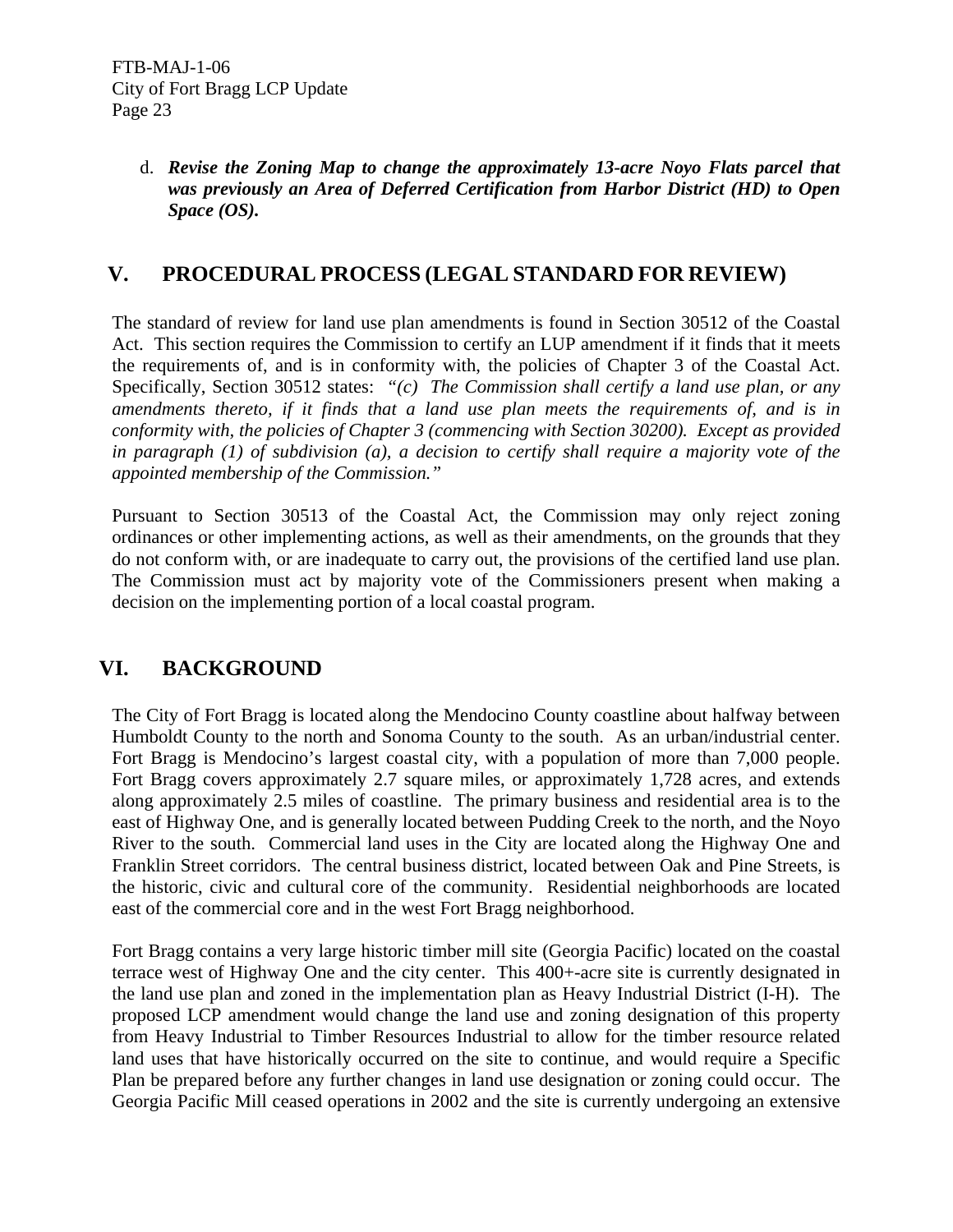clean-up process as well as a specific planning process. The specific plan process allows the flexibility for the City to work with future land owners to plan for specific uses and ensure the protection of coastal resources, maximize the provision of public access, and consider land uses that would benefit the local economy.

The Noyo Harbor, located along the lower ½-mile of the Noyo River east of Highway One, is the locus of a large commercial and recreational fishing port, most of which is outside the city limits in unincorporated County areas. The coastal zone encompasses all of the HD-zoned land, a majority of the I-H-zoned land, and residentially and commercially zoned lands north and south of the I-H lands west of Highway One. Most of the residential and commercial-zoned area of the city lies to the east and north of the coastal zone boundary.

The Commission certified the original Land Use Plan in part in February, 1982. The original IP was certified with suggested modifications by the Commission on February 11, 1983. The city resubmitted a total LCP (LUP and IP) on June 22, 1983, and the Commission certified it as submitted on July 14, 1983. The City of Fort Bragg assumed permit-issuing authority on August 1, 1983.

The Commission did not certify the geographic area known as the Noyo Flats, instead creating the Noyo Flats Area of Deferred Certification. This area includes about 13 acres on the north bank of the Noyo River. The denial of certification of this area was based on inadequate protection of wetlands in that area. A re-submittal of a plan for this area was denied on September 8, 1987, and the area remains uncertified. The Noyo Flats Area of Deferred Certification mostly includes lands currently zoned locally as Harbor District. The Coastal Commission continues to administer coastal development permits in the Noyo Flats area of deferred certification using the Coastal Act Chapter 3 policies as the standard of review. The City proposes to include the area within its LCP with a land use and zoning designation of Harbor District (HD), which would allow land uses that support Noyo Harbor's functioning as a commercial fishing center with a mix of commercial and industrial activities.

The first amendment to the certified LCP to change the land use and zoning maps to allow for the development of harbor-related land uses in support of the commercial fishing industry was approved without modifications on January 9, 1985. During October, 1985, LUP Amendment 2- 85 was submitted to add four newly annexed areas, totaling 466 acres, into the city's certified LCP. The Noyo Flats Area of Deferred Certification is not one of these newly annexed areas. The four geographic areas annexed included: 1) the North Highway One/Pudding Creek area; 2) the Noyo Point area, which includes a portion of the I-H lands; 3) the Todd Point area; and 4) the Highway 20 area. On January 10, 1986, the Commission certified with modifications Amendment 2-85. A new submittal incorporating new zoning classifications and dealing in part with the Implementation Program portion of Amendment 2-85 was effectively certified by the Commission on February 26, 1988.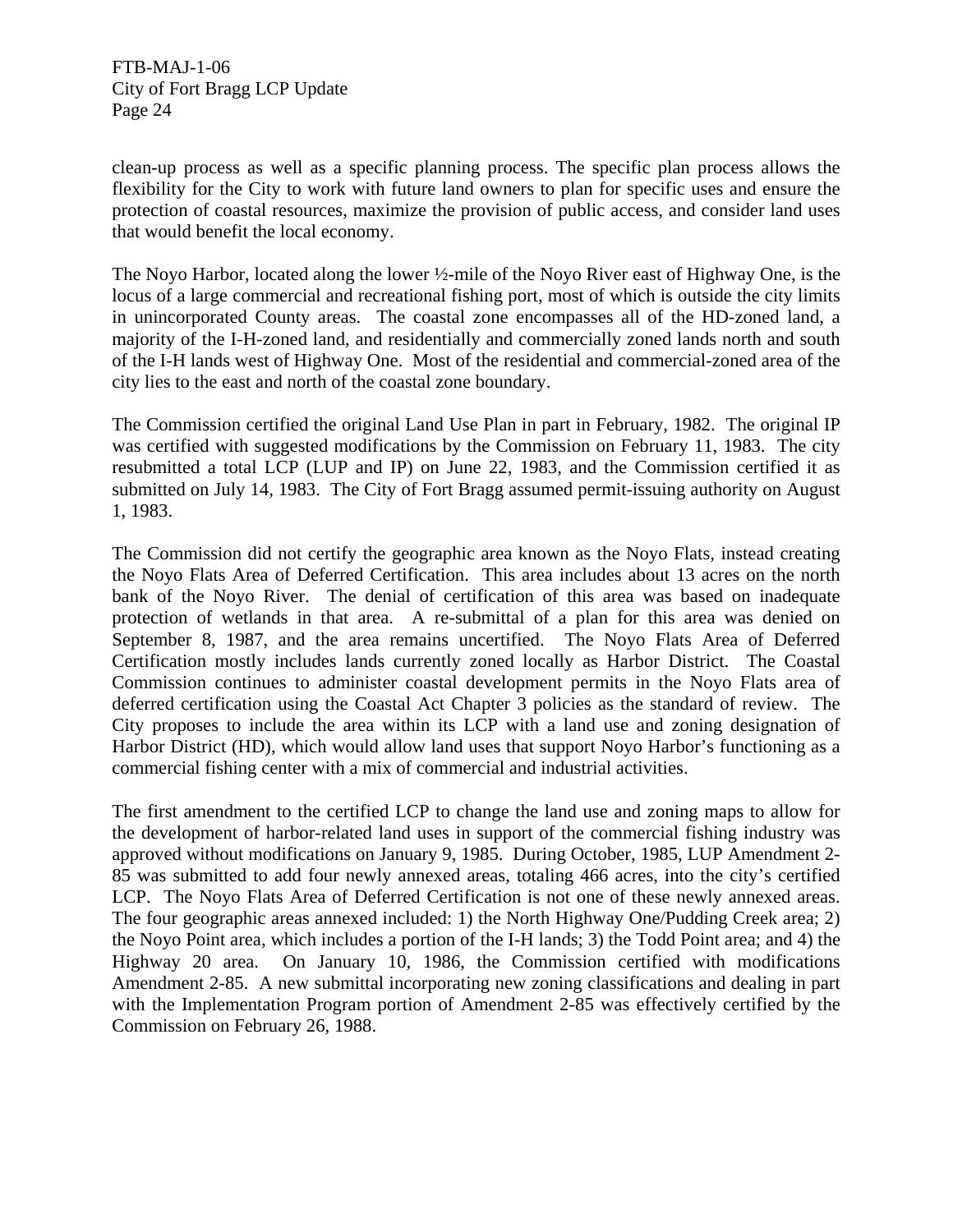Other amendments have been approved as well. The Commission has certified a total of nine LCP amendments since certification of the resubmitted LCP in 1983. The following list summarizes the status of the various LCP amendments submitted by the city to the Commission.

|                      |                           | Certification | Suggested      | <b>Executive Director</b> |
|----------------------|---------------------------|---------------|----------------|---------------------------|
| <b>LCP</b> Amendment | <b>Status of Approval</b> | Date          | Modification   | Check Off                 |
| $No. 1-84 (Major)$   | Approved                  | 1/9/1985      | No             |                           |
| $No. 2-85 (Major)$   | Approved                  | 1/10/1986     | Yes            | 2/26/1988                 |
| $No. 1-88 (Major)$   | Approved                  | 7/14/1988     | N <sub>O</sub> | 10/13/1988                |
| $No. 1-89 (Major)$   | Approved                  | 8/9/1989      | No             | 10/10/1989                |
| $No. 1-91 (Major)$   | Approved                  | 12/11/1991    | Yes            | 2/21/1992                 |
| $No. 1-91 (Minor)$   | Approved                  | 1/15/1992     | No             |                           |
| $No. 2-91 (Major)$   | Approved                  | 2/21/1992     | Yes            | 5/14/1992                 |
| $No. 1-92 (Major)$   | Approved                  | 9/10/1992     | Yes            | none                      |
| $No. 1-95 (Major)$   | Approved                  | 8/11/1995     | N <sub>O</sub> |                           |
| $No. 1-02 (Major)$   | Approved                  | Not Certified | Yes            | none                      |

The most recent LCP Amendment submitted by the City of Fort Bragg was LCP Amendment No. FTB-MAJ-1-02 that involved a proposal to amend the City's LUP and IP to allow aquaculture as a conditionally permitted use in Heavy Industrial and Harbor District areas of the City's coastal zone. In June 2003, the Commission approved the LCP Amendment with suggested modifications. However, the changes approved under this LCP Amendment never took effect because the Commission's adopted suggested modifications were not accepted by the City within the required six-month period following Commission action. The proposed LCP Amendment includes similar provisions to allow aquaculture as a conditionally permitted use in the Heavy Industrial, Harbor District, and newly created Timber Resources Industrial districts. Several of the suggested modifications adopted by the Commission in its action on FTB-MAJ-1- 02 have been incorporated into the proposed LCP update amendment.

The currently certified LCP consists of the original LUP and IP certified by the Commission as the LCP on July 14, 1983, maps, and various LCP amendments submitted by the city and certified by the Commission over the years since 1983.

The currently certified LUP provides general goals and policies governing development throughout those portions of the city within the coastal zone. The plan document follows a structure set out in the State's *Local Coastal Program Manual*, and is based on "policy groups" drawn from the California Coastal Act. The plan contains fourteen policy group chapters and a final chapter giving a summary explanation of the use of accompanying maps, setting out the land use classification system, and describing a special review system for developments in sensitive coastal areas.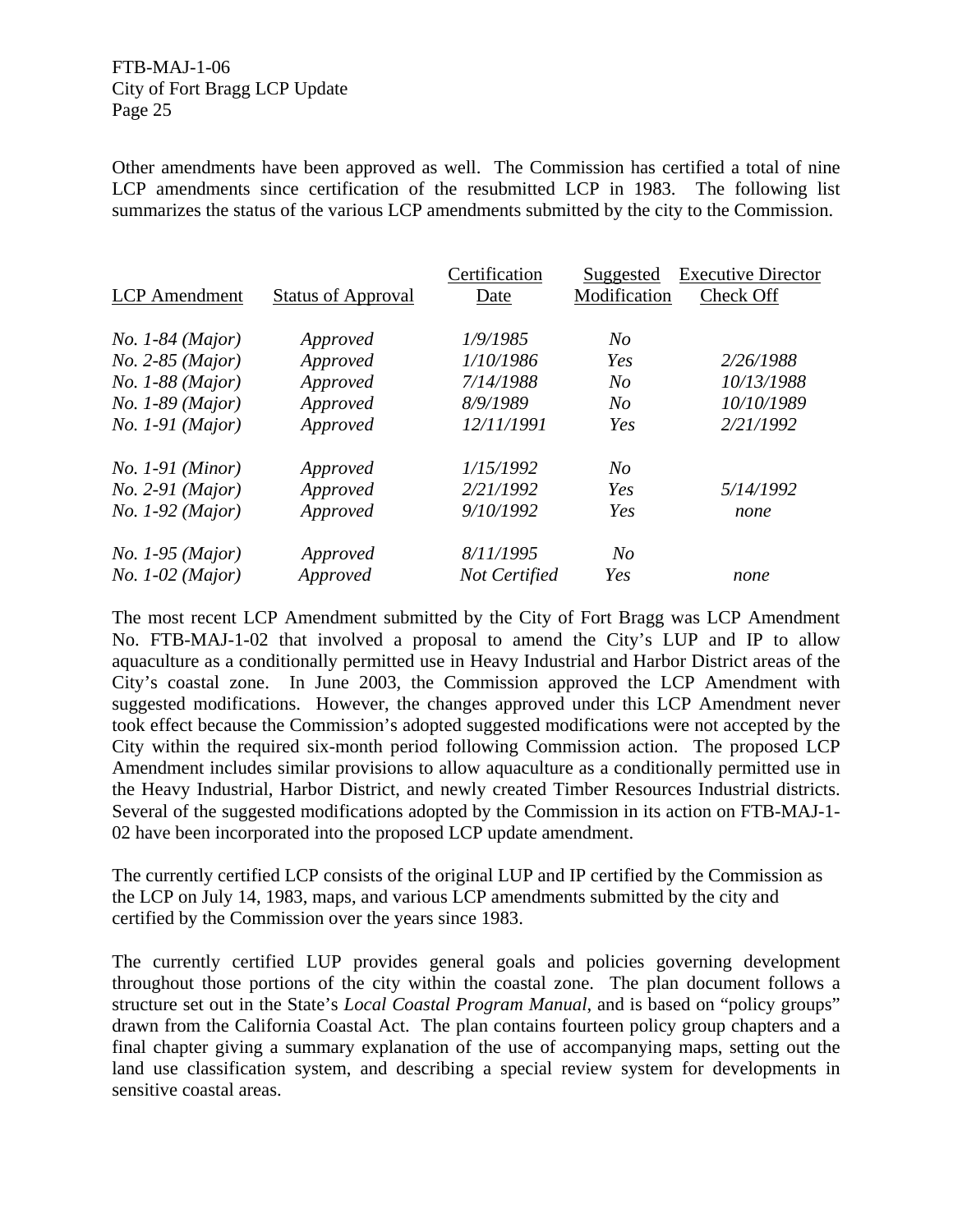The currently certified Fort Bragg LCP Implementation Program (IP), entitled "Fort Bragg Municipal Code" comprises Title 18-Zoning- Chapters 18.0-General through 18.8-Enforcement Provisions of the city's Municipal Code. The zoning regulations provide definitions for the numerous land use and development terminology, prescribes use and development standards applied city-wide, in specified areas and in the various zoning districts, identifies the processes by which proposed development is reviewed and permitted, and sets procedures for appeals, variances and exceptions, and amendments.

As described in detail in the findings below, Fort Bragg's proposed LCP update involves an entirely new Land Use Plan and Implementation Program format.

# **VII. SUMMARY OF PUBLIC PARTICIPATION**

The City initially decided to update its General Plan in 1994. An extensive public participation process took place to ensure that the revised Plan reflects the concerns and views of the community.

Key milestones of the public participation process undertaken by the City include the following:

- The Citizen Advisory Committee (CAC) was established in 1994 and conducted public workshops on the General Plan Vision Statement and various elements.
- The CAC and the Planning Commission conducted public workshops on the goals and policies in 1995.
- Joint Planning Commission/City Council public workshops were held in 1996 to review an Administrative Draft General Plan. After these workshops, work on the General Plan was interrupted for more than two years.
- In 1999, an insert describing the General Plan and Coastal Element update process was placed in the local newspaper, the *Fort Bragg Advocate-News* . The City Council and Planning Commission conducted a joint workshop to review the 1996 Administrative Draft and provide direction to staff and the consultants regarding additional work necessary to complete the General Plan.
- In 2000, a Background Report was prepared on land use, environmental resources, transportation, and on the Local Coastal Program. The Background Report presented information about the City, the issues and constraints related to the General Plan, and alternative policy options.
- Joint Planning Commission/City Council public workshops were held during 2000 and 2001 on General Plan issues and alternatives.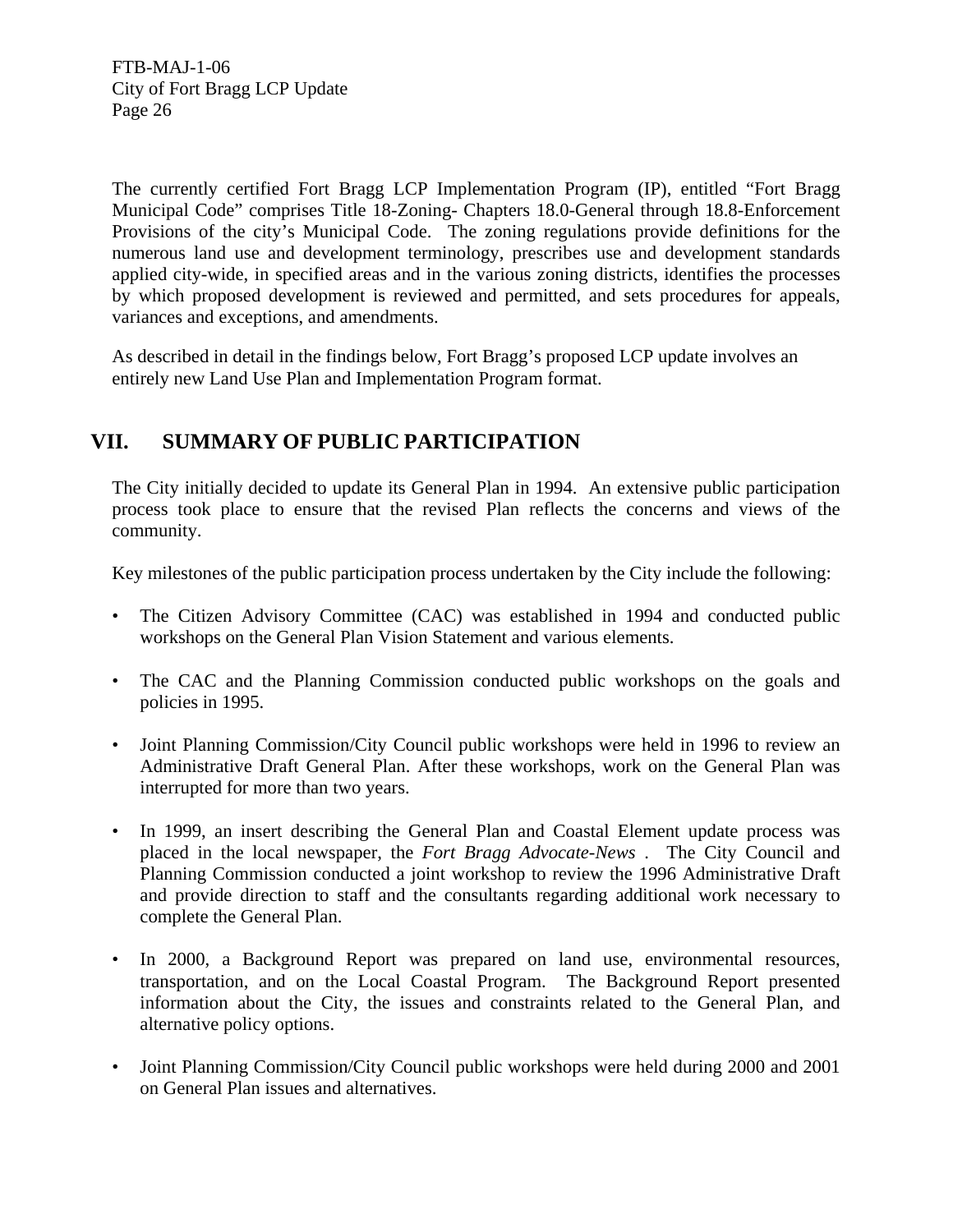- A revised Administrative Draft General Plan with a more comprehensive Coastal Element was prepared in October 2001.
- Public workshops were held by the Planning Commission and the City Council during late 2001.
- Public hearings were held by the Planning Commission and the City Council in August through December 2002 to review the Draft General Plan and the Environmental Impact Report.

Following numerous special meetings and public hearings, the City of Fort Bragg adopted an updated General Plan and certified an Environmental Impact Report for the General Plan in December, 2002.

In June 2004, the City adopted a comprehensive Land Use and Development Code (LUDC) and a Negative Declaration for the LUDC. In November 2004, the City adopted a General Plan Amendment that included modifications to the 2002 General Plan to "clean up" the General Plan and address inconsistencies that arose during the LUDC update process.

In May 2003, the City submitted LCP Amendment Application No. FTB-MAJ-1-03 that involved comprehensive changes to the City's Land Use Plan (LUP) pursuant to the City's adopted 2002 General Plan update. In response to this application, Commission staff sent a letter to the City dated January 29, 2004 requesting additional information. Included in this request was Item No. 1, "City Resolution for Submittal to the Commission" requesting that the City submit a revised resolution that would clearly state that the adopted LUP update amendment was being transmitted to the Commission for its certification. As this revised resolution was never submitted by the City, LCP Amendment Application No. FTB-MAJ-1-03 was never formally transmitted by the City to the Commission for certification. The City has submitted the new LCP Amendment application (FTB-MAJ-1-06) transmitting the Land Use Plan update from 2002, the updated Land Use and Development Code, and "clean up" amendments to the 2002 LUP update to be processed as one comprehensive LCP update for certification by the Commission.

The proposed LCP Amendment was submitted on May 18, 2006 and filed on October 31, 2006. A one-year time extension was granted by the Commission on January 12, 2007. As such, the last date for Commission action on this item is January 29, 2008.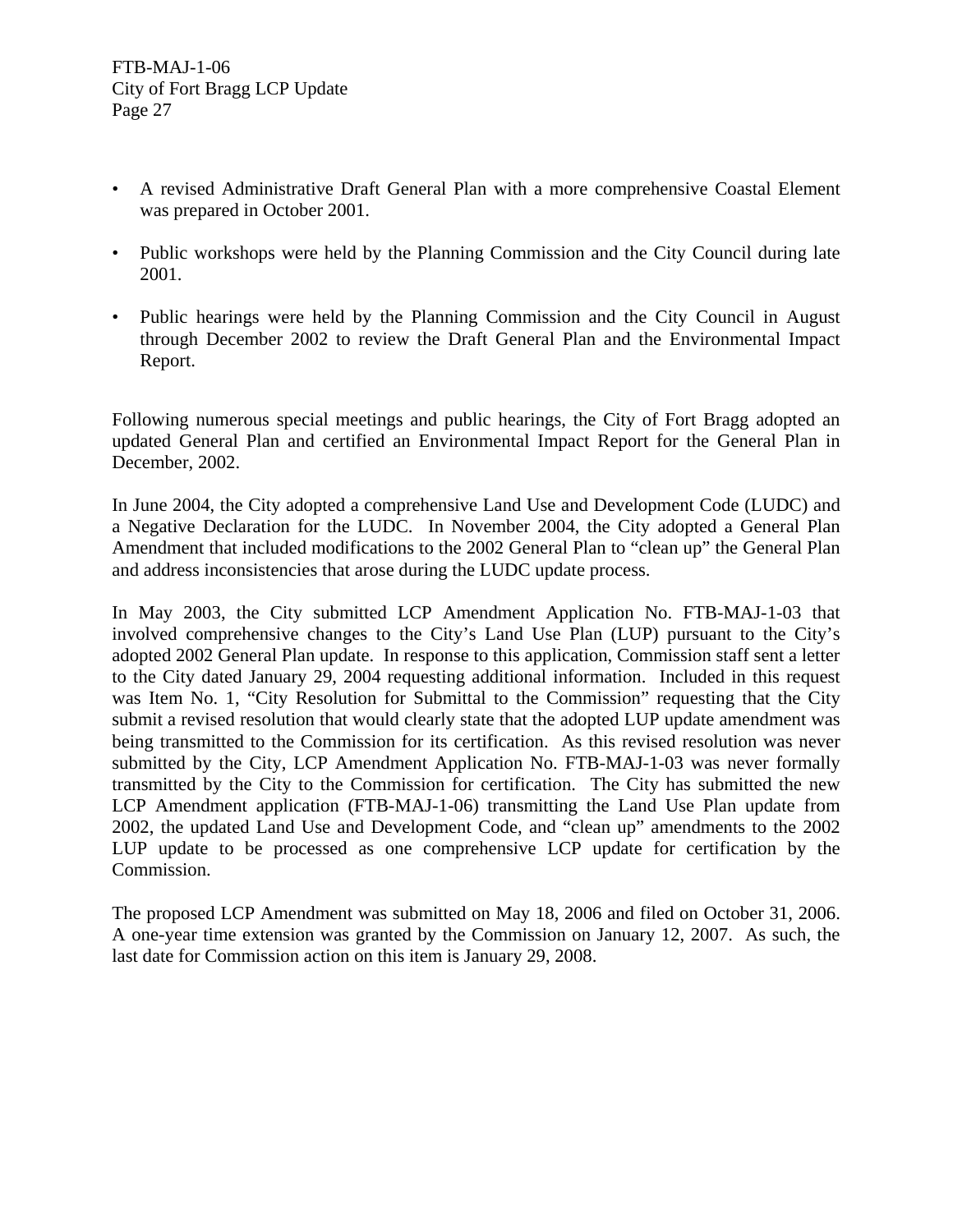## **VIII. FINDINGS FOR DENIAL OF THE CITY OF FORT BRAGG'S LAND USE PLAN AMENDMENT, AND APPROVAL WITH MODIFICATIONS**

## **A. Amendment Description**

The proposed updated LUP document has a significantly changed format from the currently certified LUP and is organized by General Plan "element." The first chapter includes an introductory discussion of the General Plan process and the organization and contents of the General Plan. The introduction chapter is followed by several "elements," which include: (2) Land Use Element, (3) Public Facilities Element, (4) Coastal Element, (5) Conservation, Open Space, and Parks Element, (6) Circulation Element, (7) Community Design Element, (8) Safety Element, (9) Noise Element, and (10) Housing Element. The LUP also includes a Glossary and several Appendices containing information from the "Procedural Guidance for the Review of Wetland Projects in California's Coastal Zone." In addition, the proposed LUP includes several Maps including, in part, Map LU-1: Land Use Designations; Map LC-1: Coastal Access and City Trail System; Map LC-2: Special Review and Runoff Sensitive Areas; Map LC-3 Scenic Views in the Coastal Zone; and Map SF-1: Geologic Hazards.

## **B. Findings**

[Organizational Note: The following findings sections are organized to correspond with the organization of the City's proposed General Plan (LUP). Policies contained within the Coastal Element as proposed by the City are discussed in the Element to which they have been suggested to be moved.]

## **1. General Plan Introduction**

- a. Summary of Suggested Modification No. 1: (General Plan Introduction)
	- Clarify the relationship between the General Plan and the LCP.
	- Describe the portions of the General Plan that constitute the Land Use Plan.
	- Clarify the definitions of "Policy" and "Program" so that "Policy" governs the review and approval of coastal development permit applications.
	- Clarify procedural requirements and processes of the Coastal General Plan.
- b. Discussion

The Introductory chapter of the LUP explains the process, mission and vision, and organization and content of the General Plan.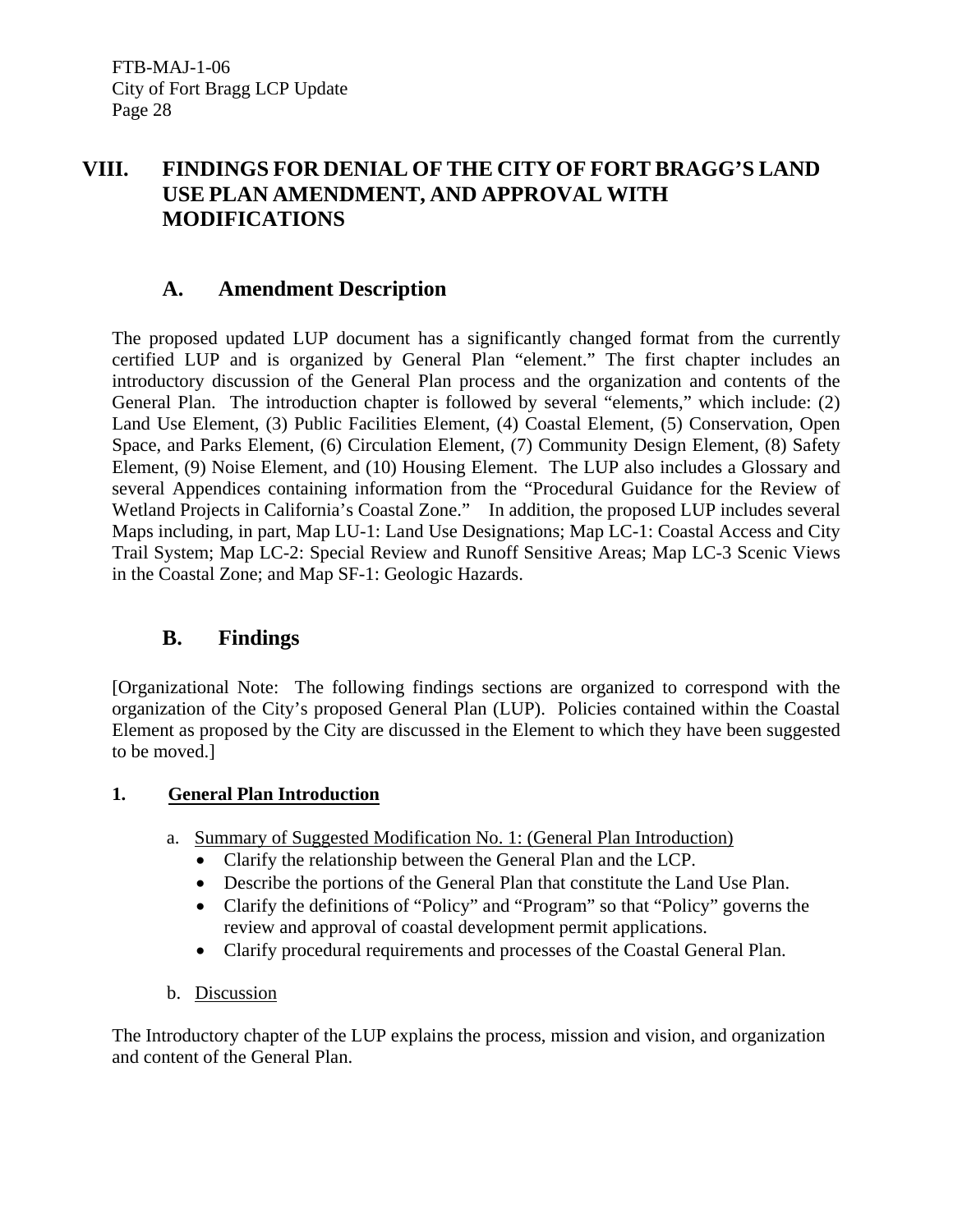The General Plan (LUP) and Land Use & Development Code (IP) submitted by the City for certification were originally prepared to apply to both inland and coastal portions of the City. As submitted, the City had designated certain policies throughout several of the General Plan Elements with a wave symbol  $(4\gamma)$  intended to distinguish those policies meant to apply to the coastal zone. In addition, as submitted, the General Plan included a Coastal Element that contained policies specific to the coastal zone. The City submitted the entire Land Use and Development Code (LUDC) to the Commission for certification to implement the General Plan. Following several discussions between Commission staff and City staff during the course of review of the LCP Amendment, it was decided that developing a separate Coastal General Plan and Coastal LUDC to apply specifically to the geographic portion of the City located within the coastal zone would provide greater clarity of the documents, improve the usability and administration of the LCP, and ensure consistency with the Coastal Act. The City would continue to apply the unmodified General Plan and the LUDC to the geographic areas of the City that are outside the coastal zone. Commission staff and City staff also agreed to do away with the "~" symbol and the Coastal Element and reorganized the Coastal General Plan to disperse the policies originally contained in the Coastal Element to the respective applicable Element of the Coastal General Plan (e.g., policies related to coastal hazards were moved to the Safety Element, policies regarding Environmentally Sensitive Habitat Areas were moved to the Open Space, Conservation, and Parks Element, etc.). This reorganization makes it clear that development in the coastal zone must be consistent with all applicable policies of the entire Coastal General Plan (LUP) and not just those contained in a Coastal Element and also avoids confusion over, or oversight of, applicable policies denoted with a "~" symbol.

Furthermore, there are some policies in the General Plan and the LUDC that are not necessary to be included as part of the LCP for consistency with the Coastal Act such as the Noise Element of the General Plan, the Sphere of Influence and Annexation policies contained in the Land Use Element, Chapter 18.40 of the LUDC regarding Adult Oriented Business Regulations, and Chapter 18.72 of the LUDC regarding CEQA requirements. Such policies do not govern the review and approval of coastal development permits, but remain in the documents because they constitute standards that apply to other required City approvals and processes and their inclusion provide context and in some cases inform the user of requirements other than coastal development permits that may apply to land use decisions within the City. Commission staff and City staff worked together to identify these policy areas that are not intended to be part of the certified LCP and the City intends to demarcate these policies with the City seal " $\bullet$ " and they are further identified through suggested modification language.

These features of the reorganization and corrections and additions necessary to clarify procedural requirements and processes of the LCP are included as Suggested Modification No. 1, which make necessary text changes to the introductory chapter of the LUP.

Suggested Modification No. 14(e) includes directives to the City regarding the reorganization of the LUP. When incorporating the suggested modifications into the Coastal General Plan, inconsistencies may arise between the text of the narrative and the revised policies. Descriptive narrative no longer consistent with the policies will need to be revised by the City to conform the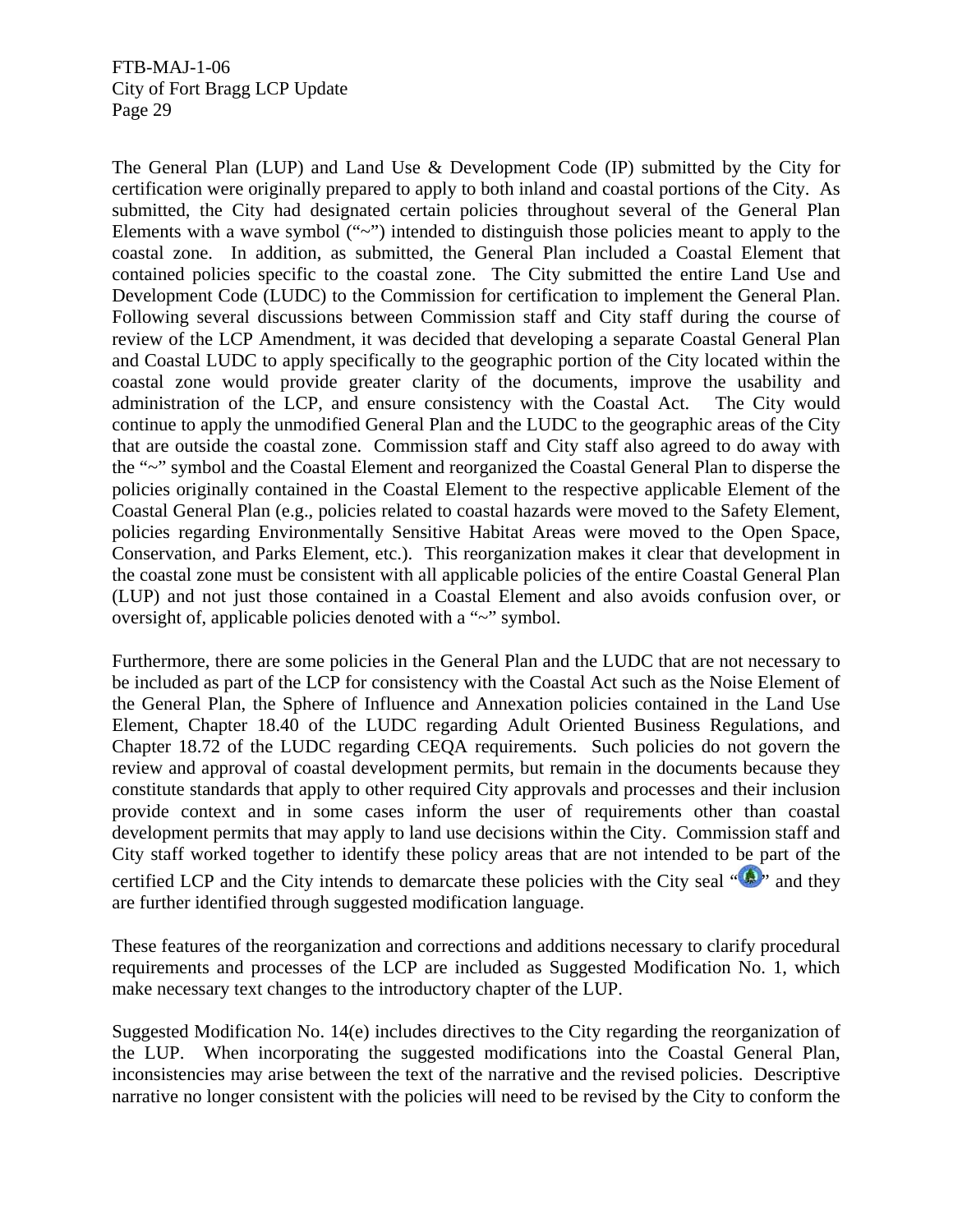narrative to any associated policy that has been revised through suggested modifications as part of the submission of the final document for certification pursuant to sections 13544 and 13544.5 of the California Code of Regulations. Narrative is intended only as background and shall not be considered policy. Language clearly labeled "Policy" within each Element shall control. Furthermore, the addition of new policies or the deletion of policies as submitted affects the numbering of subsequent policies. Suggested Modification No. 14(b) includes a directive to the City to number all policies and programs in appropriate sequential order and correct all policy cross-references prior to submission to the Commission for certification pursuant to Sections 13544 and 13544.5 of the California Code of Regulations.

The Commission finds that as modified, the Introduction chapter of the LUP meets the requirements of, and is in conformity with, the Coastal Act.

## **2. Land Use Element**

The Land Use Element of the City's proposed LUP addresses, as modified, (1) land use designations, (2) industrial and energy development, (3) recreation and visitor-serving facilities, (4) commercial fishing and recreational boating, and (5) archaeological and paleontological resources. Policy areas of particular concern are those involving the provision of adequate services, locating industrial and oil and gas development, the protection of coastal priority uses, and the protection of cultural resources. Suggested Modification No. 2 includes all of the changes to the proposed Land Use Element shown in Exhibit No. 1. Portions of Suggested Modification No. 2 concerning Land Use, Industrial Development, Archaeological and Paleontological Resources, and Commercial Fishing and Boating, are also shown in the policy charts included as Exhibit Nos. 3, 4, 5, and 6, respectively.

#### a. Land Use Designations

The land use designation section of the LUP has been amended from the currently certified format to include a general statement describing the types of land use allowable in each specific land use designation and to move the specific development standards from the LUP to the IP. This format change is more consistent with the typical structure of an LUP and zoning ordinance wherein the zoning ordinance includes greater specificity with regard to specific use types, allowable densities, setback requirements, height limitations, etc.

The Land Use Element of the LUP also addresses land use and development issues, including the identification of the kinds, location and intensity of uses allowed in the coastal zone. The LCP amendment proposes to change the land use designation and zoning district nomenclature so that the LUP designations and zoning districts would have the same symbol for ease of use and clarity. A comparison of the currently certified zoning district nomenclature and the proposed land use and zoning designation symbols are shown in Exhibit No. 19. Furthermore, the proposed LCP amendment includes a revised Land Use Designation Map (Map LU-1) and zoning map, which include several proposed changes to the land use and zoning designation of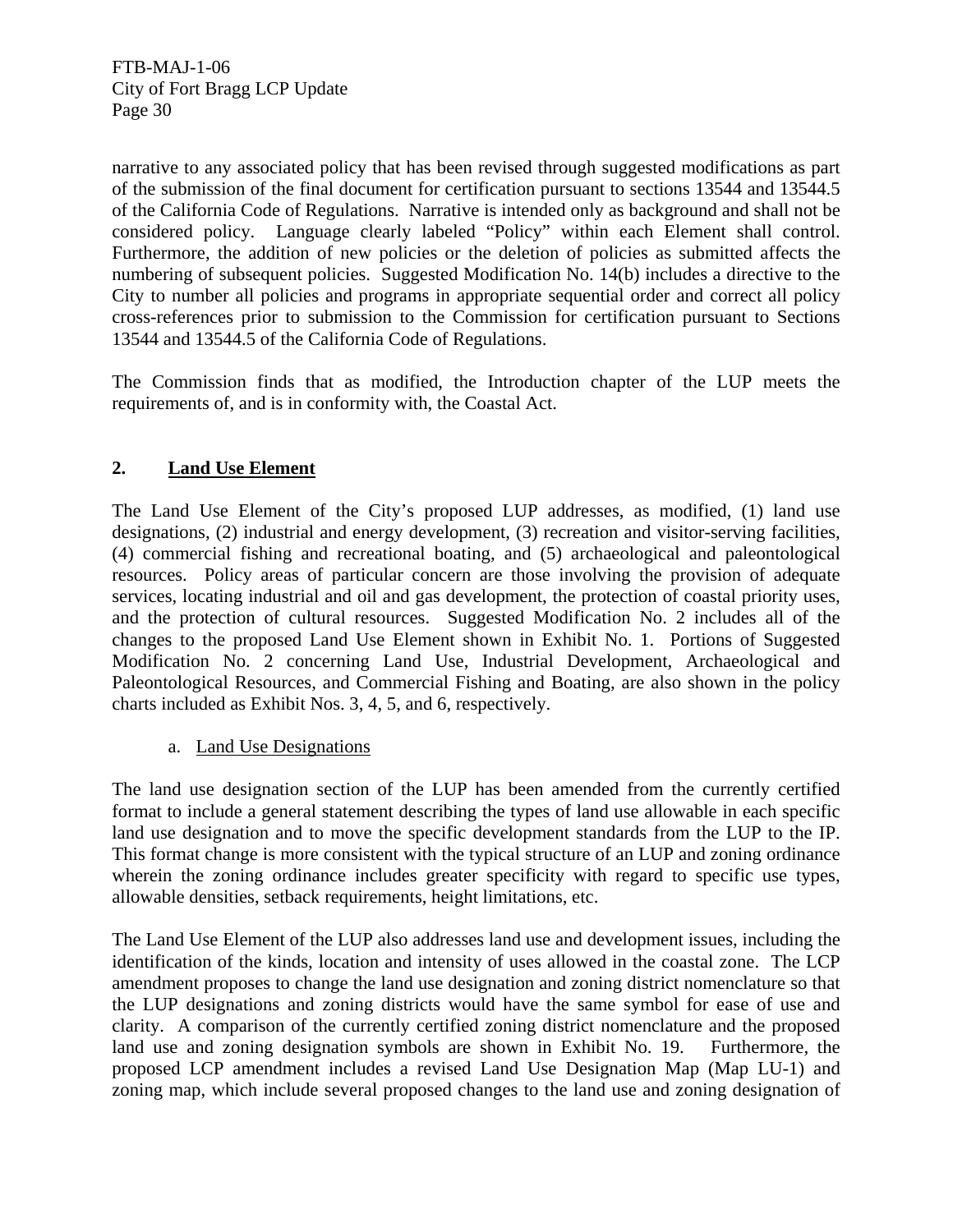several properties described by the City's submittal below and shown in the table below with the corresponding map included as Exhibit No. 18.

#### Description of Proposed Land Use Designation Changes

The proposed land use designation changes are summarized below:

|                |                                               | <b>Current Land</b><br><b>Use</b> | <b>Proposed Land</b><br><b>Use</b> |
|----------------|-----------------------------------------------|-----------------------------------|------------------------------------|
| <b>Map Key</b> | <b>Description</b>                            | <b>Designation</b>                | <b>Designation</b>                 |
|                | MacKerricher St. Park parking lot             | <b>HVC</b>                        | PR.                                |
| $\overline{2}$ | <b>Glass Beach Parcel</b>                     | ΙH                                | PR.                                |
| 3              | Former Georgia Pacific Mill Site              | IH                                | IT                                 |
| 4              | West Fort Bragg neighborhood                  | <b>DTMR</b>                       | <b>RL</b>                          |
| 5              | Elm/Spruce/Stewart block                      | IH                                | CG                                 |
| $6\phantom{1}$ | Parcels Adjacent to Mendo Mill lumber yard    | <b>CBD</b>                        | IH.                                |
| $\overline{7}$ | Grove/Walnut Area - PG&E                      | <b>APO</b>                        | <b>PF</b>                          |
| 8              | <b>Backside of Cypress Street</b>             | <b>GAC</b>                        | CO                                 |
| 9              | Noyo Harbor Park                              | IH                                | <b>PR</b>                          |
| 10             | Corner Myrtle/North Harbor                    | <b>USF</b>                        | CG                                 |
| 11             | Pomo Bluff Park                               | <b>PD</b>                         | <b>PR</b>                          |
| 12             | 2 Pomo Bluff Park parcels (future annexation) | RS (pre-zoned)                    | PR (pre-zoned)                     |
| 13             | Ocean View Drive parcels                      | <b>RS</b>                         | <b>RM</b>                          |
| 14             | Holiday Inn                                   | <b>APO</b>                        | <b>CH</b>                          |
| 15             | Highway 20 Fire Station/Water Tank            | <b>RR</b>                         | <b>PF</b>                          |
| 16             | <b>Boatyard Shopping Center</b>               | $C-3$                             | CG                                 |
| 17             | Noyo Flats Area of Deferred Certification     | N/A                               | HD                                 |

#### Proposed Changes in Land Use Designation (see Exhibit No. 18)

**1.** MacKerricher State Park parking lot: current Land Use/Zoning designation – HVC (Highway Visitor Commercial); proposed Land Use/Zoning designation – PR (Parks and Recreation).

**Explanation:** The proposed change in land use and zoning designation from Highway Visitor Commercial to Parks and Recreation reflects the existing and historic use of the parcel as a public parking lot for MacKerricher State Park to facilitate direct public access to the coastal bluffs north of Pudding Creek, MacKerricher State Park, and the old Georgia Pacific Haul Road Coastal Trail. With the recent rehabilitation of the Pudding Creek Trestle by State Parks, this parking area will continue to see an increase public access use. The proposed change in land use designation is more consistent with the existing use of the parcel.

**2.** Glass Beach Parcel: current Land Use / Zoning designation – IH (Heavy Industrial); proposed Land Use / Zoning designation – PR (Parks and Recreation).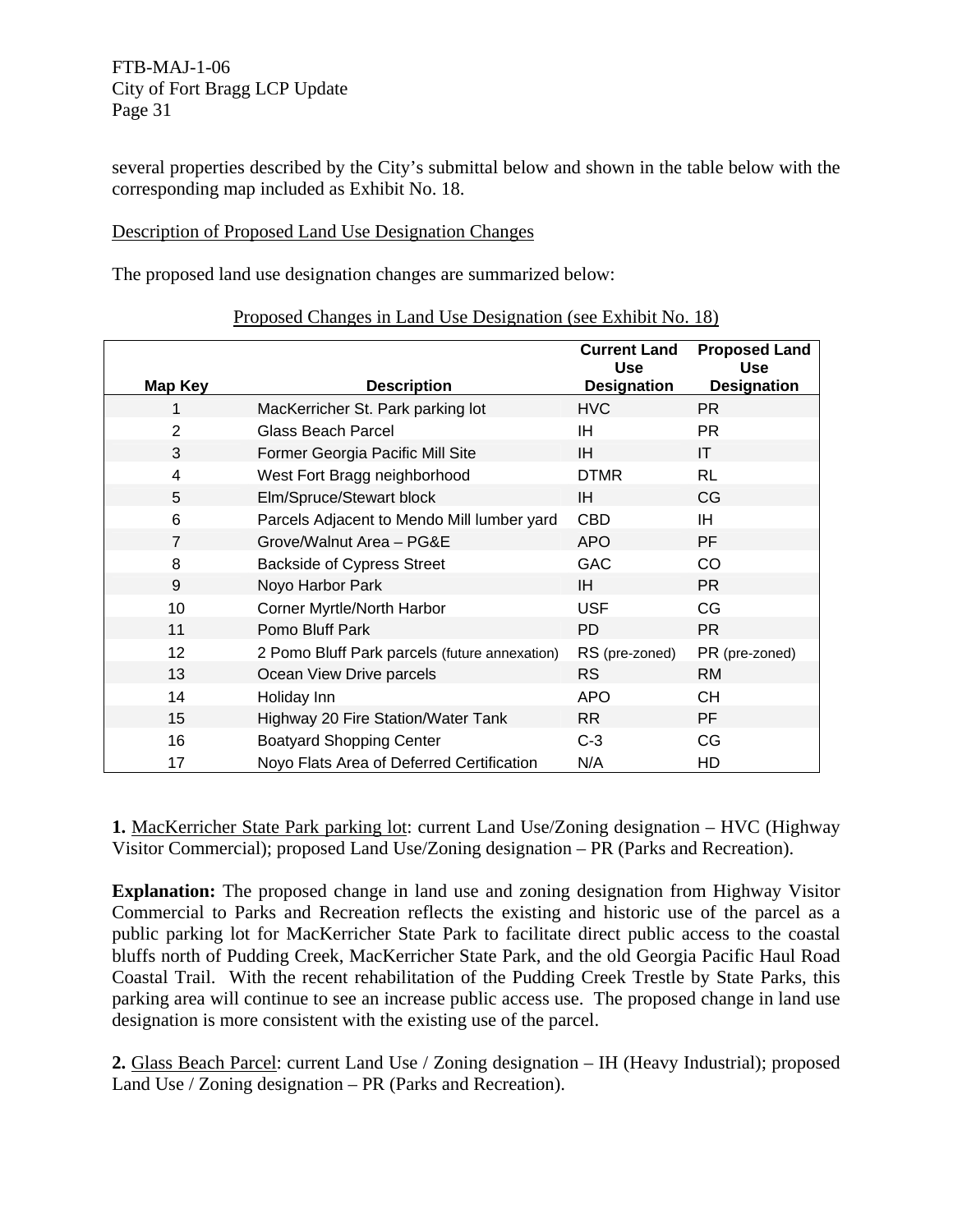**Explanation:** The proposed change in land use and zoning designation from Heavy Industrial to Parks and Recreation reflects the recent (2002) State Parks acquisition and use of the parcel as parks and open space extension of MacKerricher State Park located directly north of the site (across Pudding Creek). In the near future the site will be directly connected to the main portion of MacKerricher State Park upon completion of the recent Pudding Creek Trestle bridge reconstruction which is intended to be a bicycle/pedestrian access over Pudding Creek connecting the old Georgia Pacific Haul Road coastal trail to the central portion of Fort Bragg. The proposed change in land use designation is more consistent with the existing use of the parcel.

**3.** Former Georgia Pacific Mill Site parcels: current Land Use / Zoning – IH (Heavy Industrial); proposed Land Use / Zoning – IT (Timber Resources Industrial).

**Explanation:** The proposed change in land use and zoning designation from Heavy Industrial to Timber Resources Industrial would allow for the timber resource related land uses that have historically occurred on the site. As discussed further below, the LUP, as proposed to be amended, would require preparation of a Specific Plan prior to further land use designation changes that would allow any other use type.

**4.** West Fort Bragg neighborhood: current Land Use / Zoning – DTMR (Duplex Triplex Multi Residential); proposed Land Use / Zoning – RL (Residential Low Density).

**Explanation.** The City proposes to change the zoning and land use designation of the West Fort Bragg neighborhood from DTMR (Duplex Triplex Multi-Residential) to RL (Residential Low Density) to better reflect the existing development in the neighborhood as primarily single family residences with a mix of second units and relatively few multi-family uses. This change affects 71 lots totally 480,000 square feet, or 11 acres. This proposed change would allow for less dense development in this area.

**5.** Elm/Spruce/Stewart parcels adjacent to Rossi's Building Materials: current Land Use / Zoning – IH (Heavy Industrial); proposed Land Use / Zoning – CG (General Commercial).

**Explanation.** The proposed change in land use and zoning designation of these parcels from Heavy Industrial to General Commercial reflects the existing office, assembly, and retail uses of the sites and acknowledges the largely residential nature of existing development located to the south and east of the sites. The proposed change would potentially allow for a change in use of the sites from a non-priority use to priority use (i.e. lodging, motel/hotel, bed and breakfast operation) with approval of a Use Permit while the current designation would not. Further, uses allowed in the General Commercial zone are generally more compatible with adjacent residential uses.

**6.** Parcels adjacent to Mendo Mill: current Land Use / Zoning – CBD (Central Business District); proposed Land Use / Zoning – IH (Heavy Industrial).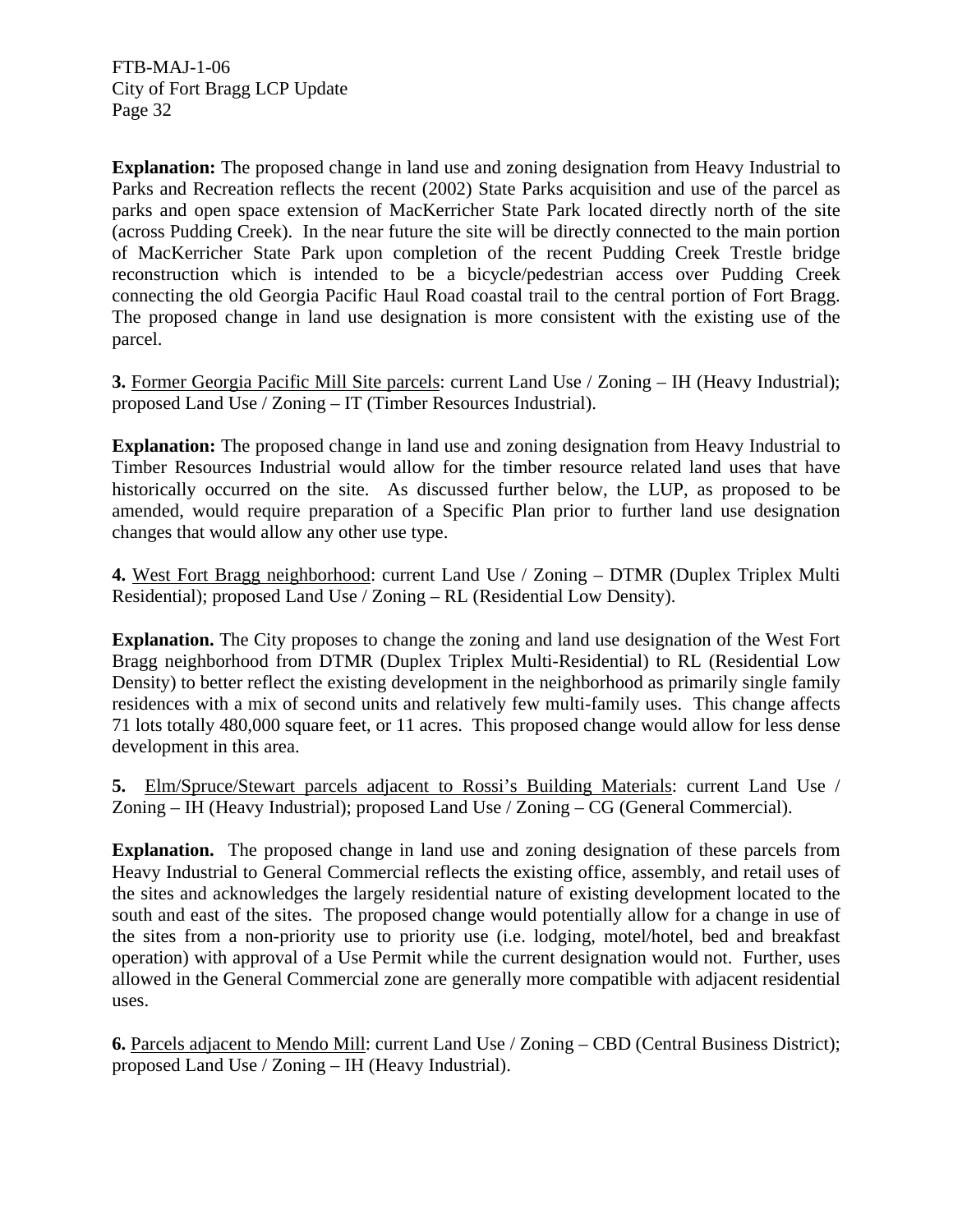**Explanation.** The proposed change in land use and zoning designation from Central Business District to Heavy Industrial would better reflect the existing and historic use of the parcels as a building materials storage/retail sales operation, gas station use, and miscellaneous office uses. The area in question is isolated from direct access to coastal resources (i.e. bluffs and beach area) due to the Georgia Pacific mill site to the west. The sites are located on Main Street (State Route 1) lending themselves to the current land use type of more intensive Industrial/Retail uses.

**7.** Grove St./Walnut St. Area parcels: current Land Use / Zoning – APO (Administrative-Professional Office); proposed Land Use / Zoning – PF (Public Facilities).

**Explanation.** The proposed change in land use and zoning designation from Administrative Office use type to Public Facilities reflects the historic and current operation and ownership of the parcels as a PG&E substation and corporation yard.

**8.** Backside of Cypress St. parcels; current Land Use / Zoning – GAC (Garden Apartment Condominium); proposed Land Use / Zoning – CO (Office Commercial).

**Explanation.** The proposed change in land use and zoning designation from Garden Apartment Condominium to Office Commercial reflects the existing medical office use of two of the two of the parcels as well as the multi-family residential use of the other two parcels.

**9.** Noyo Beach Parking Area parcel: current Land Use / Zoning – IH (Heavy Industrial); proposed Land Use / Zoning – PR (Parks and Recreation).

**Explanation.** The proposed change in land use and zoning designation from Heavy Industrial to Parks and Recreation reflects the current use/ownership of the parcel by the City of Fort Bragg as a parking area for coastal beach access at the mouth of the Noyo River where it enters Noyo Bay. The proposed designation is intended to solidify the City's intent on maintaining the property for coastal access and open space use.

**10.** Corner of Myrtle St. and North Harbor Drive parcel: current Land Use / Zoning – USF; proposed Land Use / Zoning – CG.

**Explanation.** The proposed map change is to correct a mapping error in the LCP. This change in land use and zoning designation was approved by the Coastal Commission in August of 1989 (LCP Amendment 1-89). The City failed to make appropriate map revisions in light of the approval.

**11.** Pomo Bluff Park parcel: current Land Use / Zoning – PD (Planned Development); proposed Land Use / Zoning – PR (Parks and Recreation).

**Explanation.** The proposed change in land use designation from Planned Development to Parks and Recreation reflects the acquisition of the parcel by the City of Fort Bragg as well as current use and development of the property as a coastal open-space park with a bicycle/pedestrian trail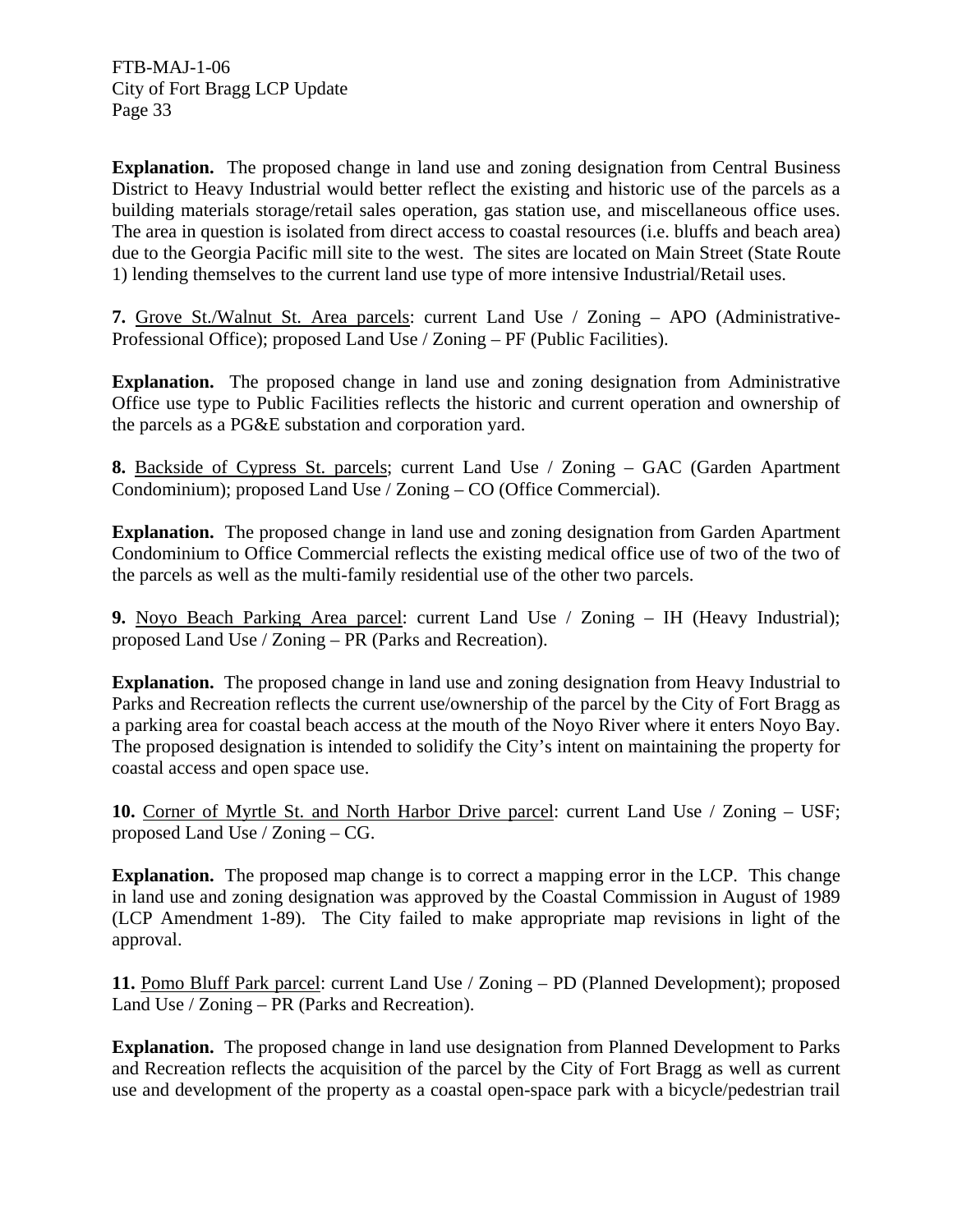recently improved by the City thorough grant funding from the State Coastal Conservancy. The proposed change in designation is intended to solidify the City's intent on maintenance of the property for coastal access and open space use.

**12.** Two parcels located on the coastal bluffs on the west end of Todd's Point, adjacent to Pomo Bluffs Park, slated for future annexation (pre-zoned): current Land Use / Zoning – RR (Mendocino County); proposed Land Use / pre-zoning – PR (Parks and Recreation).

**Explanation.** The proposed change in land use/zoning designation (pre-zoning) reflects the current use of the properties as coastal bluff and open space passive use park and access areas. The City acquired these parcels through grant funding from the State Coastal Conservancy and plans to annex them into City limits in the near future. The parcels would continue to be utilized as parks/open space.

**13.** Ocean View Drive parcels: current Land Use / Zoning – RS (Residential Suburban); proposed Land Use / Zoning – RM (Medium Density Residential).

**Explanation.** The proposed change in land use/zoning designation from Residential Suburban to Medium Density Residential would allow for higher density residential development on five parcels totally 4.6 acres adjacent to the College of the Redwoods Campus. The sites are currently served with City water and sewer and would be accessed via existing roads.

**14.** Holiday Inn parcel: current Land Use / Zoning – APO (Administrative Professional Office); proposed Land Use / Zoning – CH (Highway and Visitor Serving Commercial).

**Explanation.** The proposed change in land use/zoning designation from Administrative Professional Office to Highway and Visitor Serving Commercial better reflects the current use of the site as a motel/hotel. The proposed designation would be more reflective of the visitor serving use of the site.

**15.** Highway 20 Fire Station/Water Tank parcel: current Land Use / Zoning – RR (Mendocino County); proposed Land Use / Zoning – PF (Public Facilities).

**Explanation.** The proposed change in land use/zoning designation from Rural Residential to Public Facilities reflects the ownership and use of the site as a municipal water storage and Fort Bragg Fire Department facility. The site is physically separated from the City limits though it was part of a satellite annexation performed by the city in the 1990's. All City owned and maintained properties (except parks) are given the PF designation.

**16.** Boatyard Shopping Center parcels: current Land Use / zoning – C-3 (Community Commercial); proposed Land Use / zoning – CG (General Commercial).

**Explanation.** The proposed change in land use/zoning designation from Community Commercial to General Commercial is requested to eliminate the C-3 zone altogether as the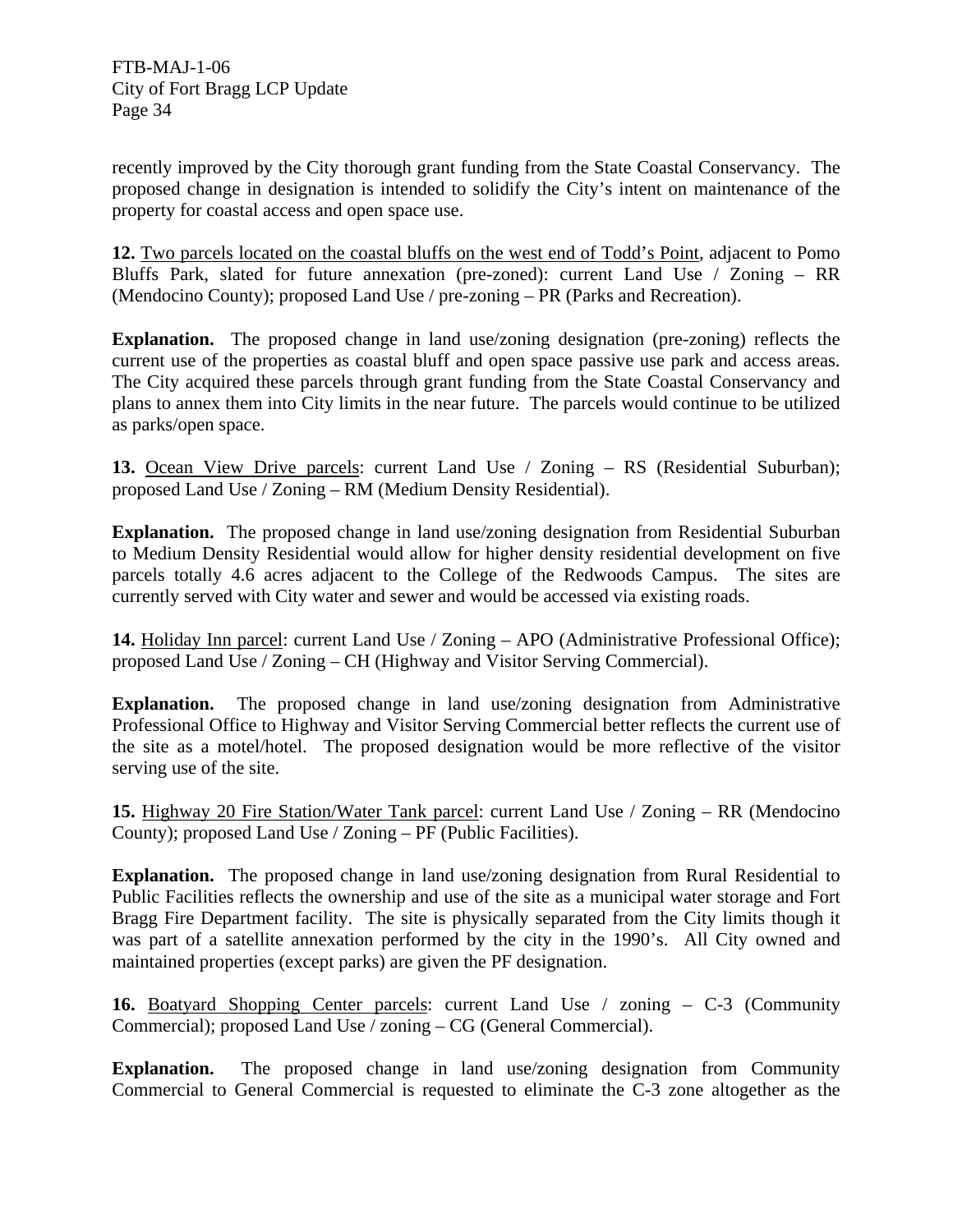subject site is the only site given this particular designation. The main difference between the existing and proposed land use designations is that visitor serving priority uses such as motels/hotels and bed and breakfast operations could be considered with a use permit under the proposed zoning and they are not allowed under the existing zoning. The site is currently developed with a multi-tenant shopping center.

**17.** Noyo Flats area of deferred certification, located on the eastern end of South Street. Proposed Land Use/Zoning – Harbor District (HD).

**Explanation.** The Noyo Flats ADC was created on February 4, 1982 when the Coastal Commission acted on Fort Braggs original LUP. The area contains approximately 13 acres of land largely comprised of wetlands adjacent to the Noyo River. A resubmittal requesting certification of the area was denied on September 8, 1987 and the issue remains unresolved. The City again requests to include the area within its LCP with a designation of Harbor District (HD).

#### Discussion:

As described above, the majority of the proposed land use designation changes are intended to more accurately reflect the existing use of each site. The City is also proposing to change the land use and zoning designation of the approximately 400-acre former Georgia Pacific mill site located on the coastal terrace west of Highway One and the city center. This 400-acre site is currently designated in the LUP and zoned in the IP as Heavy Industrial (I-H). The proposed LCP amendment would change the land use and zoning designation from Heavy Industrial to a newly created designation, Timber Resources Industrial (IT). As proposed, this designation would allow for the timber resource related land uses that have historically occurred on the site to continue, and the LCP as amended would require that a Specific Plan be prepared before any further changes in land use designation or zoning could occur at the site. The Georgia Pacific Mill ceased operations in 2002 and the site is currently undergoing an extensive clean-up process and the City is engaged in planning for future uses of the site. The Specific Plan process, as set forth in the proposed LCP update amendment, would allow the flexibility for the City to work with future land owners to plan for specific uses and ensure the protection of coastal resources, maximize the provision of public access, and consider land uses that would benefit the local economy. Specific Plans are required by the LCP Amendment to be submitted to, and effectively certified by, the Coastal Commission as an LCP amendment before they become effective.

Additionally, as described in #4 and #13 above, two of the proposed land use and zoning designation changes affect the allowable density of residential development within the City. The City proposes to redesignate and rezone five parcels totaling 4.6 acres adjacent to the College of the Redwoods Campus from Residential Suburban (RS) to Medium Density Residential (RM), which would allow for one additional unit per acre resulting in a potential increase of approximately five residential units. These lots are located in an existing residentially developed area and are currently served by existing infrastructure. The other change affecting the density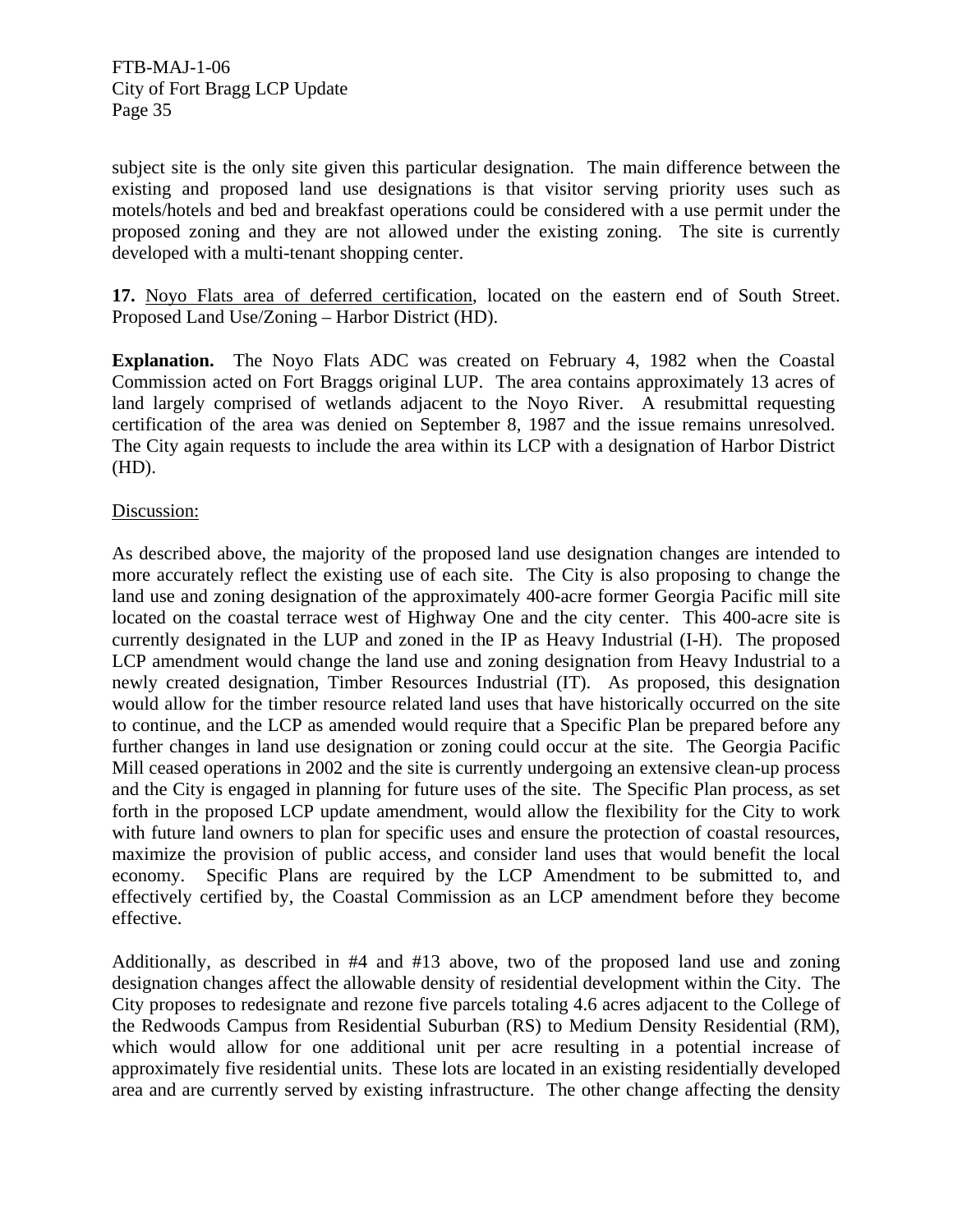and intensity of development involves the down-zoning of 71 lots totaling 11 acres from Duplex/Triplex/Multi-family Residential (DTMR) to Low Density Residential (RL). The City is proposing this change to better reflect the existing development in the neighborhood, which is comprised of primarily single family residences with relatively few multi-family residences. Therefore, as proposed to be amended, the City's land use and zoning designation changes would not result in significant changes to the density and intensity of use allowed under the LCP.

b. Priority Uses

The Coastal Act protects and encourages low cost visitor and recreational facilities and gives priority to visitor-serving commercial recreational facilities designed to enhance public opportunities for coastal recreation over private residential, general industrial, or general commercial development. As proposed, the LUP includes some, but not all provisions necessary to reflect a prioritization of visitor serving development in areas where such uses should be focused. Without specific controls on development within primary visitor serving cores, inappropriate uses could proliferate within tourist destination spots, resulting in inadequate provision of visitor services and facilities along the coast. While the needs of the local residents would be met, the needs of the visitor would not. As such, the LUP as proposed is inconsistent with the provisions of the Coastal Act designed to protect and encourage visitor and recreational uses over other non-priority types of development. Therefore, the changes included as part of Suggested Modification No. 2 add the priority use provisions of the Coastal Act to ensure the protection of low cost visitor and recreational facilities.

c. Industrial and Energy Development

Industrial and energy development is addressed in the Land Use Element of the LUP, including policies regarding standards for industrial uses allowable within Noyo Harbor, general standards for other industrial development, prohibiting onshore oil and gas facilities, and siting new industrial development.

The Chapter 3 policies most applicable to these planning issues include Sections 30250, 30255, 30260, 30261, 30262, and 30515.

Section 30250 of the Coastal Act states in applicable part:

*(a) New residential, commercial, or industrial development, except as otherwise provided in this division, shall be located within, contiguous with, or in close proximity to, existing developed areas able to accommodate it or, where such areas are not able to accommodate it, in other areas with adequate public services and where it will not have significant adverse effects, either individually or cumulatively, on coastal resources. In addition, land divisions, other than leases for agricultural uses, outside existing developed areas shall be permitted only where 50 percent of the usable parcels in the area have been developed and*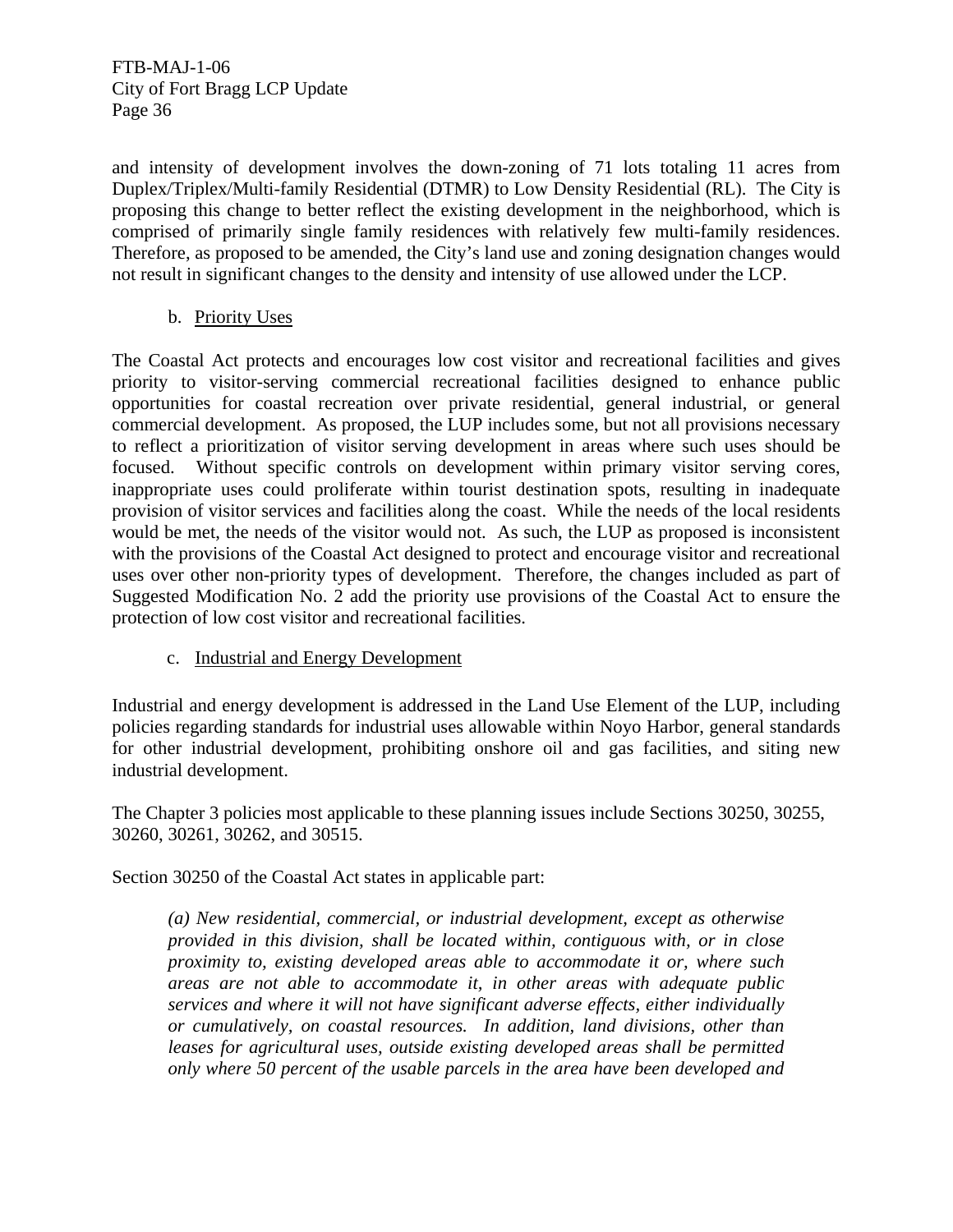*the created parcels would be no smaller than the average size of surrounding parcels.* 

*(b) Where feasible, new hazardous industrial development shall be located away from existing developed areas.* 

Section 30255 of the Coastal Act states:

 *Coastal-dependent developments shall have priority over other developments on or near the shoreline. Except as provided elsewhere in this division, coastal-dependent developments shall not be sited in a wetland. When appropriate, coastal-related developments should be accommodated within reasonable proximity to the coastal-dependent uses they support.* 

Section 30260 of the Coastal Act states:

*Coastal-dependent industrial facilities shall be encouraged to locate or expand within existing sites and shall be permitted reasonable long-term growth where consistent with this division. However, where new or expanded coastal-dependent industrial facilities cannot feasibly be accommodated consistent with other policies of this division, they may nonetheless be permitted in accordance with this section and Sections 30261 and 30262 if (1) alternative locations are infeasible or more environmentally damaging; (2) to do otherwise would adversely affect the public welfare; and (3) adverse environmental effects are mitigated to the maximum extent feasible.* 

Section 30261 of the Coastal Act states:

*Multicompany use of existing and new tanker facilities shall be encouraged to the maximum extent feasible and legally permissible, except where to do so would result in increased tanker operations and associated onshore development incompatible with the land use and environmental goals for the area. New tanker terminals outside of existing terminal areas shall be situated as to avoid risk to environmentally sensitive areas and shall use a monobuoy system, unless an alternative type of system can be shown to be environmentally preferable for a specific site. Tanker facilities shall be designed to (1) minimize the total volume of oil spilled, (2) minimize the risk of collision from movement of other vessels, (3) have ready access to the most effective feasible containment and recovery equipment for oil spills, and (4) have onshore deballasting facilities to receive any fouled ballast water from tankers where operationally or legally required.* 

Section 30262 of the Coastal Act states:

*a) Oil and gas development shall be permitted in accordance with Section 30260, if the following conditions are met:* 

*(1) The development is performed safely and consistent with the geologic conditions of the well site.*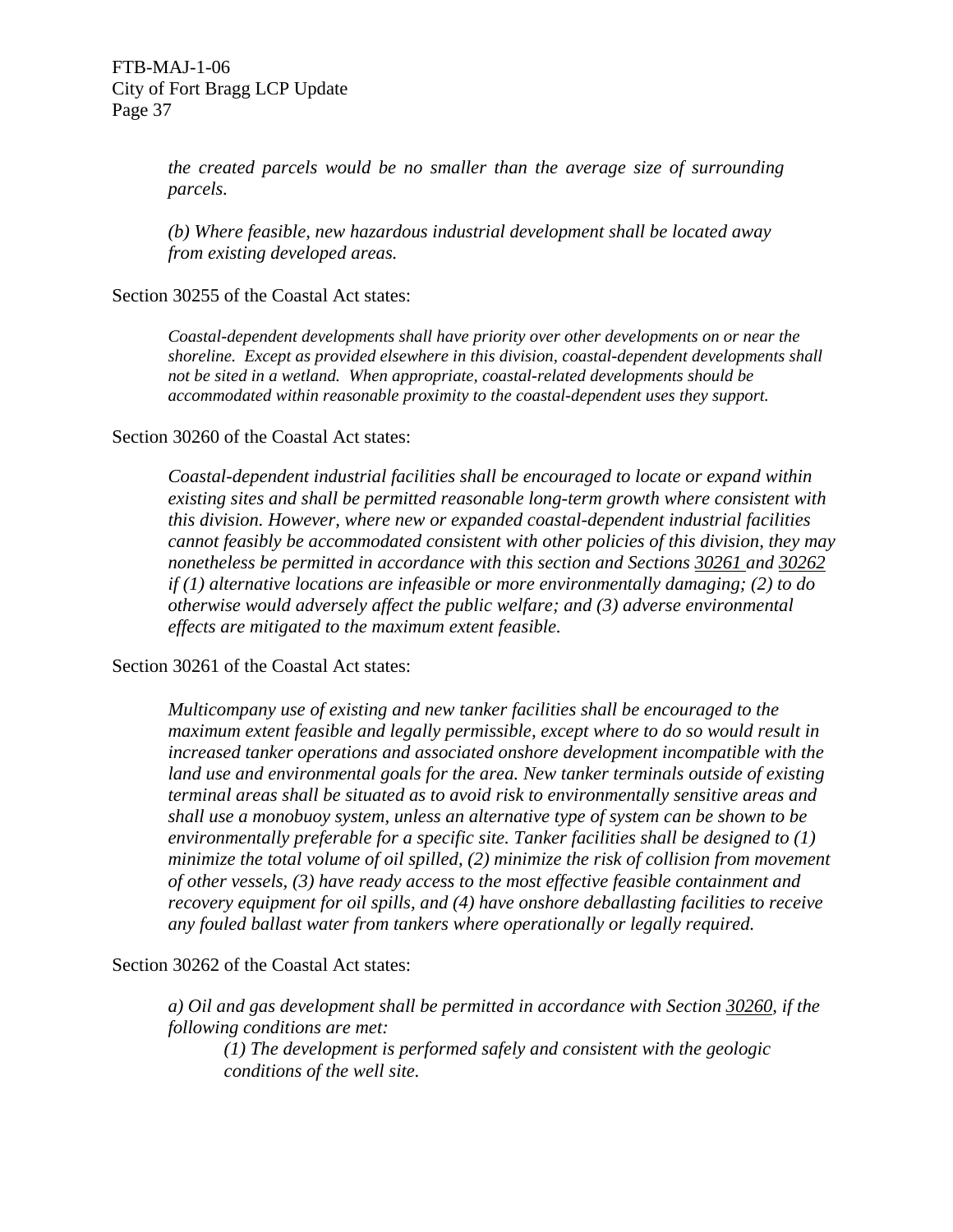*(2) New or expanded facilities related to that development are consolidated, to the maximum extent feasible and legally permissible, unless consolidation will have adverse environmental consequences and will not significantly reduce the number of producing wells, support facilities, or sites required to produce the reservoir economically and with minimal environmental impacts. (3) Environmentally safe and feasible subsea completions are used when drilling platforms or islands would substantially degrade coastal visual qualities unless use of those structures will result in substantially less environmental risks. (4) Platforms or islands will not be sited where a substantial hazard to vessel traffic might result from the facility or related operations, determined in consultation with the United States Coast Guard and the Army Corps of Engineers.* 

*(5) The development will not cause or contribute to subsidence hazards unless it is determined that adequate measures will be undertaken to prevent damage from such subsidence.* 

*(6) With respect to new facilities, all oilfield brines are reinjected into oilproducing zones unless the Division of Oil and Gas of the Department of Conservation determines to do so would adversely affect production of the reservoirs and unless injection into other subsurface zones will reduce environmental risks. Exceptions to reinjections will be granted consistent with the Ocean Waters Discharge Plan of the State Water Resources Control Board and where adequate provision is made for the elimination of petroleum odors and water quality problems.* 

*(7)(A) All oil produced offshore California shall be transported onshore by pipeline only. The pipelines used to transport this oil shall utilize the best achievable technology to ensure maximum protection of public health and safety and of the integrity and productivity of terrestrial and marine ecosystems.* 

*(B) Once oil produced offshore California is onshore, it shall be transported to processing and refining facilities by pipeline.* 

*(C) The following guidelines shall be used when applying subparagraphs (A) and (B):* 

- *(i) "Best achievable technology," means the technology that provides the greatest degree of protection taking into consideration both of the following:* 
	- *(I) Processes that are being developed, or could feasibly be developed, anywhere in the world, given overall reasonable expenditures on research and development.*
	- *(II) Processes that are currently in use anywhere in the world. This clause is not intended to create any conflicting or duplicative regulation of pipelines, including those governing the transportation of oil produced from onshore reserves.*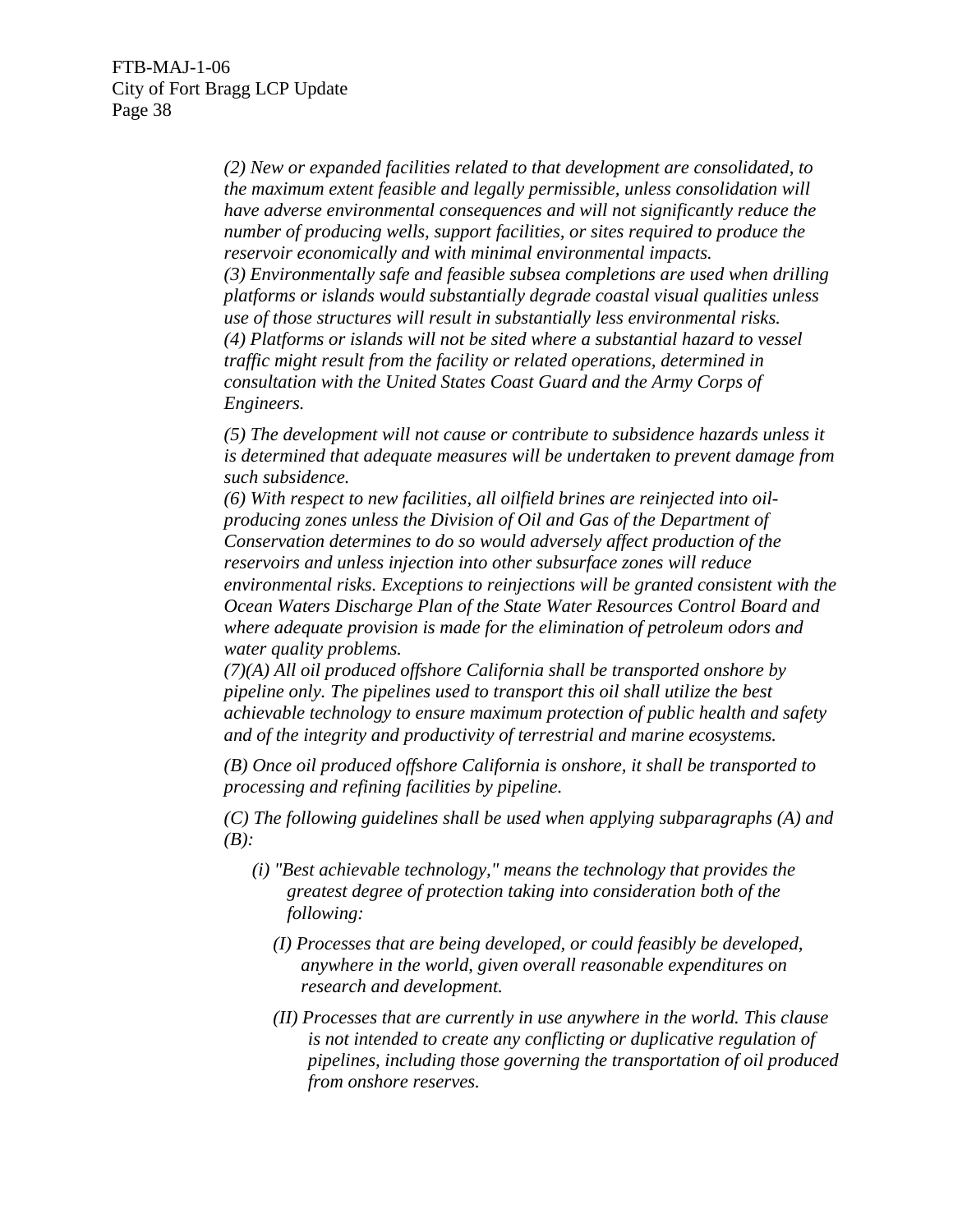- *(ii) "Oil" refers to crude oil before it is refined into products, including gasoline, bunker fuel, lubricants, and asphalt. Crude oil that is upgraded in quality through residue reduction or other means shall be transported as provided in subparagraphs (A) and (B).*
- *(iii) Subparagraphs (A) and (B) shall apply only to new or expanded oil extraction operations. "New extraction operations" means production of offshore oil from leases that did not exist or had never produced oil, as of January 1, 2003, or from platforms, drilling island, subsea completions, or onshore drilling sites, that did not exist as of January 1, 2003. "Expanded oil extraction" means an increase in the geographic extent of existing leases or units, including lease boundary adjustments, or an increase in the number of well heads, on or after January 1, 2003.*
- *(iv) For new or expanded oil extraction operations subject to clause (iii), if the crude oil is so highly viscous that pipelining is determined to be an infeasible mode of transportation, or where there is no feasible access to a pipeline, shipment of crude oil may be permitted over land by other modes of transportation, including trains or trucks, which meet all applicable rules and regulations, excluding any waterborne mode of transport.*
- *(8) If a state of emergency is declared by the Governor for an emergency that disrupts the transportation of oil by pipeline, oil may be transported by a waterborne vessel, if authorized by permit, in the same manner as required by emergency permits that are issued pursuant to Section 30624.*
- *(9) In addition to all other measures that will maximize the protection of marine habitat and environmental quality, when an offshore well is abandoned, the best achievable technology shall be used.*

*b) Where appropriate, monitoring programs to record land surface and near-shore ocean floor movements shall be initiated in locations of new large-scale fluid extraction on land or near shore before operations begin and shall continue until surface conditions have stabilized. Costs of monitoring and mitigation programs shall be borne by liquid and gas extraction operators.* 

*c) Nothing in this section shall affect the activities of any state agency that is responsible for regulating the extraction, production, or transport of oil and gas.* 

Coastal Act Section 30515 states:

 *Any person authorized to undertake a public works project or proposing an energy facility development may request any local government to amend its certified local coastal program, if the purpose of the proposed amendment is to meet public needs of an area greater than that included within such certified local coastal program that had not been anticipated by the person making the request at the time the local coastal program was before the commission*  for certification. If, after review, the local government determines that the amendment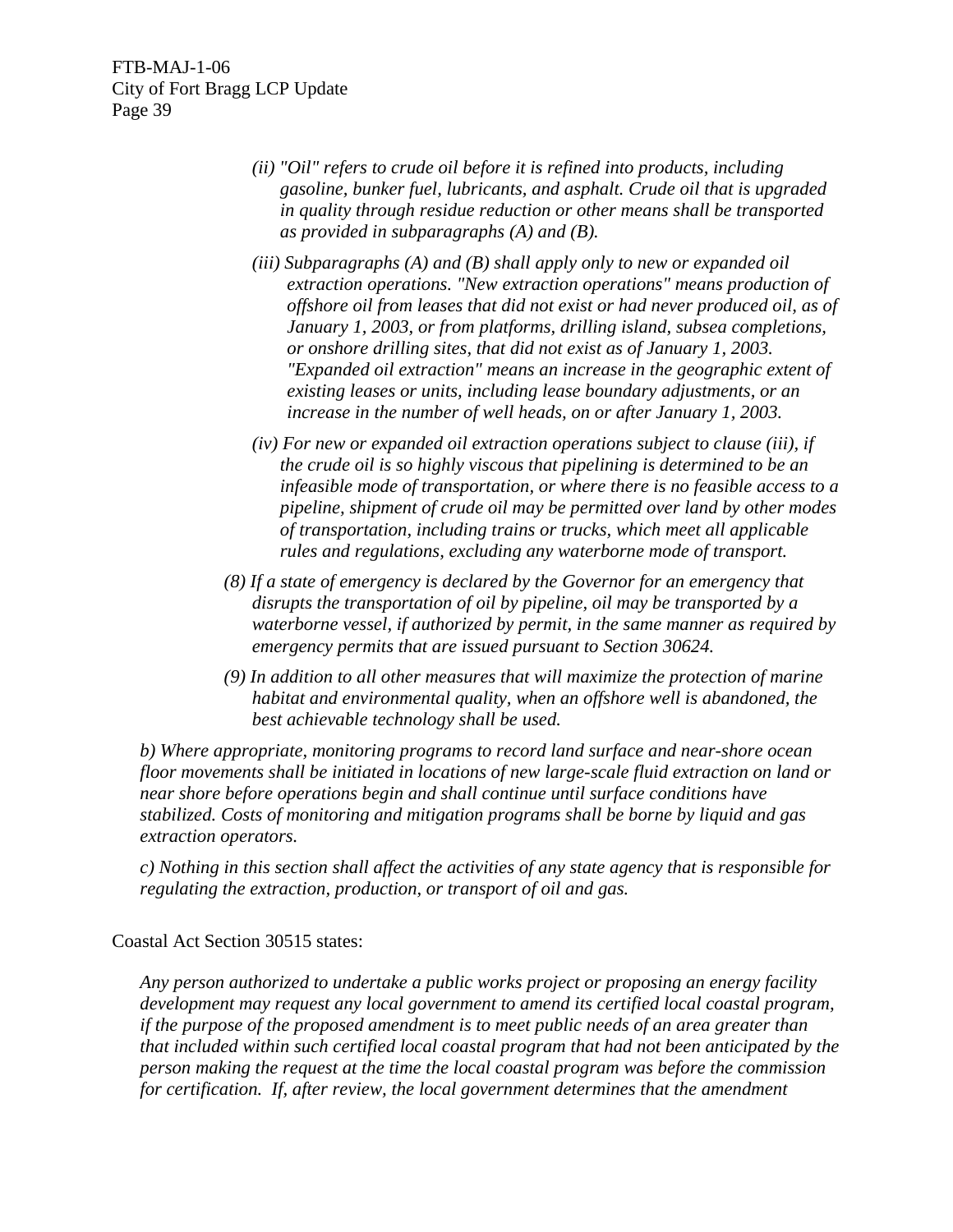*requested would be in conformity with the policies of this division, it may amend its certified local coastal program as provided in Section 30514.* 

 *If the local government does not amend its local coastal program, such person may file with the commission a request for amendment which shall set forth the reasons why the proposed amendment is necessary and how such amendment is in conformity with the policies of this division. The local government shall be provided an opportunity to set forth the reasons for its action. The commission may, after public hearing, approve and certify the proposed amendment it finds, after a careful balancing of social, economic, and environmental effects, that to do otherwise would adversely affect the public welfare, that a public need of an area greater than that included within the certified local coastal program would be met, that there is no feasible, less environmentally damaging alternative way to meet such need, and that the proposed amendment is in conformity with the policies of this division.* 

## i. Industrial Development

Proposed Policy LU-5.2 incorporates Coastal Act Section 30250(a) regarding siting new development, including industrial development, in areas with adequate public services and where it will not have significant adverse effects on coastal resources. Coastal Act Section 30250(b) sets forth a further development siting standard and specifically requires that new hazardous industrial development be located away from existing developed areas where feasible. As the City's proposed LUP policies regarding siting industrial development omitted this siting standard, Suggested Modification No. 2 includes the addition of subsection (b) of Coastal Act Section 30250.

Proposed Policy LC-7.1 sets forth standards for industrial development located in Noyo Harbor consistent with existing standards contained in the currently certified LUP. Suggested Modification No. 2 includes changes to this policy to clarify that industrial uses allowed in Noyo Harbor, including aquaculture, must be consistent with all applicable policies of the LCP, including but not limited to policies regarding the protection of public access, visual resources, and environmentally sensitive habitat areas in addition to being consistent with all other standards set forth in Policy LC-7.1. Additionally, Suggested Modification No. 2 adds a new policy that prioritizes coastal dependent industrial uses over other industrial uses on or near the shoreline.

These changes included in Suggested Modification No. 2 are necessary to find the LUP consistent with Coastal Act Sections 30250 and 30255.

## ii. Oil and Gas Development

The Industrial and Energy Development section of the proposed LUP discusses a ballot measure approved by voters in Fort Bragg on November 5, 1996 entitled Measure C, codified as Ordinance 790, which prohibits onshore and offshore oil and gas exploration, development, and/or production in the City. Proposed LUP Policy LC-7.3 reflects the City's position on such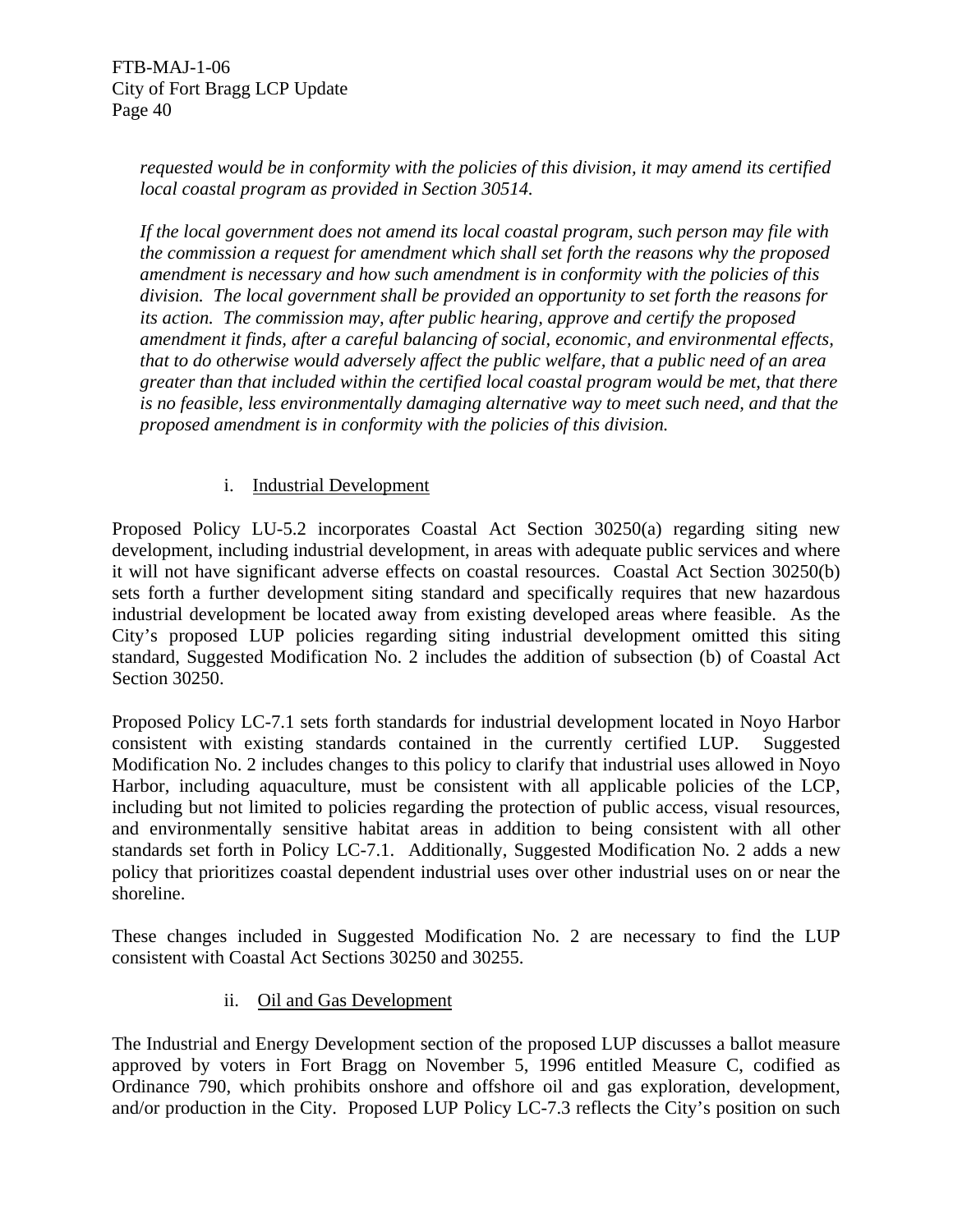development and prohibits the permitting of any onshore facilities related to the exploration and development of offshore oil and gas. However, the Coastal Act allows oil and gas development if certain criteria are met. A policy banning oil and gas development in the LUP is not appropriate in the Land Use Plan in the absence of a comprehensive analysis demonstrating empirically that such a ban is consistent with the requirements of the Coastal Act policies cited above, such as Section 30262. An outright prohibition on such development renders the LUP inconsistent with the Coastal Act.

The Coastal Act encourages clustering coastal-dependent industrial facilities in existing locations, in order to minimize the potential adverse impacts of locating new industrial facilities in parts of the coastal zone now devoted to agriculture, open space, or recreation. Section 30260 also provides, however, that new or expanding coastal-dependent industrial facilities may be located outside existing sites, if three tests are met. The first of these is that the Commission or local government must find that alternative sites are infeasible or more environmentally damaging than the proposed project. The second finding that the coastal permitting agency must make is that to do otherwise than approve the proposed project would adversely affect the public welfare. The third finding is that adverse environmental effects of the project are mitigated to the maximum extent feasible. The third finding requires mitigation of adverse impacts, but not complete avoidance of impacts. Thus, the Coastal Act allows, in limited circumstances, the approval of coastal-dependent industrial facilities that carry with them some adverse environmental effects, as long as they are mitigated to the maximum extent feasible and the other required findings can be made. Therefore, an outright ban on coastal-dependent industrial facilities is not consistent with Section 30260 of the Coastal Act.

The Commission has found that offshore oil development and production are coastal-dependent industrial activities. On-shore support facilities for offshore oil and gas development and production, on the other hand, may or may not be coastal-dependent, depending on the type of use. For instance, a dock for transfer of supplies and personnel to and from offshore oil platforms would probably be considered coastal-dependent, because it would require a location on the shoreline to function at all. Processing facilities for oil transported from offshore, on the other hand, might not be considered coastal-dependent, because such facilities could be located outside the coastal zone. Therefore, an outright ban on coastal-dependent industrial facilities as proposed by the City is in direct conflict with the Coastal Act.

In addition, Section 30515 of the Coastal Act allows, in specified circumstances, a person proposing an energy facility development to file a direct request to the Coastal Commission to amend a Local Coastal Program, if a local government does not first approve such a request. The proposed policies do not acknowledge the ability of any person to propose an energy facility as an LCP amendment directly with the Commission if the local government does not first approve the request.

Therefore, Suggested Modification No. 2 includes, in part, (1) deleting the City's proposed Policy LC-7.3 prohibiting onshore oil and gas facilities and (2) adding a new policy consistent with the provisions of Coastal Act Section 30515 that allows for any person to propose directly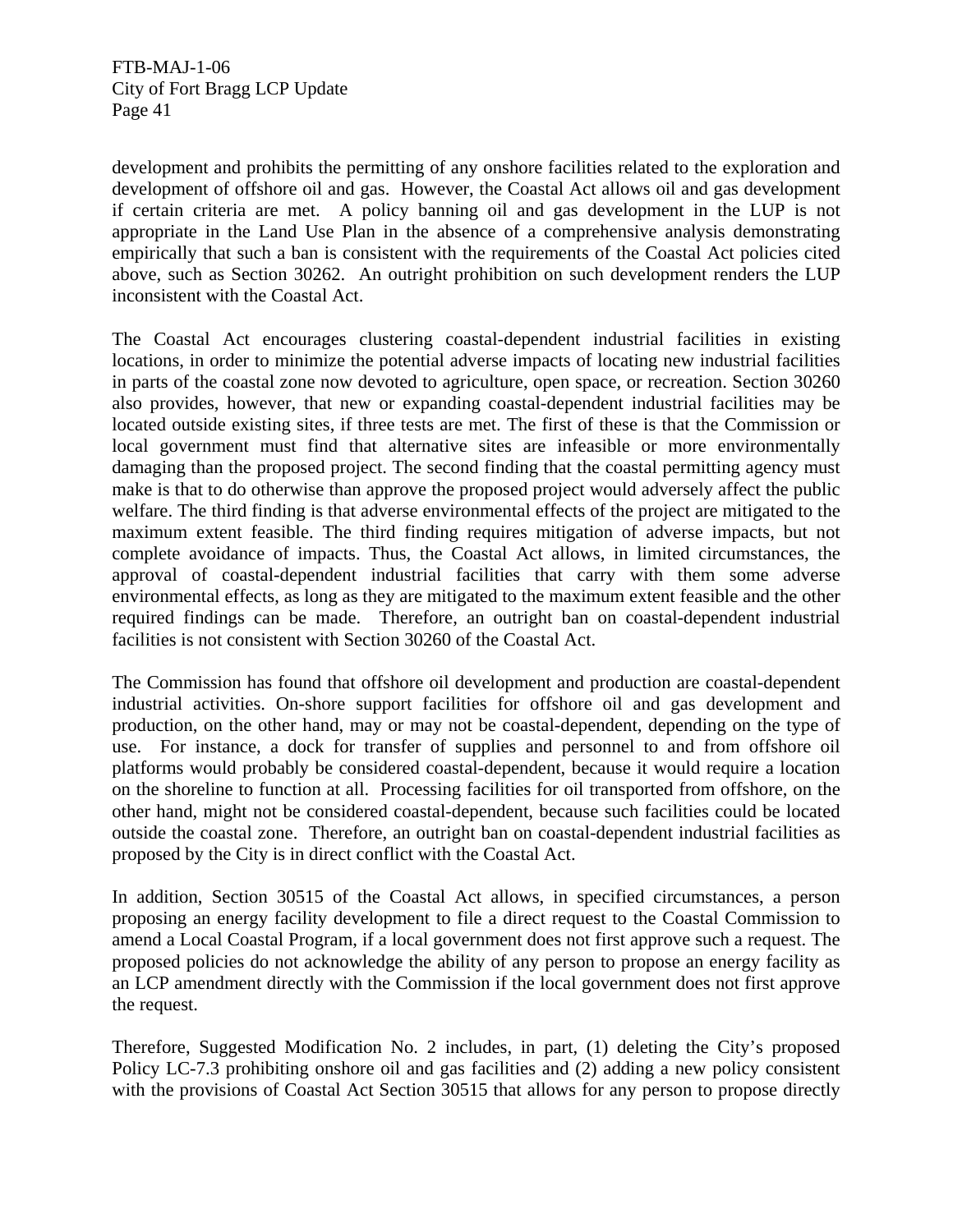to the Commission, an LCP amendment for any proposed on-shore facility to support off-shore oil and gas exploration or development. Any such amendment shall not be effective until the proposed amendment is approved by the City and effectively certified, unless such amendment is approved by the Coastal Commission pursuant to Section 30515 of the Coastal Act.

As modified, the Commission finds that the proposed policies regarding on-shore oil and gas facilities are consistent with the Coastal Act.

#### d. Archaeological and Paleontological Resources

Section 30244 states:

*Where development would adversely impact archaeological or paleontological resources as identified by the State Historic Preservation Officer, reasonable mitigation measures shall be required.* 

Coastal Act Section 30244 requires that reasonable mitigation measures be required where development would adversely impact archaeological or paleontological resources identified by the State Historic Preservation Officer.

Proposed Policy CD-6.4 of the LUP states, "*Preserve archaeological resources*." As proposed, Policy CD-6.4 is followed by several Programs requiring archaeological resource investigation and reporting, halting all work should such resources be discovered during construction, and locating new development to avoid archaeological resources where feasible. However, as proposed, the LUP does not incorporate standards for requiring mitigation measures where development would have the potential to adversely impact archaeological or paleontological resources as required by Coastal Act Section 30244. As the provisions of proposed Program CD-6.4.2 through CD-6.4.5 include necessary mechanisms to ensure the protection of archaeological and paleontological resources as required by proposed Policy CD-6.4 and Coastal Act Section 30244, Suggested Modification No. 2 includes incorporating these proposed programs into policies that would govern the review and approval of development located in areas of known or potential archaeological or paleontological resources. The LUP lacks detail in regard to technical submittal requirements and project evaluation for development in areas of potential or known archaeological resources. Suggested Modification No. 2 would add Policy LU-ARCH-A requiring submittal of an archaeological resources report for development located in areas of known or potential archaeological or paleontological resources consistent with areas identified in the City's proposed IP. Policy LU-ARCH-A would also identify the required content of such reports which includes, in part, recommendations for appropriate resource preservation and/or mitigation measures to adequately address any identified impacts to archaeological resources. Policy LU-ARCH-B requires such mitigation to be designed in compliance with the guidelines of the State Office of Historic Preservation and the State Native American Heritage Commission.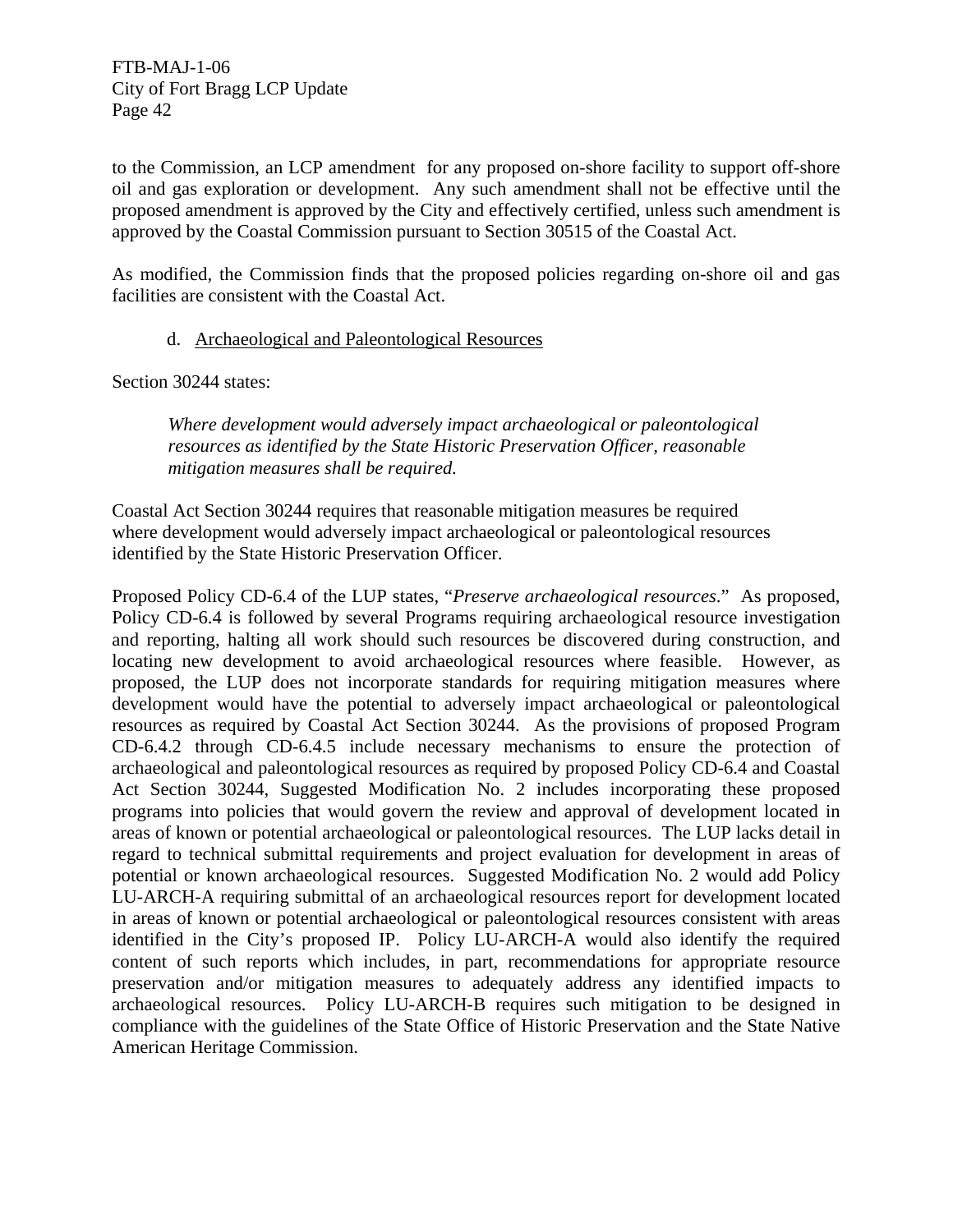Therefore, the Commission finds that in regard to those provisions of the LUP dealing with the protection of archaeological and paleontological resources, the proposed Fort Bragg LUP, as modified, is consistent with Coastal Act Section 30244.

# **3. Public Facilities Element**

The Public Facilities Element of the City's proposed LUP addresses issues related to public facilities and services and includes policies and programs related to the City's public services and infrastructure. Policy areas of particular concern are those requiring the provision of adequate services for new development, and ensuring that public works facilities are designed and limited to serve development in a manner consistent with the LCP, including the protection of priority uses. Suggested Modification No. 3 includes all changes to the proposed Public Facilities Element as shown in Exhibit No. 1. Portions of Suggested Modification No. 3 are also shown in the policy chart included as Exhibit No. 7.

- a. Summary of Suggested Modification No. 3: (Public Facilities Element)
	- Add policy language to require demonstration of adequate services for new development.
	- Add the provisions of Coastal Act Section 30254 regarding limitations on new or expanded public works facilities.
	- Add policies to ensure the protection of priority uses over other types of development not afforded priority protection under the Coastal Act.
	- Clarify that the expansion of capacity of service infrastructure shall not exceed the level of development allowed by the certified LCP.
- b. Discussion

The Coastal Act Chapter 3 policies most applicable to this planning issue are Section 30250(a) and 30254.

Section 30250(a) of the Coastal Act states:

*New residential, commercial, or industrial development, except as otherwise provided in this division, shall be located within, contiguous with, or in close proximity to, existing developed areas able to accommodate it or, where such areas are not able to accommodate it, in other areas with adequate public services and where it will not have significant adverse effects, either individually or cumulatively, on coastal resources…* 

Section 30254 of the Coastal Act states:

*New or expanded public works facilities shall be designed and limited to accommodate needs generated by development or uses permitted consistent with the provisions of this division; provided, however, that it is the intent of the Legislature that State Highway Route 1 in rural*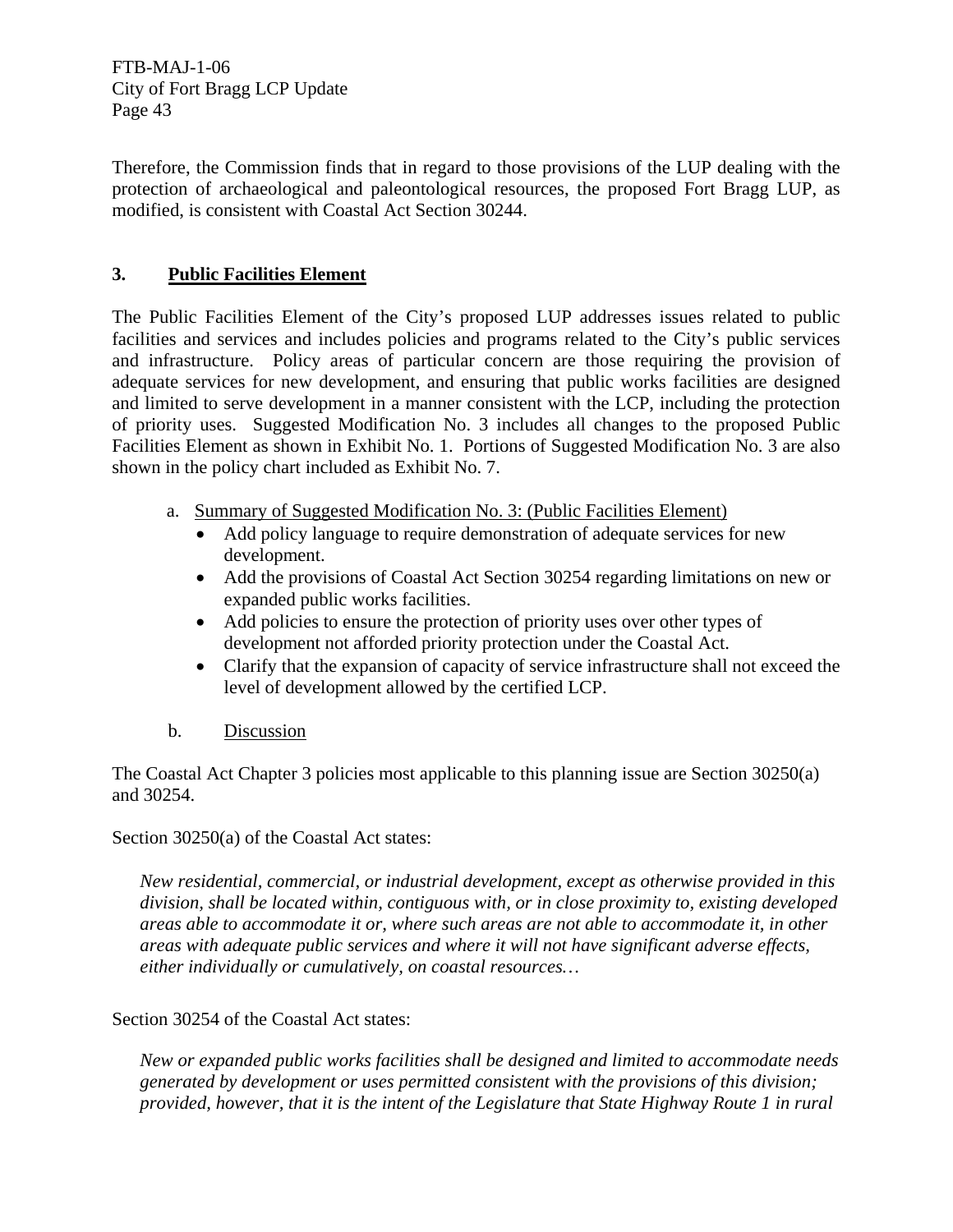*areas of the coastal zone remain a scenic two-lane road. Special districts shall not be formed or expanded except where assessment for, and provision of, the service would not induce new development inconsistent with this division. Where existing or planned public works facilities can accommodate only a limited amount of new development, services to coastal dependent land use, essential public services and basic industries vital to the economic health of the region, state, or nation, public recreation, commercial recreation, and visitor-serving land uses shall not be precluded by other development.* 

Section 30250 of the Coastal Act requires that new development be located within, existing developed areas able to accommodate it or, where such areas are not able to accommodate it, in other areas with adequate public services and where it will not have significant adverse effects, either individually or cumulatively, on coastal resources. Therefore, the development that would be accommodated by a proposed LCP amendment should be limited insofar as possible to the availability of water and sewer services, as well as traffic capacity to serve such development.

New development within the City of Fort Bragg is served by municipal water and sewer. The narrative included in the Public Facilities Element of the LCP amendment acknowledges that the City is planning future improvements to its water supply infrastructure facilities to serve projected development. As discussed above, the LCP amendment as proposed does not result in a significant increase in the density or intensity of allowable development in a manner that would exceed the current infrastructure capacity. However, as proposed, the LUP policies are not specific enough to clearly require that new development only be permitted when it can be demonstrated that adequate services are available, and to ensure that new or expanded public works facilities are designed and limited to accommodate development consistent with the LCP, including the protection of services for priority uses. The changes included in Suggested Modification No. 3 include, in part, adding the provisions of Coastal Act Section 30254 to the language of proposed Policy PF-2.5 regarding potential future improvements to the City's water supply infrastructure. Suggested Modification No. 3 also adds Policy PF-A that strengthens the requirement that no development be approved unless the applicant has demonstrated that such development will be served with adequate services, including but not limited to water, and roadway capacity.

Lastly, Suggested Modification No. 3 adds Policy PF-B that requires certain development, including land divisions, and other conditional uses to demonstrate that the development would not adversely impact the provision of services for priority uses including coastal dependent industrial and visitor serving, recreational uses. Preserving, protecting, and enhancing priority uses in the coastal zone, such as coastal-dependent land uses, visitor serving facilities, commercial fishing, and recreational boating are required by Sections 30250, 30254, 30220, 30221, 30222, and 30224, and 30234 of the Coastal Act.

As described in the narrative text of the City's proposed Public Facilities Element, the City's current water supply system consists of the Newman Reservoir, the Simpson diversion, and a direct diversion in the Noyo River. The City is planning to make improvements to its Noyo River diversion facility to enable the City to pump sufficient water from the Noyo River and its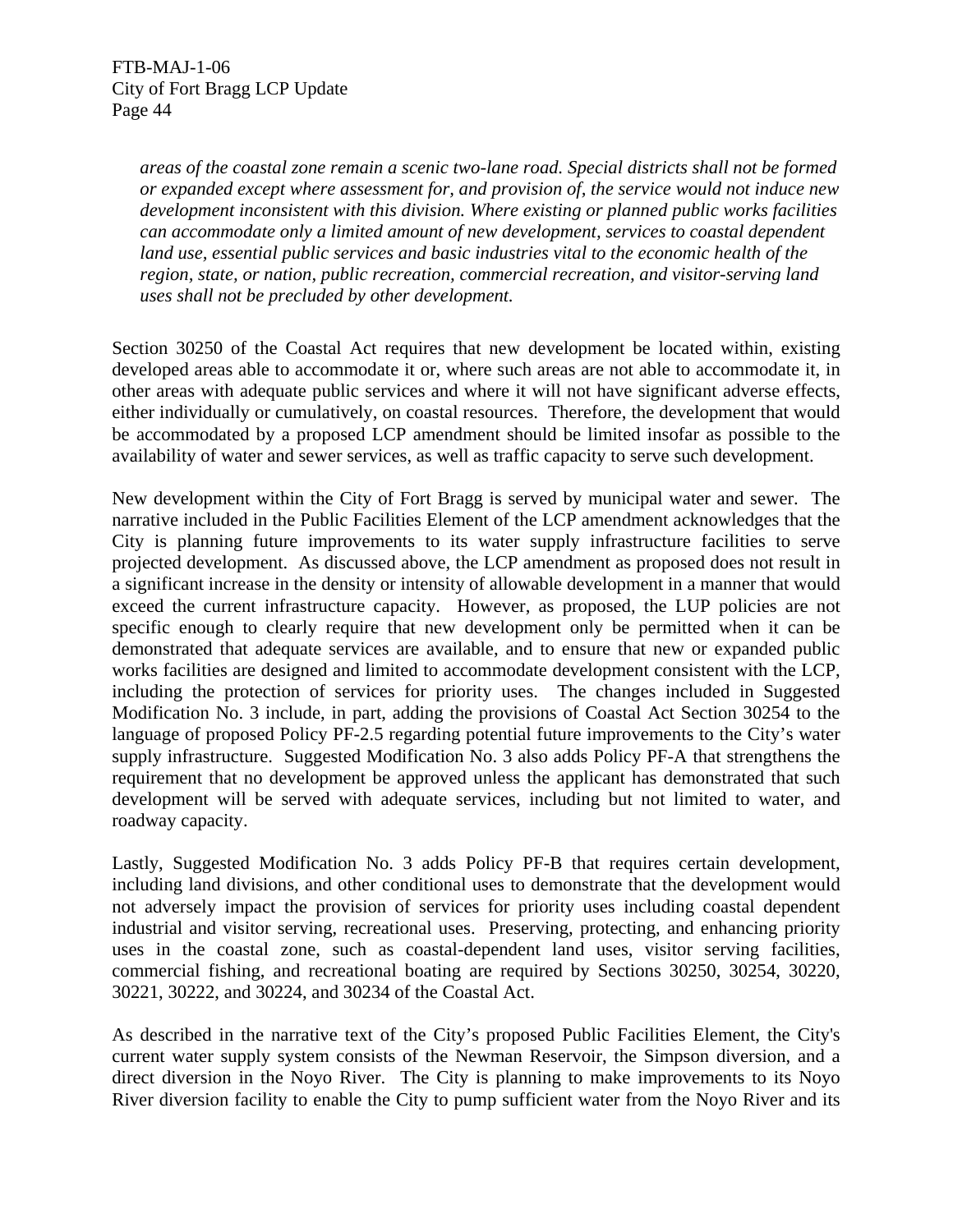other two sources to meet existing and projected demand resulting from new development allowed under the General Plan. The City is also investigating other sources of water to ensure that there will be an adequate supply to serve existing and future development. The Public Facilities narrative also describes limitations on the City's wastewater treatment system. As described by the City, spikes in the inflow to the facility during wet weather result in capacity limitations that give rise to the need for sewer infrastructure improvements. The City indicates that until the necessary improvements to the plant are fully funded and constructed, wet weather capacity at the plant will continue to be limited. Once the planned improvements are constructed, it is expected that the City will be able to meet projected wastewater treatment and disposal demands.

As noted above, the proposed LCP amendment does not involve land use changes in the coastal zone that would significantly increase demand on the City's services. Nevertheless, because the City's current water and wastewater treatment facilities face certain capacity limitations, it is necessary to include a mechanism to ensure that services needed to serve priority uses, such as visitor-serving facilities, commercial fishing, and recreational boating, would not be precluded by other types of non-priority development as required by Coastal Act Section 30254. Therefore, the Commission imposes Policy PF-B as part of Suggested Modification No. 3 that prohibits certain development that is not principally permitted under the LCP as amended unless it is demonstrated, in part, that adequate service capacity would be retained to accommodate past, present, and probable future coastal dependent industrial (including commercial fishing facilities), visitor serving, and recreational priority uses in commercial, industrial, parks and recreation, and public facilities districts. These non-principally permitted uses include, but are not limited to (i) land divisions, including lot line adjustments, mergers and issuance of conditional certificates of compliance, (ii) multi-family dwellings allowed by use permit in residential and commercial districts, (iii) mobile home parks allowed by use permit in residential districts, (iv) residential care facilities allowed by use permit in residential, commercial, and public facilities districts, (v) organizational houses allowed by use permit in residential districts, and (vi) rooming or boarding uses allowed by use permits in residential districts.

The Commission finds that as modified, the proposed LUP is consistent with Coastal Act Sections 30250(a) and 30254.

## **4. Coastal Element**

As proposed, the Coastal Element of the City's LUP addresses issues related to Coastal Access, Recreation and Visitor-Serving Facilities, Environmentally Sensitive Habitat Areas, Commercial Fishing and Recreational Boating/Fishing, Visual Resources, Hazards, and Industrial and Energy Development. As described in Finding VIII( $B$ )(1)(b) above, the City's LUP is being reorganized to eliminate the Coastal Element and move each section originally contained in the Coastal Element to the Element that addresses each particular policy area as follows: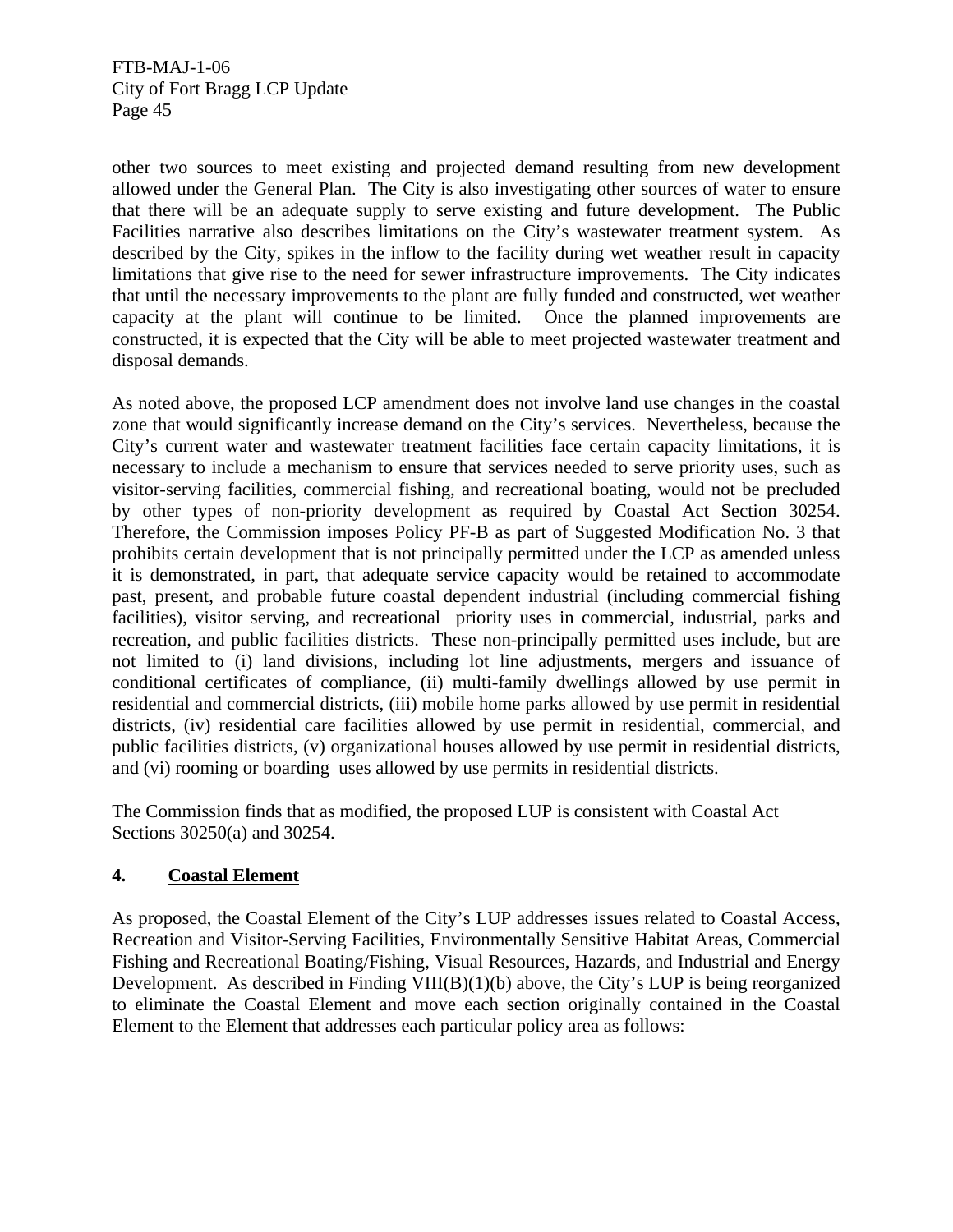| Policies regarding:                            | Moved to:                                   |
|------------------------------------------------|---------------------------------------------|
| <b>Coastal Access</b>                          | Open Space, Conservation, and Parks Element |
| Recreation & Visitor-Serving Facilities        | Land Use Element                            |
| <b>Environmentally Sensitive Habitat Areas</b> | Open Space, Conservation and Parks Element. |
| Commercial Fishing & Boating                   | Land Use Element                            |
| <b>Visual Resources</b>                        | <b>Community Design Element</b>             |
| Hazards                                        | <b>Safety Element</b>                       |
| <b>Industrial and Energy Development</b>       | Land Use Element.                           |

Therefore, Suggested Modification No. 4 involves one change showing all of the proposed Coastal Element in strikethrough. The suggested modifications to the proposed policies originally contained in the Coastal Element are shown in bold double underline and strikethrough in the Element to which the policies were moved in Exhibit No. 1 and are discussed in the findings under each respective Element.

## **5. Conservation, Open Space, and Parks Element**

The Conservation, Open Space, and Parks Element of the City's proposed LUP addresses issues related to Environmentally Sensitive Habitat Areas (ESHA) and Public Access. Policy areas of particular concern are those involving the proper identification of areas containing sensitive habitat, the protection of ESHA by establishing adequate standards for development located within and adjacent to ESHA, and maximizing the provision of coastal access. Suggested Modification No. 5 includes all changes to the proposed Conservation, Open Space, and Parks Element shown in the Conservation, Open Space and Parks Element of Exhibit No. 1. Portions of Suggested Modification No. 5 concerning Environmentally Sensitive Habitat Areas and Public Access are also shown in the charts included as Exhibit Nos. 8 and 9, respectively.

#### a. Environmentally Sensitive Habitat Areas (ESHA)

As modified, the Conservation, Open Space, and Parks Element addresses issues related to environmentally sensitive habitat areas (ESHA). Policy areas of particular concern are those involving the identification of ESHA and ensuring that ESHA is protected against any significant disruption of habitat values by, in part, establishing limitations on allowable uses within and adjacent to ESHA. Suggested Modification No. 5 includes changes to the environmentally sensitive habitat policies of the LUP as shown in the Conservation, Open Space and Parks Element of Exhibit No. 1. Portions of Suggested Modification No. 5 regarding ESHA are also included in the policy chart included as Exhibit No. 8.

#### Summary of changes included in Suggested Modification No. 5 regarding ESHA:

• Add additional policy language consistent with the requirements of Coastal Act Sections 30240, 30233, and 30236.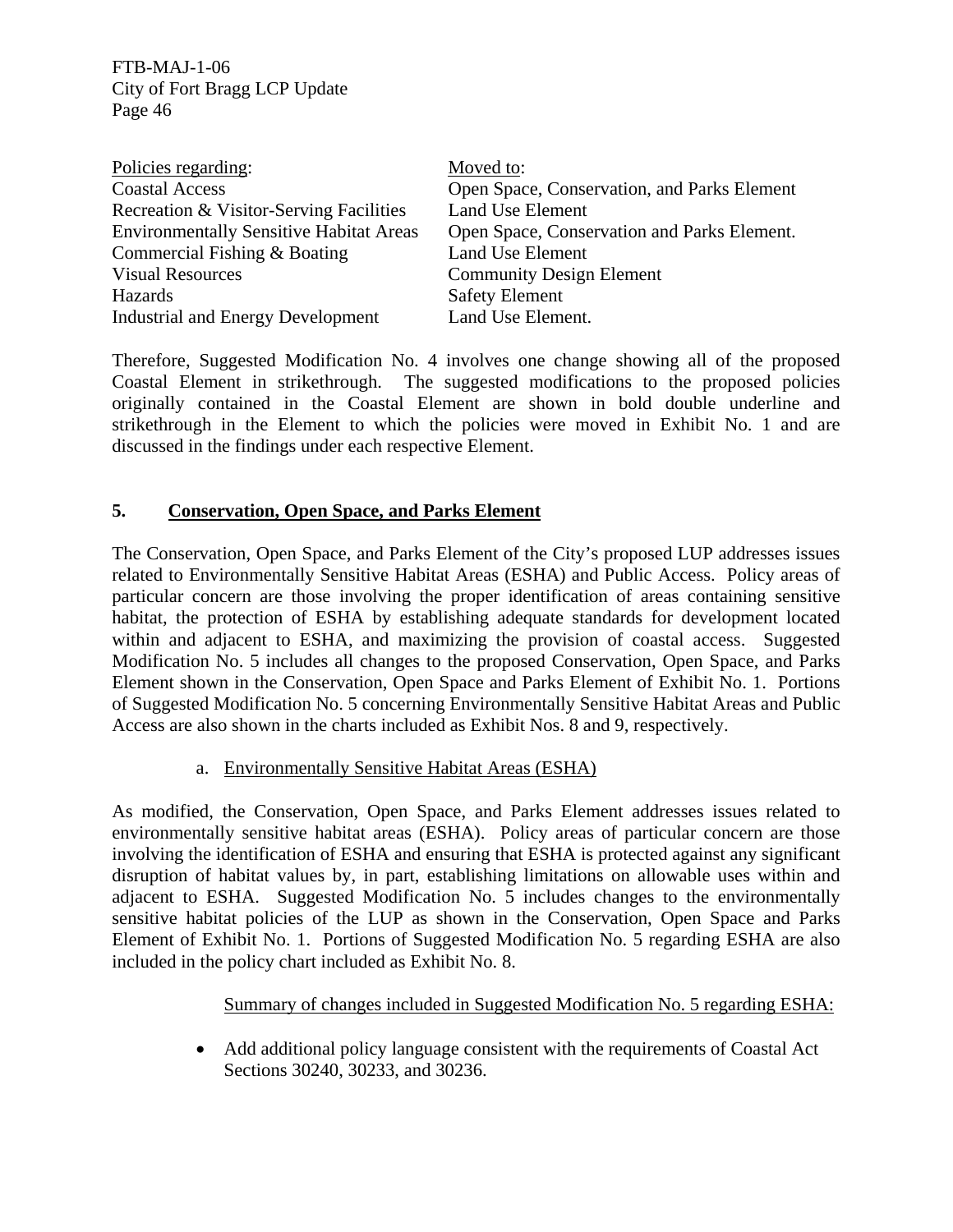- Add the definition of ESHA consistent with Coastal Act Section 30107.5 and describe the types of habitat that constitute ESHA.
- Clarify that only portions of the City's coastal bluffs may constitute ESHA (e.g., those portions of the bluffs that contain rare, threatened, or endangered plants or plant communities).
- Clarify that the determination of what constitutes ESHA is not limited by what is mapped on LUP Map LC-2.
- Add policies that enumerate permitted uses within ESHA and ESHA buffers consistent with the allowable use limitations of Coastal Act Sections 30240, 30233, and 30236.
- Expand the criteria to be utilized when evaluating the adequacy of ESHA buffers.
- Delete general biological resource protection policies that are superseded by more specific ESHA protection policies that apply in the City's coastal zone.

The Coastal Act Chapter 3 policy most applicable to this planning issue is Section 30240.

Section 30107.5 defines ESHA as:

*"any area in which plant or animal life or their habitats are either rare or especially valuable because of their special nature or role in an ecosystem and which could be easily disturbed or degraded by human activities and developments."* 

Section 30240 of the Coastal Act states:

*(a) Environmentally sensitive habitat areas shall be protected against any significant disruption of habitat values, and only uses dependent on those resources shall be allowed within those areas.* 

*(b) Development in areas adjacent to environmentally sensitive habitat areas and parks and recreation areas shall be sited and designed to prevent impacts which would significantly degrade those areas, and shall be compatible with the continuance of those habitat and recreation areas.* 

## Discussion:

The Coastal Act requires environmentally sensitive habitat areas (ESHA) to be protected against significant disruption of habitat values and restricts development within ESHA to resource dependent uses. Development in areas adjacent to ESHA must be sited and designed to prevent impacts that would significantly degrade those areas and must be compatible with the continuance of those habitat and recreation areas. As proposed, the City's ESHA policies provide an important framework for the protection of ESHAs. However, the proposed policies do not provide sufficient detail and guidance with which to regulate development decisions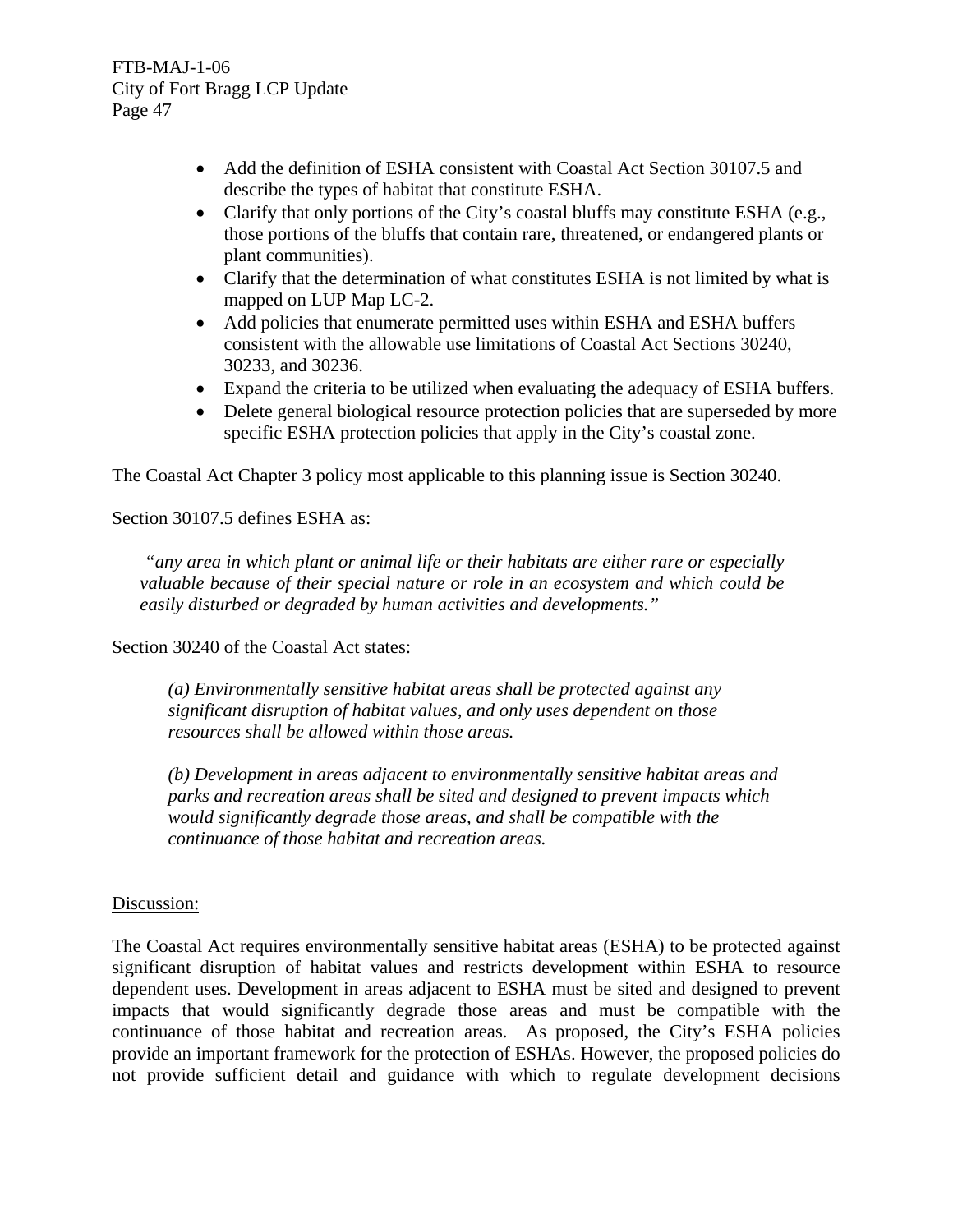regarding development within and adjacent to ESHA, inconsistent with the requirements of Section 30240.

The City of Fort Bragg has several types of environmentally sensitive habitat areas (ESHA) as identified in the LUP, including rocky intertidal areas, wetlands, and riparian areas. The existing certified LCP also identifies the City's coastal bluffs as ESHA. As part of the LUP amendment, the City requested to revise this designation to clarify that not all coastal bluffs constitute ESHA as defined by Section 30107.5 of the Coastal Act. Rather, it is only certain portions of the coastal bluffs, not the entirety of the bluffs themselves that constitute ESHA. For example, portions of the bluff that support rare, threatened, or endangered plants or plant communities would be considered ESHA and would be subject to the ESHA policies of the LCP. To ensure that the LUP provides sufficient guidance for the identification of ESHA, Suggested Modification No. 2 includes the addition of Policy OS-ESHA-A that (1) incorporates the Coastal Act definition of ESHA cited above, (2) clarifies that only *portions* of the coastal bluffs within the City constitute ESHA, and (3) includes rare, threatened, or endangered plants or plant communities in the list of examples of types of ESHA.

As proposed by the City, the updated LUP revises the City's "Special Review Area" procedures and policies from the existing certified LCP. As proposed, the amended LUP includes Map LC-2 which maps Special Review Areas to include environmentally sensitive habitat areas and Runoff Sensitive Areas (proposed by the City in a "friendly modification" to be combined on Map LC-2). As proposed, the Special Review Areas also include areas potentially containing cultural resources. Suggested modifications have been included to move policies regarding cultural resources to an Archaeological and Paleontological Resources section of the Land Use Element as discussed in Finding VIII(B)(2) above. Suggested Modification No. 5 includes the addition of Policy OS-ESHA-B to clarify that the determination of what constitutes ESHA is not limited by what is mapped as a Special Review Area on Map LC-2, but that any area not designated on LUP Map LC-2 that meets the definition of ESHA shall be subject to the ESHA protection policies of the LCP. The added Policy OS-ESHA-B also lists areas that are considered ESHA including, for example, areas that (1) contribute to the viability of plant or animal species designated as rare, threatened, or endangered under State or Federal law, (2) contribute to the viability of species designated as Fully Protected or Species of Special Concern under State law or regulations, and (3) contribute to the viability of plant species for which there is compelling evidence of rarity, for example, those designated 1b (Rare or endangered in California and elsewhere) or 2 (rare, threatened or endangered in California but more common elsewhere) by the California Native Plant Society.

Proposed Policy LC-3.1 incorporates the provisions of Coastal Act 30240(a) regarding development within ESHA. Suggested Modification No. 5 also includes additions to Policy LC-3.1 to also incorporate the requirements of Coastal Act Section 30240(b), which provides criteria for development adjacent to environmentally sensitive habitat areas including requirements that ESHA be protected against any significant disruption of habitat values.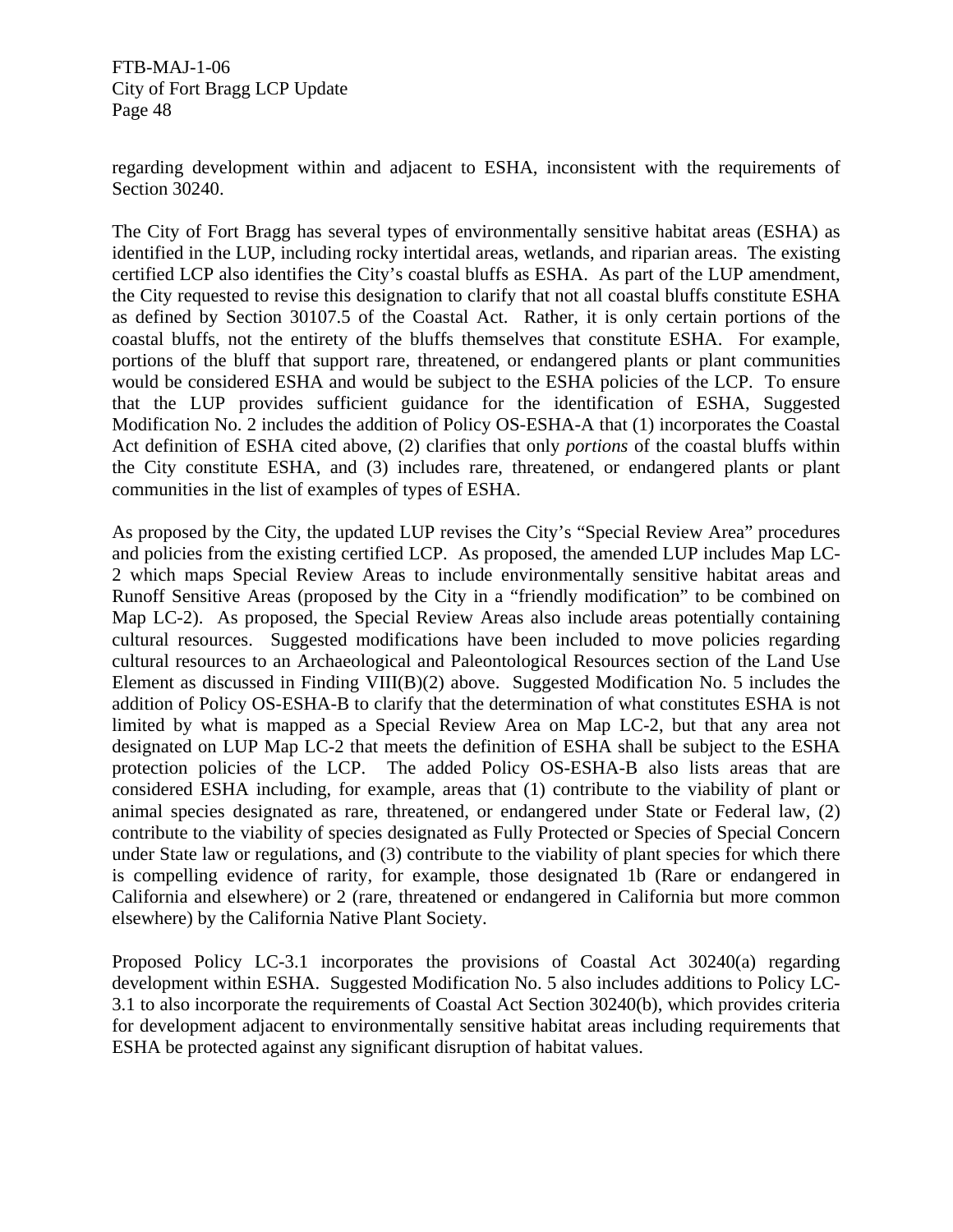With regard to limitations on development within ESHA, Coastal Act Section 30240(a) requires uses within ESHA to be limited to uses dependent on the habitat area. The proposed LUP policies do not clarify what can be considered uses which are "dependent on" the habitat area and therefore permissible within the ESHA. Therefore, Suggested Modification No. 5 includes the addition of Policy OS-ESHA-C that specifically enumerates permitted uses within ESHA, including wetland ESHA, rivers and streams, and other types of ESHA. These allowable uses are consistent with the use limitations of Section 30233 and 30236 of the Coastal Act. Additionally, Policy OS-ESHA-C allows for nature trails which are considered resource dependent uses provided that the trails are sited and designed to protect the ESHA from significant disruption by (1) minimizing the length and width of the trail, (2) providing trail crossings within ESHA at right angles, (3) locating trails up slope from streams, and (4) minimizing ground disturbance and vegetation clearing.

Coastal Act Section 30240 (b) requires that development adjacent to ESHA shall be sited and designed to prevent impacts which would significantly degrade those areas and be compatible with the continuance of the habitat. To protect ESHA from adjacent developments, the practice has been to require stable buffer areas between the ESHA and the development. Generally, the Commission has considered 100-feet to be the standard buffer width to protect ESHA.

The City's currently certified LUP ESHA buffer policy requires a 50-foot buffer unless it is demonstrated that 50 feet is not necessary to protect the resources of the habitat area. The currently certified LUP contains criteria to evaluate the adequacy of reducing a buffer width to less than 50 feet, but does not provide an absolute minimum width to which a buffer can be reduced based on the criteria, thus theoretically allowing a buffer width to be reduced to zero. The proposed LUP amendment would amend the ESHA buffer policies in a manner that would strengthen the protection of ESHA from potential impacts from adjacent development. As proposed, Policy LC-3.2.1 requires a minimum 100-foot buffer width unless the applicant can demonstrate that a 100-foot buffer is not necessary. Proposed Policy LC-3.2.1 further requires that in no event shall a buffer be less than 30 feet in with. Suggested Modification No. 5 additional changes to the City's proposed buffer policy to require that reduction of the 100-foot buffer width be based, in part, on consultation and agreement with the California Department of Fish and Game and the City that 100 feet is not necessary to protect the resources of the particular habitat area.

The City proposes to utilize the criteria set forth in Program LC-3.2.2 to establish ESHA buffer areas. The proposed criteria include portions of the buffer width criteria contained in the City's currently certified LUP with several key criteria omitted, including an evaluation of the significance of adjacent lands, sensitivity of species to disturbance, and the type and scale of development proposed. The criteria used to evaluate the necessary buffer width is essential to ensure that development in areas adjacent to ESHA would not significantly degrade the habitat and would be compatible with the continuance of the habitat area consistent with Coastal Act Section 30240(b). Therefore, Suggested Modification No. 5 adds all of the buffer width criteria from the City's currently certified LCP that was omitted in the amended LUP and changes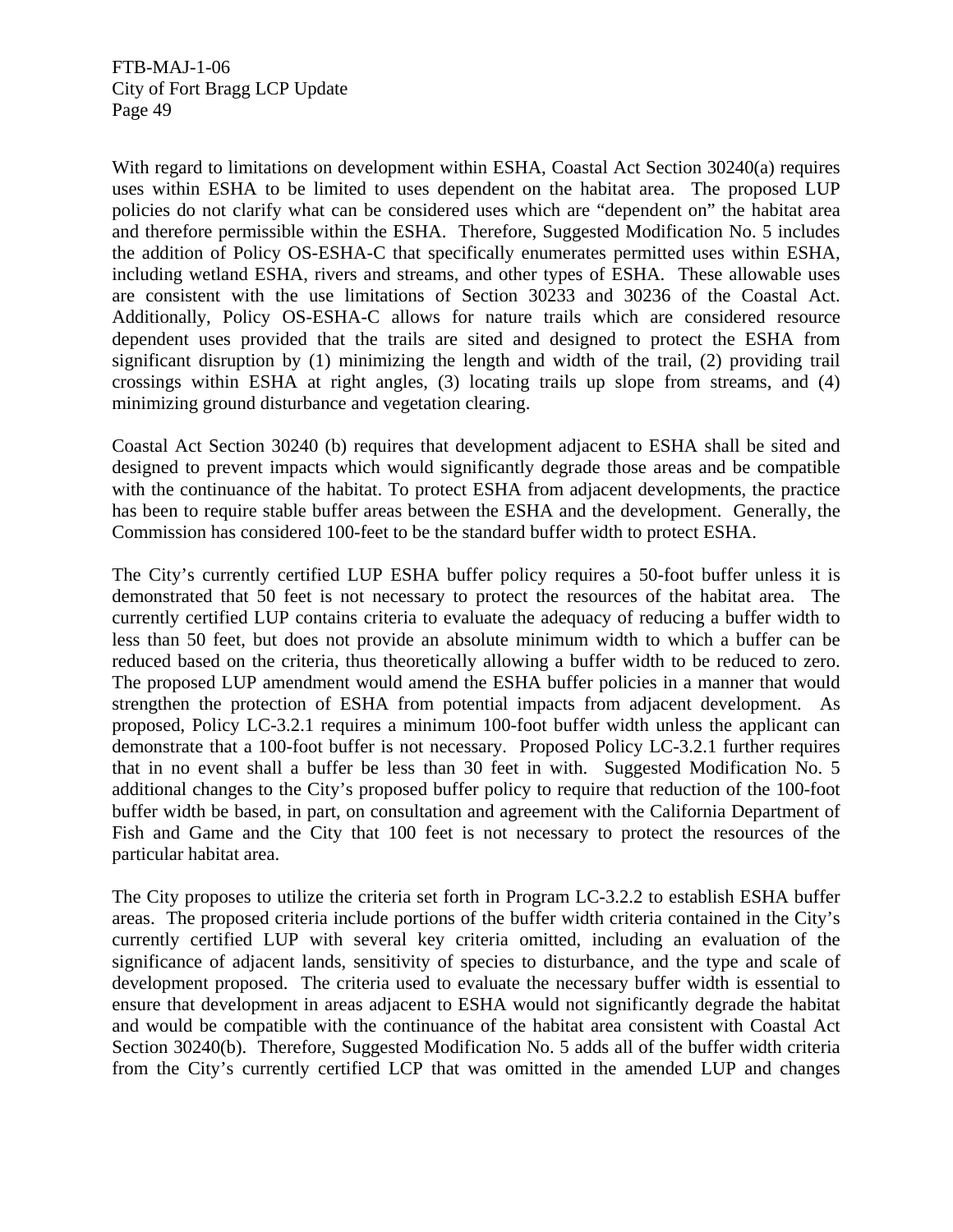Program LC-3.2.2 from a Program to a Policy to ensure that the criteria governs the evaluation of any buffer width proposed to be reduced to less than 100 feet.

To further prevent impacts from development adjacent to ESHA and to ensure the continuance of those habitat areas, it must be made clear in the LCP what uses can occur within these transitional buffer areas. As proposed, the City's LUP does not specify permissible uses within the ESHA buffer. Therefore, Suggested Modification No. 5 includes the addition of Policy OS-ESHA-D that enumerates permitted uses within ESHA buffer areas. Permissible uses in the ESHA buffer are limited to those uses permissible within the adjacent ESHA, and in riparian and other types of ESHA buffers other than wetland buffers, buried pipelines, bridges, and drainage and flood control facilities.

As proposed, the submittal of biological reports is included as a Program LC-3.1.1 in the LUP. The preparation and submittal of biological reports with applications for development located within or adjacent to ESHA is essential for informing development decisions to ensure the protection of ESHA consistent with the requirements of Coastal Act 30240. Therefore, Suggested Modification No. 5 includes changing Program LC-3.1.1 to a Policy to and to refer to the IP, which contains a detailed list of required contents for biological reports.

Furthermore, as proposed, the City's LUP contains Appendices A, B, and C that incorporate information taken from the Commission's "*Procedural Guidance for the Review of Wetland Projects in California's Coastal Zone*". Program LC-3.1.5 directs the City to review development in accordance with the guidelines and standards of these Appendices. However, in some cases, these guidelines contain different information than requirements proposed in City's IP for reviewing development in and adjacent to ESHA. Therefore, Suggested Modification No. 5 includes deleting references to the Appendices and instead, the information contained in the Appendices has been incorporated into the IP and cross referenced in the LUP. These changes ensure consistency between information and development standards required by the LUP and the IP and prevent the reader from having to turn to Appendices where such important information requirements and standards could be easily overlooked. Suggested Modification No. 12 shows the Appendices deleted in strikethrough.

Lastly, Suggested Modification No. 5 includes the deletion of numerous policies originally proposed in the Conservation, Open Space, and Parks Element, as they have been superseded by more specific ESHA protection policies applicable to the City's coastal zone consistent with the Coastal Act.

Therefore, for all the reasons discussed above, the Commission finds that the proposed LUP amendment is inconsistent with Section 30240 in regards to proposed ESHA protection policies, and must be denied. However, if modified as suggested the LUP would be consistent with Section 30240.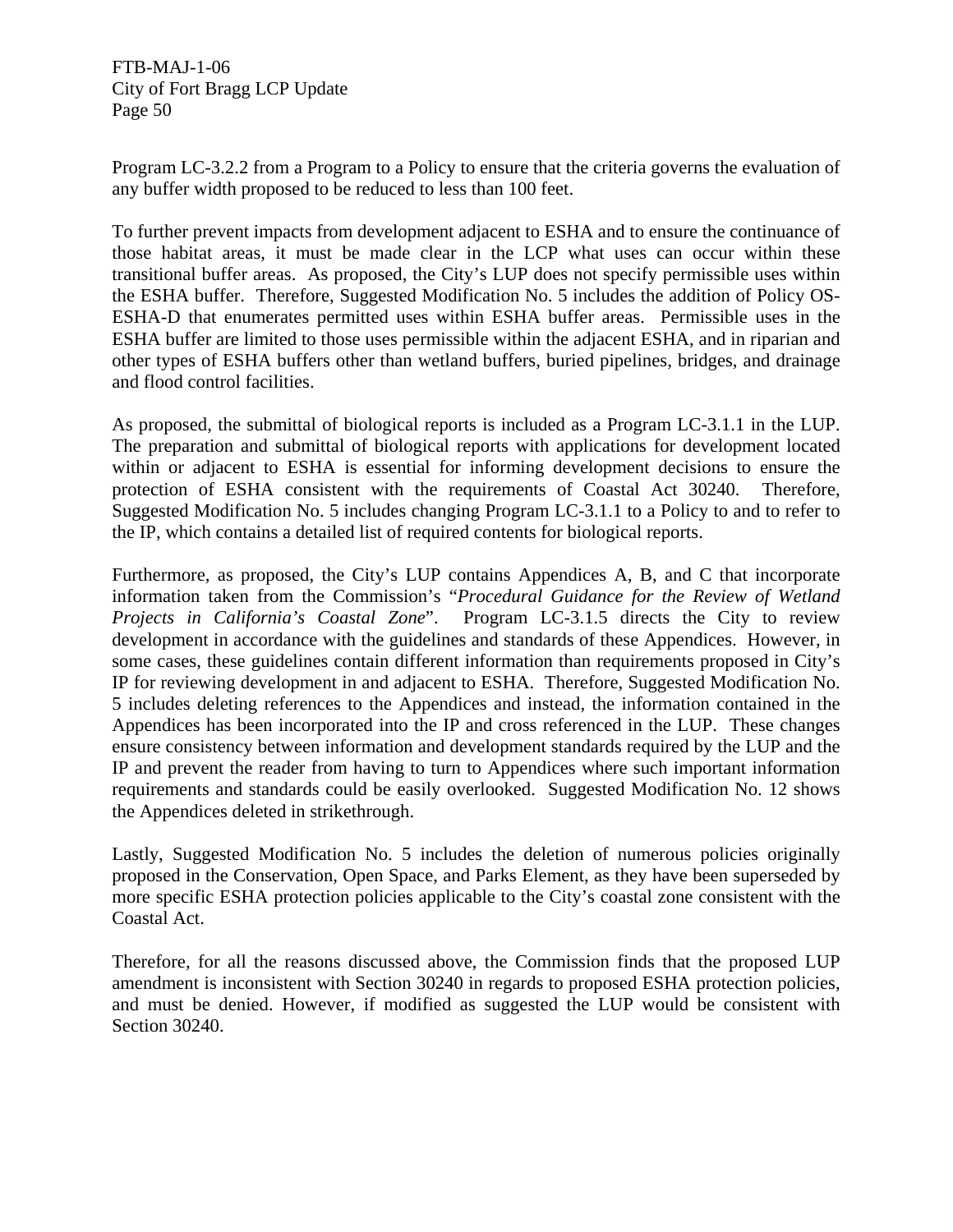## b. Water Quality

As modified, the Conservation, Open Space, and Parks Element of the LUP would address issues related to water quality. Policy areas of particular concern are those involving the protection of the biological productivity and the quality of coastal waters through establishing comprehensive development standards and permitting review procedures. Suggested Modification No. 5 adds a new Water Quality subsection to the Open Space, Conservation, and Parks Element and includes all of the changes and additions shown in the Open Space, Conservation, and Parks Element in Exhibit No. 1.

# Summary of Suggested Modification No. 5 Regarding Water Quality:

- Add policy to minimize introduction of pollutants to coastal waters.
- Add provisions of Coastal Act Sections 30230 and 30231.
- Add policies to minimize increases in stormwater runoff peak runoff rate by requiring:
	- o All development**:** Minimize increases in runoff to the extent feasible, and demonstrate an effort to reduce projected peak runoff by 20% of the base 1985 10-year storm.
	- o Developments of Special Water Quality Concern**:** Post-development peak discharge rate shall not exceed pre-development rate, if increased discharge will result in increased potential for downstream erosion or other adverse habitat impacts.
- Add construction-phase policies to require:
	- o A construction-phase stormwater runoff plan for all development that requires a grading permit.
	- o Eliminating discharge of sediment and other stormwater pollution from construction activities
	- o Minimizing construction site runoff and erosion,
	- o Minimizing land disturbance and natural vegetation disturbance
- Add post-construction policies to require:
	- o A post-construction stormwater runoff plan for all development.
	- o Emphasis on post-construction Site Design and Source Control BMPs.
- Add BMP Guidance tables for selecting efficient BMPs for pollutants generated by development types.
- Add policy establishing categories of Developments of Special Water Quality Concern, based on development size, land use, impervious site coverage, or proximity to coastal waters. Categories of particular note:
	- $\circ$  Developments that create or replace 10,000 ft<sup>2</sup> or more of impervious surface area
	- o Developments that result in site coverage of 50% or more of the development site with impervious surfaces
	- o Developments within 125 feet of the ocean or a coastal waterbody, that add or replace  $2,500$  ft<sup>2</sup> or more of impervious surface area
- Add policy with additional requirements for Developments of Special Water Quality Concern**:**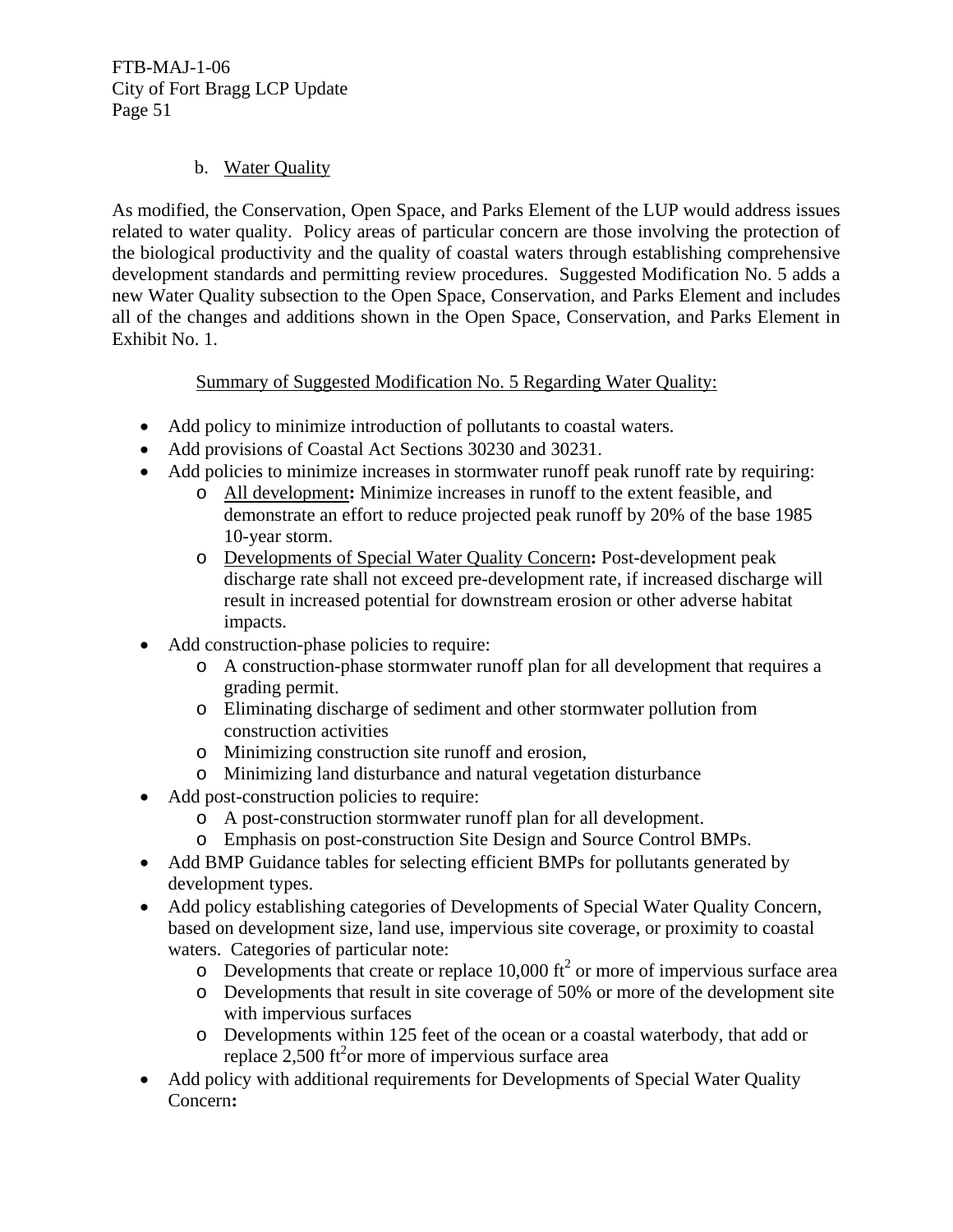- o Hydrological study by Certified Engineer.
- o Selection of effective Treatment Control BMPs.
- o Treatment Control BMPs sized to meet the 85% storm design standard.
- o Maintaining pre-development peak runoff rate where necessary to protect against downstream erosion or other adverse habitat impacts.

The Coastal Act Chapter 3 policies most applicable to this planning issue are Sections 30230 and 30231.

#### Section 30230 of the Coastal Act 30230:

*Marine resources shall be maintained, enhanced, and, where feasible, restored. Special protection shall be given to areas and species of special biological or economic significance. Uses of the marine environment shall be carried out in a manner that will sustain the biological productivity of coastal waters and that will maintain healthy populations of all species of marine organisms adequate for long-term commercial, recreational, scientific, and educational purposes.* 

## Section 30231 of the Coastal Act states:

*The biological productivity and the quality of coastal waters, streams, wetlands, estuaries, and lakes appropriate to maintain optimum populations of marine organisms and for the protection of human health shall be maintained and, where feasible, restored through, among other means, minimizing adverse effects of waste water discharges and entrainment, controlling runoff, preventing depletion of ground water supplies and substantial interference with surface water flow, encouraging waste water reclamation, maintaining natural vegetation buffer areas that protect riparian habitats, and minimizing alteration of natural streams.* 

#### Discussion:

As cited above, Coastal Act Sections 30230 and 30231 require the protection of the biological productivity and quality of coastal waters by, in part, minimizing adverse effects of wastewater discharges and entrainment, controlling runoff, and maintaining natural vegetation. As proposed, the City's LUP includes only one stormwater runoff pollution policy, Policy OS-WQ-2.1, which encourages, rather than requires, the protection of water resources from pollution and sedimentation. This proposed policy is not strong enough, nor is the LUP comprehensive enough with regard to water quality protection measures, to ensure that the biological productivity and quality of coastal waters will be protected from adverse effects associated with development in the coastal zone as required by Coastal Act Sections 30230 and 30231. As submitted, the policies of the LUP are not sufficiently detailed to protect water quality in Fort Bragg's coastal zone and must be denied.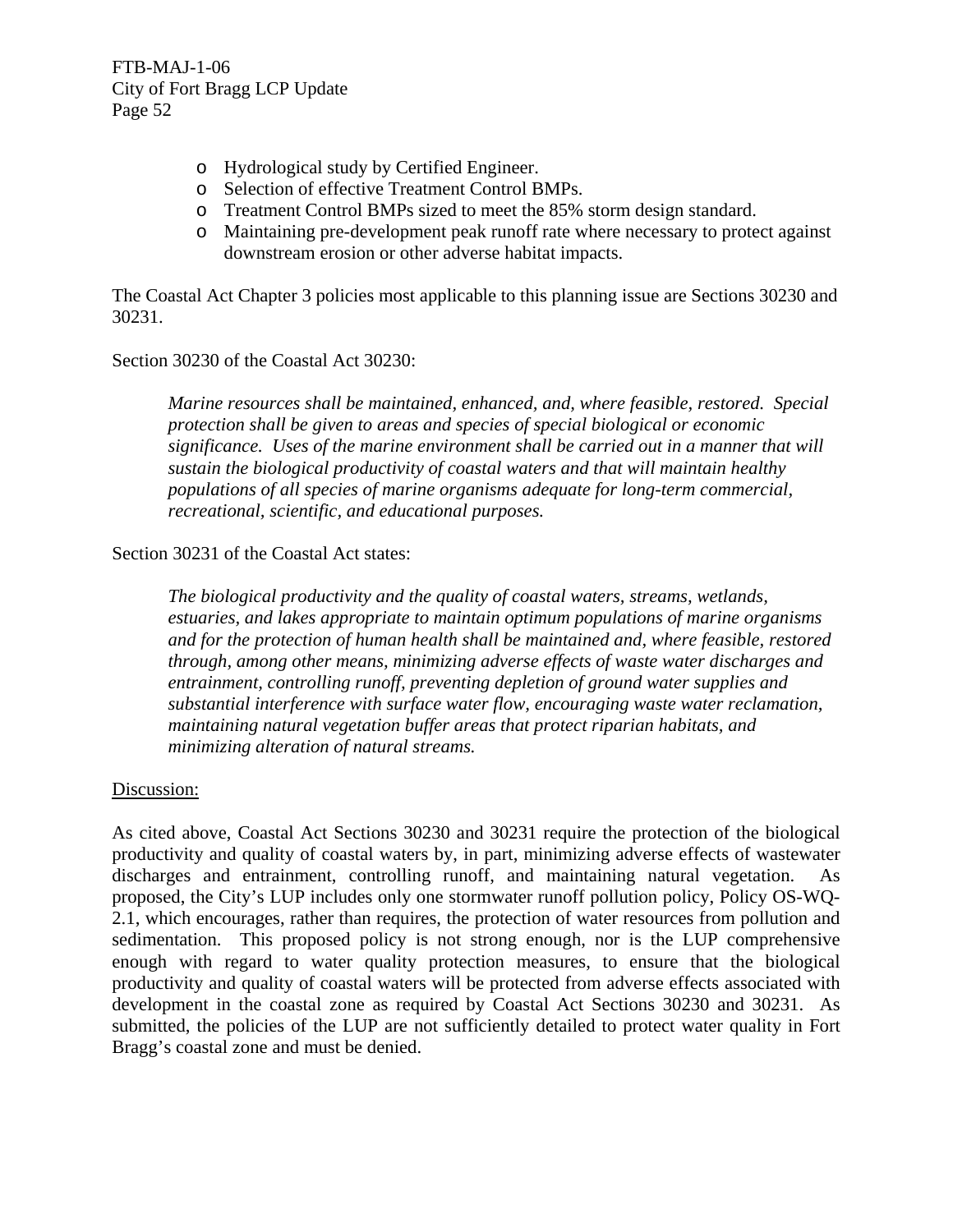Development has the potential to impact water quality and increase storm drainage requirements in a number of ways. New development often results in the creation of impermeable surfaces, which increase runoff by limiting the amount of water able to seep into the ground. Some water uses associated with development, such as landscape irrigation, also increase runoff by adding to the amount of artificial water sources potentially leaving the site. Development can also alter natural drainage courses and drainage patterns potentially resulting in result in increased erosion and siltation. New development also increases the amount of pollutants potentially entering waterways. Typical sources of pollutants potentially entrained in runoff as a result of new development from point and non-point sources include: grease and oils from roads and pavement; pesticides and fertilizers from horticultural runoff; sediments from erosion; and various other pollutants in runoff from industrial, commercial, and residential areas. Increased development also increases demands on the limited supply of water, potentially leading to an increased concentration of pollution in water supplies. These impacts reduce the biological productivity and quality of coastal waters, streams, wetlands, estuaries, and lakes, reduce optimum populations of marine organisms and have adverse impacts on human health, inconsistent with Coastal Act Sections 30230 and 30231. Therefore, it is critical that the LUP establish a comprehensive framework of development standards, applicable to all phases of development, as well as detailed permit review and approval requirements.

The Commission shares responsibility for regulating nonpoint water pollution in the Coastal Zone of California with State Water Resources Control Board (SWRCB) and the coastal Regional Water Quality Control Boards (RWQCBs). The Commission and the SWRCB have been co-leads in developing and implementing the January 2000 Plan for California's Nonpoint source Pollution Control Program (Plan), which outlines a strategy to ensure that management measures and practices that reduce or prevent polluted runoff are implemented over a fifteenyear period. Some of these management measures are best implemented at the local City planning and permitting level, since they can be most cost effective during the design stage of development.

Commission Water Quality Unit staff worked closely with City staff during the development of the water quality policies included as part of Suggested Modification No. 5, which significantly expand and strengthen the City's water quality protection provisions. Specifically, the portion of Suggested Modification No. 5 regarding water quality includes the addition of new policies that address stormwater runoff flows and pollution, including requirements to minimize both construction-phase and post-construction impacts to water quality and coastal waters. The policies require eliminating the discharge of sediment and other stormwater pollution resulting from construction activities and minimizing construction site runoff and erosion, land disturbance, and natural vegetation removal.

Suggested Modification No. 5 also includes the addition of several policies that emphasize the incorporation of post-construction Site Design and Source Control Best Management Practices (BMPs), which may reduce the need for structural Treatment Control BMPs to protect water quality and coastal waters. The Site Design policies include requirements for minimizing impervious surfaces, infiltrating stormwater runoff, and preserving natural drainage systems, as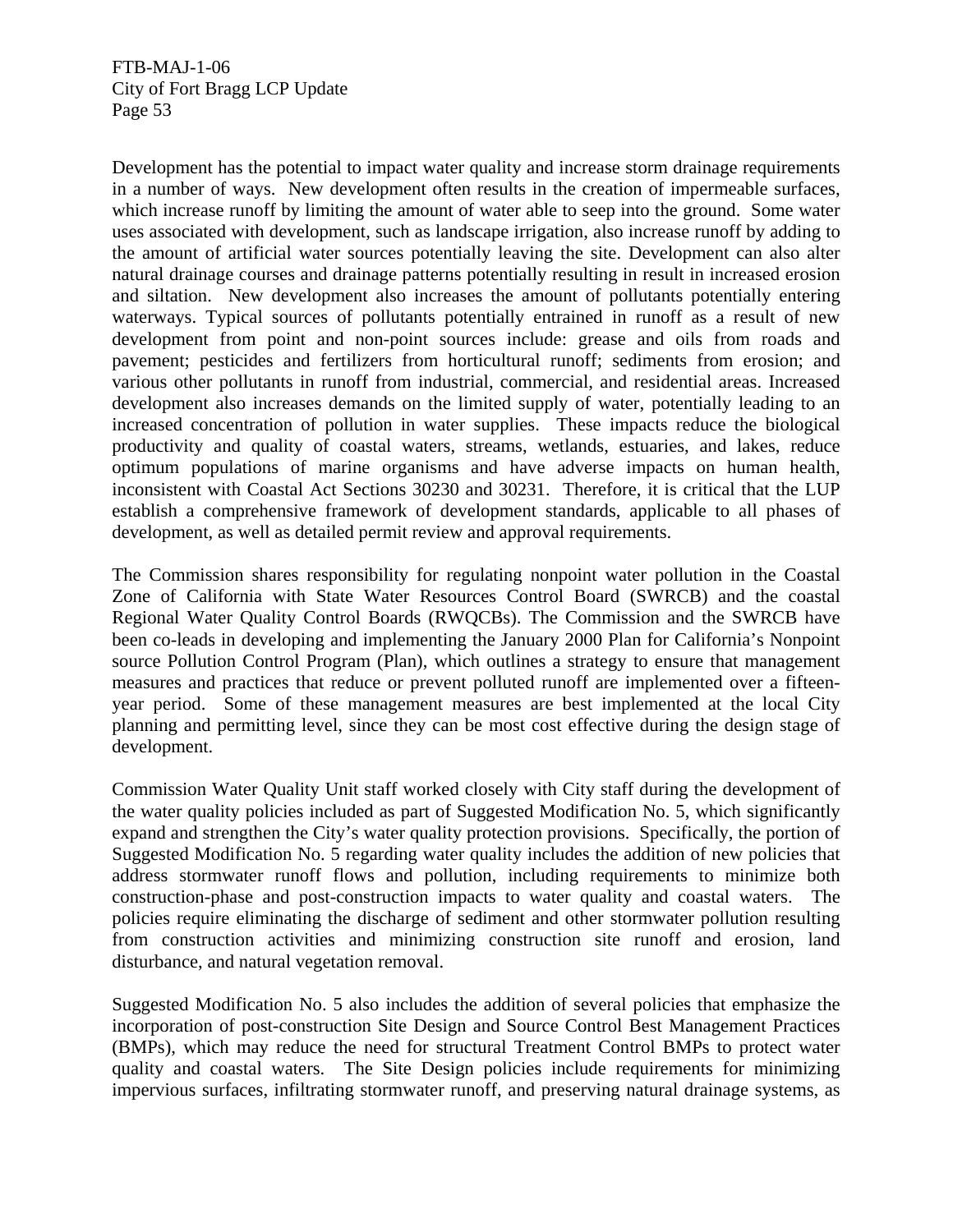feasible, and for the continued maintenance of all post-construction BMPs. The added policies further require Treatment Control BMPs where the City Engineer determines they are necessary, and enable the City to require additional BMPs if the installed BMPs are not effective.

The policies added as part of Suggested Modification No. 5 also establish a second tier of development identified as "Developments of Special Water Quality Concern," which includes nine specific categories of development that have greater potential for significant adverse impacts to coastal water quality due to the development size, type of land use, impervious site coverage, and/or proximity to coastal waters. Additional development standards are added for identified Developments of Special Water Quality Concern, including a hydrological study, use of effective Treatment Control BMPs sized to meet the 85% storm design standard, and that the post-development peak runoff rate does not exceed the pre-development rate where necessary, to protect against downstream erosion and other adverse habitat impacts.

As submitted, the policies of the LUP are not sufficiently detailed to protect water quality in Fort Bragg's coastal zone and must be denied. However, if modified by the changes and additions included as part of Suggested Modification No. 5, the Commission finds that the proposed LUP, as modified, is consistent with Coastal Act Sections 30230 and 30231.

c. Public Access

As modified, the Conservation, Open Space, and Parks Element of the LUP would address issues related to public access. Policy areas of particular concern are those involving the provision of maximum public access to the coast, the mechanisms for providing such access, and protecting access to areas of historic public use. Suggested Modification No. 5 includes changes to the public access policies of the LUP as shown in the Conservation, Open Space and Parks Element of Exhibit No. 1. Portions of Suggested Modification No. 5 regarding public access are also included in the policy chart included as Exhibit No. 9.

Summary of changes included in Suggested Modification No. 5 regarding Public Access:

- Clarify and strengthen policy language to require the provision of public access where development would have significant adverse impacts on public access.
- Add procedural details regarding the preferred implementation of public access mitigation.
- Clarify that mitigation shall not substitute for implementation of a feasible project alternative that would avoid impacts to public access.
- Add policy clarifying that public accessways and trails to the shoreline and public parklands shall be a permitted use in all land use and zoning designations.
- Add provisions to avoid interference with public access where there is substantial evidence of prescriptive rights.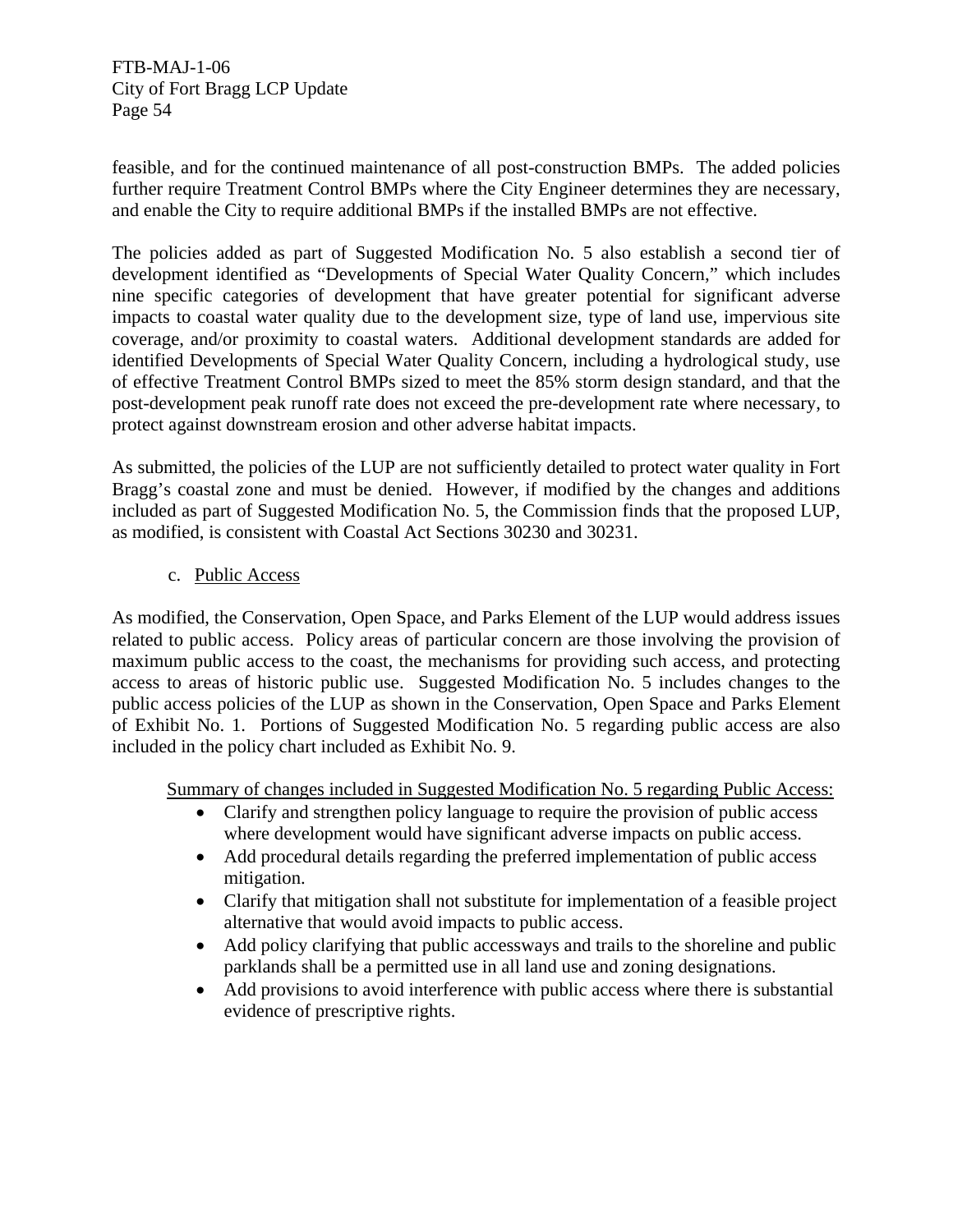#### Discussion

The Coastal Act Chapter 3 policies most applicable to this planning issue are Section 30210, 30211, and 30212.

Section 30210 of the Coastal Act states:

*In carrying out the requirement of Section 4 of Article X of the California Constitution, maximum access, which shall be conspicuously posted, and recreational opportunities shall be provided for all the people consistent with public safety needs and the need to protect public rights, rights of private property owners, and natural resource areas from overuse.* 

#### Section 30211:

*Development shall not interfere with the public's right of access to the sea where acquired through use or legislative authorization, including, but not limited to, the use of dry sand and rocky coastal beaches to the first line of terrestrial vegetation.* 

#### Section 30212:

*(a) Public access from the nearest public roadway to the shoreline and along the coast shall be provided in new development projects except where: (1) It is inconsistent with public safety, military security needs, or the protection of fragile coastal resources, (2) Adequate access exists nearby, or, (3) Agriculture would be adversely affected. Dedicated accessway shall not be required to be opened to public use until a public agency or private association agrees to accept responsibility for maintenance and liability of the accessway.* 

*(b) For purposes of this section, "new development" does not include:* 

*(1) Replacement of any structure pursuant to the provisions of subdivision (g) of Section 30610.* 

*(2) The demolition and reconstruction of a single-family residence; provided, that the reconstructed residence shall not exceed either the floor area, height or bulk of the former structure by more than 10 percent, and that the reconstructed residence shall be sited in the same location on the affected property as the former structure.* 

*(3) Improvements to any structure which do not change the intensity of its use, which do not increase either the floor area, height, or bulk of the structure by more than 10 percent, which do not block or impede public access, and which do not result in a seaward encroachment by the structure.* 

*(4) The reconstruction or repair of any seawall; provided, however, that the reconstructed or repaired seawall is not a seaward of the location of the former structure.* 

*(5) Any repair or maintenance activity for which the commission has determined, pursuant to Section 30610, that a coastal development permit will be required unless the commission determines that the activity will have an adverse impact on lateral public access along the beach.* 

*As used in this subdivision "bulk" means total interior cubic volume as measured from the exterior surface of the structure.*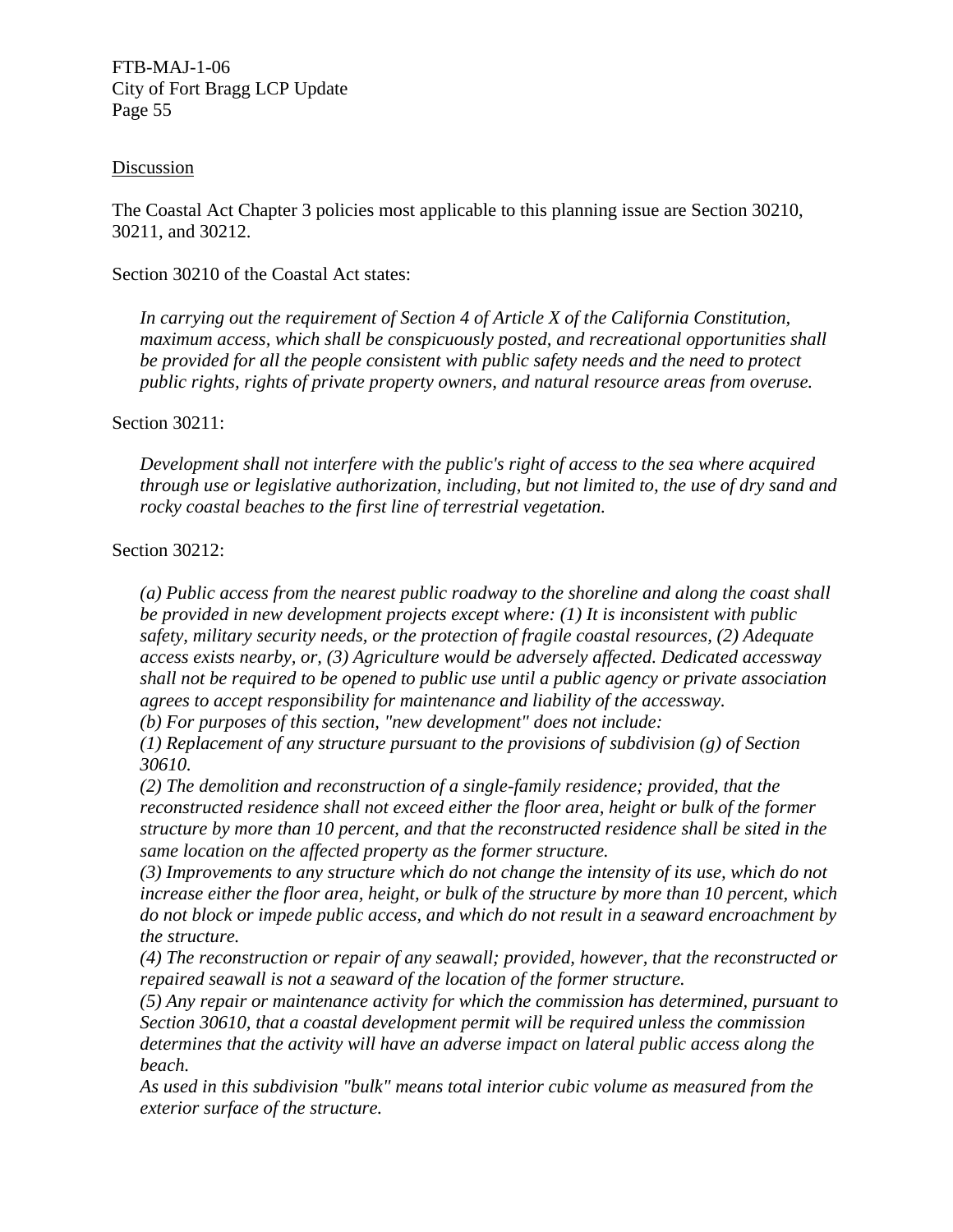Section 30212.5:

*Wherever appropriate and feasible, public facilities, including parking areas or facilities, shall be distributed throughout an area so as to mitigate against the impacts, social and otherwise, of overcrowding or overuse by the public of any single area.* 

The City's public access policies, map, and inventory in the LUP have been updated to reflect current public access and recreation opportunities and recently acquired parks and open space in the City, such as access improvements at Pudding Creek, the recent acquisition of the Glass Beach Headlands by State Parks, and the recently acquired 25-acre Pomo Bluffs Park on the bluff above Noyo Bay.

To eliminate or reduce potential impacts from development on public access and recreation, the Commission, in numerous permit actions, has often required that public access to or along the shoreline be provided in new development projects as mitigation for adverse impacts to public access. This form of required mitigation has often been accomplished through an offer-todedicate (OTD) an easement to public use.

The requirement for the recordation of an OTD, however, does not ensure public access; the offers must be accepted by a managing entity, and, for vertical easements which often require some form of physical improvement, be "opened" for pubic use. Data and information assembled by Commission staff have shown that, over the years, while development has been allowed to proceed, the mitigation has, in many cases, not been fully satisfied (ReCap, 1999). Furthermore, an OTD is valid for a limited time period. OTDs, in many cases, are not required to be made available for public use until the easement is accepted for management by a public agency or non-profit organization. The time delay associated with OTDs, coupled with the fact that often times many of the public accessways are never accepted or opened, makes the use of OTDs alone to mitigation tool can leave impacts to public access not fully mitigated, inconsistent with public access Coastal Act provisions. The City's proposed public access policies do not stipulate that public access mitigation, such as the OTDs that are proposed, should be employed only when there is no feasible alternative that can eliminate or avoid all access impacts from proposed development and do not accurately or comprehensively address procedures when public prescriptive rights exist on or near a development's proposed site. Without adequate policy mechanisms regulating a development's impact on public access either through formal accessways, or public prescriptive rights, and by policies stipulating that feasible alternatives to avoid impacts must be explored before mitigation, the LUP is inconsistent with Coastal Act provisions 30210-30212.

Therefore, the Commission finds that the proposed LUP is inconsistent with the public access provisions of the Coastal Act and must be denied. However, if modified to add new language included in Suggested Modification No. 5 including, in part, (1) that for any project where public access mitigation is required, the preferred implementation be through a recorded grant of easement to the City or to a designated private nonprofit association acceptable to the City, who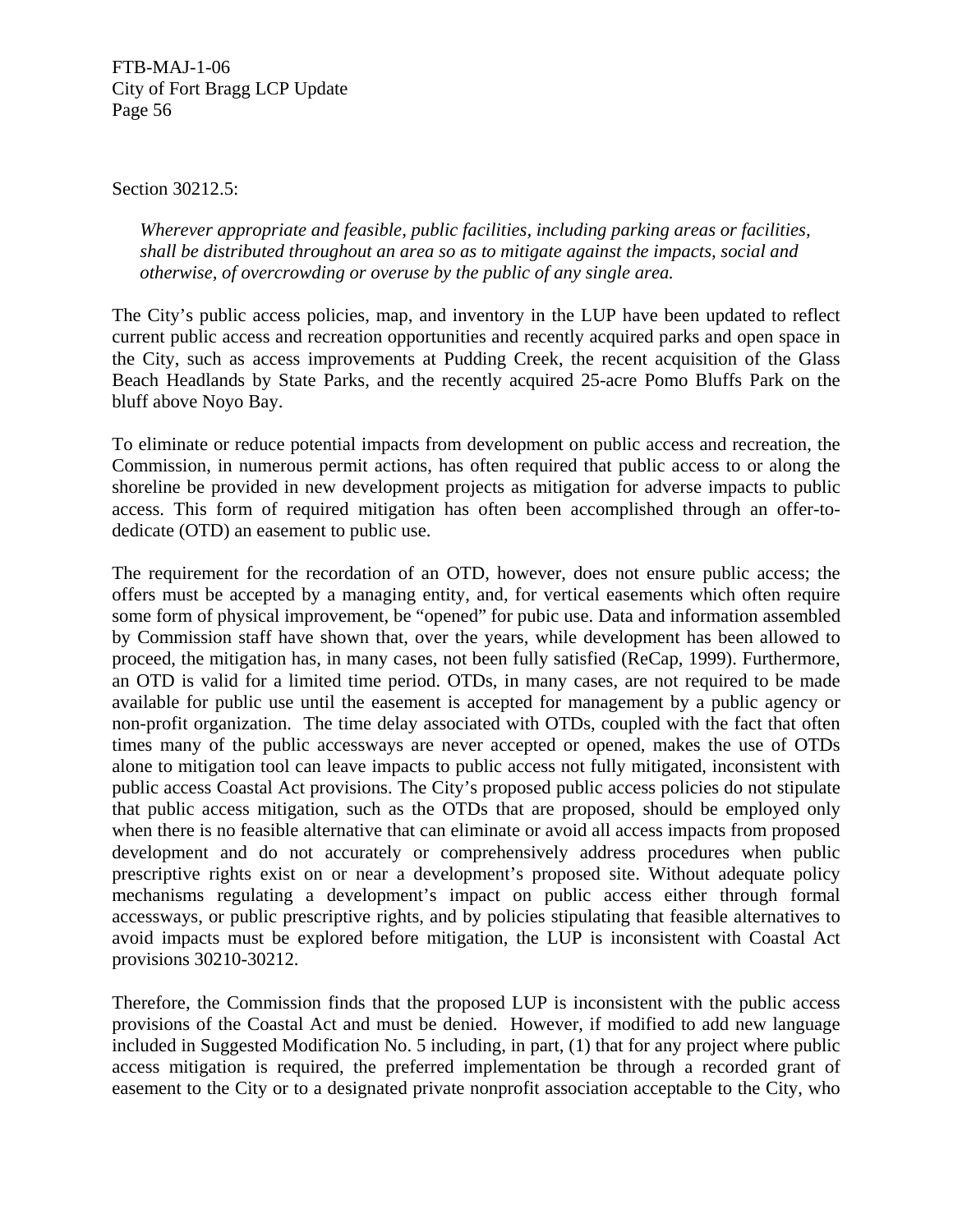is willing to accept the easement and willing to operate and maintain the accessway or trail; and (2) the addition of new policies requiring that for all grants of easement the City open the easement to the public as soon as feasible or shall grant the easement to a nonprofit association willing to accept and operate the accessway, and other policies stipulating that such mitigation shall not substitute for implementation of feasible project alternatives that would avoid impacts to pubic access; and (3) policies protecting public prescriptive rights, the LUP would be consistent with the public access provisions of the Coastal Act.

Therefore, the Commission imposes the changes included in Suggested Modification No. 5 relating to public access. As modified, the Commission finds the proposed LUP public access provisions are consistent with the Coastal Act.

# **6. Circulation Element**

The Circulation Element of the City's proposed LUP addresses transportation issues within the City and includes policies and programs regarding transportation system improvements to accommodate Fort Bragg's anticipated growth and development and to encourage public transportation, bicycle, and pedestrian circulation throughout the City.

Policy areas of particular concern involve ensuring that proposed circulation and traffic improvements are carried out in a manner consistent with all applicable policies of the LCP, and ensuring that Highway 1 in the rural areas surrounding Fort Bragg remains a scenic two-lane road consistent with Coastal Act Section 30254. Suggested Modification No. 6 includes all changes to the proposed Circulation Element as shown in Exhibit No. 1. Portions of Suggested Modification No. 6 are also shown in the policy chart included as Exhibit No. 10.

- a. Summary of Suggested Modification No. 6: (Circulation Element)
	- Specify those policies contained in the Circulation Element that are not considered part of the certified LCP.
	- Add the provisions of Coastal Act Section 30254 regarding maintaining Highway 1 as a scenic two-lane highway in the rural areas surrounding Fort Bragg.
	- Add a policy requiring that roadway improvements in scenic areas be designed to protect public views and avoid or minimize visual impacts.
	- Clarify that roadway improvements, including capacity and safety improvements, must be consistent with all applicable policies of the LCP.
- b. Discussion

The Coastal Act Chapter 3 policy most applicable to this planning issue is Section 30254. Section 30254 of the Coastal Act states:

*New or expanded public works facilities shall be designed and limited to accommodate needs generated by development or uses permitted consistent with the provisions of this division; provided, however, that it is the intent of the Legislature that State Highway Route 1 in rural areas of the*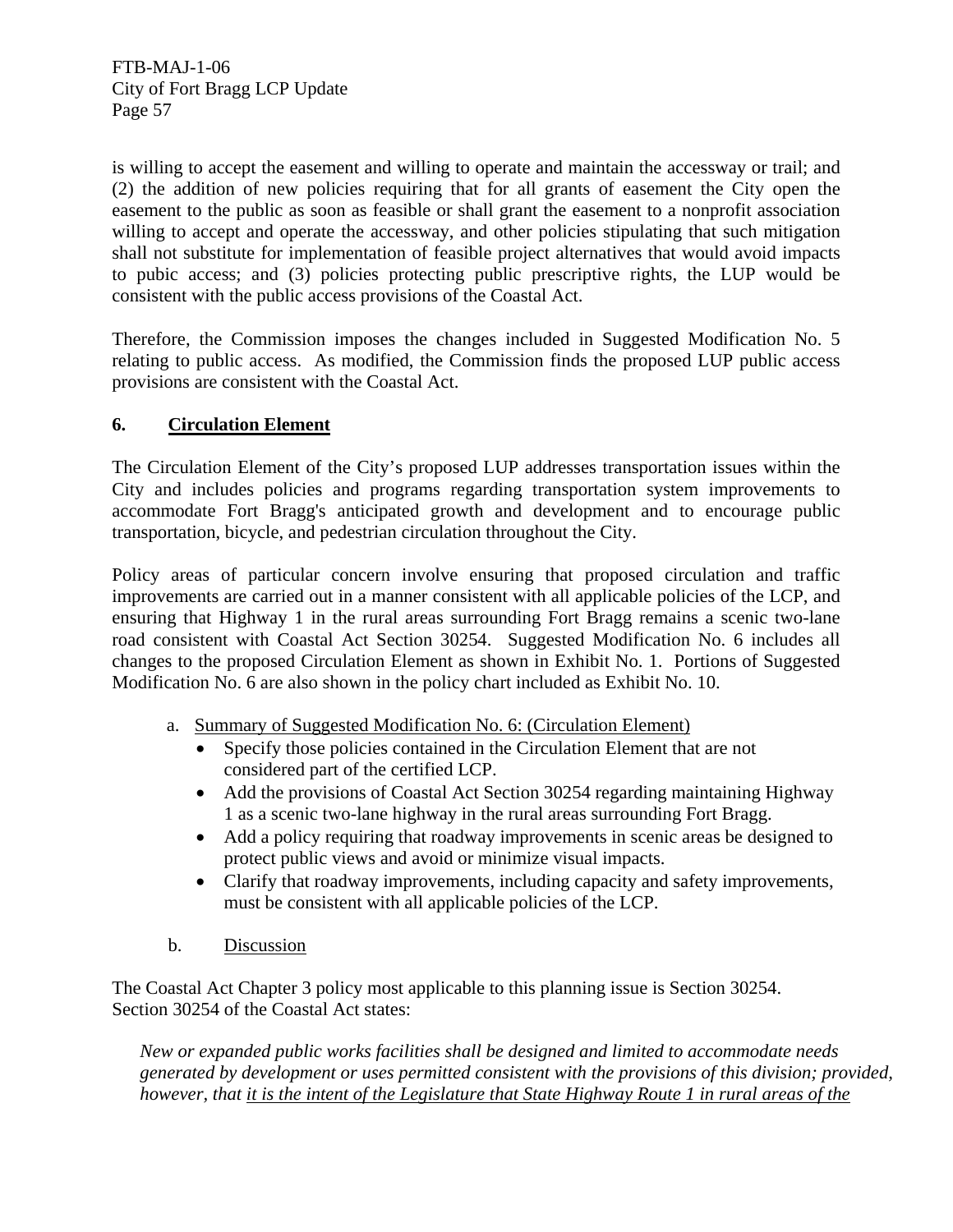*coastal zone remain a scenic two-lane road. Special districts shall not be formed or expanded except*  where assessment for, and provision of, the service would not induce new development inconsistent *with this division. Where existing or planned public works facilities can accommodate only a limited amount of new development, services to coastal dependent land use, essential public services and basic industries vital to the economic health of the region, state, or nation, public recreation, commercial recreation, and visitor-serving land uses shall not be precluded by other development*. [emphasis added]

The policies and programs contained in the Circulation Element contemplate various roadway improvements that would increase capacity, improve safety, and/or improve connectivity of motorized and non-motorized circulation within the City. For example, the City proposes Policy C-6.1 and C-6.2 regarding potential future access and safety improvements around the Noyo Harbor. To ensure that future roadway improvements contemplated in the LCP amendment are consistent with all applicable policies of the LCP, Suggested Modification No. 6, adds language to several of the City's proposed policies regarding future road improvements to clarify that such improvements shall be consistent with all applicable policies of the LCP including, but not limited to, the wetlands, environmentally sensitive habitat area, public access, and visual protection policies. Suggested Modification No. 6 also includes the addition of Policy C-B specifically requiring that roadway improvements in scenic areas be designed and constructed to protect public views, avoid or minimize visual impacts, and blend with the natural setting to the maximum extent feasible consistent with Coastal Act Section 30251 requiring the protection of visual resources.

Coastal Act Section 30254 requires in applicable part, that State Highway Route 1 in rural areas of the coastal zone remain a scenic two-lane road. Although all of the City of Fort Bragg is considered an urban area, development within the City has the potential to adversely impact the capacity of Highway 1 in rural portions of Mendocino County directly adjacent to the north and south of the City. Development density in neighboring rural Mendocino County has been carefully planned to ensure the preservation of Highway 1 as a scenic two-lane road. Without proper consideration of the impacts on highway capacity from increased density or land use changes within the City, development could result in potential adverse impacts on Highway 1 in contiguous rural areas. Therefore, Suggested Modification No. 6 includes the addition of Policy C-C requiring that direct, indirect, and cumulative adverse impacts to Highway 1 capacity in the rural areas surrounding Fort Bragg be considered during the review of proposed LCP amendments that would increase density or change land use classifications to ensure that Highway 1 in rural areas outside of the City remains a scenic two-lane road consistent with Section 30254 of the Coastal Act.

Policy C-1.1 proposed by the City sets forth specific level of service standards for the City's roads and intersections. Proposed Policy C-2.3 also identifies and requires mitigation for circulation impacts resulting from high trip generating developments such as drive-through facilities, fast food outlets, convenience markets, major tourist accommodations, and shopping centers. However, the proposed policy does not provide sufficient detail as to how to evaluate such development for potential impacts. Suggested Modification No. 6 supplements proposed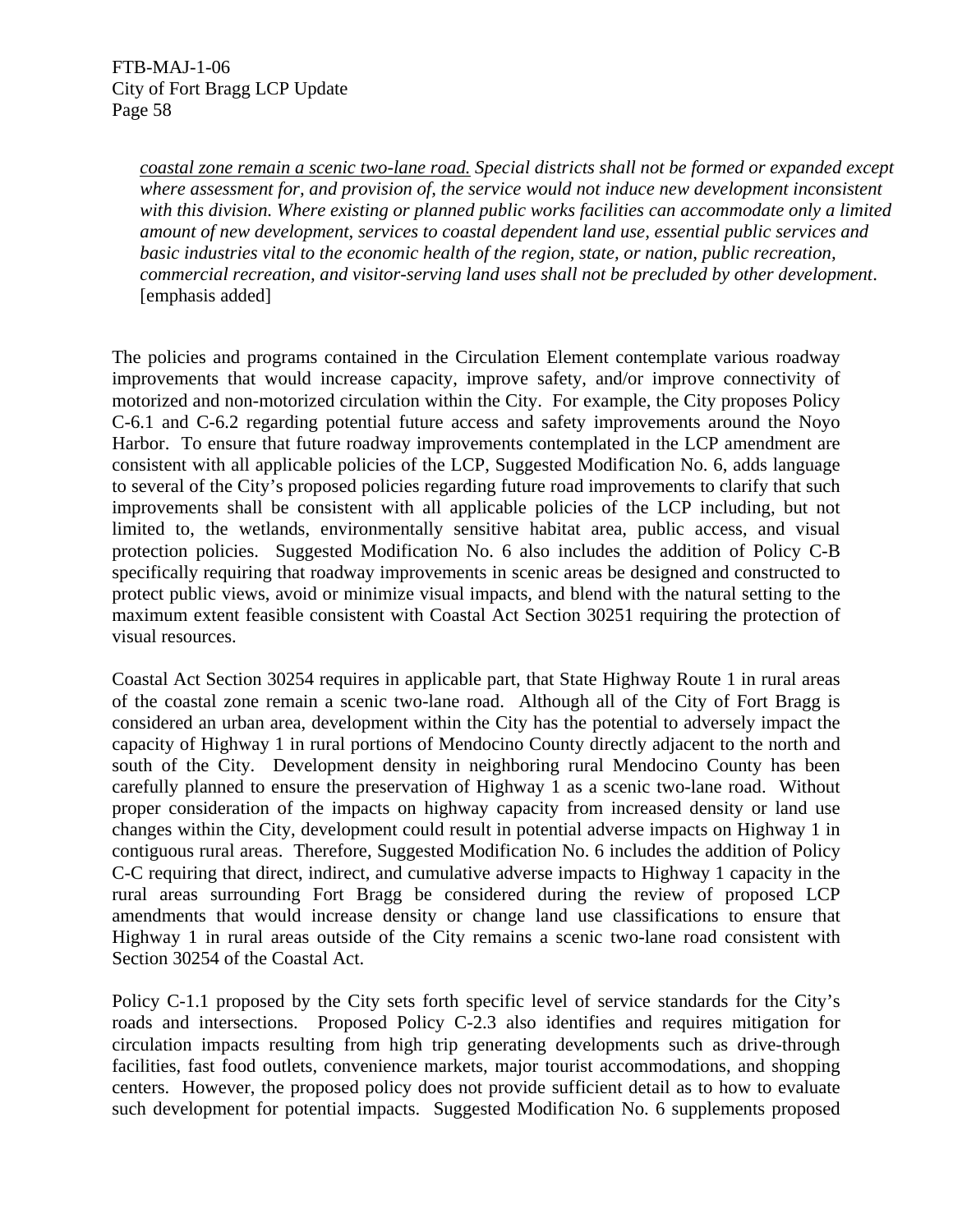Policy C-2.3 by requiring submittal of a traffic study that would provide necessary information to quantify the amount of traffic that would be generated by the development, evaluate potential impacts on circulation systems, safety, and public access to the coast, and identify mitigation measures necessary to maintain the City's identified Level of Service standards.

The Commission finds that as modified, the proposed LUP is sufficiently detailed and is consistent with Coastal Act Section 30254.

## **7. Community Design Element**

The Community Design Element of the City's proposed LUP addresses issues related to the protection of visual resources and community character. Policy areas of particular concern are those involving the protection of public views to and along the ocean and scenic coastal areas and minimizing the alteration of natural landforms. Suggested Modification No. 7 includes all changes to the proposed Community Design Element as shown in Exhibit No. 1. Portions of Suggested Modification No. 7 are also shown in the policy chart included as Exhibit No. 11.

- a. Summary of Suggested Modification No. 7: (Community Design Element)
	- Clarify proposed policy language to conform to the language of Coastal Act Section 30251.
	- Clarify and expand Visual Analysis requirements.
	- Add siting and design standards to ensure that development minimizes the alteration of natural landforms.
	- Add development standards regarding fencing, lighting, landscaping, and bluff development to ensure that development protects coastal views.
	- Clarify that Design Review requirements do not supersede coastal development permit requirements.
- b. Discussion

The Coastal Act Chapter 3 policy most applicable to this planning issue is Section 30251.

#### Section 30251 states:

*The scenic and visual qualities of coastal areas shall be considered and protected as a resource of public importance. Permitted development shall be sited and designed to protect views to and along the ocean and scenic coastal areas, to minimize the alteration of natural land forms, to be visually compatible with the character of surrounding areas, and, where feasible, to restore and enhance visual quality in visually degraded areas. New development in highly scenic areas such as those designated in the California Coastline Preservation and Recreation Plan prepared by the Department of Parks and Recreation and by local government shall be subordinate to the character of its setting.*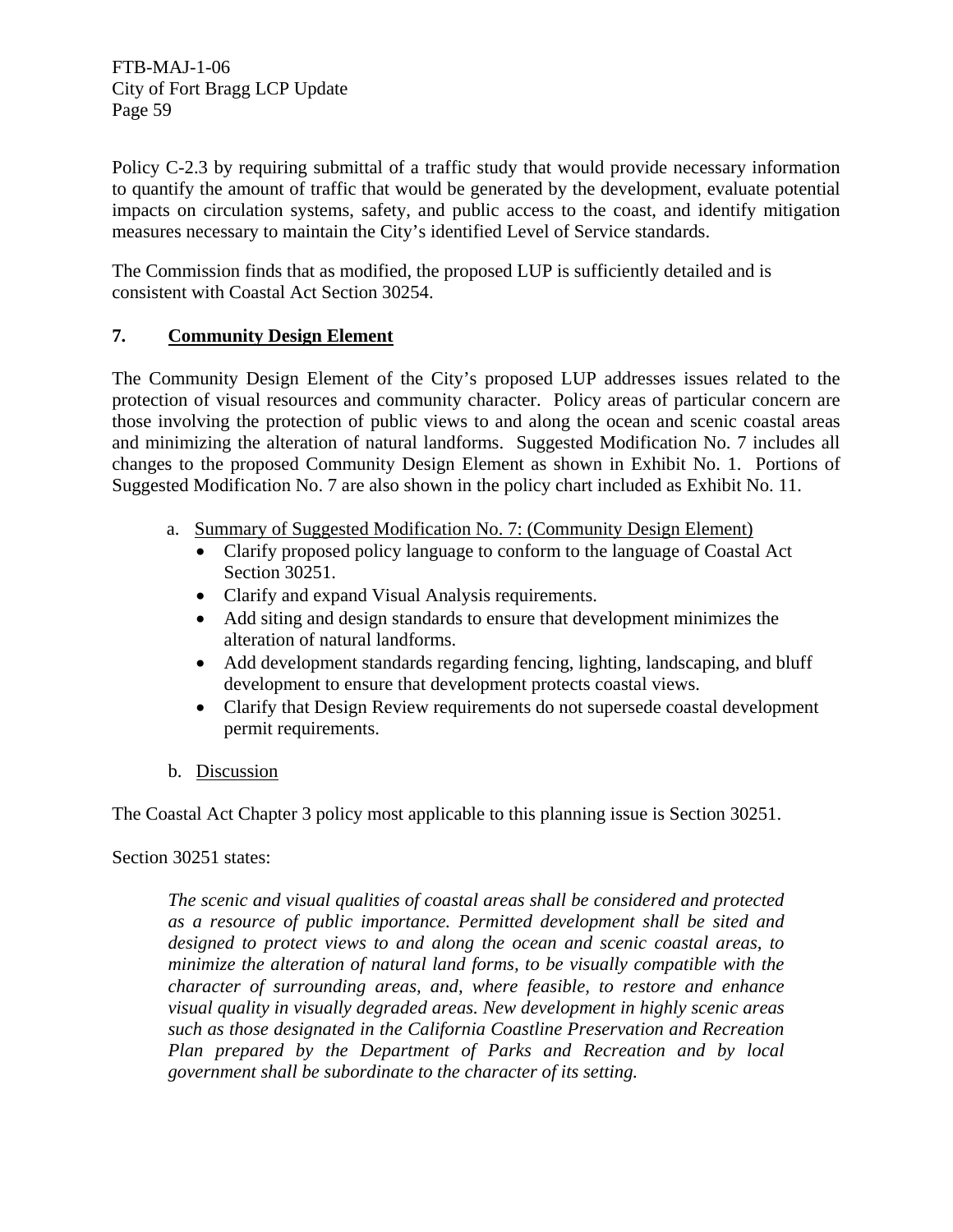Coastal Act Section 30251 requires permitted development to be designed and sited to protect views to and along the ocean and scenic coastal areas, to minimize the alteration of natural land forms, and to be visually compatible with the character of surrounding areas.

The LUP as proposed by the City includes a number of policies related to the protection of visual resources. The LUP as proposed to be amended would replace the "Scenic Corridor" planning designation of the existing certified LUP with a Design Review process intended to ensure that development protects visual resources and is compatible with the character of the surrounding area. The LUP further proposes a Visual Analysis requirement, which is a more detailed analysis than the Design Review process by requiring, for example, photo simulations and the erection of story poles to evaluate the visual impacts of a proposed development. The LUP does not specifically designate "highly scenic areas," but includes Map LC-3: Scenic Views in the Coastal Zone, which maps properties with potential scenic views of the ocean and the Noyo River.

As modified by the changes included in Suggested Modification No. 7, Design Review approval would be required for all development that has the potential to affect visual resources. As the Design Review process is separate from the coastal development permit process, the changes included in Suggested Modification No. 7 would clarify that the Design Review requirements do not supersede coastal development permit requirements and that Design Review approval. This process would ensure that visual resources are addressed during review of proposed development and would inform the coastal development permit review process. The changes included in Suggested Modification No. 7 further require that a Visual Analysis be prepared for all development located within the mapped scenic areas shown on Map LC-3, with the exception of certain types of development that would be exempt from the Visual Analysis requirement consistent with the "new development" exemptions set forth in Coastal Act Section 30212.

Furthermore, as proposed, the LUP lacks specific development standards to ensure that development would minimize the alteration of natural landforms and protect public views to and along the coast. Therefore, the changes included in Suggested Modification No. 7 include new policies that (1) provide development siting and design standards to minimize the alteration of natural landforms, (2) ensure that fences, walls, and landscaping minimize blockage of scenic views from public viewing areas, (3) limit bluff development to specific uses that are designed to be visually compatible with the surrounding area and set back from the bluff edge to protect views from the coast, and (4) minimize removal of natural vegetation.

The Commission finds that as modified, the proposed LUP is consistent with Coastal Act Section 30251.

## **8. Safety Element**

The Safety Element of the City's proposed LUP addresses hazards including seismic, geologic, flooding, and tsunami hazards. Policy areas of particular concern are those involving evaluating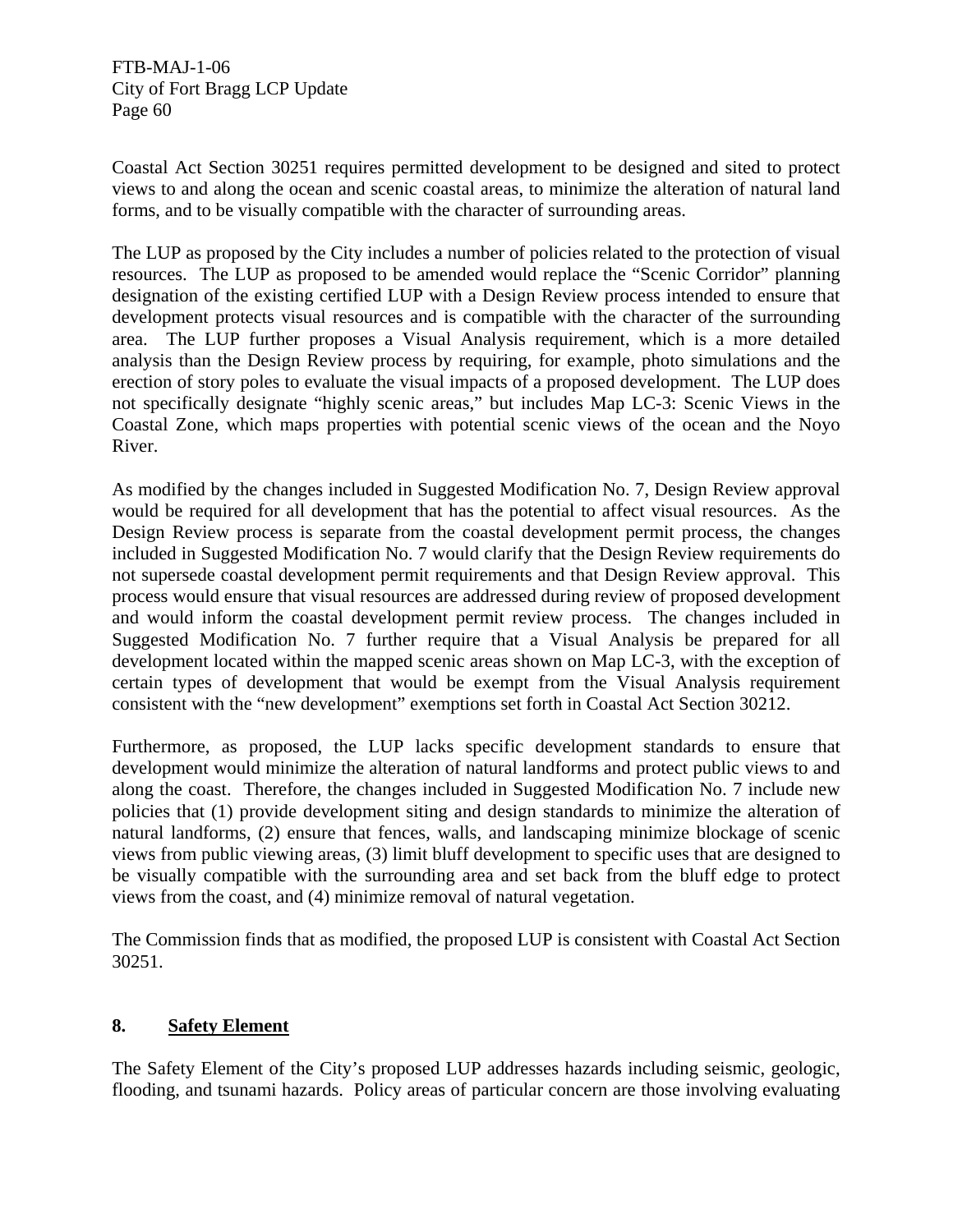and locating development in areas of geologic hazard, establishing adequate bluff development setback requirements, establishing limitations on the construction of shoreline protection structures, and minimizing development in floodplain and tsunami run-up areas. Suggested Modification No. 8 includes all changes to the proposed Safety Element as shown in the Safety Element in Exhibit No. 1 and as also shown in the policy chart included as Exhibit No. 12.

- a. Summary of Suggested Modification No. 8: (Safety Element)
	- Add the provisions of Coastal Act Section 30253.
	- Clarify proposed policy language consistent with Coastal Act Section 30235.
	- Add policies requiring that all blufftop and shoreline development be sited and designed to (1) avoid the need for a shoreline protective structure during the life of the development and (2) take into account anticipated future changes in sea level.
	- Clarify limitations on development allowable on bluff faces and within bluff retreat setbacks.
	- Clarify requirements for geologic studies for development located in or near areas subject to geologic hazards.
	- Add standards for siting development in areas subject to tsunami impacts.
- b. Discussion

The Coastal Act Chapter 3 policies most applicable to this planning issue are Section 30235 and 30253.

Section 30235 states:

*Revetments, breakwaters, groins, harbor channels, seawalls, cliff retaining walls, and other such construction that alters natural shoreline processes shall be permitted when required to serve coastal-dependent uses or to protect existing structures or public beaches in danger from erosion, and when designed to eliminate or mitigate adverse impacts on local shoreline sand supply. Existing marine structures causing water stagnation contributing to pollution problems and fish kills should be phased out or upgraded where feasible.* 

Section 30253 states (in part):

*New development shall:* 

 *(1) Minimize risks to life and property in areas of high geologic, flood, and fire hazard.* 

*(2) Assure stability and structural integrity, and neither create nor contribute significantly to erosion, geologic instability, or destruction of the site or surrounding area or in any way require the construction of protective devices*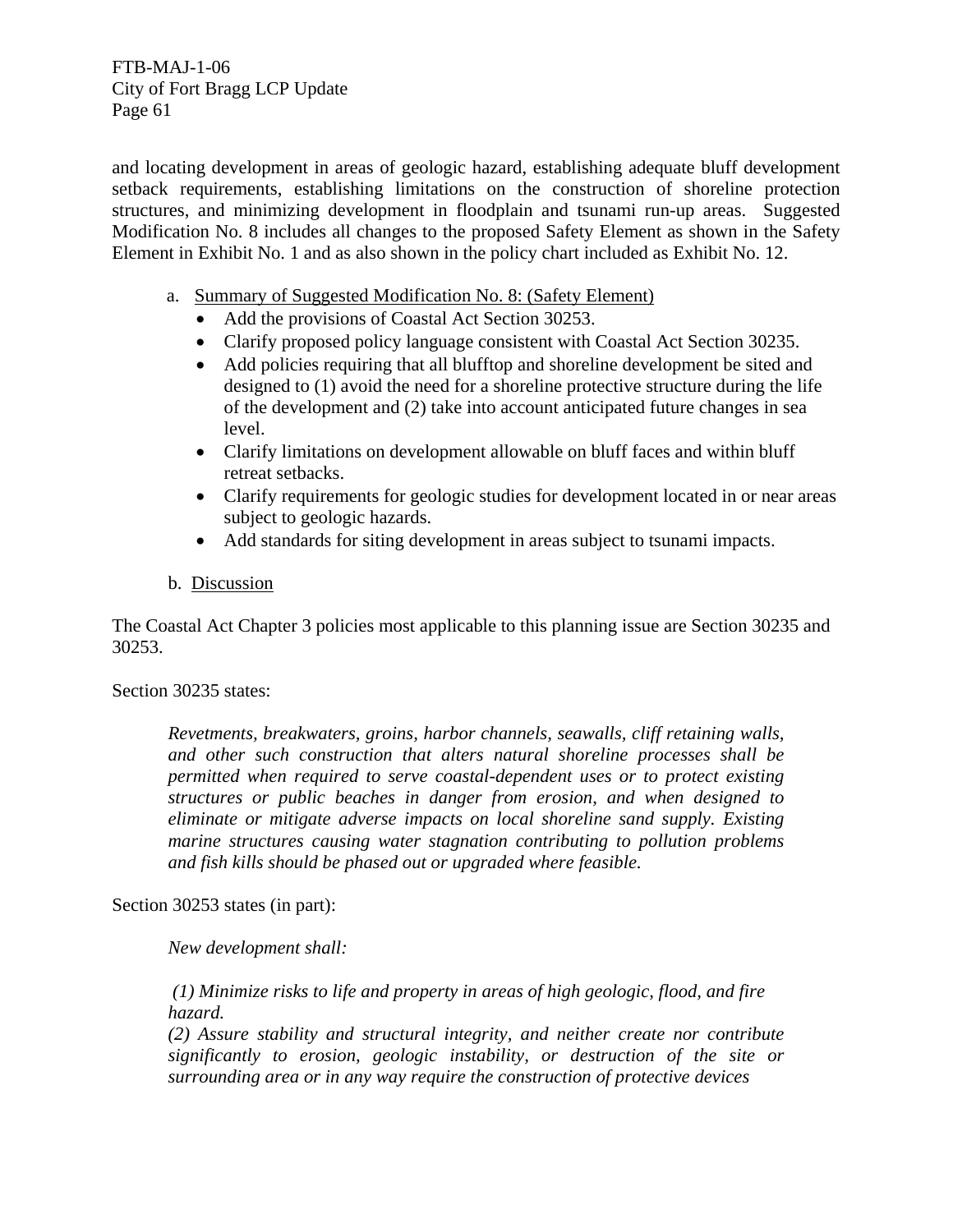The proposed LUP addresses the review of development relative to geologic hazards in very general terms and does not provide adequate standards or a sufficient level of detail to ensure consistency with the requirements of Coastal Act Sections 30235 and 30253. For example, proposed Policy LC-6.1 requires only that development be reviewed to "minimize hazards in the Coastal Zone" and requirements for geologic studies are included only as a Program rather than a Policy. As required by Section 30253, new development must assure stability and structural integrity, and neither create nor contribute significantly to erosion, geologic instability, or destruction of the site or surrounding area or in any way require the construction of protective devices that would substantially alter natural landforms along bluffs and cliffs. The preparation of geologic reports is an essential requirement to inform the appropriate siting and design of development in or adjacent to geologic hazard areas to ensure consistency with these development standards.

Therefore, the changes included in Suggested Modification No. 8, in part, incorporate the development standards of Coastal Act Sections 30235 and 30253 and require as a policy that applications for development located in or near areas subject to geologic hazard include a geologic/geotechnical study.

Furthermore, the LUP as proposed is silent with regard to the siting of blufftop development. Suggested Modification No. 8 includes the addition of Policy SF-B requiring that all development located on a blufftop be setback from the bluff edge a sufficient distance to ensure that it will be stable for a projected 100-year economic life (consistent with the 100-year economic life proposed in the City's IP). Suggested Modification No. 8 also includes the addition of Policy SF-C requiring that the siting and design of blufftop development take into account anticipated future changes in sea level.

Proposed Policy LC-6.4 limits bluff face development to public access purposes and pipelines to serve coastal dependent industry. Limitations on bluff face development are necessary to prevent adverse impacts from erosion and geologic instability. Suggested Modification No. 8 expands this policy to extend the development limitations to also apply to the bluff retreat setback area and lists additional types of foreseeable development that could occur in these areas in a manner consistent with the standards of Section 30235 and 30253 such as habitat restoration, hazardous materials remediation, and the restoration of landforms, provided that such allowable development neither creates nor contributes to erosion or instability of the bluff.

Proposed Policy SF-1.3 is included in the LUP to minimize development in areas subject to tsunami hazard. Suggested Modification No. 8 includes additional policy and program language to establish more comprehensive limitations and standards on development subject to tsunami hazards and to require provisions for educational programs and tsunami response and evacuation plans to ensure that development would minimize risks to life and property in areas of high tsunami hazard consistent with Coastal Act Section 30253.

The Commission finds that as modified, the proposed LUP is consistent with Coastal Act Section 30235 and Section 30253.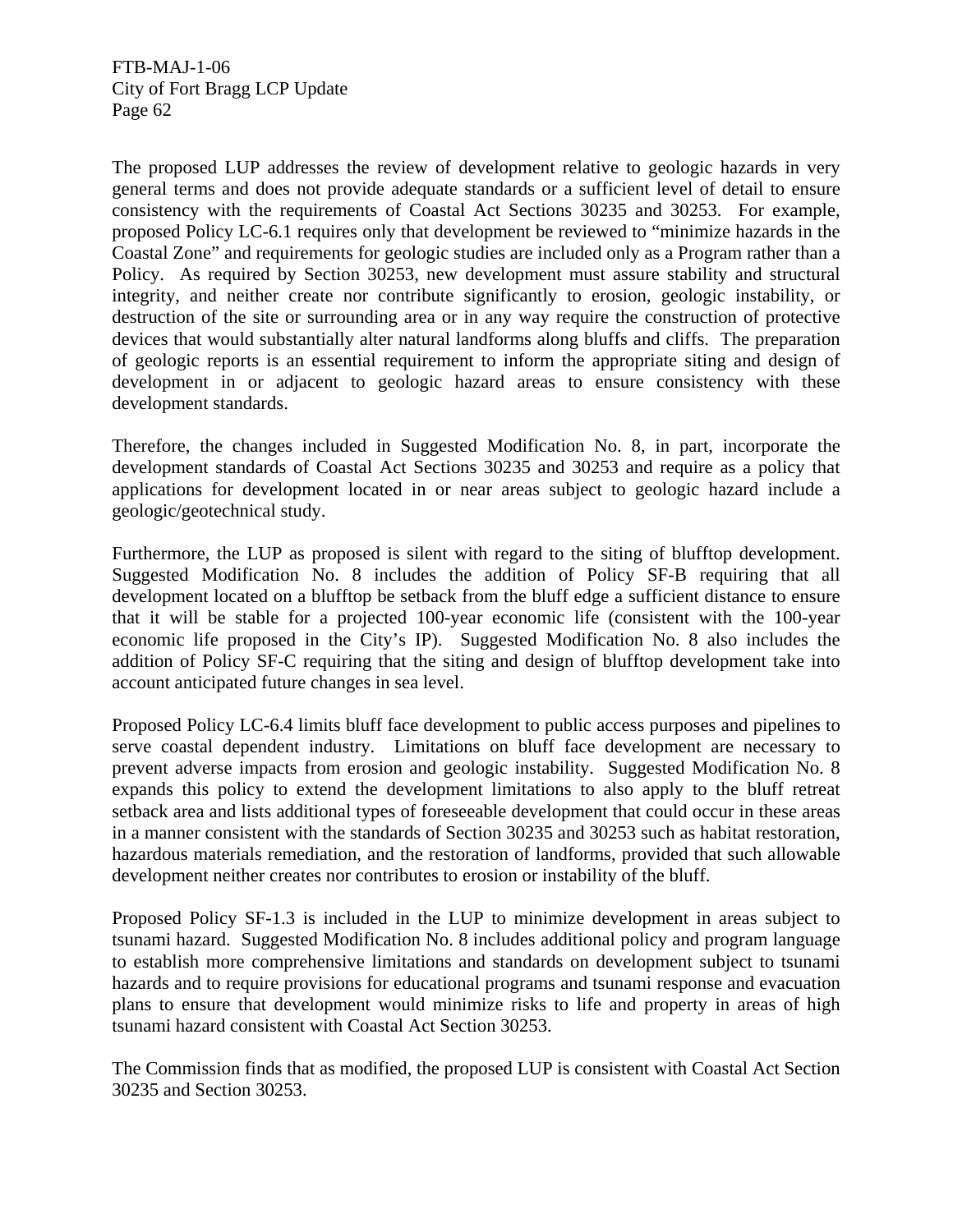## **9. Noise Element**

The Noise Element of the City's proposed LUP establishes noise standards to protect the health and welfare of the community by reducing exposure to excessive noise levels generated by sources such as traffic and industrial development. The Noise Element of the City's General Plan does not raise any issues or conflicts with Coastal Act policies and the noise standards are not part of the standard of review for coastal development permits. The Noise Element would appear in the City's LUP so that the reader is aware of the City's noise standards that may apply to required City approvals other than coastal development permits. Therefore, the Noise Element proposed by the City remains unchanged with the exception of Suggested Modification No. 9 which involves adding a statement at the beginning of the Noise Element and at the beginning of Section F., Goals, Polices and Programs, as follows:

## **The policies of the Noise Element are not part of the City of Fort Bragg certified Local Coastal Program and do not govern the review and approval of coastal development permits.**

## **10. Housing Element**

The Housing Element of the City's proposed LUP addresses issues related to existing and future housing needs and includes policies related to maintaining and preserving the City's existing housing stock, retaining the character of the City's residential neighborhoods, meeting the City's projected housing needs, and providing affordable housing. The main policy area of concern involves the provision of density bonuses and other affordable housing incentives proposed by the City pursuant to state housing law (Government Code §65915). Suggested Modification No. 10 includes all changes to the proposed Housing Element shown in the Housing Element in Exhibit No. 1.

- a. Summary of Suggested Modification No. 10: (Housing Element)
	- Ensure that that the means of accommodating the density bonus standards of Government Code Section 65915 would not have adverse impacts on coastal resources.
- b. Discussion

The proposed LUP amendment raises an issue of consistency with the Coastal Act in that as proposed, it is not sufficiently detailed to indicate the intensity of land use allowable as a result of density increases for affordable housing developments.

The proposed amendment would include a provision in the City's LUP to provide the density bonus allowances pursuant to Government Code Section 65915 for affordable housing, which would be further implemented by the City's IP as proposed to be amended as discussed in Part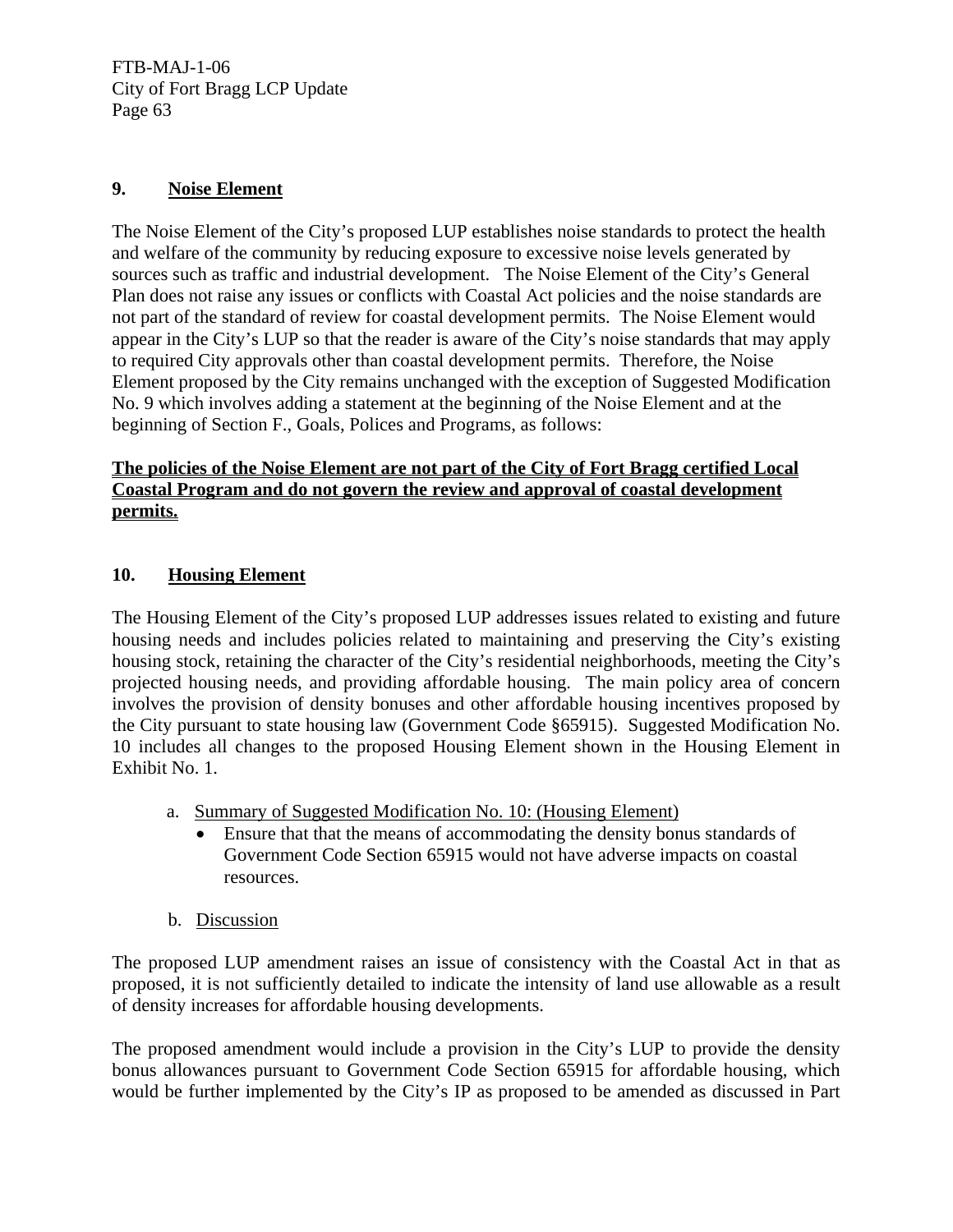IX.(B)(3) below. The currently certified LUP does not include the City's Housing Element and has no other explicit provisions for density bonuses for affordable housing.

Government Code Section 65915 requires local governments to provide residential density increases to developers who agree to develop low-income and senior housing. The statute currently requires that local governments grant a density bonus of at least a 20% increase over the maximum allowable density when a developer agrees to construct at least 10% of the total units in a housing development for lower-income households, or 5% for very low income households, or to construct a senior housing project. The density bonus further rises up to 35% if more than the above-stated minimums of affordable housing are provided. Government Code Section 65915(b) also requires local governments to grant at least one other incentive, in addition to the density bonus, unless the local government finds that the additional incentive is not necessary to allow for affordable housing. However, the provisions of Government Code Section 65915, including the minimum and maximum allowable density bonus provisions, are frequently amended. Suggested Modification No. 10 includes language that would modify the City's proposed Policy H-3.5 regarding density bonus incentives to clarify that the density ranges may be exceeded consistent with the provisions of Government Code Section 65915, but does not include reference to the specific minimum and maximum density increases currently allowable by the Code to avoid having to amend the LUP each time the Government Code changes. However, the suggested modification to Policy H-3.5 does include additional language to ensure the protection of coastal resources as described below.

The City's proposed LUP amendment, as submitted, that would include provisions for a residential density bonus does not indicate how density increases and development incentives would be applied consistent with the resource protection policies of the Coastal Act.

As discussed above, Government Code Section 65915(b) requires local governments to grant developers of affordable housing not only a density bonus, but also at least one of the concessions or incentives identified in Section 65915(h) unless the local government finds that the additional concession or incentive is not required to make the development economically feasible. However, Government Code Section 65915 does not indicate how a local government is to choose which incentive to provide. Therefore, the type of incentive to grant is discretionary under the Government Code. Additionally, the Government Code does not specify how the density bonus is to be accommodated.

The means of accommodating the density bonus and development incentives are not specifically laid out by the proposed LUP amendment. The City's proposed residential density bonus language does not explicitly include incentives for affordable housing that rest on the relaxation of development standards intended to protect coastal resources. In other words, the City has not specifically proposed to encourage affordable housing by allowing construction in or near sensitive coastal resource areas where residential development would ordinarily be prohibited by other policies of the LCP. However, as development incentives would be determined on an individual project basis, and because the policies allow for City discretion in considering which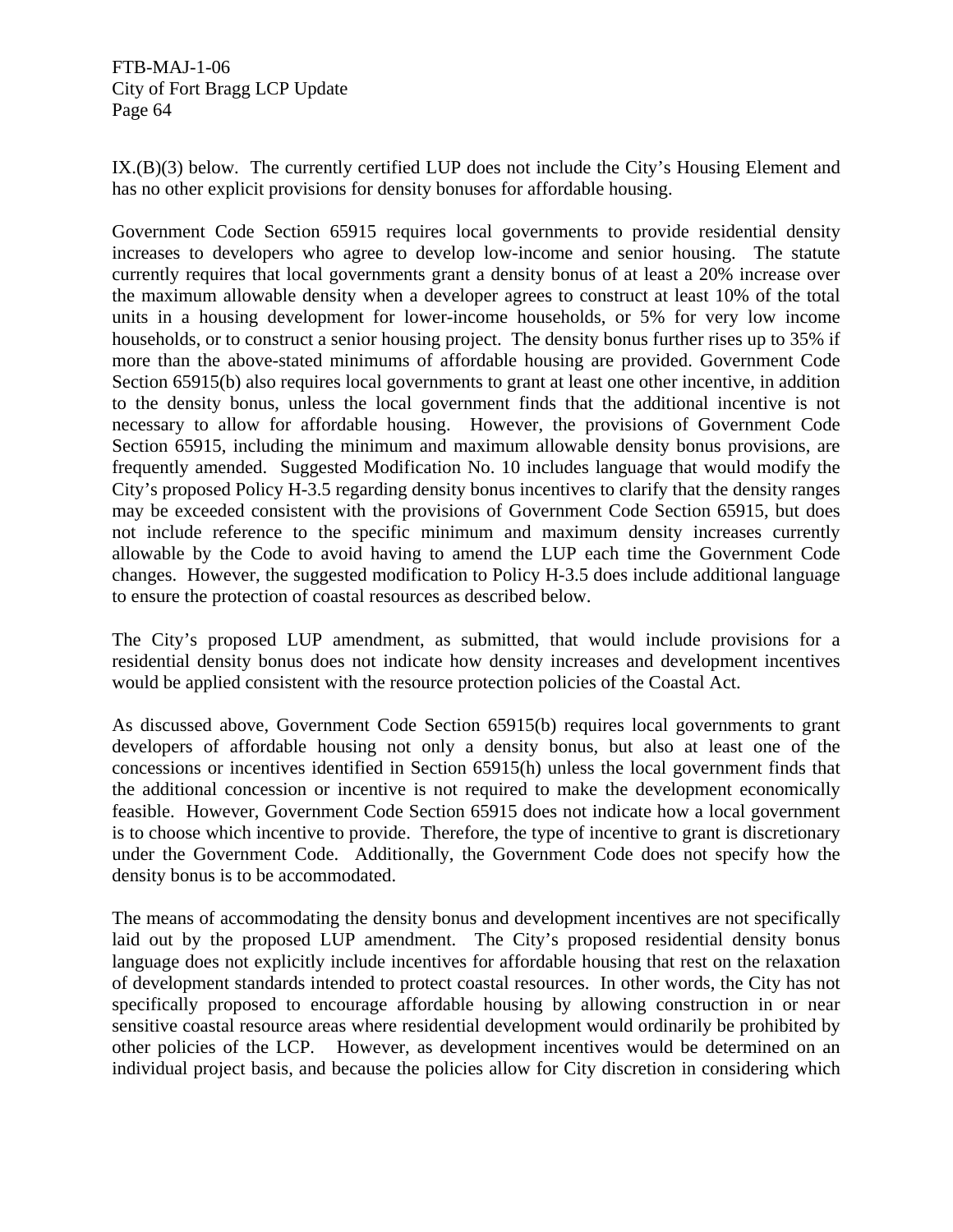incentives to grant, the proposed LUP amendment could be implemented in a manner inconsistent with resource protection provisions of the Coastal Act.

Government Code Section 65915 was specifically amended in 2002 to include subsection (m) that states, "*Nothing in this section shall be construed to supersede or in any way alter or lessen the effect or application of the California Coast Act (Division 29 (commencing with Section 30000) of the Public Resources Code)."* Therefore, although the Government Code requires local governments to provide certain density bonus and development incentives to encourage affordable housing, the City may not grant such bonuses or incentives if they would result in adverse impacts to coastal resources. For example, if it is determined that the density bonus could be accommodated only by filling coastal wetlands, or by reducing buffer widths needed to protect environmentally sensitive habitat areas in a manner that would lessen the effect of LCP policies intended to protect such resources, the density increase could not be granted.

Therefore, to ensure that that the means of accommodating the density bonus standards of Government Code Section 65915 would not have adverse impacts on coastal resources, and would be consistent with the Chapter 3 policies of the Coastal Act, the Commission attaches a suggested modification that would expressly require the City to identify all feasible means of accommodating the density increase with specific consideration toward the effects of such means on coastal resources when reviewing a proposed density increase. The City shall only grant a density increase if it is determined that the means of accommodating the density increase proposed by the applicant would not have an adverse effect on coastal resources. If, however, the City determines that the means for accommodating the density increase proposed by the applicant would have an adverse effect on coastal resources, the City shall not grant the density increase.

Therefore, as modified, the Commission finds that the proposed density bonus provisions are consistent with the Chapter 3 policies of the Coastal Act.

#### **11. Glossary**

The proposed LUP includes a Glossary of terms used in the General Plan. As submitted, the Glossary contains significant omissions, particularly of terms specific to the coastal zone and coastal development. A number of definitions within the Glossary are generally accurate, but lack detail to ensure their consistency with the Coastal Act and/or ensure that the definitions will be useful when interpreting the policies of the LUP. For example, the definition provided for Habitat states, "*The natural environment of a plant or animal."* As discussed in Finding # above, Coastal Act Section 30107.5 sets forth a very specific definition of Environmentally Sensitive Habitat Area that is not accurately captured by the proposed definition of Habitat, or elsewhere in the proposed Glossary. Other examples of important terms that are not included are definitions pertaining to the identification of topographic and landscape features such as coastal bluff, stream, and wetland that are specifically defined by Title 14 of the California Code of Regulations. Additionally, definitions of technical terms used in various policies relating to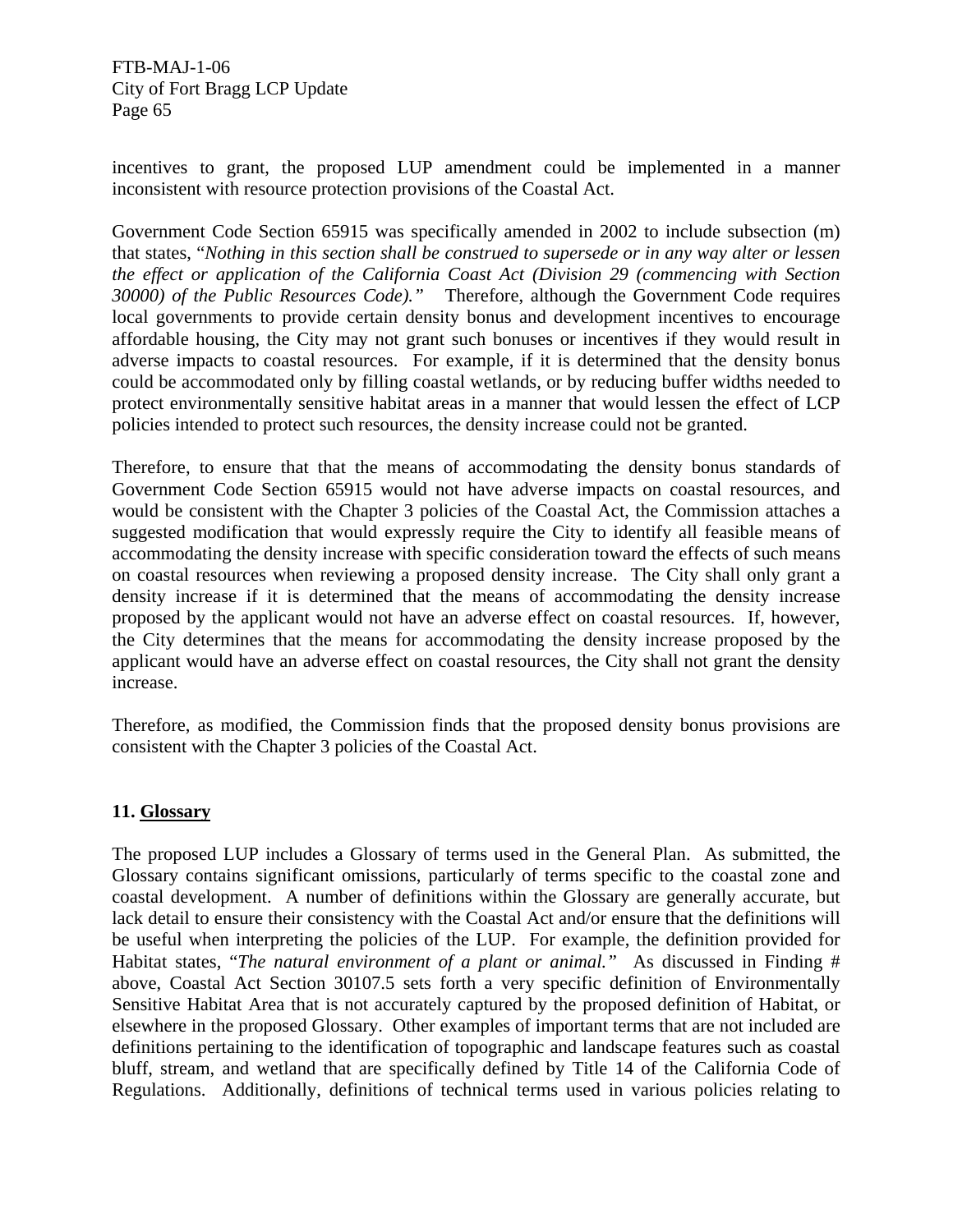water quality management are not included as proposed. Furthermore, several definitions pertaining to procedural and administrative provisions are not included in the proposed Glossary. The LUP definitions must be expanded and clarified in accordance with the Coastal Act and terms that appear in the policies and/or narrative of the LUP must be defined to ensure clear understanding and application of the policies.

LUP Glossary changes are addressed in Suggested Modification No. 11. Some proposed definitions have been revised as part of Suggested Modification No. 11 while definitions to be added are included in a list at the end of the proposed Glossary. The Commission finds that as modified by Suggested Modification No. 11, the LCP definitions would be expanded and clarified so that they are consistent with the Coastal Act, California Code of Regulations and/or the Commission's use of the word or term to ensure interpretation of policies in accordance with the Coastal Act.

## **Conclusion**

The Commission finds that the proposed LUP amendment as submitted is inconsistent with the Chapter 3 policies of the Coastal Act and must be denied. If modified as suggested in this staff report, the proposed LUP amendment would be consistent with the Chapter 3 policies of the Coastal Act.

# **IX. FINDINGS FOR DENIAL OF THE CITY OF FORT BRAGG'S IMPLEMENTATION PLAN AMENDMENT, AND APPROVAL WITH MODIFICATIONS**

# **A. Amendment Description**

The City's proposed updated IP document, the Land Use and Development Code (LUDC), has a significantly changed format from the currently certified Zoning Ordinance and is substantially more comprehensive including, for example, new or expanded provisions regarding (1) site planning and design standards such as parking and signs, (2) standards for specific land uses such as aquaculture and second units, (3) locating and permitting telecommunications facilities, (4) grading permit requirements and standards, and (5) application filing, processing, and permitting procedures. The IP as proposed to be amended also includes a more comprehensive subdivision ordinance and a new affordable housing ordinance with provisions regarding density bonuses and inclusionary housing. Specific policies regarding coastal resources, including ESHA, wetlands, water quality, geologic hazards, blufftop development, visual resources, and public access are contained primarily in Article 5 of the LUDC.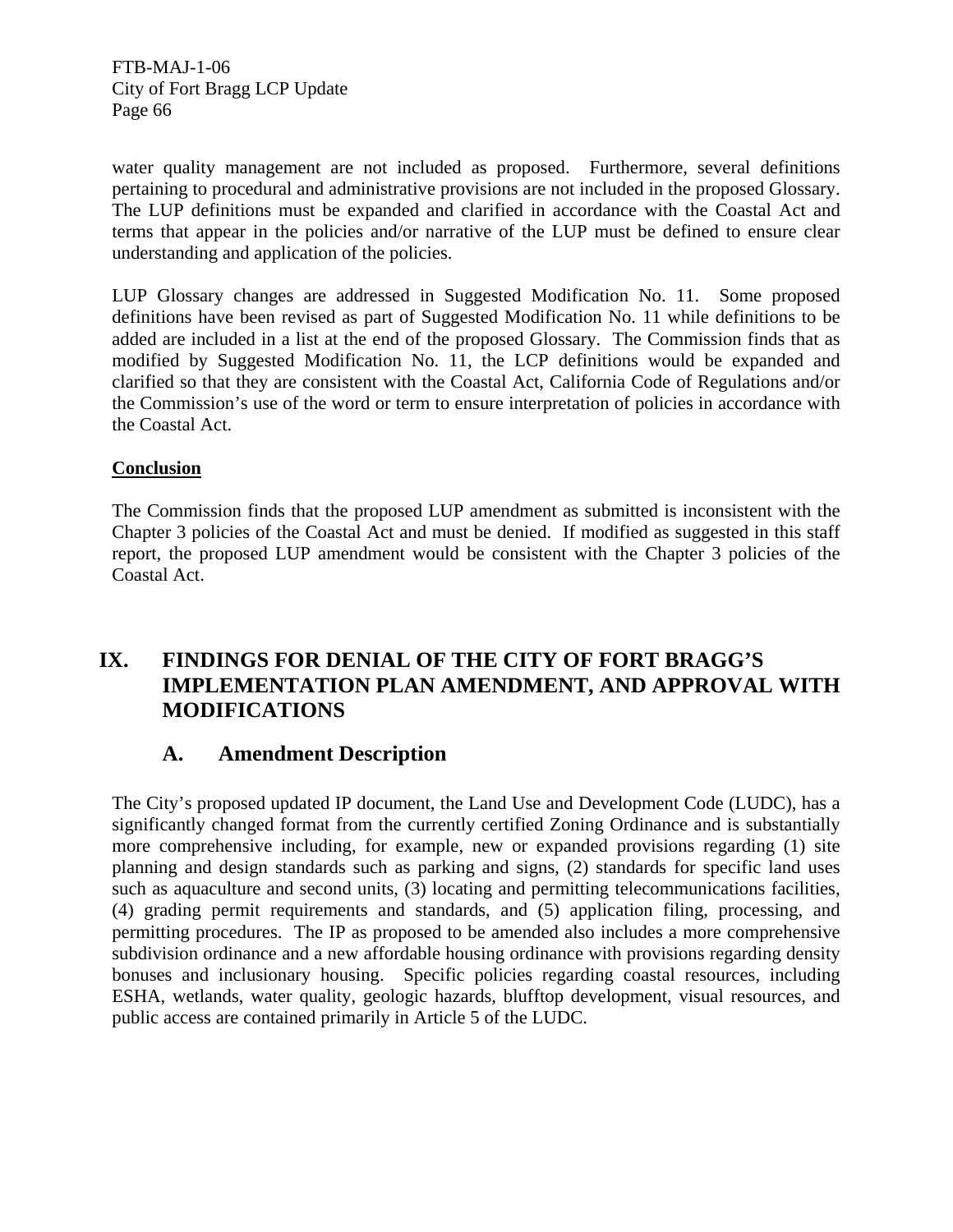# **B. Findings**

# **1. Article 1 – Land Use and Development Code Applicability**

- a. Summary of Suggested Modification No. 15: (Article 1)
	- Clarify the relationship between the LUDC and the LCP.
	- Describe the portions of the LUDC that constitute the Implementation Program portion of the City's LCP.
	- Correct proposed zoning district nomenclature listed in Table 1-1.
- b. Discussion

Article 1 of the LUDC describes the purpose, authority, and applicability of the Development Code. As detailed in the findings in Section VIII(B)(1) above, the City's proposed General Plan and LUDC have been reorganized to apply specifically to the geographic portion of the City located within the coastal zone to provide greater clarity of the documents, improve the usability and administration of the LCP, and ensure consistency with the Coastal Act. Therefore, Suggested Modification No. 15 makes necessary changes to Article 1 of the LUDC regarding the applicability of the Development Code to accurately reflect the reorganization and to make corrections and additions necessary to clarify procedural requirements and processes of the LCP.

The Commission finds that, as modified, the proposed amendment to the IP regarding applicability of the IP conforms with and is adequate to carry out the policies of the LUP.

# **2. Article 2 – Zoning Districts and Allowable Land Uses**

- a. Summary of Suggested Modification No. 16: (Article 2)
	- Clarify that a CDP is required for all development, including a change in land use
	- Delete Chapter 18.28 regarding Combining Districts, as the City's proposed new zoning district nomenclature does not include any combining districts
	- Add a new land use type, "Diking, Filling, and Dredging in Wetlands," to the Open Space zoning district that would apply to open space parcels that contain wetland ESHA, including the previous Area of Deferred Certification (ADC) known as the Noyo River Flats
- b. Discussion

Article 2 of the LUDC describes the City's general requirements for proposed development and new land uses, allowable land uses, and planning permit requirements. Suggested Modification No. 16 includes, in part, added language to the general permit requirements discussion in the residential, commercial, and industrial zoning district chapters to clarify that in addition to the planning permits listed in the allowable land use tables for each zoning district, a coastal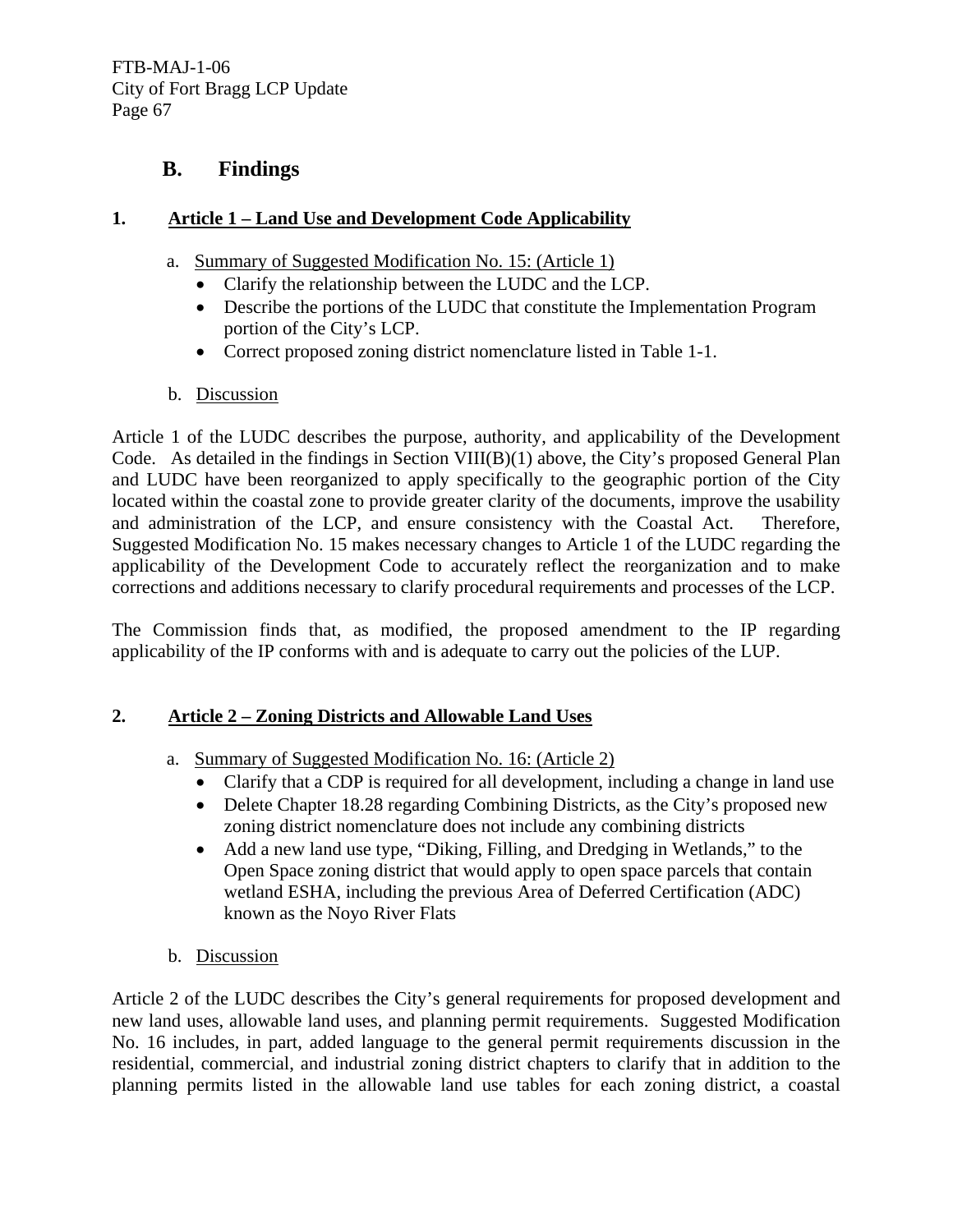development permit is required for all development, including a change in land use, in compliance with the City's coastal development permit ordinance (Section 18.71.040).

Suggested Modification No. 16 also includes the addition of a new land use type in the Open Space zoning district that would apply to open space parcels that contain wetlands, including the previous Area of Deferred Certification (ADC) as discussed below.

## (i) Area of Deferred Certification – Noyo Flats

## Background:

The Commission certified the City of Fort Bragg's LUP in February, 1982 with the exception of a 13-acre geographic area known as the Noyo River Flats, which is located along the north bank of the Noyo River between North Harbor Drive and the extension of Cypress Avenue (see Exhibit No. 20).

In its denial of certification of this area in 1982, the Commission found that the LUP failed to identify and protect wetlands located on the Noyo River Flats area. Modifications were suggested by the Commission which included several policies and mitigations necessary to protect the wetland area. The City contended that the area was not historically wetland, but rather, was artificially created as a result of historic dredge spoils deposition and that Coastal Act wetland policies were not applicable to artificially created wetlands. The Commission found, however, that the Coastal Act definition of wetlands (Section 30121) refers to present characteristics and that a wetland's past conditions in no way affect its designation as a wetland. Thus, the suggested modifications were not accepted by the City, thereby leaving permit authority over the Noyo River Flats area to the Commission.

Following the Commission's action on the LUP in 1982, one of the landowners affected by the Commission's action (Benedetti) challenged the conditional certification of the plan and the finding that the subject property was wetlands under the Coastal Act. The minute order issued by the court dated October 9, 1984 found "the decision of respondent California Coastal Commission was supported by substantial evidence" upholding the Commission's determination that the area was wetland as defined by Section 30121 of the Coastal Act. The judgment was not appealed by the landowner.

In July 1987, the City resubmitted a Land Use Plan amendment requesting that the Commission certify a portion of the 13-acre Area of Deferred Certification (Benedetti property) with the application of a Harbor District (HD) land use designation without suggested modifications. The City did not submit any additional information to support changed circumstances and it was determined that the physical conditions of the property were the same (i.e., the property supported wetland habitat). Additionally, as part of the City's 1987 LUP resubmittal amendment, the City specifically proposed that the wetland policies of the Coastal Act carried out by the LCP "*shall not apply to the existing conditions and shall only apply to those areas*  which were wetlands prior to the time of the deposition..." Therefore, the Commission again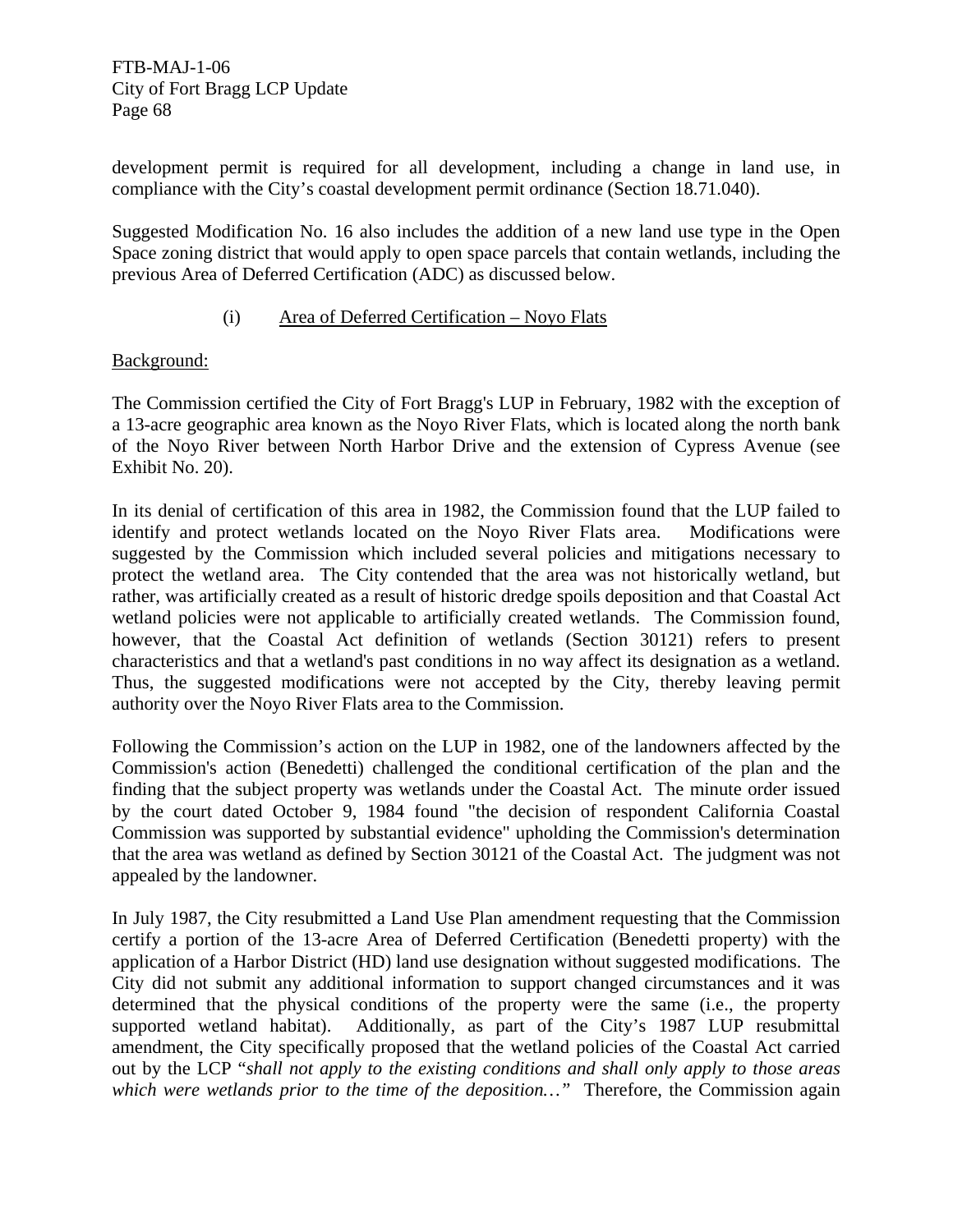denied certification of the area based upon inconsistency of the LUP with Coastal Act policies requiring the protection of environmentally sensitive habitat, marine habitat, and the biological productivity of coastal waters and wetlands.

#### Discussion:

As part of the current LCP amendment, the City again proposes to include the approximately 13 acre ADC area within its LCP with a planning and zoning designation of Harbor District (HD). The significant difference between the City's current proposal for certifying the Noyo River Flats area and the previous 1982 and 1987 LCP submittals is that the City no longer contends that the Coastal Act and LCP policies regarding the protection of wetlands are not applicable to the 13-acre ADC area. In contrast to the City's previous proposed LUP amendments regarding this area that were denied by the Commission, the proposed LCP amendment proposes to extend the allowable use and wetland protection provisions of Coastal Act Section 30233 to the ADC area. More specifically, to address the issue of wetland protection at the site, the City originally proposed Policy LC-3.3 as part of the current LCP amendment which states: "*Noyo River Wetlands: Permit only wetland restoration projects in the Special Review Areas on the Noyo River* [including the 13-acre ADC site]*, as indicated in map LC-2*." The City subsequently proposed a "friendly modification" to Policy LC-3.3 to list *all* allowable uses for diking, dredging and filling in wetlands consistent with Coastal Act Section 30233(a) rather than limiting the permissible use of this area to only wetland restoration.

The Noyo River and surrounding harbor area supports a variety of Coastal Act priority uses including commercial and recreational boating and fishing. As described in the City's proposed LUP, the Harbor District designation is intended for land uses that support Noyo Harbor's functioning as a commercial fishing village and which protect and preserve parcels on, or adjacent to, the sea (the Noyo River being an inlet of the sea) for coastal-dependent and coastalrelated uses. Allowable uses in the HD zoning district include fish processing, aquaculture, boat sales, construction and service, boat chartering, restaurants, gift shops, marine hardware, and retail fish sales.

The Commission acknowledges that the proposed Harbor District plan and zoning designation at the Noyo River Flats ADC area would allow for the development of land uses given priority under the Coastal Act, such as those uses described above, consistent with existing uses along the Noyo River and the Noyo Harbor. However, due to the known wetland habitat present at the ADC site, some of the permitted land uses allowable in the HD district, such as "*Boat and ship construction, repair, maintenance*" and "*Marine hardware and supplies sales*" would not be appropriate uses for this site and would not constitute the least environmentally damaging feasible use of the site. Assigning a Harbor District designation to the ADC area would create an expectation on the part of the property owner to develop these and/or other principally permitted uses allowable in the HD district that would not be compatible with the protection of the wetland habitat.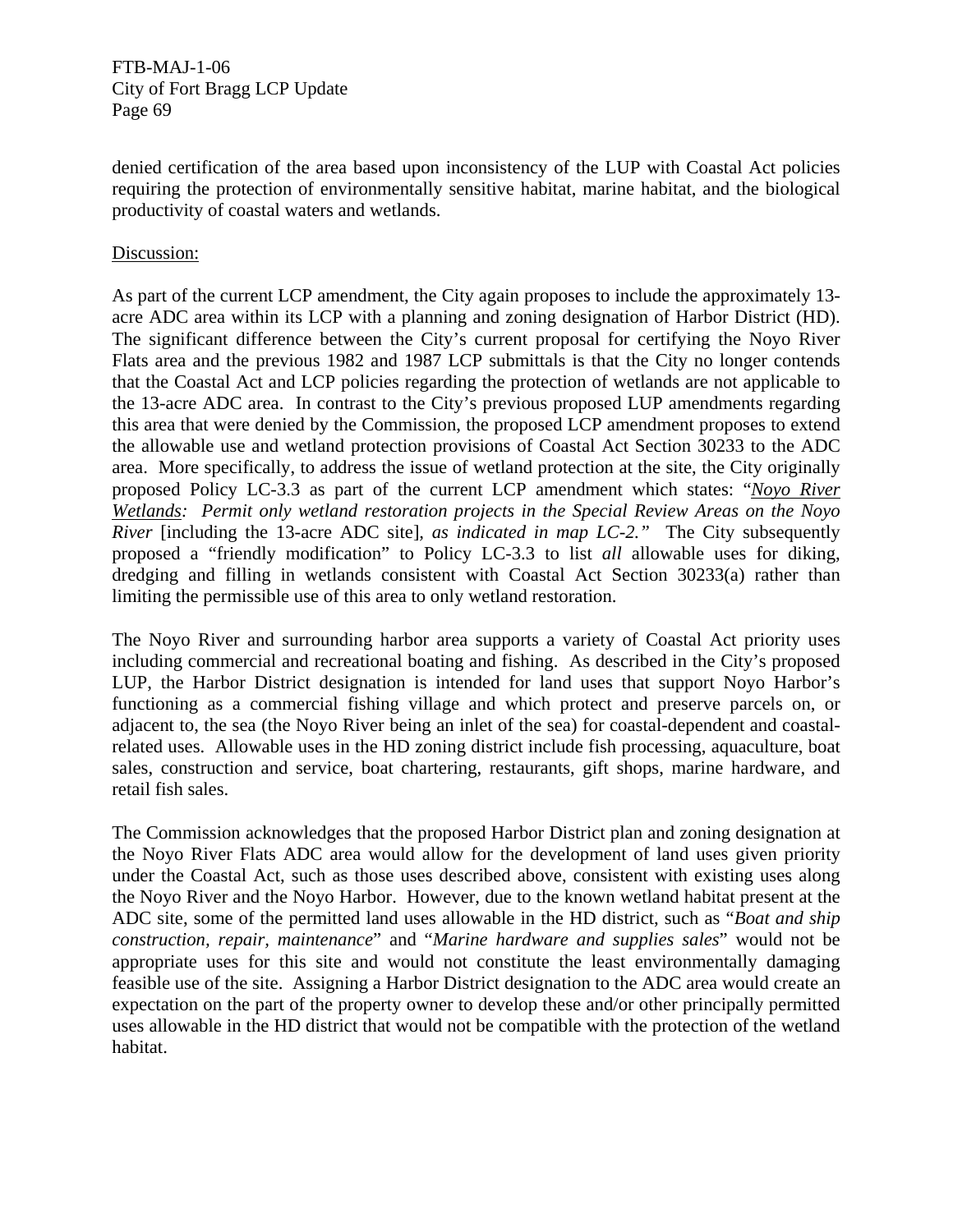Therefore, to ensure the protection of the wetlands at the ADC site and to more effectively implement the intent of the City's proposed Policy LC-3.3, the Commission imposes Suggested Modification Nos. 13(f) and 25(d) that would assign a land use plan and zoning designation of Open Space to the 13-acre Noyo River Flats area rather than Harbor District. Suggested Modification No. 16 includes adding a new land use type to the Open Space zoning district called "*Diking, Filling, and Dredging in Wetlands*" as a permissible land use applicable only to those open space parcels that contain wetland habitat, including the 13-acre Noyo River Flats area. Suggested Modification No. 11 includes a definition of the "*Diking, Filling, and Dredging in Wetlands*" land use type in the Glossary that defines the use as including all of the allowable uses for diking, filling, and dredging in wetlands as specified under Section 30233(a) of the Coastal Act, which shall only be permitted where there is no feasible less environmentally damaging alternative, and where feasible mitigation measures have been provided to minimize adverse environmental effects.

The Commission further finds that the approximately 13-acre area that would be designated and zoned Open Space by the suggested modifications, constitutes only a portion of the parcels involved. The upland portion of the subject area is planned and zoned for residential use. Thus, the suggested modifications to designate the wetland portion of the area as Open Space and limit the permitted uses to those uses allowable in wetlands under Coastal Act Section 30233(a), would not affect the property owner's ability to develop an economic use of the site.

For the reasons discussed above, the Commission finds that the proposed IP amendment regarding the previous Area of Deferred Certification is not consistent with or adequate to carryout the provisions of the LUP with respect to the protection of environmentally sensitive wetland habitat unless modified as suggested above.

## **3. Article 3 – Site Planning and Design Standards**

- a. Summary of Suggested Modification No. 17: (Article 3)
	- Delete the originally proposed Chapter 18.31 and Chapter 18.32 and replace with the City's revised and updated Chapter 18.31 and Chapter 18.32 as requested by the City.
	- Add requirements that density bonus and affordable housing incentives shall only be granted when the means of accommodating the density bonus and incentives would not have an adverse impact on coastal resources.
- b. Discussion

Article 3 of the IP includes several chapters regarding site planning and design standards relating to general standards applicable to all development and specific standards relating to landscaping, signs, and parking. Article 3 also includes the City's affordable housing ordinance contained in Chapter 18.31 (Density Bonus and Affordable Housing Incentives) and Chapter 18.32 (Inclusionary Housing Requirements) to implement Government Code Section 65915 and the Housing Element of the Coastal General Plan.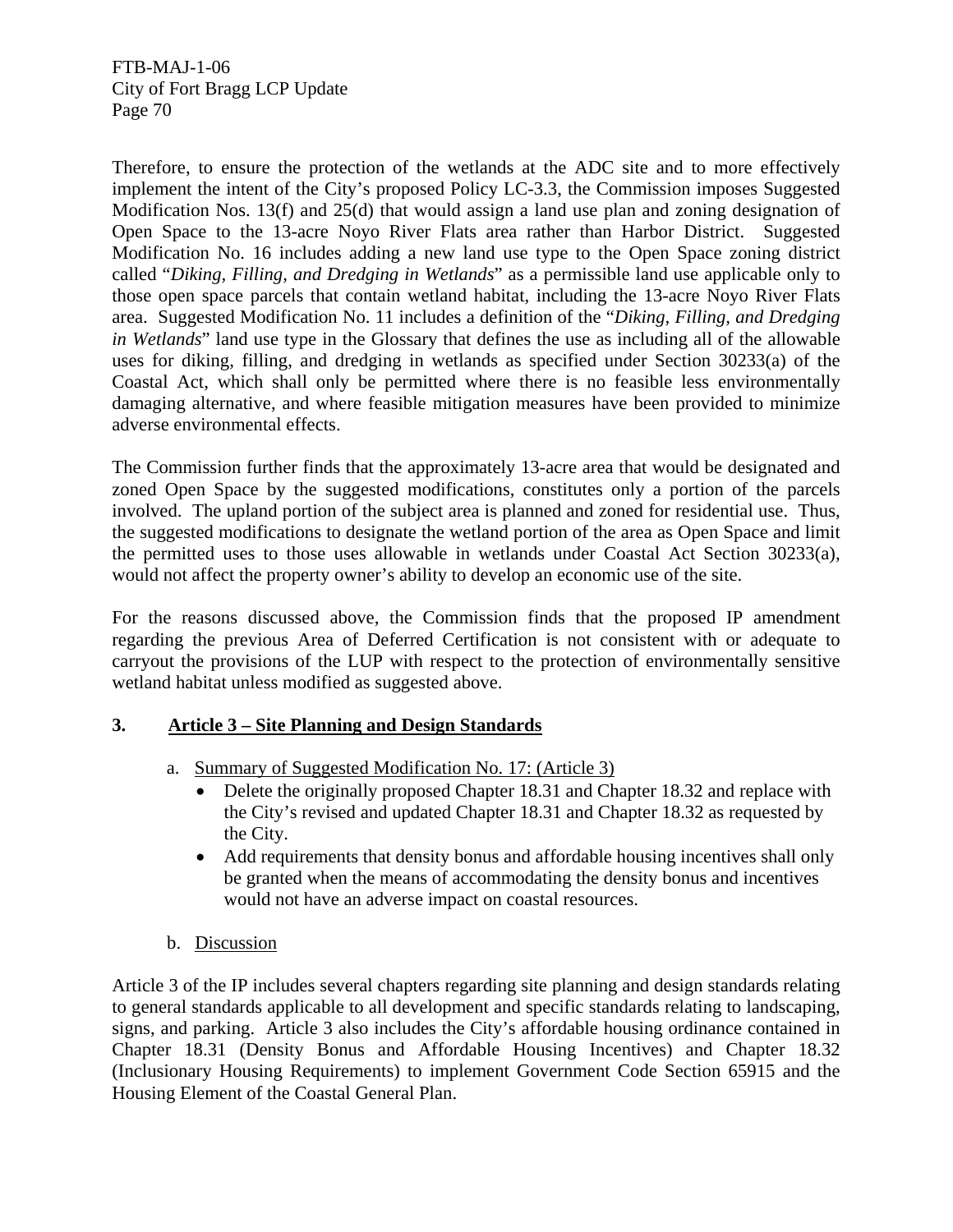Following submittal of the LCP amendment, the City made further revisions and updates to Chapters 18.31 and 18.32 consistent with changes made to state housing law since the time the amendment was originally submitted. The City subsequently submitted an entirely new Chapter 18.31 and Chapter 18.32 to replace the previously submitted chapters. Therefore, the originally submitted versions are shown entirely in strikethrough and the chapters that replace them are shown as proposed by the City with the changes and additions included as part of Suggested Modification No. 17.

As discussed in the findings contained in Section VIII(B)(10) regarding the City's proposed Housing Element, Government Code Section 65915 was specifically amended in 2002 to include subsection (m) that states, "*Nothing in this section shall be construed to supersede or in any way alter or lessen the effect or application of the California Coast Act (Division 29 (commencing with Section 30000) of the Public Resources Code).*" Therefore, the majority of the changes included in Suggested Modification No. 17 include adding supplemental language to the provisions of Chapters 18.31 and 18.32 to clarify that any modifications to development standards provided for by the City's affordable housing provisions to implement state housing law, including density bonus and development incentives or concessions, shall only be granted by the City if it is determined that the means of accommodating the proposed development standard modifications would not have an adverse effect on coastal resources.

For the reasons discussed above, the Commission finds that the proposed IP amendment regarding affordable housing is not consistent with or adequate to carryout the provisions of the LUP policies unless modified as suggested above.

## **4. Article 4 – Standards for Specific Land Uses**

- a. Summary of Suggested Modification No. 18: (Article 4)
	- Clarify that Chapter 18.40 (Adult Oriented Business Regulations) is not part of the certified LCP.
	- Add additional design standards for Second Units.
	- Add additional application requirements and visual resource protection standards for the development of Telecommunications Facilities.

## b. Discussion

(i) Second Units

Section 18.42.170 of Article 4 of the City's proposed IP establishes standards for residential second units, which are allowed in all residential zoning districts under the City's proposed IP, and provides that second units that comply with the standards set forth in Section 18.42.170 shall be approved ministerially without discretionary review or a public hearing consistent with the provisions of Government Code Section 65852.2.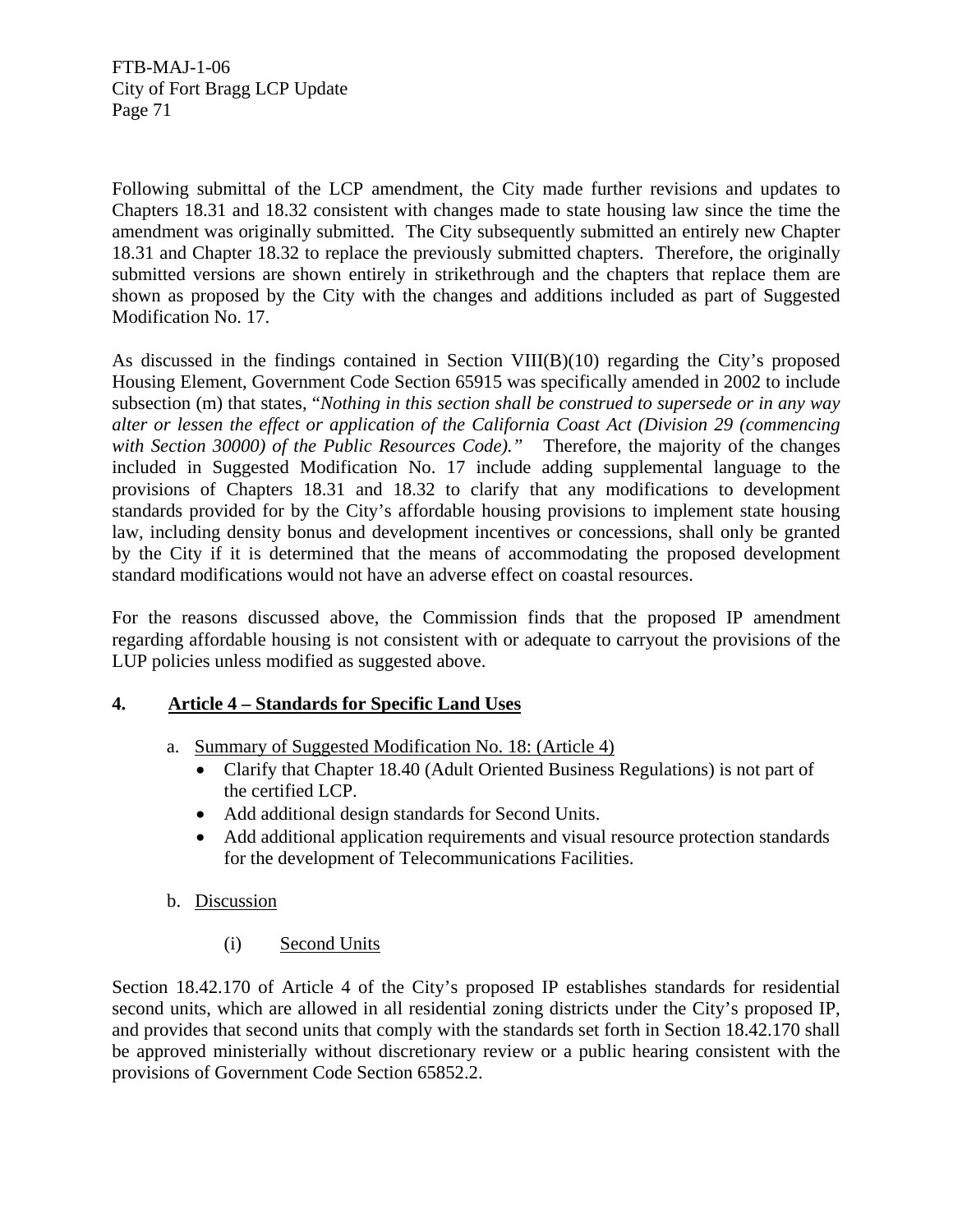#### Government Code (and AB1866) Second Unit Requirement Background

Signed by former Governor Davis on September 29, 2002, AB 1866 added three new provisions to Section 65852.2 of the Government Code that are particularly significant for the purposes of reviewing proposed second units in residential zones within the coastal zone. The law now:

- 1) Requires local governments that adopt second unit ordinances to consider second unit applications received on or after July 1, 2003 "ministerially without discretionary review or a hearing." (Government Code Section 65852.2(a)(3))
- 2) Requires local governments that have not adopted second unit ordinances to "approve or disapprove the [second unit] application ministerially without discretionary review." (Government Code Section 65852.2(b)(1))
- 3) Specifies that "*nothing in [Section 65852.2] shall be construed to supersede or in any way alter or lessen the effect or application of the California Coastal Act ... except that the local government shall not be required to hold public hearings for coastal development permit applications for second units*." (Government Code Section  $65852.2(j)$

Thus, AB 1866 significantly changes one component of local government procedures regarding coastal development permits for second units in residential zones (public hearings), but does not change the substantive standards that apply to coastal development permits for such second units.

Pursuant to AB 1866, local governments can no longer hold public hearings regarding second units in residential zones. This prohibition applies both to initial local review and any subsequent local appeals that may be allowed by the LCP. The restriction on public hearings, however, does not apply to the Coastal Commission itself. The Commission can continue to conduct public hearings on proposed second units located in areas where the Commission retains permitting jurisdiction and when locally approved coastal development permits are appealed to the Commission.

AB 1866 does not change any other procedures or the development standards that apply to second units in residential zones located within the coastal zone. Rather, it clarifies that all requirements of the Coastal Act apply to second units, aside from requirements to conduct public hearings. Thus, for example, public notice must be provided when second unit applications are filed and members of the public must be given an opportunity to submit comments regarding the proposed development. When a second unit application is appealable, local governments must still file a final local action notice with the Commission and inform interested persons of the procedures for appealing the final local action to the Commission. In addition, all development standards specified in the certified LCP and, where applicable, Chapter 3 of the Coastal Act apply to such second units.

Therefore, to ensure that the second unit design standards set forth in Section 18.42.180 are comprehensive and specific to carry out the coastal resource protection policies of the City's LUP, Suggested Modification No. 18 includes the addition of several design standards requiring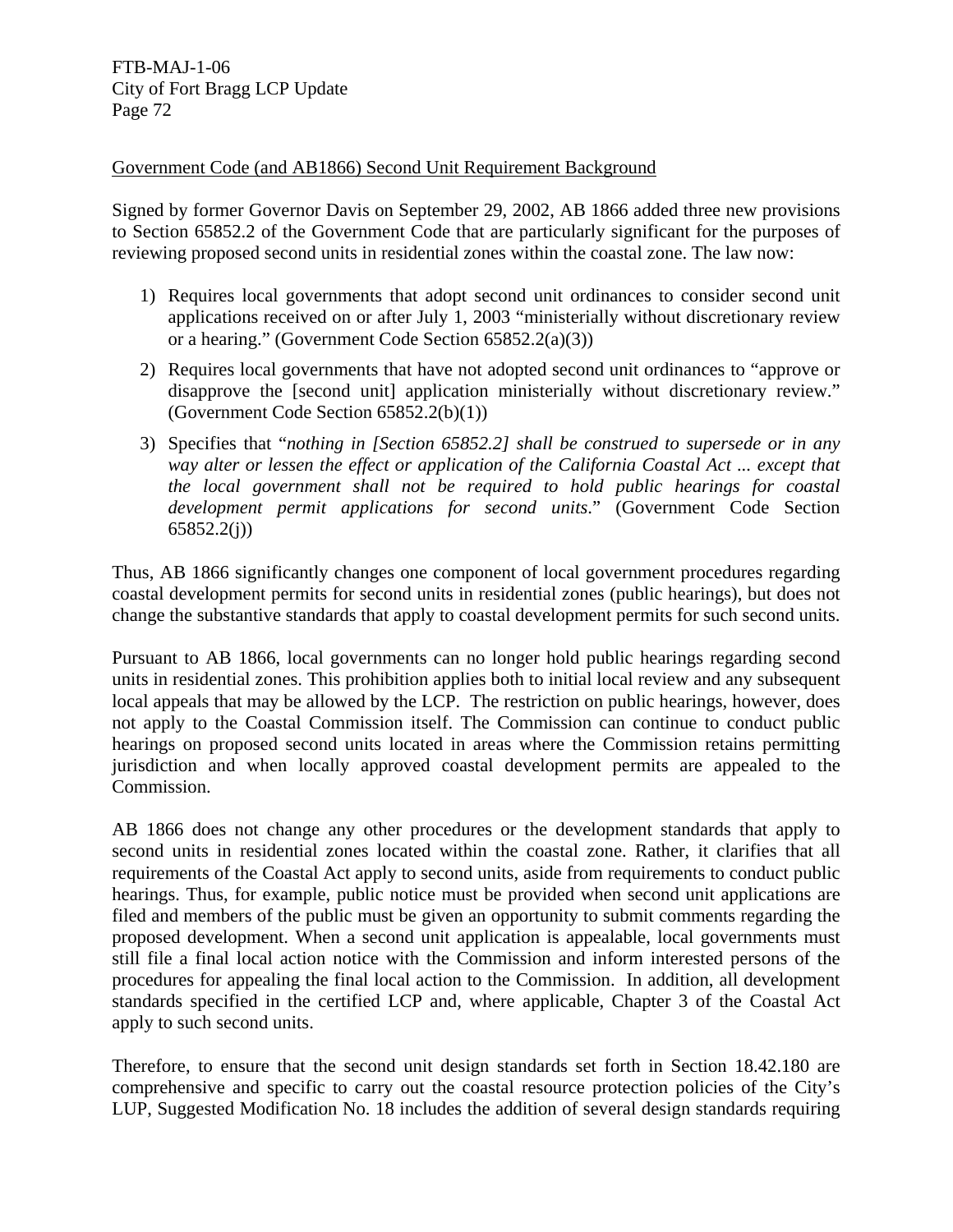that second units (1) have adequate services including water supply and sewage disposal, (2) not obstruct public access to and along the coast, or public trails, (3) not significantly obstruct public views from any public road, trail, or public recreation area to, and along the coast and be compatible with the character of the area, and (4) provide adequate buffers from environmentally sensitive habitat areas consistent with all LCP requirements. Additionally, Suggested Modification No. 18 includes the requirement that the City shall only grant approval of a second unit if the City determines that the means of accommodating the second unit (1) will not have an adverse effect on coastal resources, (2) will ensure adequate services will be provided to serve the proposed development, and (3) will not displace Coastal Act priority uses.

For the reasons discussed above, the Commission finds that the proposed IP amendments regarding second units are not consistent with or adequate to carryout the provisions of the LUP policies with respect to the protection of coastal resources, including services, visual resources, public access, and environmentally sensitive habitat areas unless modified as suggested above.

### (ii) Telecommunications Facilities

Chapter 18.44 of Article 4 of the City's proposed IP establishes standards for the placement and design of telecommunication facilities. Suggested Modification No. 18 includes additions to Chapter 18.44 to clarify that, unless preempted by federal law, a coastal development permit is required for all communication facilities that constitute development as defined by the Coastal Act. Suggested Modification No. 18 also expands on the application requirements for telecommunications facilities to ensure that adequate information is provided to evaluate the potential visual impacts from such development in a manner consistent with the visual resource protection policies of the City's LUP. Additional application requirements include a visual impact analysis, plot plan, elevations, landscaping plan, and co-location/height justification. Furthermore, Suggested Modification No. 18 adds additional design and development standards to ensure the protection of visual resources including that (1) all building and roof-mounted wireless telecommunications facilities and antennae be designed to appear as an integral part of the structure where feasible and located to minimize visual impacts, and (2) the placement of new antennae and facilities shall not be physically obstructive or visually intrusive and shall be designed to be visually compatible with the character of the surrounding area.

The Commission finds that the proposed IP amendment regarding telecommunications facilities is not consistent with or adequate to carryout the provisions of the LUP policies with respect to the protection of visual resources unless modified as suggested above.

### **5. Article 5 – Resource Management**

- a. Summary of Suggested Modification No. 19: (Article 5)
	- Add specific content requirements for required technical reports.
	- Add information originally proposed to be included as LUP Appendices to the appropriate ESHA/wetland section of the LUDC.
	- Combine and/or reorganize several sections for clarity and ease of use.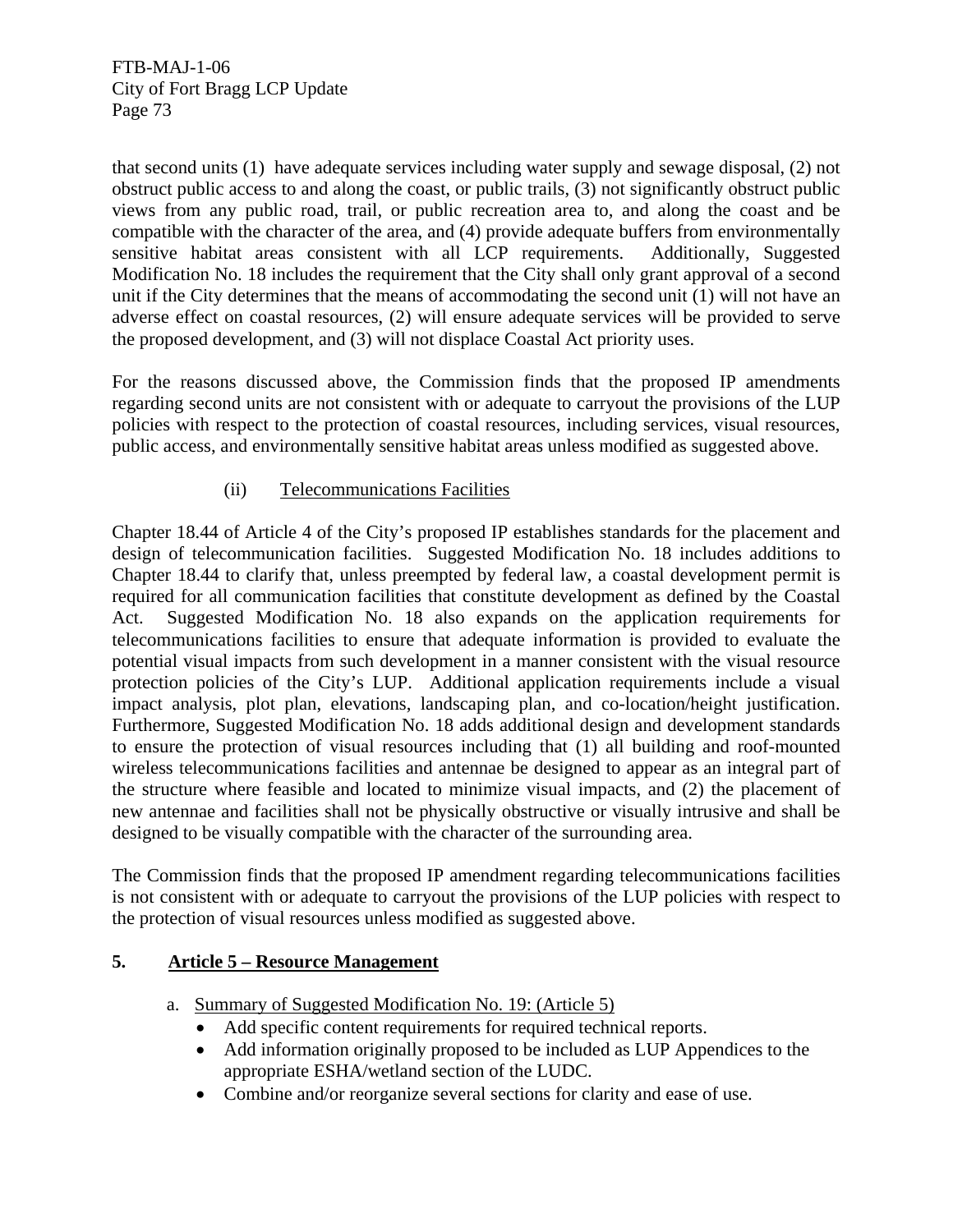• Supplement Chapter 18.56 (Shoreline Access) with the Commission's procedures, standards, and guidelines for requiring and providing public access.

### b. Discussion

Article 5 (Resource Management) of the City's proposed IP contains the majority of the implementation provisions pertaining to specific Coastal Act Chapter 3 issues, including environmentally sensitive habitat areas, wetlands and creeks, visual resources, archaeological resources, geologic hazards and shoreline/bluff development, and public access. The changes included as part of Suggested Modification No. 19 add and supplement specific content requirements for technical reports required by the LUP in each of the respective IP sections, including reports required for development located in or adjacent to ESHA, geologic hazard areas, and areas with potential archaeological or paleontological resources. Suggested Modification No. 19 also supplements Chapter 18.56, the City's proposed public access ordinance, with the procedures, standards, and guidelines for requiring and providing public access consistent with the Commission's model public access ordinance prepared for local governments. Suggested Modification No. 19 includes general changes to Article 5 of the IP to ensure consistency with the related policies of the LUP described in subsections (5), (7), and (8) of Section VIII.(B) of the findings above pertaining to ESHA, wetlands, geologic hazards, and visual resources.

The Commission finds that the proposed IP amendments regarding resource management are not consistent with or adequate to carryout the provisions of the LUP with respect to the protection of environmentally sensitive habitat areas, wetlands, visual resources, archaeological resources, geologic hazards and shoreline/bluff development, and public access unless modified as suggested above.

# **6. Article 6 – Site Development Regulations**

- a. Summary of Suggested Modification No. 20: (Article 6)
- Add provisions to implement LUP water quality policies
- Add and/or modify construction-phase and post-construction phase to minimize polluted runoff
- Establish categories of, and requirements for, Developments of Special Water Quality Concern based on development size, land use, impervious site coverage, or proximity to coastal waters
- Add requirements to minimize increases in peak stormwater runoff rate for all development and Developments of Special Water Quality Concern
- b. Discussion

Article 6 (Site Development Regulations) of the City's proposed IP establishes grading, erosion, and sediment control standards and stormwater runoff control standards. As proposed, the water quality components of the Site Development Regulations of the City's IP address stormwater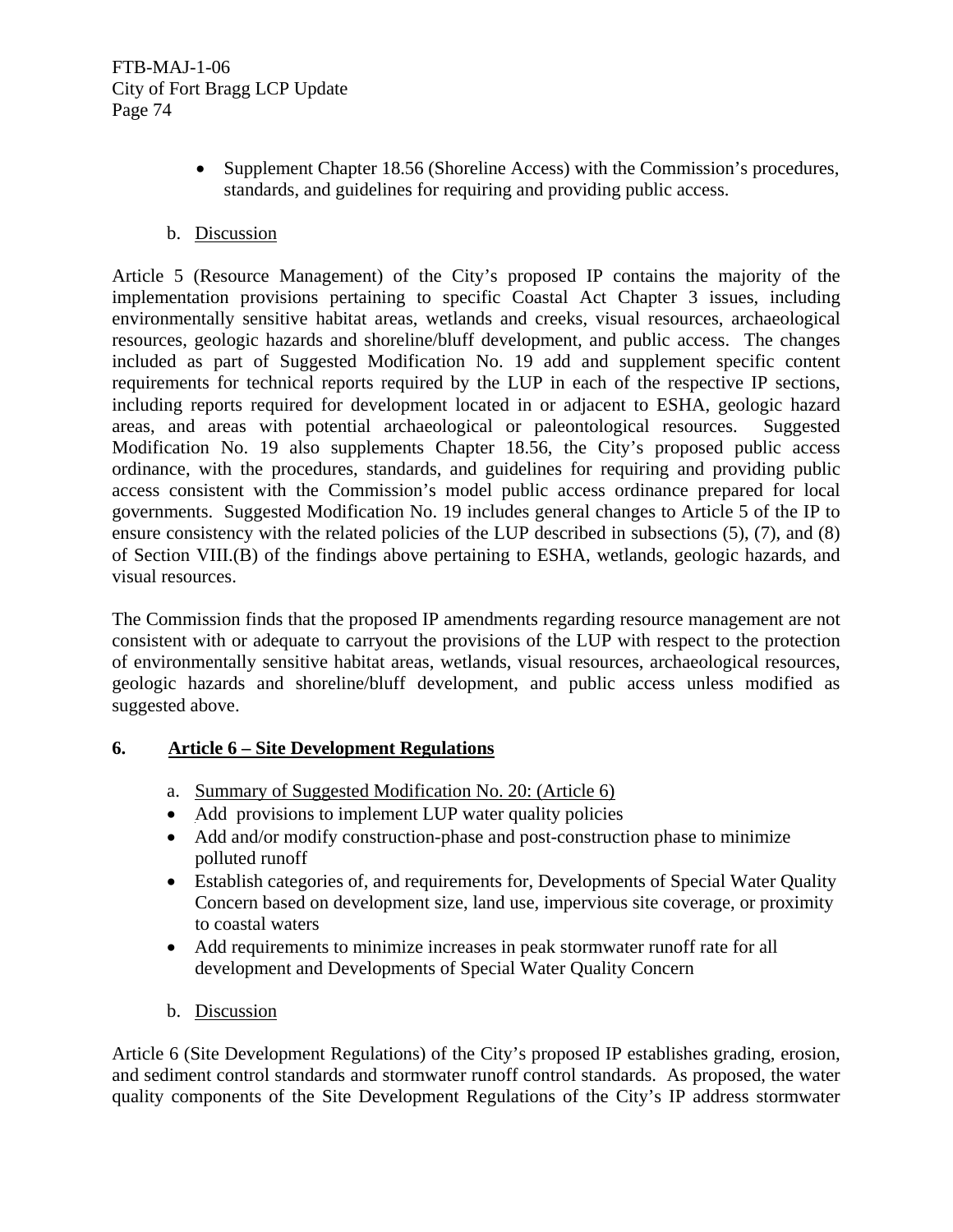runoff management during construction (i.e., grading, runoff, erosion, sediment, and other pollution resulting from construction activity), as well as long-term, post-construction management of stormwater runoff and pollution (i.e., site design, pollutant source controls, and pollutant treatment controls).

Commission staff of the Water Quality Unit worked with City staff and the City Engineer to develop additional water quality protection measures to adequately implement the water quality protection policies of the LUP as modified and discussed in Section VIII(B)(5) of the findings. Suggested Modification No. 20 includes additions and modifications to supplement the City's proposed regulations and standards set forth in Article 6 of the IP. Suggested Modification No. 20 modifies several construction-phase regulations to prohibit other pollutants in runoff from construction sites, in addition to sediment. The changes included in the suggested modification also require that the volume and rate of runoff flows from construction sites be minimized, in addition to minimizing erosion, as increased runoff flows have the potential for other adverse habitat impacts in addition to downstream erosion. In addition, Suggested Modification No. 20 adds a requirement that disturbance to land and natural vegetation be minimized during construction and that soil stabilization occur as soon as feasible after construction.

Suggested Modification No. 20 also modifies several post-construction regulations to address stormwater quantity (i.e., runoff flow volume and rate), in addition to stormwater quality (i.e., pollution carried by stormwater runoff). The changes included as part of the suggested modification clarify terminology in numerous sections to make the distinction clear between "urban runoff" (i.e., non-stormwater runoff resulting from residential, commercial, and industrial activities) and "stormwater runoff" (which originates from precipitation).

Furthermore, Suggested Modification No. 20 adds a new section to classify nine categories of development as "Developments of Special Water Quality Concern," which have a potential for greater adverse impacts to coastal water quality, due to the development size, type of land use, impervious site coverage, or proximity to coastal waters. The changes included in the suggested modification add requirements specific to these categories of development, including a hydrological study, use of effective Treatment Control BMPs sized to meet the 85% storm design standard, and that the post-development peak runoff rate does not exceed the predevelopment rate where necessary to protect against downstream erosion or other adverse habitat impacts.

Lastly, the changes included as part of Suggested Modification No. 20 establish requirements for a Construction Pollution Prevention Plan, and for a post-construction Water Quality Management Plan, including applicability, standards, and filing requirements. The suggested modification adds requirements for the implementation of Site Design Best Management Practices (BMPs) to minimize stormwater runoff and pollution which may reduce the need for structural Treatment Control BMPs to protect water quality and coastal waters. The Site Design BMPs regulations address requirements for minimizing impervious surfaces, infiltrating stormwater runoff, and preserving natural drainage systems, and for the continued maintenance of all post-construction BMPs. The suggested modification also adds requirements for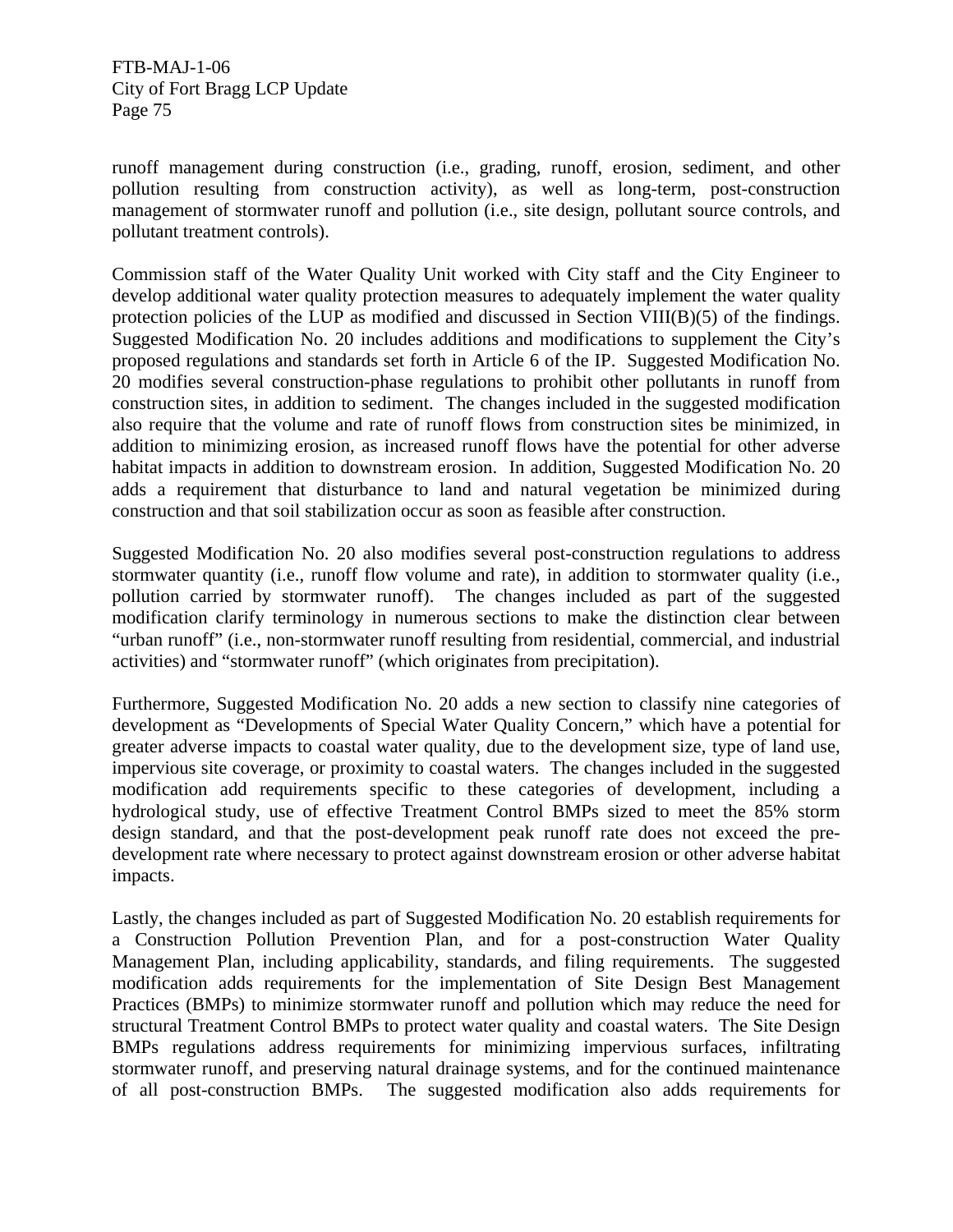Treatment Control BMPs where the City Engineer determines they are necessary, and enable the City to require additional BMPs if the installed BMPs are not effective.

The Commission finds that the proposed IP amendment regarding grading, and erosion, sediment, and stormwater runoff control standards is not consistent with or adequate to carryout the provisions of the LUP with respect to the protection of the biological productivity and the quality of coastal waters unless modified as suggested above.

## **7. Article 7 – Planning Permit Procedures**

- a. Summary of Suggested Modification No. 21: (Article 7)
	- Clarify that Chapter 18.72 (Environmental Impact Assessment and Mitigation Monitoring) is not part of the certified LCP.
	- Modify Section 18.71.040 (Coastal Development Permit) to conform to the procedural requirements of Title 14 of the California Code of Regulations regarding noticing and public hearings/
	- Add CDP application filing requirements and required findings.
	- Add language to all provisions allowing waivers of, or deviations from, development standards to require that such waivers or deviations only be granted if they (1) will not have an adverse effect on coastal resources, (2) will ensure adequate services will be provided to serve the proposed development, and (3) will not displace Coastal Act priority uses.
	- Add language to clarify that other permit approvals required by the Development Code do not replace, supersede or modify the independent requirement for a CDP unless otherwise specified.
	- Clarify those portions of Specific Plans that are required to be submitted to the Commission for certification as an LCP Amendment.
- b. Discussion

Section 18.71.040 of Article 7 sets forth the City's coastal development permit ordinance. As proposed, procedural requirements contained in Section 18.71.040 are incomplete and, in some cases, inconsistent with specific requirements of Title 14 of the California Code of Regulations (CCR). The changes included in Suggested Modification No. 21 modifies and supplements Section 18.71.040 of the IP by conforming procedural requirements regarding noticing requirements, public hearing requirements, and the effective date of local action on a coastal development permit to the respective sections of Title 14 CCR. Additionally, Section 18.71.040(I) is modified, in part, to clarify that no public hearing is required for second dwelling units in residential zones, pursuant to Government Code  $65852.2$  as discussed in section  $4(b)(i)$ above. Suggested Modification No. 21 also modifies Section 18.71.040(C) to conform permit exemptions to Coastal Act 30610(a), 30610(d), and Title 14 CCR Sections 13250, 13252, and 13253, and to the Commission's guidelines for the exclusion of temporary events from CDP requirements. Furthermore, Suggested Modification No. 21 adds application filing requirements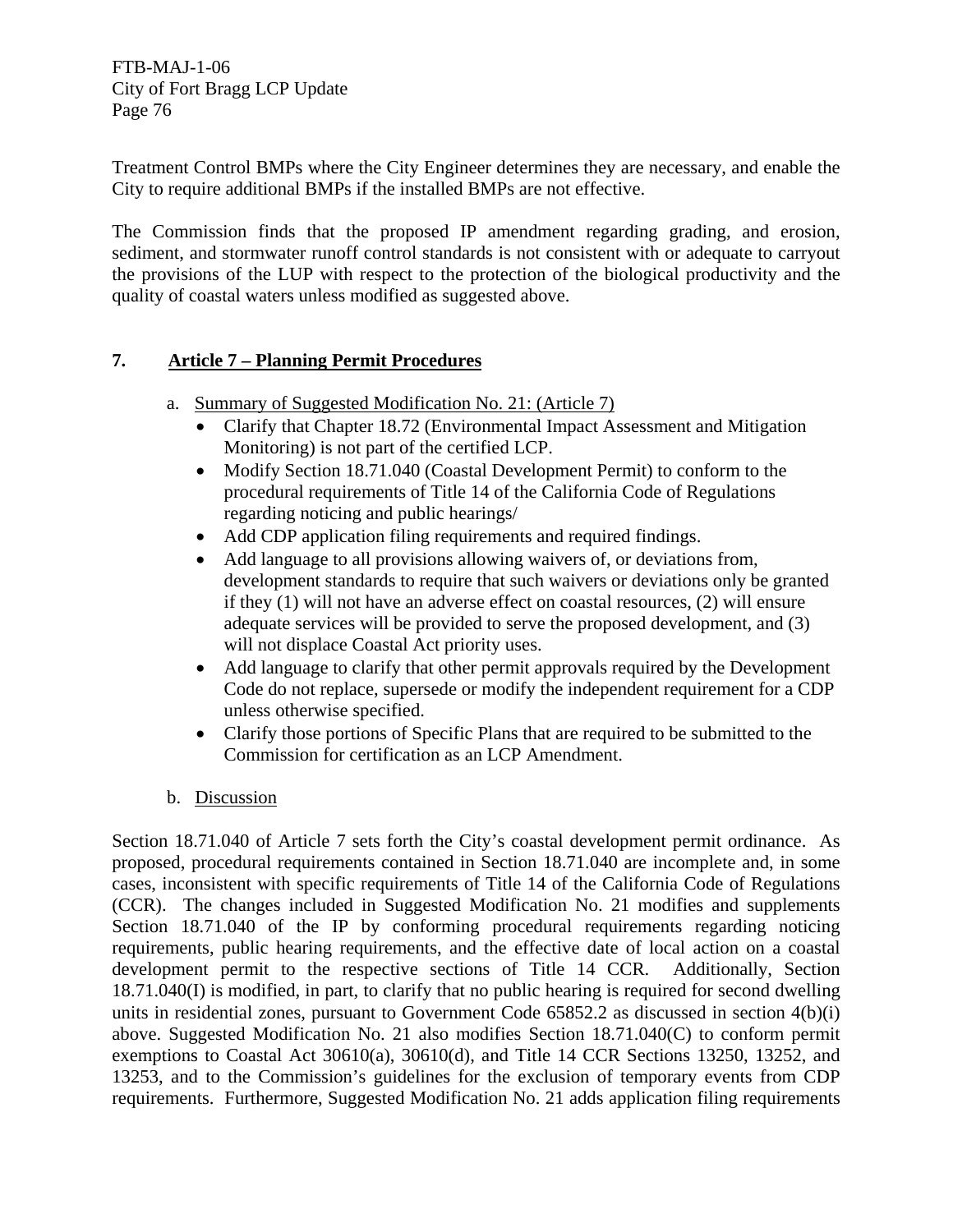and expands the required findings that are necessary for all decisions on coastal development permits to ensure that the development is consistent with all applicable provisions of the LCP.

Suggested Modification No. 21 also includes modifications to Chapter 18.78 regarding Specific Plans to clarify that the portions of a Specific Plan that meet the definition of "Land Use Plan" as defined by Coastal Act Section 30108.5 and "Implementing actions" as defined by Coastal Act Section 30108.4, are required to be submitted to, and effectively certified by, the Coastal Commission as an LCP amendment before those portions of the Specific Plan become effective.

Suggested Modification No. 21 also includes language to clarify that other permit approvals required by the Development Code, such as a Variance and Planned Development Permit, do not replace, supersede or modify the independent requirement for a CDP unless otherwise specified.

Lastly, where provisions of the IP allow for waivers of, or deviations from, development standards contained in the LCP, such as a Variance, a Planned Development Permit, or historic structure rehabilitation incentives, Suggested Modification No. 21 adds language requiring that such waivers or deviations shall only be granted if the City determines that the means of accommodating the particular waiver or deviation (1) will not have an adverse effect on coastal resources, (2) will ensure adequate services will be provided to serve the proposed development, and (3) will not displace Coastal Act priority uses.

The Commission finds that the proposed IP amendment regarding permit procedures is not consistent with or adequate to carryout the provisions of the LUP unless modified as suggested above.

### **8. Article 8 – Subdivision Regulations and Procedures**

- a. Summary of Suggested Modification No. 22: (Article 8)
	- Add language to clarify that various land division approvals required under Article 8 of the IP pursuant to the Subdivision Map Act do not replace, supersede or modify the independent requirement for a CDP.
	- Add provisions for the review and issuance of Certificates of Compliance relative to Coastal Act and coastal development permit requirements.
- b. Discussion

Article 8 of the City's proposed IP contains regulations and procedures to implement the Subdivision Map Act. Suggested Modification No. 22 adds language to clarify that various approvals required pursuant to the Subdivision Map Act, such as Tentative Map approval, do not replace, supersede or modify the independent requirement for a CDP. Additionally, Suggested Modification No. 22 adds provisions for the review and issuance of Certificates of Compliance (COC) relative to Coastal Act and coastal development permit requirements to ensure that land divisions are consistent with all applicable LCP and Coastal Act requirements.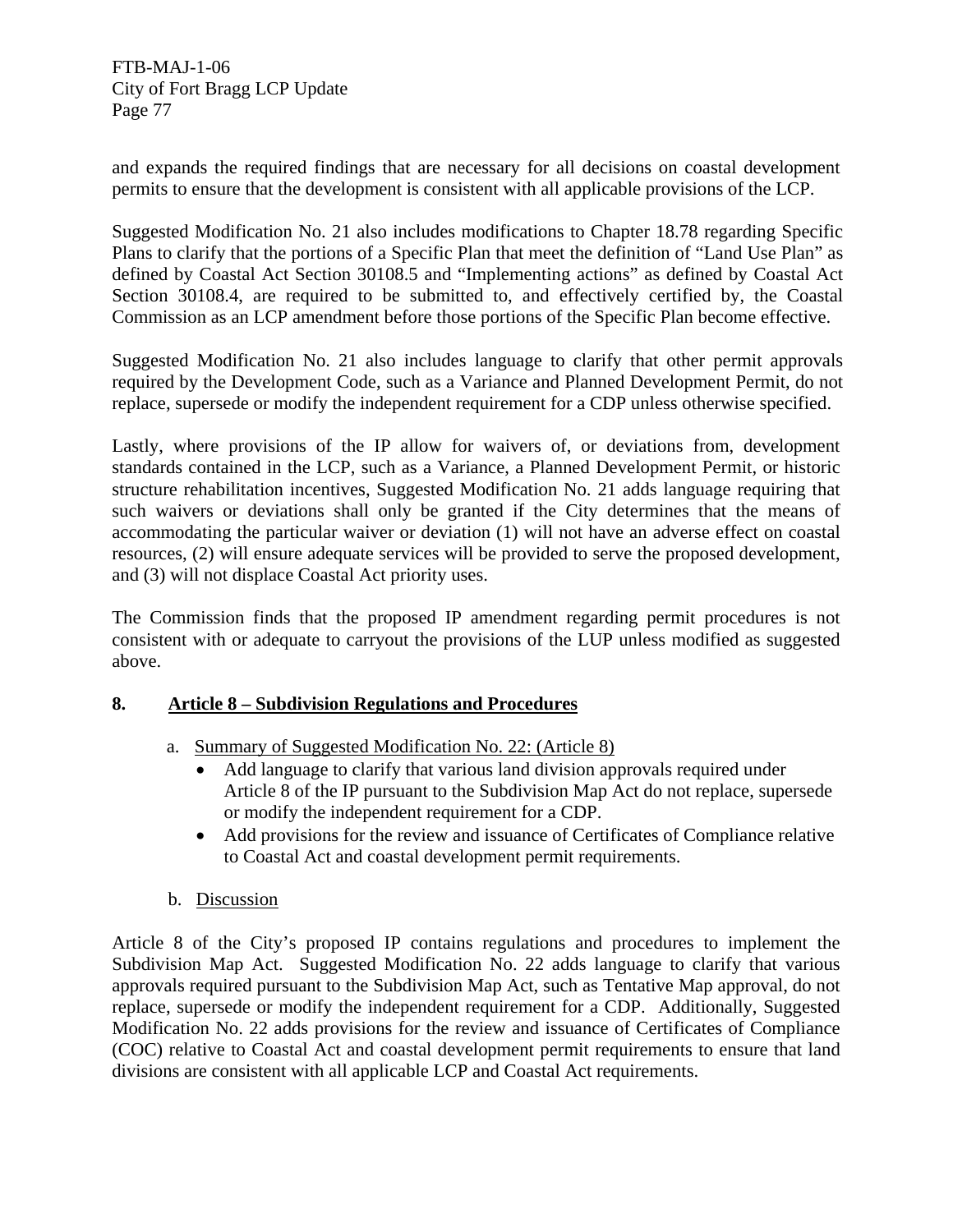The Commission finds that the proposed IP amendments regarding land divisions are not consistent with or adequate to carryout the provisions of the LUP unless modified as suggested above.

### **9. Article 9 – Land Use and Development Code Administration**

- a. Summary of Suggested Modification No. 23: (Article 8)
- Add language to all provisions allowing for waivers of, or deviations from, development standards requiring that such waivers or deviations shall only be granted if they (1) will not have an adverse effect on coastal resources, (2) will ensure adequate services will be provided to serve the proposed development, and (3) will not displace Coastal Act priority uses.
- Add language to clarify that other permit approvals required by the Development Code do not replace, supersede or modify the independent requirement for a CDP unless otherwise specified.
- Add Chapter 18.95 as requested by the City regarding amendments other than LCP amendments.
- Clarify that Chapter 18.98 (Enforcement and Penalties) is not part of the certified LCP.
- b. Discussion

Article 9 of the City's proposed IP addresses Nonconforming uses (Chapter 18.90), Appeals (Chapter 18.92), Amendments (Chapter 18.94), Public Hearings (Chapter 18.96), and Enforcement (Chapter 18.98).

Suggested Modification No. 23 involves similar changes to the non-conforming use provisions of Chapter 18.90 as those discussed in subsection 7. of the findings above to ensure that Minor Use Permits that would allow the continuance or expansion of non-conforming uses shall only be granted if the City determines that the means of accommodating the particular waiver or deviation (1) will not have an adverse effect on coastal resources, (2) will ensure adequate services will be provided to serve the proposed development, and (3) will not displace Coastal Act priority uses and that such approvals do not replace, supersede or modify the independent requirement for a CDP. Section 18.92.040 regarding Appeals to the Coastal Commission and Chapter 18.94 regarding LCP Amendments are modified by Suggested Modification No. 23 to conform to the requirements of the respective sections of Title 14 of the California Code of Regulations. Lastly, Suggested Modification No. 23 adds new Chapter 18.95 as requested by the City to address procedures for amendments to portions of the General Plan and Development Code that are not part of the certified LCP.

### **10. Article 10 – Glossary**

Article 10 of the proposed IP includes a Glossary of terms used in the Development Code.